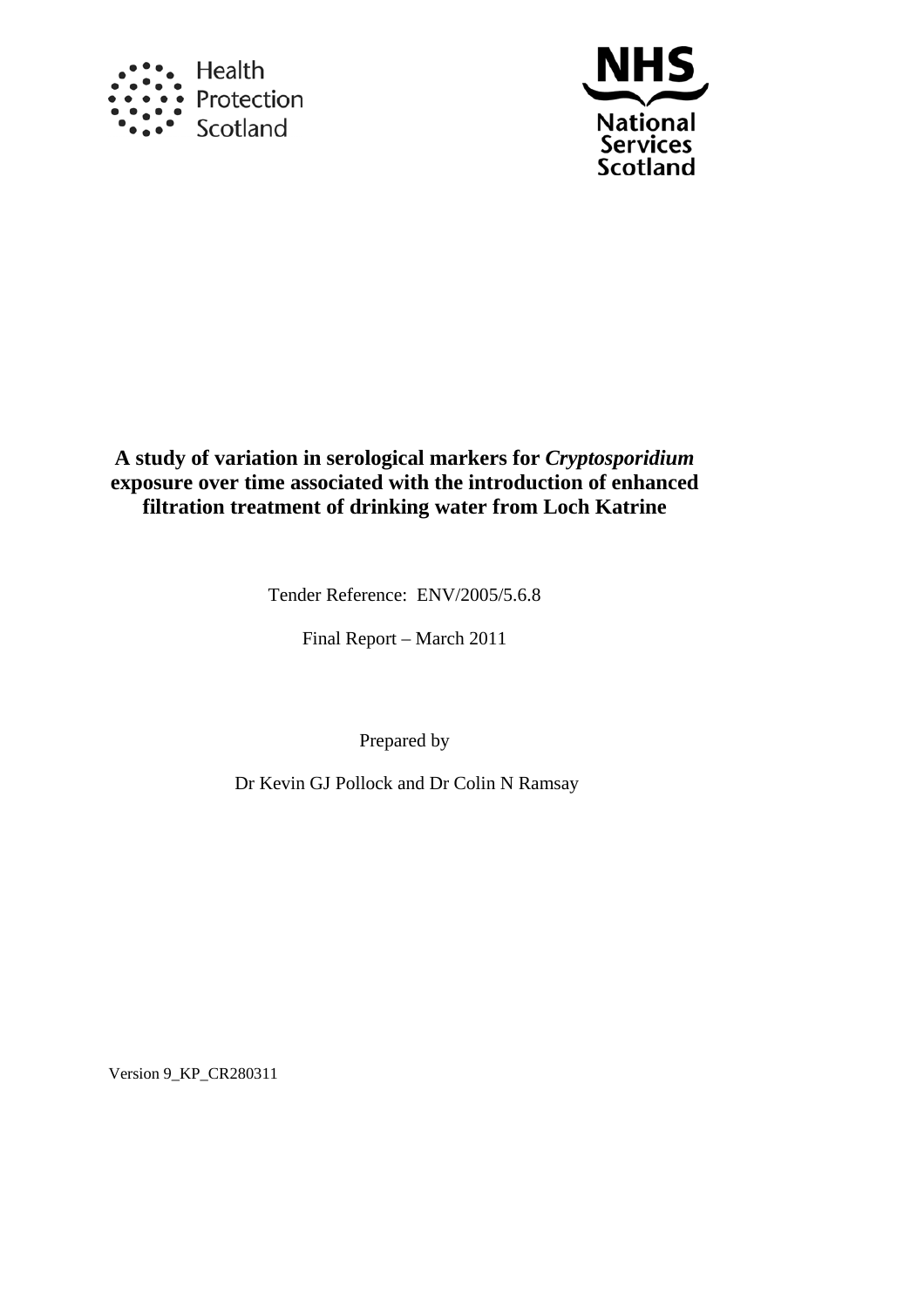# <span id="page-1-1"></span><span id="page-1-0"></span>**Table of Contents**

| 3.4 Demographic comparison of Dundee vs Glasgow donors - period 1 41              |
|-----------------------------------------------------------------------------------|
| 3.5 Demographic of risk factor comparison Glasgow cohort pre vs post-filtration41 |
| 3.6 Demographic comparison of Dundee cohort pre vs post-filtration 44             |
| 3.7 Discussion of demographic and exposure factor comparisons between citiy donor |
|                                                                                   |
| 3.8 Descriptive analysis of serological responses pre vs post-filtration 47       |
|                                                                                   |
| 3.10 Discussion of serological responses - descriptive analysis 55                |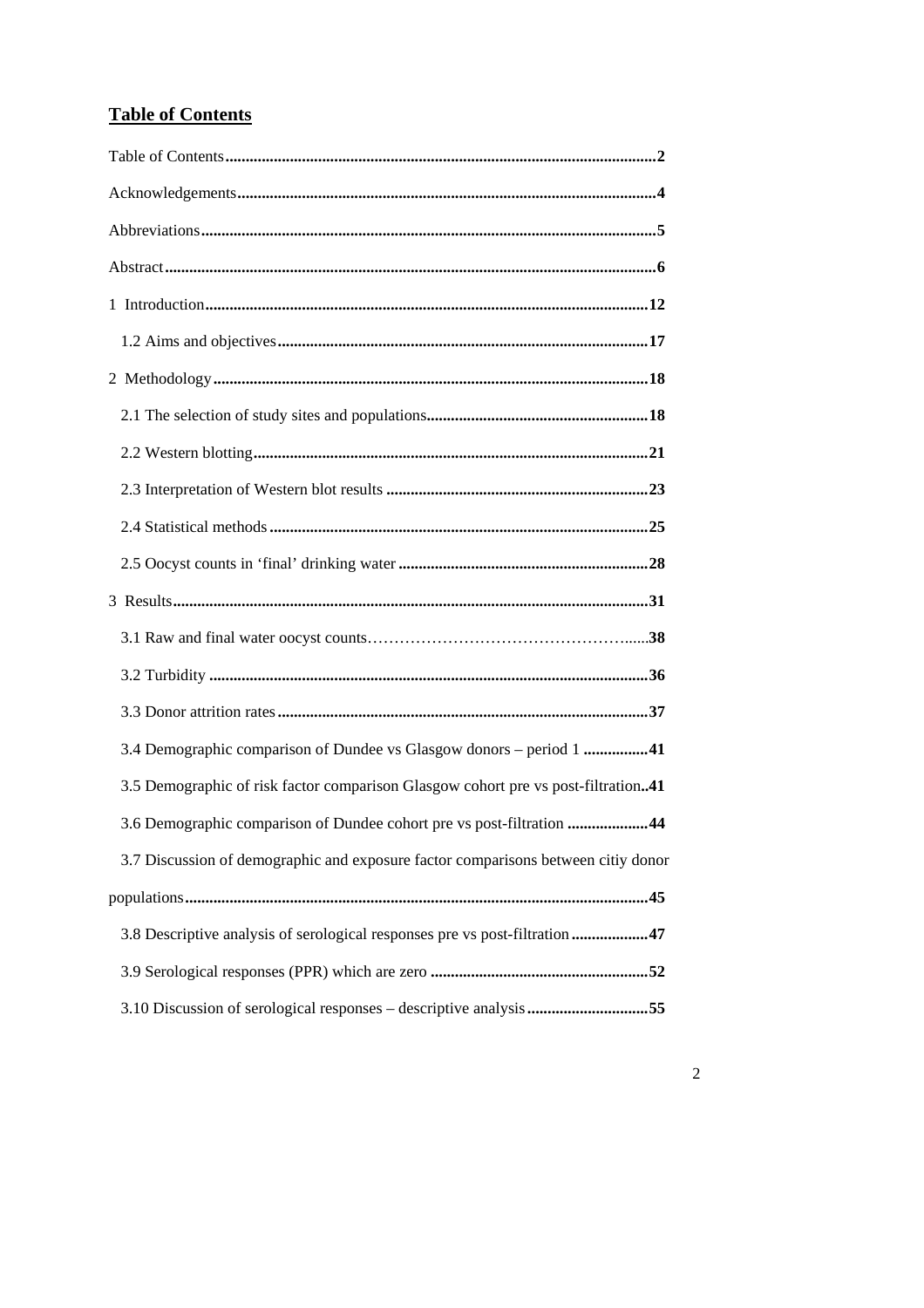| Appendix 1 – Pilot study of ELISA testing for Cryptosporidium antibody 99 |
|---------------------------------------------------------------------------|
| Appendix 2 – Epidemiological exposure risk factor questionnaire102        |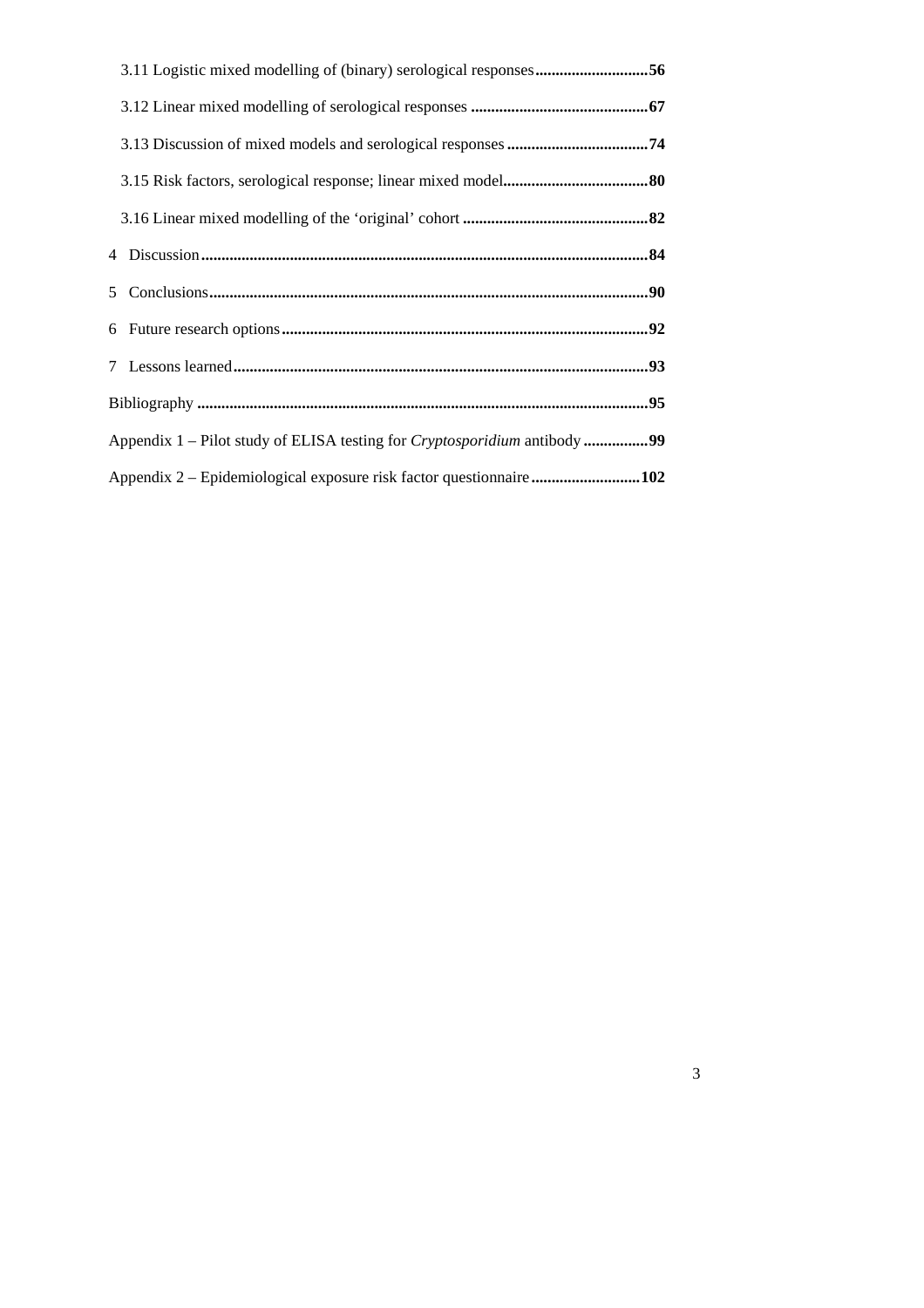## <span id="page-3-1"></span><span id="page-3-0"></span>**Acknowledgements**

The continued assistance and practical support of staff with the Scottish National Blood Transfusion Services (SNBTS) was invaluable in the successful completion of this study. In particular, the following staff at both Glasgow and Dundee donor centres were accommodating and diligent in recruiting donors into the study, without which it would have been impossible to perform the survey; in particular we acknowledge the assistance of Dr Moira Carter, Carol Garnett, Elaine Meikle and Trish Stevenson.

A number of project support staff within HPS were involved in the study and their input into the project is also gratefully acknowledged; Lesley Haldane, Jennifer Keatings and Elizabeth Burns.

 Analysis of the serological samples was performed at the Scottish Parasite Diagnostic Laboratory (SPDL), in particular by Edwin Yip under the supervision of the late Professor Huw Smith, Director of SPDL.

 Special thanks is recorded (posthumously) to Huw, who provided the specialist parasitology expert advice for the study and facilitated the serological testing at SPDL. Huw, together with Dr Catherine Benton (formerly of Scottish Water) and Dr Ramsay revised the original proposal for such a study. They, together with representatives of SNBTS and Matt Bower (Drinking Water Quality Regulator (Scotland) provided guidance and support to the project team throughout as the project steering group. Particular thanks is extended to Matt Bower for his patient assistance and perseverance.

 The invaluable role of specialist statistical input to the design of the study and subsequent analysis is also acknowledged, particularly from Professor Chris Robertson and Dr Adam Wagner. We are indebted to Professor Robertson for his assistance in the interpretation of the findings.

Finally, the authors would like to acknowledge the Scottish Government for the funding of this project.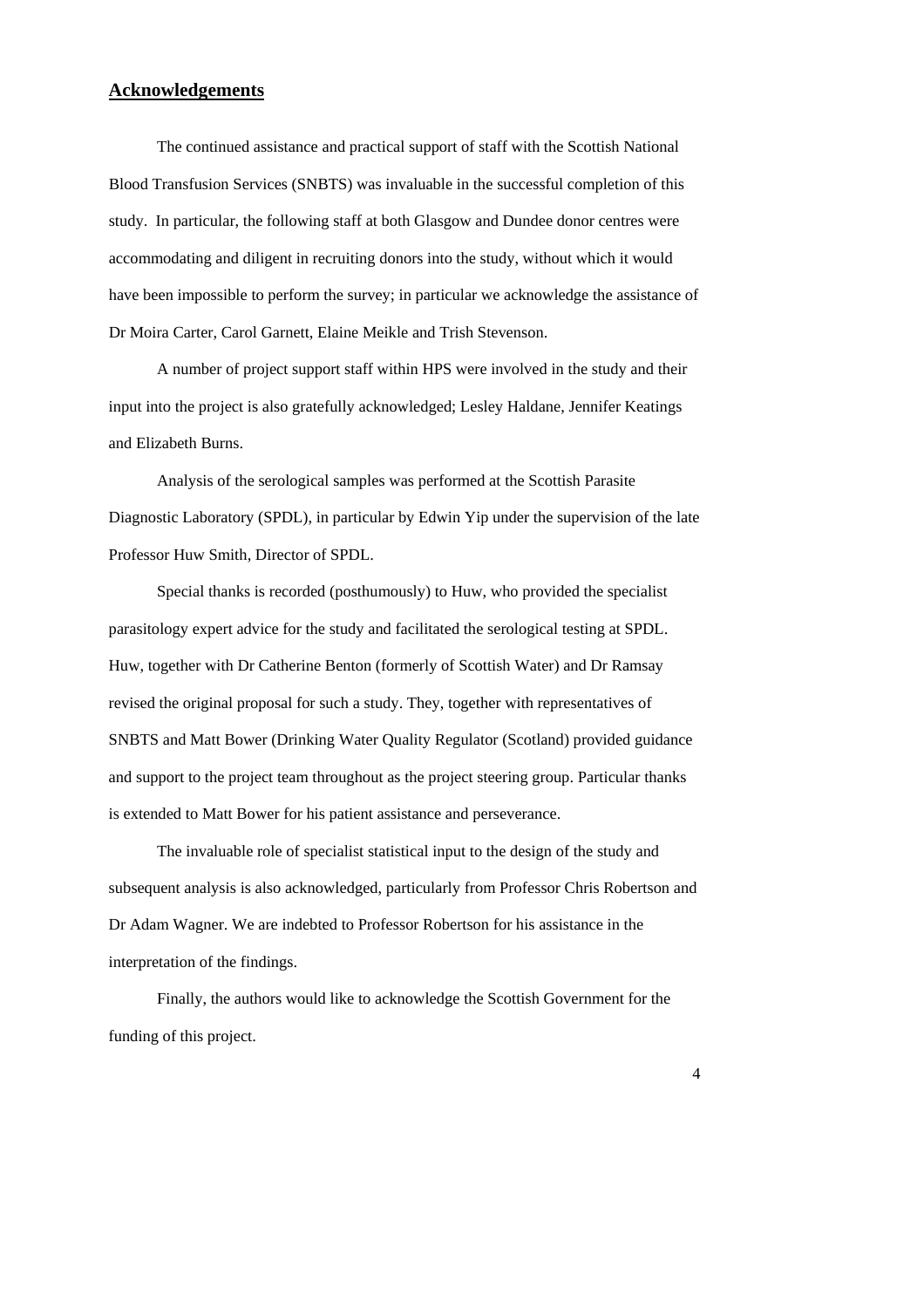# <span id="page-4-1"></span><span id="page-4-0"></span>**Abbreviations**

| <b>ELISA</b> | Enzyme-linked-immunosorbent assay                  |
|--------------|----------------------------------------------------|
| <b>HPS</b>   | <b>Health Protection Scotland</b>                  |
| <b>ID</b>    | <b>Identification</b>                              |
| Ig           | Immunoglobulin                                     |
| kDa          | kiloDalton                                         |
| <b>PAGE</b>  | <b>Poly-Acrylamide Gel Electrophoresis</b>         |
| <b>PPR</b>   | Percentage positive response                       |
| <b>SNBTS</b> | <b>Scottish National Blood Transfusion Service</b> |
| Sp.          | <b>Species</b>                                     |
| <b>SPDL</b>  | <b>Scottish Parasite Diagnostic Laboratory</b>     |
| <b>SW</b>    | <b>Scottish Water</b>                              |
| <b>WTW</b>   | <b>Water Treatment Works</b>                       |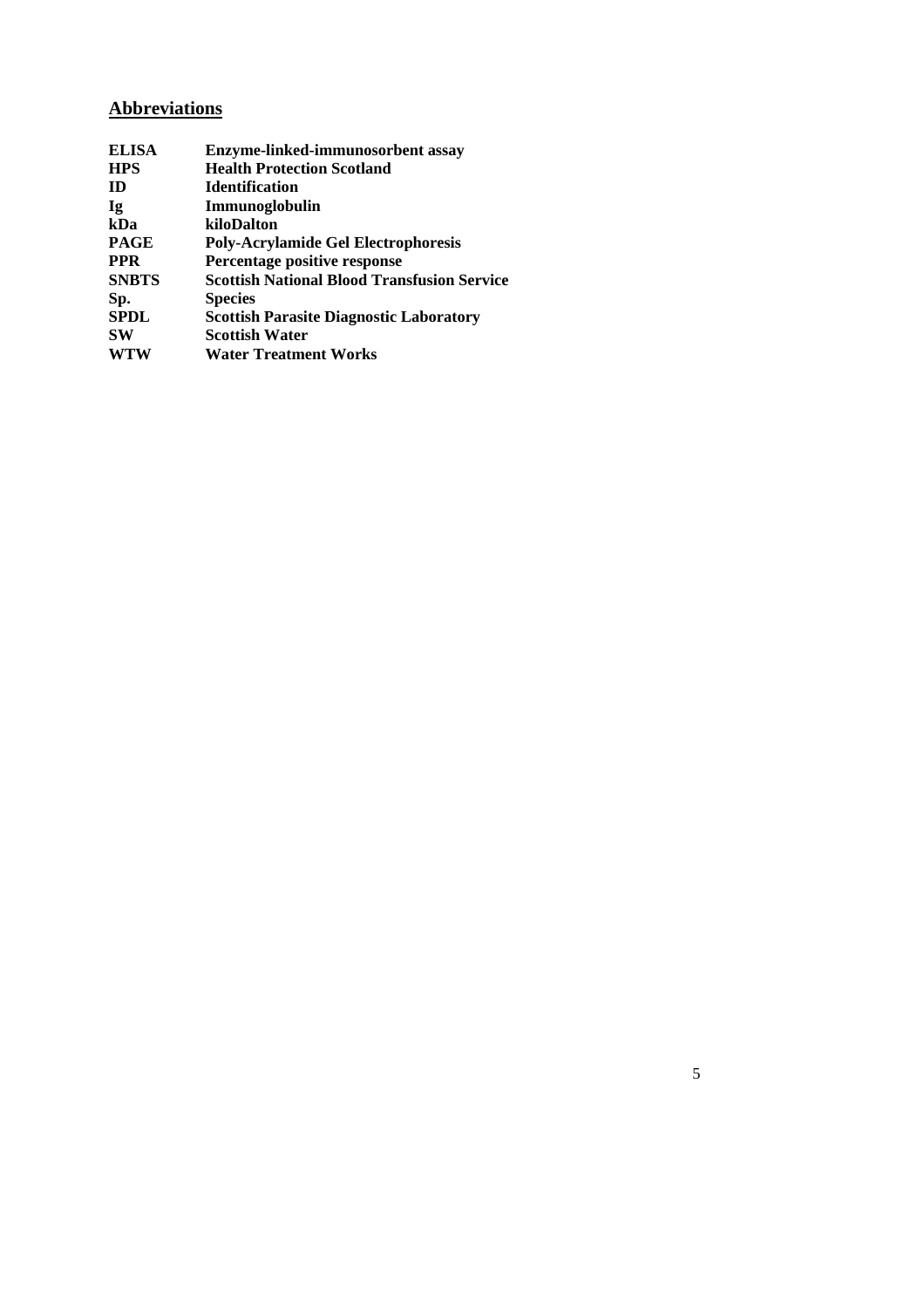## <span id="page-5-1"></span><span id="page-5-0"></span>**Abstract**

Introduction

*Cryptosporidium* is a protozoan parasite that causes the clinical illness cryptosporidiosis in humans, presenting as a diarrhoeal illness, which can be prolonged but is usually self-limiting. The infectious oocysts are carried and transmitted by a wide variety of animal species including humans. Zoonotic transmission occurs from animal carriers to man, as well as person-to-person transmission between humans. Infection can also be acquired indirectly through the exposure to contaminated food or water. Consumption of contaminated drinking water is a well-recognised risk factor for human cryptosporidiosis, presenting both as sporadic cases and as waterborne outbreaks. The first recorded waterborne outbreak in the UK occurred in Ayrshire, Scotland in 1988.

 A number of additional high profile waterborne *Cryptosporidium* outbreaks occurred in Scotland and elsewhere in the UK, associated with unfiltered tap water consumption, failures of filtration treatment or post-treatment contamination of treated supplies. This lead to a Government enquiry, chaired by Sir John Badenoch. The report of this enquiry and subsequent (Bouchier) groups recommended a series of measures to reduce the risks of waterborne cryptosporidiosis. This, in turn, lead to significant investment in improved standards of water treatment, especially for unfiltered supplies. Scotland had several large examples supplying the Glasgow area (Loch Lomond, Loch Katrine).

 Introduction of filtration to the treatment system for Loch Lomond was successful in significantly reducing the oocyst levels in the final water. This reduction in oocyst transmission via Loch Lomond supply drinking water was also associated with a reduction in the subsequent incidence of confirmed cryptosporidiosis in the Loch Lomond supply area, strongly indicating that a proportion of clinical cases had indeed been attributable to waterborne oocyst exposure in the pre-filtration era. Although this effect was considered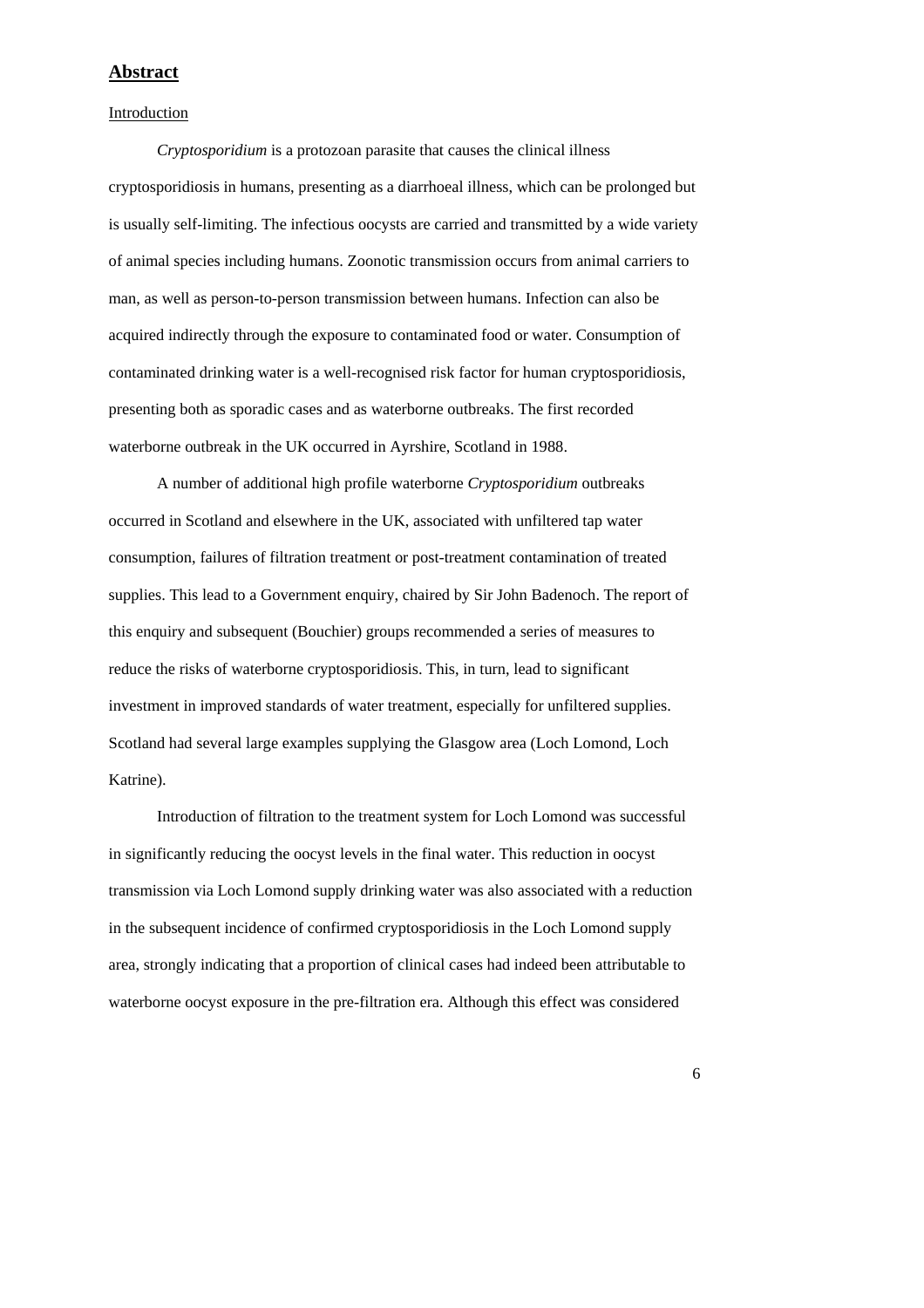overall as a beneficial public health impact associated with introducing filtration, it also suggested a possible disadvantage in the longer term. Removal of chronic low level exposure to oocysts, by filtration of drinking water, might also paradoxically remove a low level stimulus to the production of protective anti-oocyst antibodies. This, in turn, might mean that consumers in such a supply area might become relatively more susceptible to *Cryptosporidium* infection in future, via other sources or following break-through of waterborne oocysts. A study was therefore designed to test this hypothesis.

#### Methods

 The study was designed to detect evidence of an association between the introduction of filtration to the drinking water treatment system for Loch Katrine and changes in the level of antibodies to *Cryptosporidium* specific proteins (antigens) among residents of the relevant supply area. Blood donors living in the Loch Katrine supply area were recruited to provide blood samples for analysis (the Glasgow cohort). Donors were also recruited from another area having been supplied with filtered water consistently for many years, to act as a 'control' group for the Loch Katrine subjects. The population supplied by the Clatto reservoir in Dundee was selected (the Dundee cohort) as the 'control'. Serum from blood samples was tested for antibody to oocyst antigens on repeat occasions over a three-year period from 2006 to 2009 in both cohorts matched in time to control for the effect of any variation in exposure associated with seasonal variation. The period of study spanned before and after the new Loch Katrine filtration system became operational at Milngavie Water Treatment Works (WTW) in September 2007. The study was therefore designed to test for evidence of changes in the Glasgow donor antibody levels before and after filtration was introduced to Milngavie WTW. Furthermore, we compared the results to to those levels of antibody from the Dundee control population to check for any underlying changes or trends in exposure to *Cryptosporidium* associated with other sources of environmental contamination.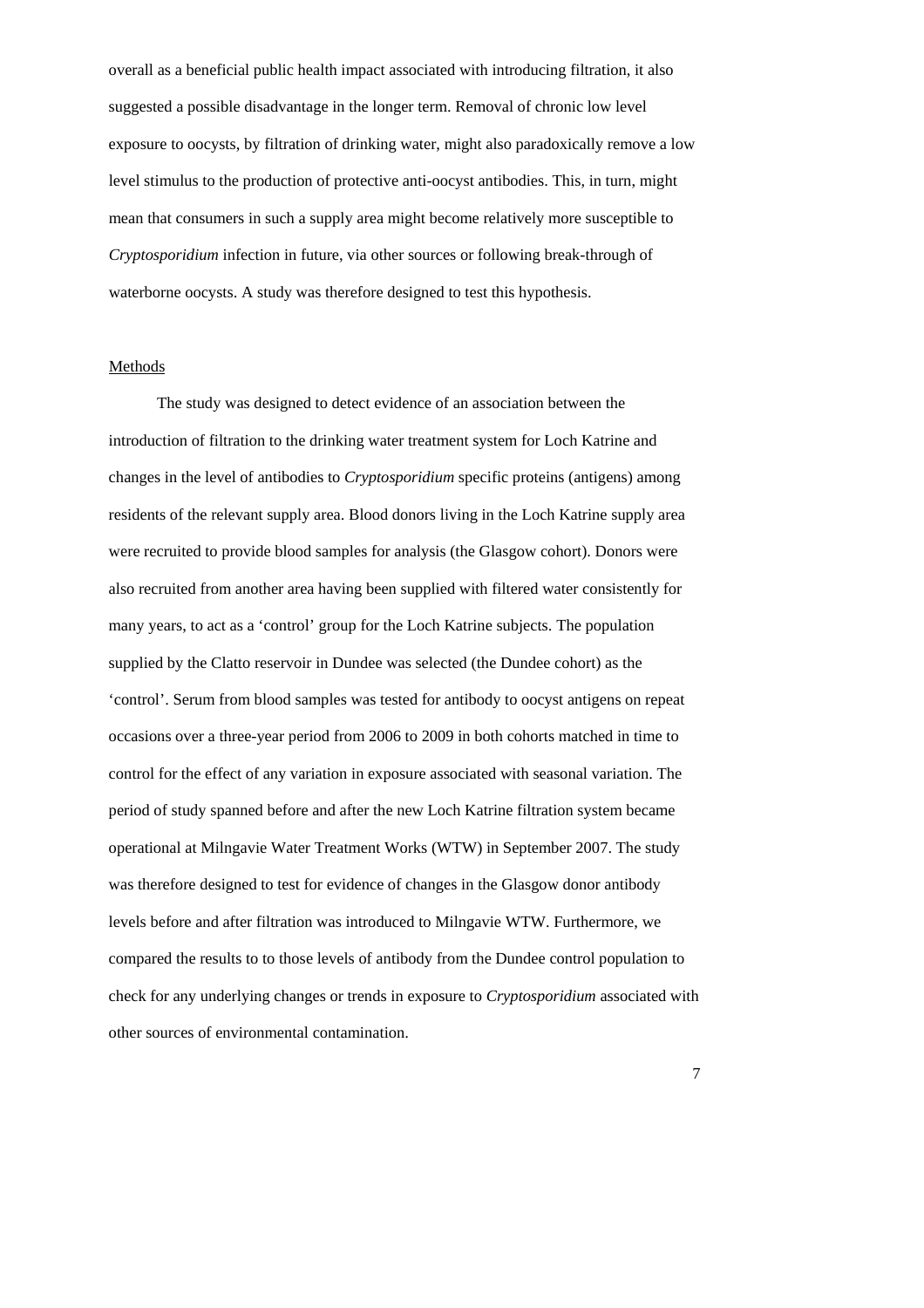The study was ecological in type meaning that the results would apply at a population level but not at an individual donor level. Due to the complex before/after crossover design of the study, the analysis of the results was complicated. Sophisticated statistical tests were therefore required to analyse the data to allow for the interactions between multiple possible exposure risk-factors over time using both univariate and multivariate analysis including liner and logistic regression.

#### **Results**

The main findings of the study are summarised:

- The average level of antibody detected in the blood donor serum samples in both Dundee and Glasgow cohorts increased over the period of the study. This was associated with the gradual ageing of the participants suggesting that antibody levels increased, consistent with an increased risk in exposure to *Cryptosporidium* oocysts over time.
- The trend for increasing average antibody levels for the Dundee cohort was consistent over time. However, the trend was reversed and the average antibody level decreased for the Glasgow cohort between the second and third sample periods. This coincided with the introduction of filtration at Milngavie WTW in September 2007.
- Statistical tests were used to investigate the multiple interactions which might explain the finding of the 'step change' in the antibody levels in the Glasgow cohort. These included variations in the donor demographics and frequency of other *Cryptosporidium* exposure risk variables. This analyses confirmed that the most important factor associated with the step change reduction in the Glasgow donor oocyst antibody levels was the introduction of filtration to the Loch Katrine supply in the relevant period.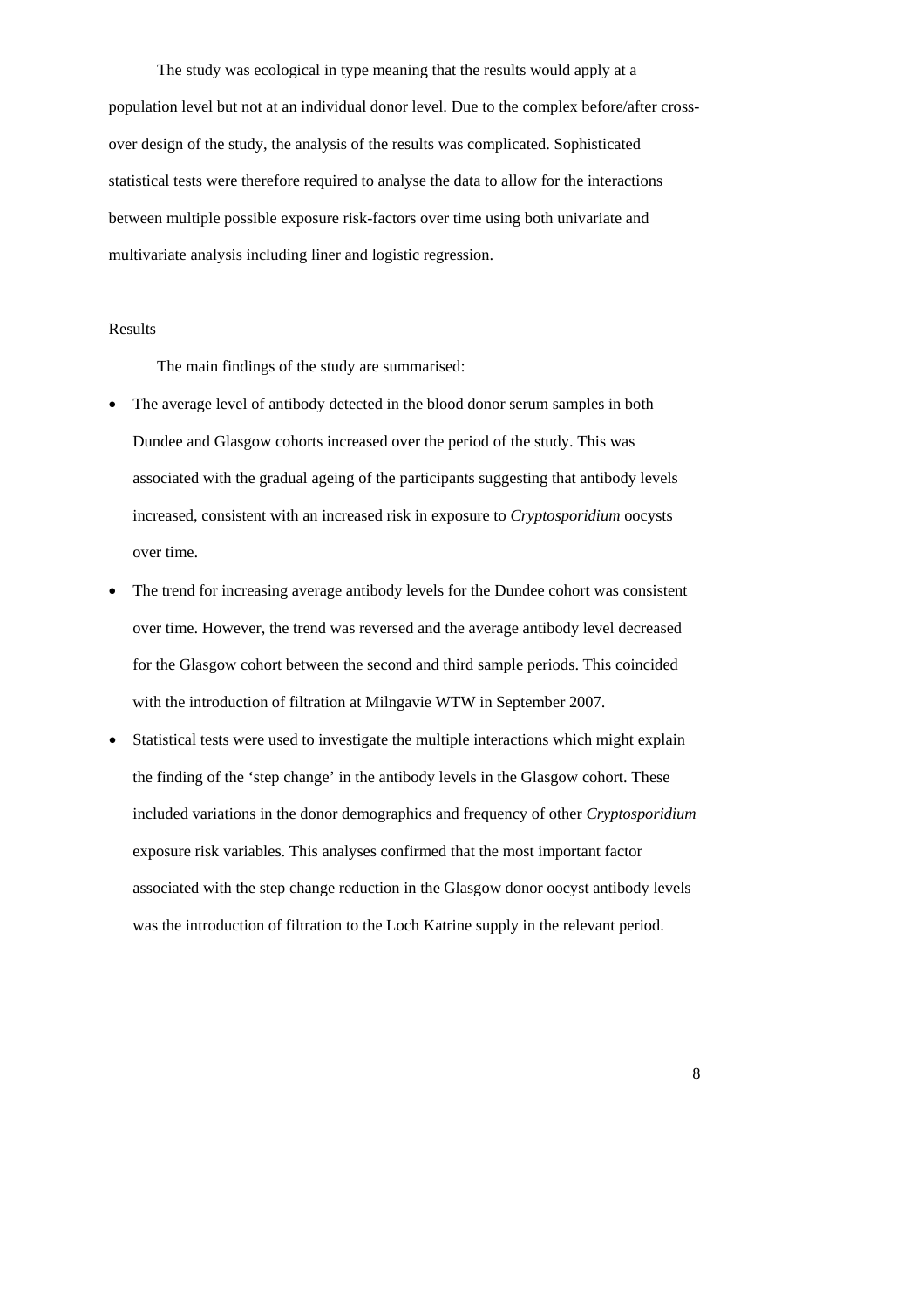- The reduction in average antibody levels in the Glasgow cohort proved to be only temporary. Between periods 3 and 4 of the sampling programme the underlying trend of increasing antibody levels over time among the Glasgow participants resumed. The average antibody levels in the Glasgow participants was effectively 'reset' from a level that was formerly higher than the Dundee cohort, to a level that was now lower. This reduction was attributable to the loss of chronic low level exposure to oocysts associated with the previously unfiltered Loch Katrine supply. Removal of this constant environmental 'top-up' stimulus revealed the underlying level of antibody response attributable to oocyst (or antigen) exposure from other sources, which appeared to be lower in the Glasgow participants compared with the Dundee cohort.
- The findings relate to a self-selected sample of the population (blood donors) who represent a relatively fit and healthy group of adults. The study design did not permit assessment of the whole population exposed to Loch Katrine sourced drinking water due to the practical constraints of obtaining representative blood samples for all age groups. The results of this study may therefore not be generalisable to the whole population equally. There may be a differential impact from removing low level environmental exposure to *Cryptosporidium* on those individuals in the population who may already be more vulnerable to infection (e.g. young children and the immunocompromised).

## **Conclusions**

 The study hypothesised that there would be a reduction in the anti-*Cryptosporidium* antibody levels in the population supplied with drinking water from Loch Katrine associated with the introduction of filtration at Milngavie WTW in September 2007. The 'null hypothesis' considered that there would be no effect. The association of filtration and a reduced average oocyst antibody level in the relevant population was confirmed. The results allowed rejection of the null hypothesis.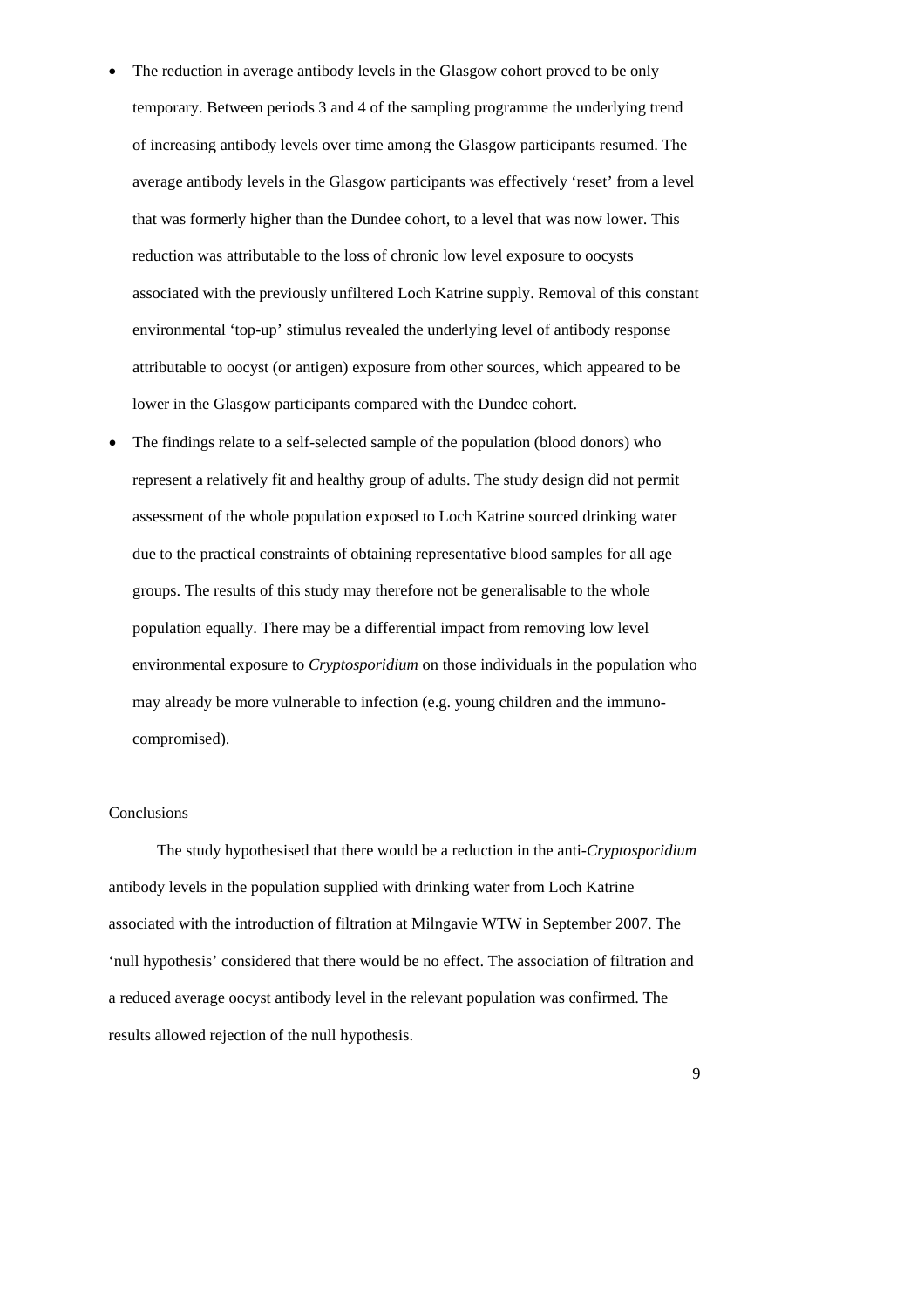This reduction in antibody levels appears to be only temporary and the underlying trend of a steady increase in the average levels of such antibodies over time was strong enough to overcome the initial reduction associated with the elimination of waterborne oocysts from the Loch Katrine sourced drinking water. This indicates that people continue to encounter low level exposure to *Cryptosporidium* oocysts or their proteins from a variety of sources and that this continued exposure provides a low level stimulus for the immune system, which may confer protection against future large dose exposure to oocysts and mitigate against developing cryptosporidiosis.

 Although there was a temporary reduction in the levels of oocyst antibody among the Glasgow cohort, this did not persist. Hence, it is unlikely that there will be a sustained long-term increase in the vulnerability of the adult population in the Loch Katrine supply area to *Cryptosporidium* infection. The loss of the low level exposure from unfiltered drinking water could mean however that young children might have delayed exposure to oocysts and their proteins and might therefore have relatively delayed development of anti-*Cryptosporidium* antibodies compared to children who consumed unfiltered Loch Katrine drinking water in the past. This deficit is likely however to be compensated for over time by exposure to oocysts and/or proteins from other environmental, human or animal sources.

#### Recommendations

 The clinical significance of the temporary reduction in oocyst antibody levels in the Glasgow population associated with introducing filtration to Loch Katrine supplies should be investigated to assess if there is any detectable impact on the incidence of clinical infection and if present, whether this is also temporary. The incidence of clinical cryptosporidiosis should therefore be assessed before and after September 2007 to detect evidence of any changes associated with water consumption or other recognised exposure risk factors.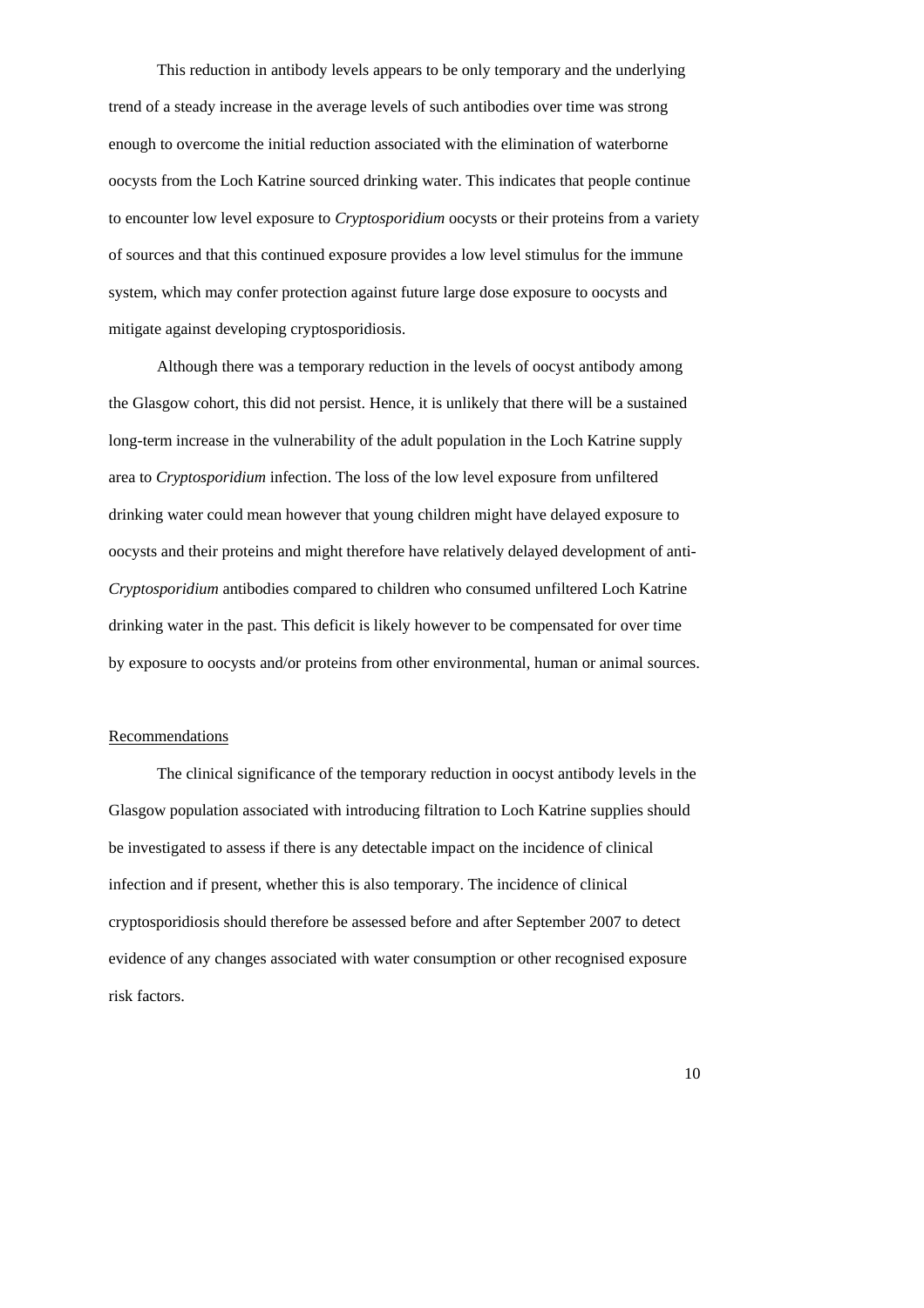Continued vigilance will be required to ensure that the newly introduced filtration system continues to perform optimally. Should the system fail to remove *Cryptosporidium* oocysts for any period, some consumers will remain at risk of infection (as before) from such exposure. Monitoring of oocysts in both raw and final water should therefore continue in order to identify any periodic increase in the level of risk attributable to waterborne oocysts.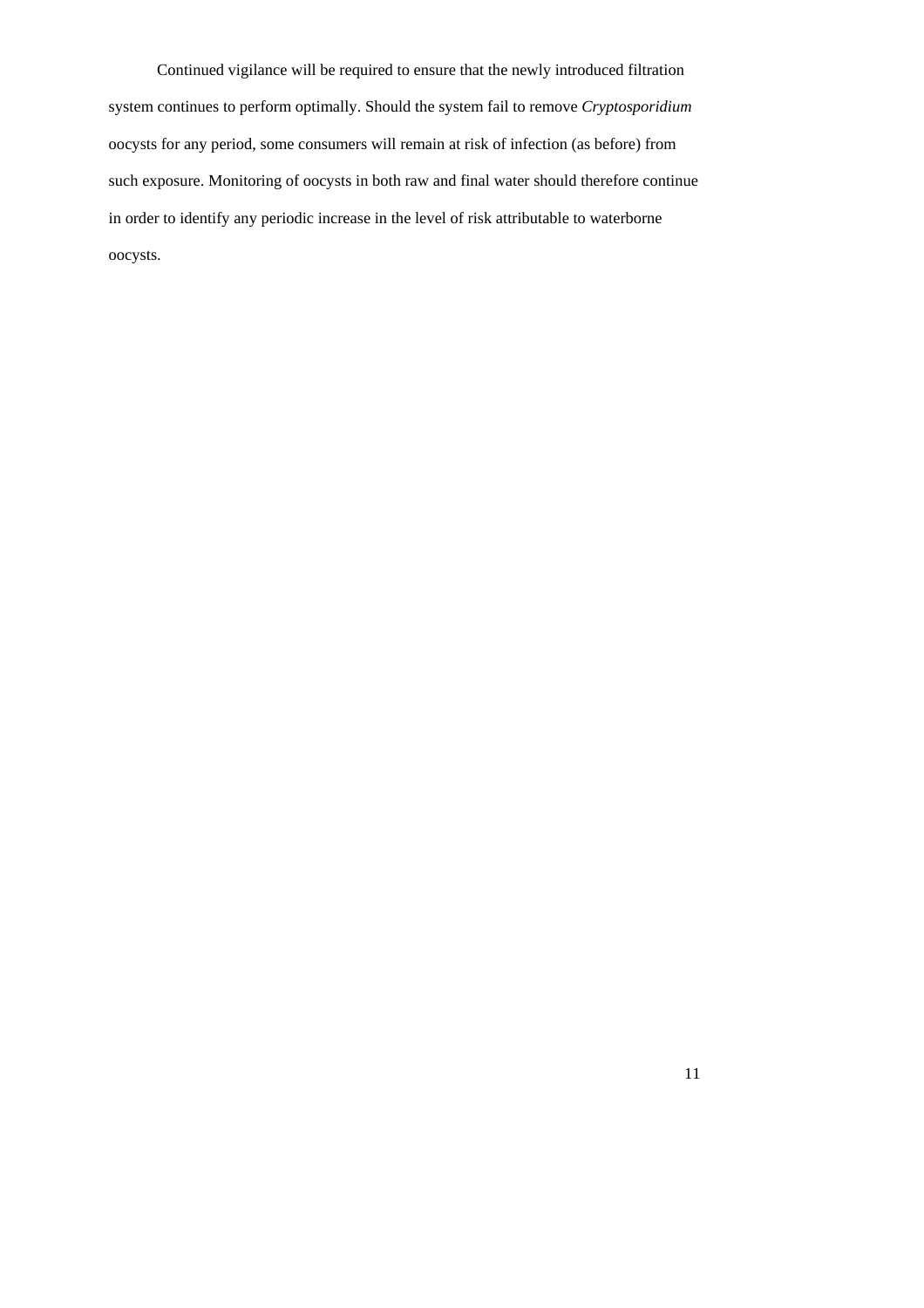## <span id="page-11-1"></span><span id="page-11-0"></span>**1 Introduction**

 Health Protection Scotland (HPS) receives reports of between 500 and 700 laboratory-confirmed cases of cryptosporidiosis each year. Characteristic symptoms of cryptosporidiosis are profuse, watery diarrhoea, often accompanied by bloating, abdominal pain and nausea or vomiting. While illness can last for 2–3 weeks, it is normally selflimiting, although a recent study has shown an association with significant long-term health sequelae such as reactive arthritis [1]. Moreover, people with severely compromised immune systems, particularly with reduced T-cell counts may develop severe chronic diarrhoea or atypical gastrointestinal infection in the absence of immunotherapy, which may prove fatal [2].

Cryptosporidiosis is caused by one or more species/genotypes of the genus *Cryptosporidium*, a protozoan parasite which infects a wide variety of animal species including humans. Asymptomatic carriage is common. The most important human pathogens, which account for the majority of human illness in the UK, are *Cryptosporidium hominis* and *Cryptosporidium parvum*.

 Drinking water contaminated with *Cryptosporidium* oocysts is an internationally recognised risk factor for human illness [3-5]. *Cryptosporidium* sp*.* contamination of drinking water can arise from a variety of sources [6] including infected humans, livestock and feral animals present in the catchment via the contamination either of raw water or as post-treatment contamination with oocysts. *Cryptosporidium* oocysts can remain infectious in the environment and water for prolonged periods (several months) and are resistant to most disinfectants used to treat drinking water. Inadequate treatment of drinking water can permit infectious oocysts to be transmitted to susceptible consumers of that water, posing a risk to public health [7-10].

 Outbreaks of cryptosporidiosis associated with the contamination of drinking water supplies are well-described in Scotland, elsewhere in the UK and internationally [3, 7, 8].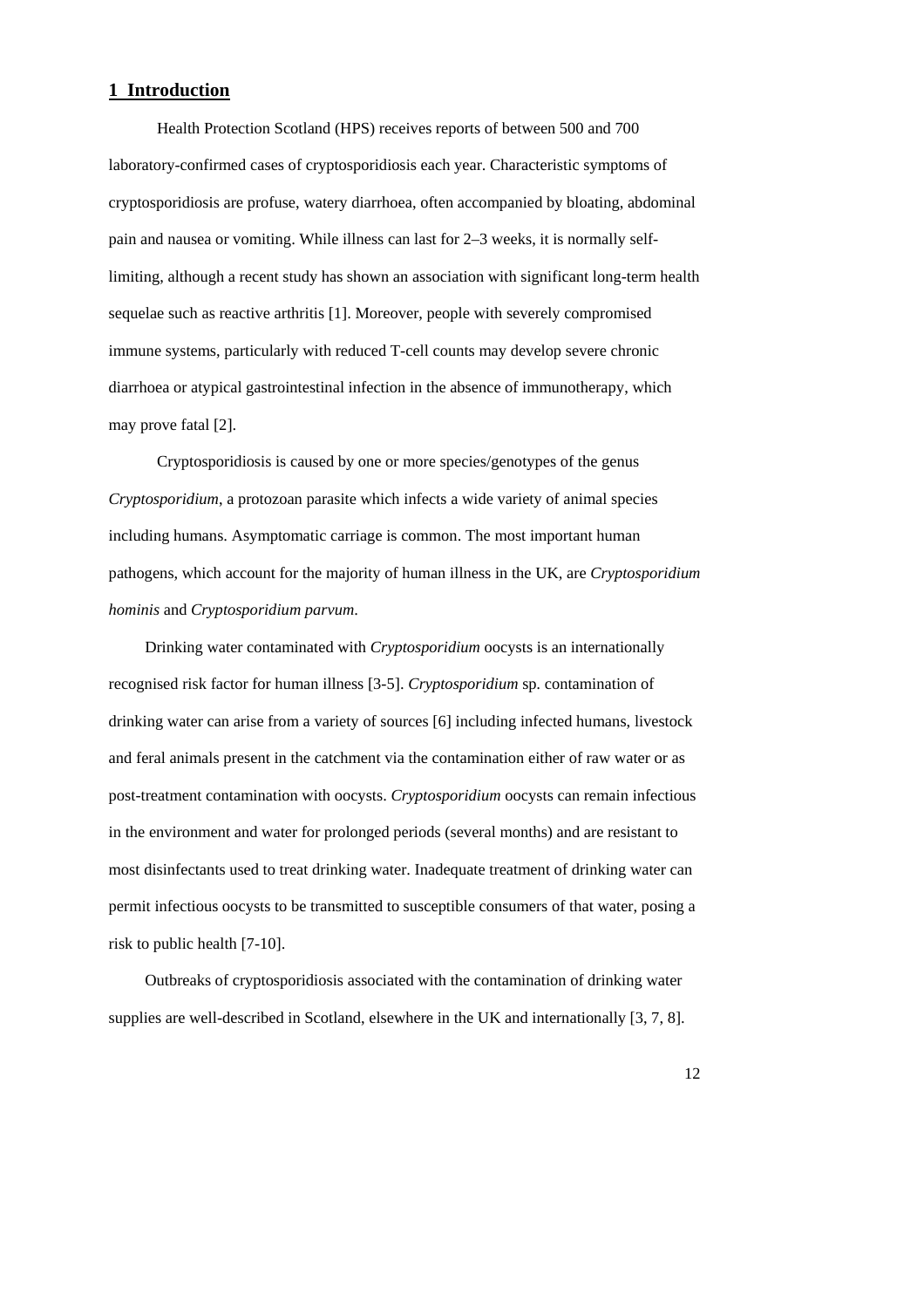The first recorded waterborne outbreak in the UK occurred in Scotland, in Ayrshire in 1988 [7].

 Current data on *Cryptosporidium* infection in Scotland are inadequate in predicting the human health impact of introducing improved standards of water treatment to reduce waterborne *Cryptosporidium*, by removal of oocysts using efficient filtration-based technology. Retrospective analysis of *Cryptosporidium* infection rates in populations receiving drinking water, treated to an improved standard of oocyst removal, has demonstrated some impact with evidence of reduced rates of infection [5, 10]. However, such retrospective studies depend on the quality of routine public health case investigations carried out at local level, which may vary in the quality of information on potential risk factors for exposure to *Cryptosporidium*.

Variations in the significance of other prominent risk factors (e.g. foreign travel, direct contact with animals) may also obscure a low-level effect associated with a change in oocyst exposure risk via local drinking tap water. Ideally, an assessment of change to oocyst exposure would be determined on the basis of numbers exposed in the entire population at risk, rather than via laboratory-confirmed cases of cryptosporidiosis, who can only ever represent a self-selected subset of the whole population, exposed to drinking treated tap water. Testing of human blood samples (serum) for evidence of exposure to oocysts, in the form of specific antibodies (immunogloblulins) to oocyst proteins, is one method of assessing how common exposure is in a population. It also offers a method of tracking changes in oocyst exposure over time associated with changes in exposure to factors such as drinking tap water.

However, the relationships between *Cryptosporidium* exposure, infection and specific antibody formation (seropositivity as a measure of *Cryptosporidium* exposure) and the actual levels of *Cryptosporidium* oocysts in any drinking water supply are complex. Low levels of *Cryptosporidium* oocysts have been detected in 65-97% of surface-water supplies throughout the world, suggesting that most populations may be at risk for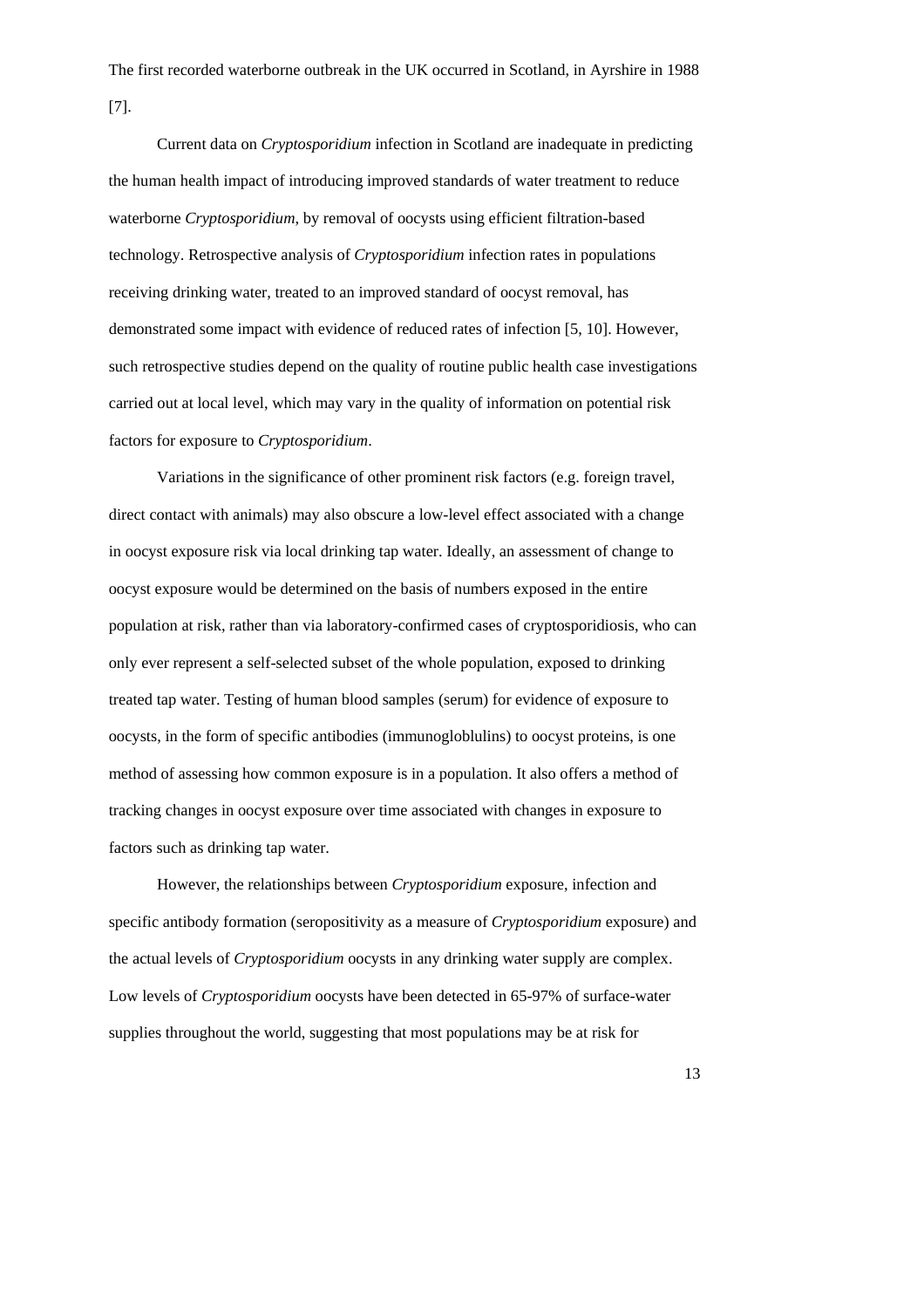waterborne infection [11]. A US study reported that consumption of 'surface-derived drinking water, treated with conventional filtration and chlorination and meeting all water quality standards, may carry an increased risk of waterborne *Cryptosporidium* infection' compared with groundwater [13]. Furthermore, several serological studies conducted in pairs of cities with different types of water supplies found elevated *Cryptosporidium*  antibody levels (serological responses) in users of surface-water versus groundwater supplies. This suggests that the risk of exposure to oocysts from surface-derived drinking water may be higher than for groundwater [12-14]. Paradoxically, recent studies also suggest that relatively strong serological responses (>20% of the positive control response), possibly resulting from chronic low-dose waterborne and/or foodborne oocyst exposure, may confer some protective immunity to clinical infection with *Cryptosporidium* [17, 18].

 Responses by the Water Industry (and public health agencies) to *Cryptosporidium* contamination of drinking water have focussed in Scotland on establishing effective multiple barrier water treatment systems, using a variety of methods (slow sand filtration, rapid gravity filtration with coagulation and membrane filtration) in an effort to eliminate this waterborne pathogen from drinking water supplies. This has resulted in a situation where the majority of drinking water supplies, especially in major urban areas in Scotland, have effective forms of water treatment capable of significantly reducing the *Cryptosporidium* load in final drinking water. One of the few exceptions to this was the Loch Katrine distribution system, which supplies the Glasgow and Clyde population (approximately 700,000) with drinking water. Prior to September 2007, treatment of the Loch Katrine raw water supply consisted of only micro-straining and chlorination. After September 2007, all drinking water supplied from Loch Katrine underwent enhanced filtration, following a major investment in new water treatment facilities by Scottish Water.

Given evidence of a possible relationship between continuous low level oocyst exposure and titres of protective antibody in humans, it was postulated that the continuous low level oocyst exposure of Loch Katrine water consumers (prior to enhanced water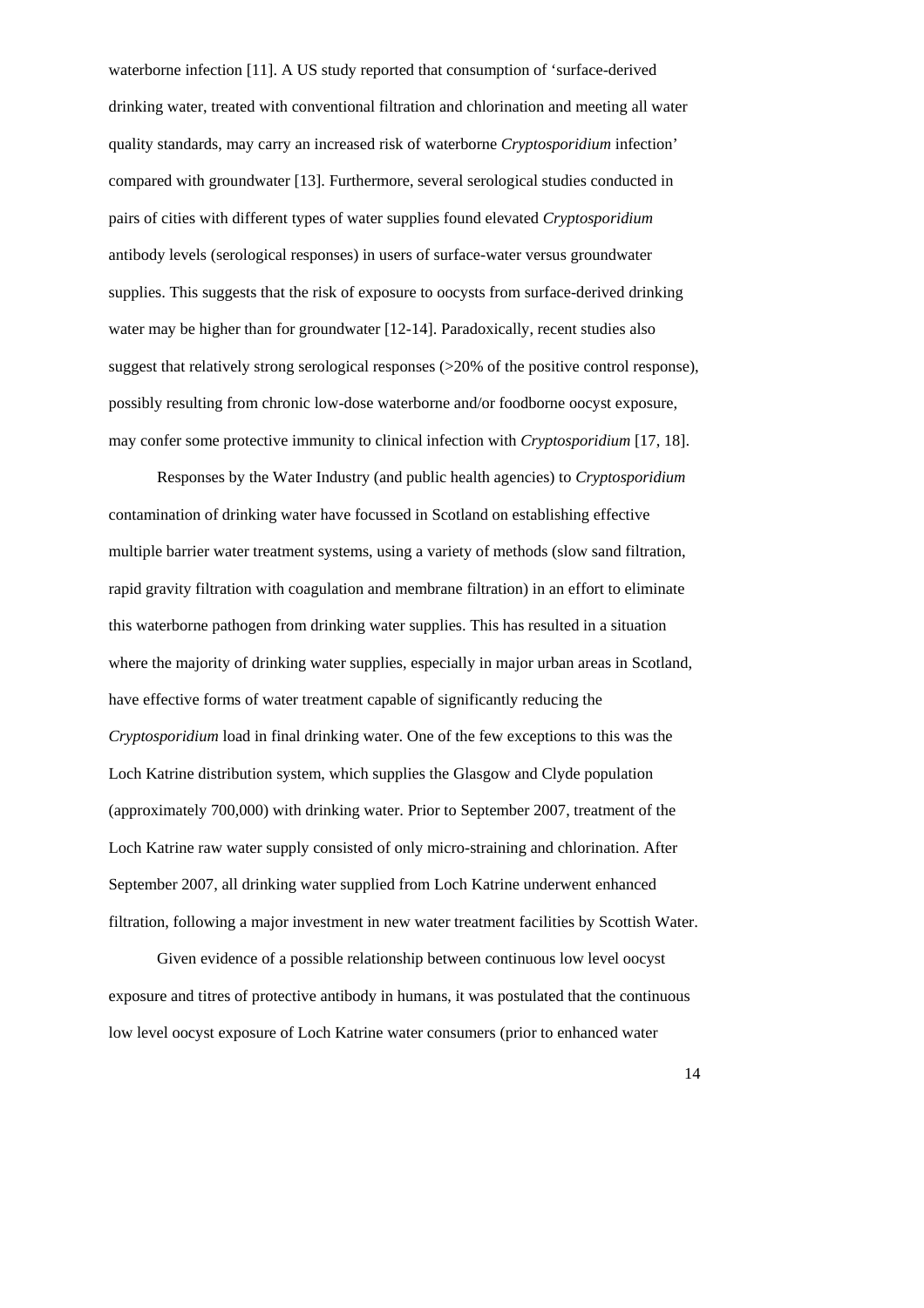treatment) might be associated with a higher level of population immunity to infection with *Cryptosporidium* than other populations [13-15]. This provided an opportunity to conduct a study on the impact of introducing the enhanced standard of water filtration on the background level of detectable antibodies to *Cryptosporidium* in consumers of Loch Katrine drinking water.

If continuous low-level exposure to *Cryptosporidium* oocysts (or their antigens) via contaminated drinking water results in the maintenance of partial protective immunity against infection in such exposed humans, then an unintended consequence of introducing filtration to the Loch Katrine supply might be a reduction in the background level of 'herd immunity' to *Cryptosporidium.* A reduction in such background immunity might then render people more susceptible to infection from (any) subsequent oocyst exposure. Hence, a future failure of enhanced water treatment might paradoxically result in an increased risk of outbreaks of clinical cryptosporidiosis amongst populations who by then normally receive drinking water, which is free of *Cryptosporidium* [15].

To this end, we therefore proposed a study to investigate the relationship between levels of *Cryptosporidium* antibody levels (seropositivity) and exposure to drinking water, before and after the introduction of enhanced water treatment technology to Loch Katrine water supplies at Milngavie Water Treatment Works (WTW), in 2007. The principal aim of the study was to try and detect any changes in background seropositivity among Loch Katrine water consumers associated with the change in water treatment.

 One method for investigating the incidence of disease is to measure the extent of exposure to the causal organism by testing for a specific antibody (serological) response to that pathogen. There have been few serological studies of *Cryptosporidium* exposure in human populations but antibody responses to the parasite antigens (in general) have been shown to be consistent and of sufficient intensity to represent dependable measures of exposure to the organism [17, 18]. Serological studies of oocyst exposure have focused on the immunogloblulin G (IgG) responses to the 15/17-kDa and 27 k-Da protein groups.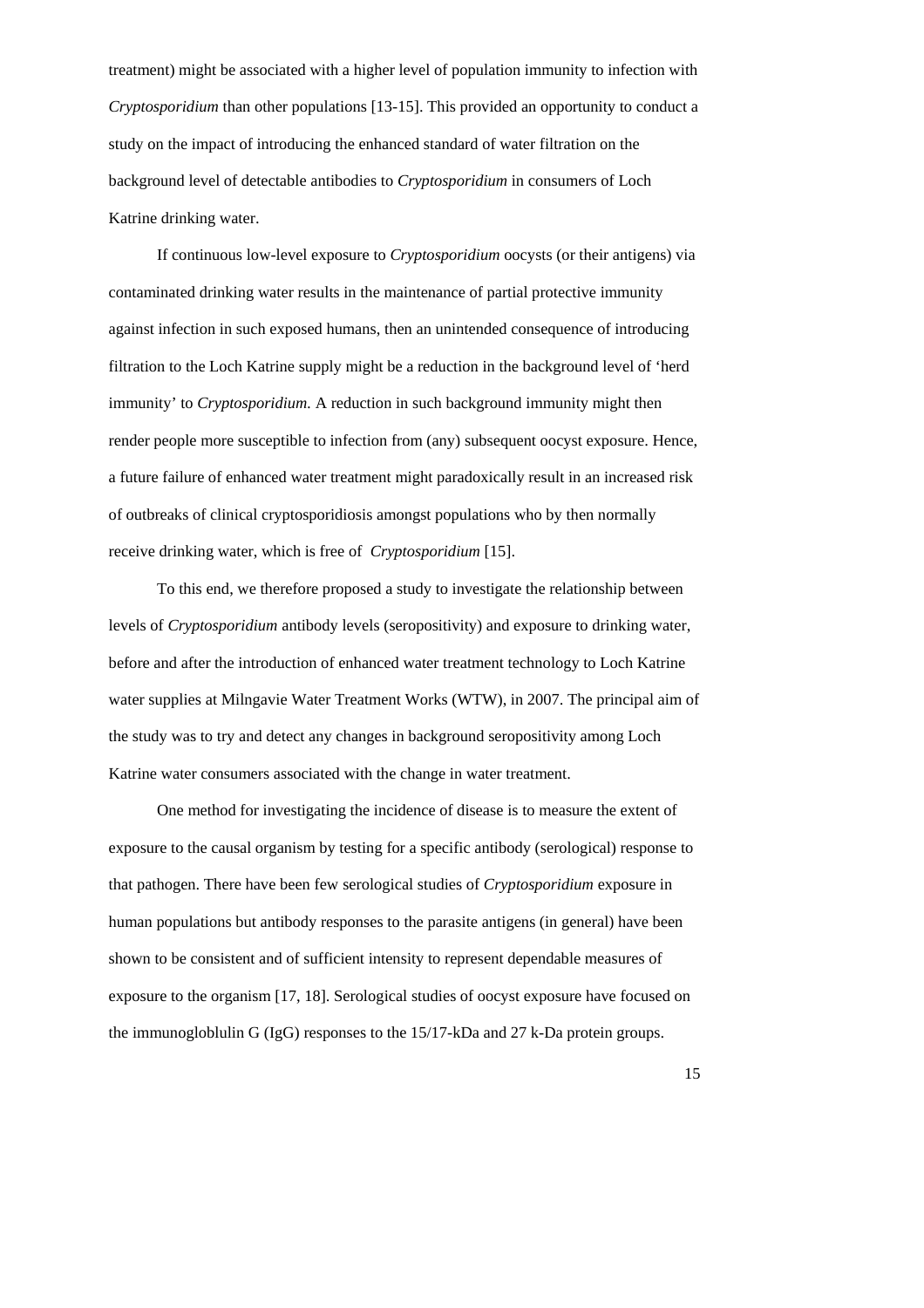Responses to these two parasite 'antigens' appear to be specific to *Cryptosporidium* infection and therefore these provide a robust marker of exposure to oocysts. Clinical infection (where someone develops clinical symptoms of illness) usually elicits an antibody response to these two antigen groups, that peaks 4-6 weeks after infection [14]. The 15/17 kDa marker declines to baseline levels 4-6 months after an infection, while the 27-kDa marker remains elevated for 6-12 months [15]. The latter antigen therefore provides an indicator of past exposure over a longer time period.

 We therefore investigated the seroprevalence (the proportion of the population with evidence of specific antibodies to *Cryptosporidium*) of the 27-kDa antigen group in people living in two areas of Scotland with different sources of drinking water and different standards of water treatment; Loch Katrine in Glasgow (un-filtered) and Clatto reservoir (conventionally filtered water) in Dundee (for comparison). The study commenced in 2006. In September 2007, coagulation and rapid gravity filtration was introduced at the Loch Katrine WTW. The study continued to assess the seroprevalence of *Cryptosporidium* antibodies among the study participants until October 2009. The primary objective of the study was to determine whether there was evidence of an association between the seroprevalence of the 27-kDa marker and the type of treatment (filtered vs unfiltered) used on drinking water water supplies.

 The study plan was to recruit a cohort of blood donors in both Dundee and Glasgow and to follow these individuals over the duration of the study. The intention was to provide a longitudinal serological profile for each donor, allowing determination of antibody kinetics over time. This method would also allow estimation of the changes in the proportion of the respective cohorts who demonstrated evidence of exposure over the study period, related to their increasing age as individuals. The study method therefore enabled a multi-faceted analysis of evidence for *Cryptosporidium* exposure, an unparalleled opportunity to study the seroprevalence of *Cryptosporidium* in two Scottish study cohorts.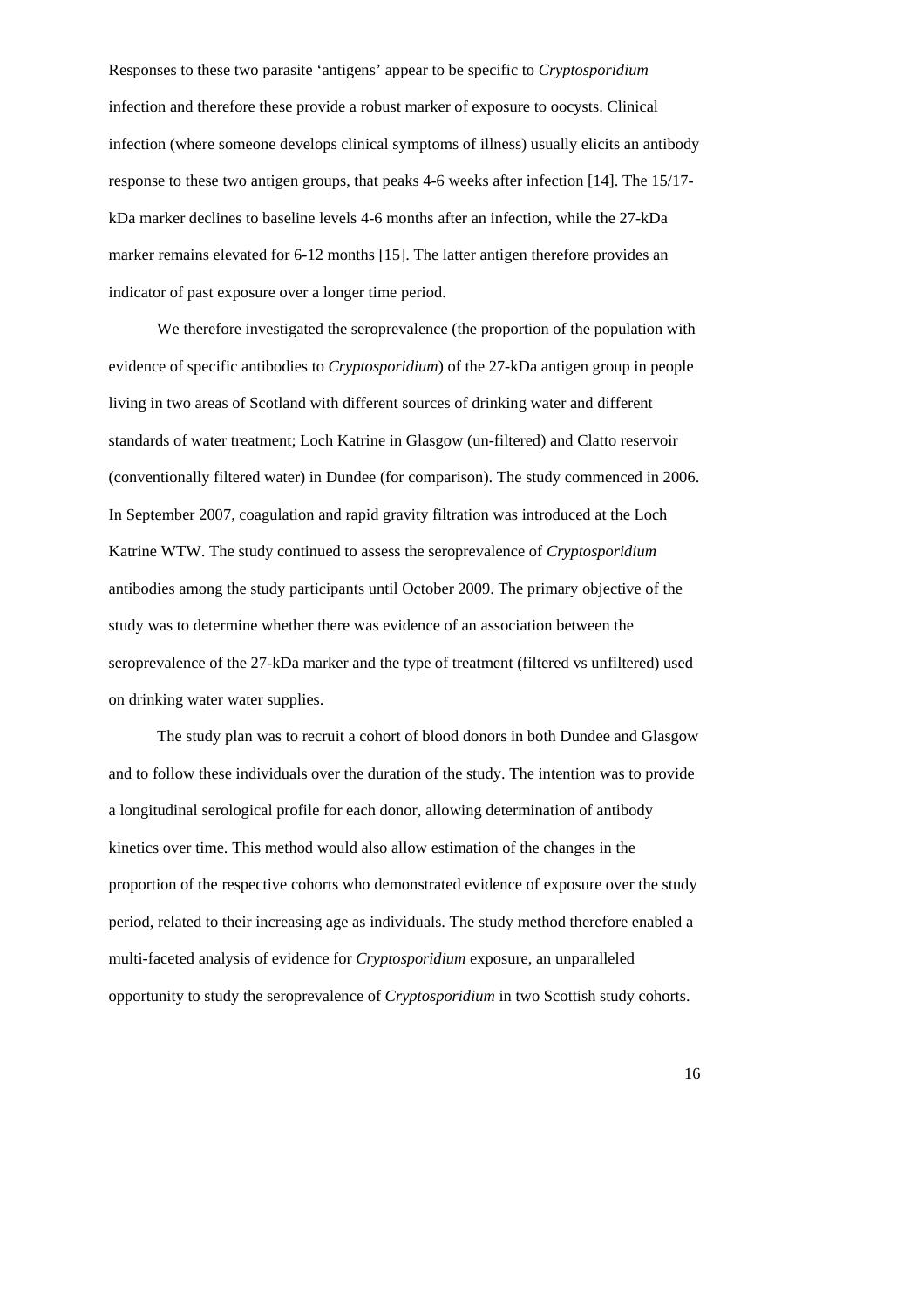## <span id="page-16-1"></span><span id="page-16-0"></span>**1.2 Aims and objectives**

## Aim

 The primary aim was to determine evidence of association between the seroprevalence (the level of antibody response) to the 27-kDa *Cryptosporidium* antigen and exposure to unfiltered or filtered drinking water in a sample of consumers.

#### **Objectives**

The objectives of this research study were to:

- 1. Determine the demographic profile of the Glasgow and Dundee donor cohorts, identify their *Cryptosporidium* exposure risk profiles and compare the cohorts to identify any significant differences, which might influence the study findings.
- 2. Establish the background levels of seropositivity to *Cryptosporidium* in the two donor cohorts (Glasgow and Dundee) over the study period 2006 to 2009.
- 3. Determine if there is a significant difference in seropositivity associated with differences in drinking water treatment (filtration) between Dundee and Glasgow donors, before and after September 2007.
- 4. Determine if there is any appreciable difference in trends over time in the levels of seropositivity between Dundee and Glasgow donors associated with the introduction of filtration to the Loch Katrine supply.
- 5. Ascertain whether fluctuations in Loch Katrine water and Clatto water are relevant in relation to variations in evidence of seropositivity ot oocyst exposure.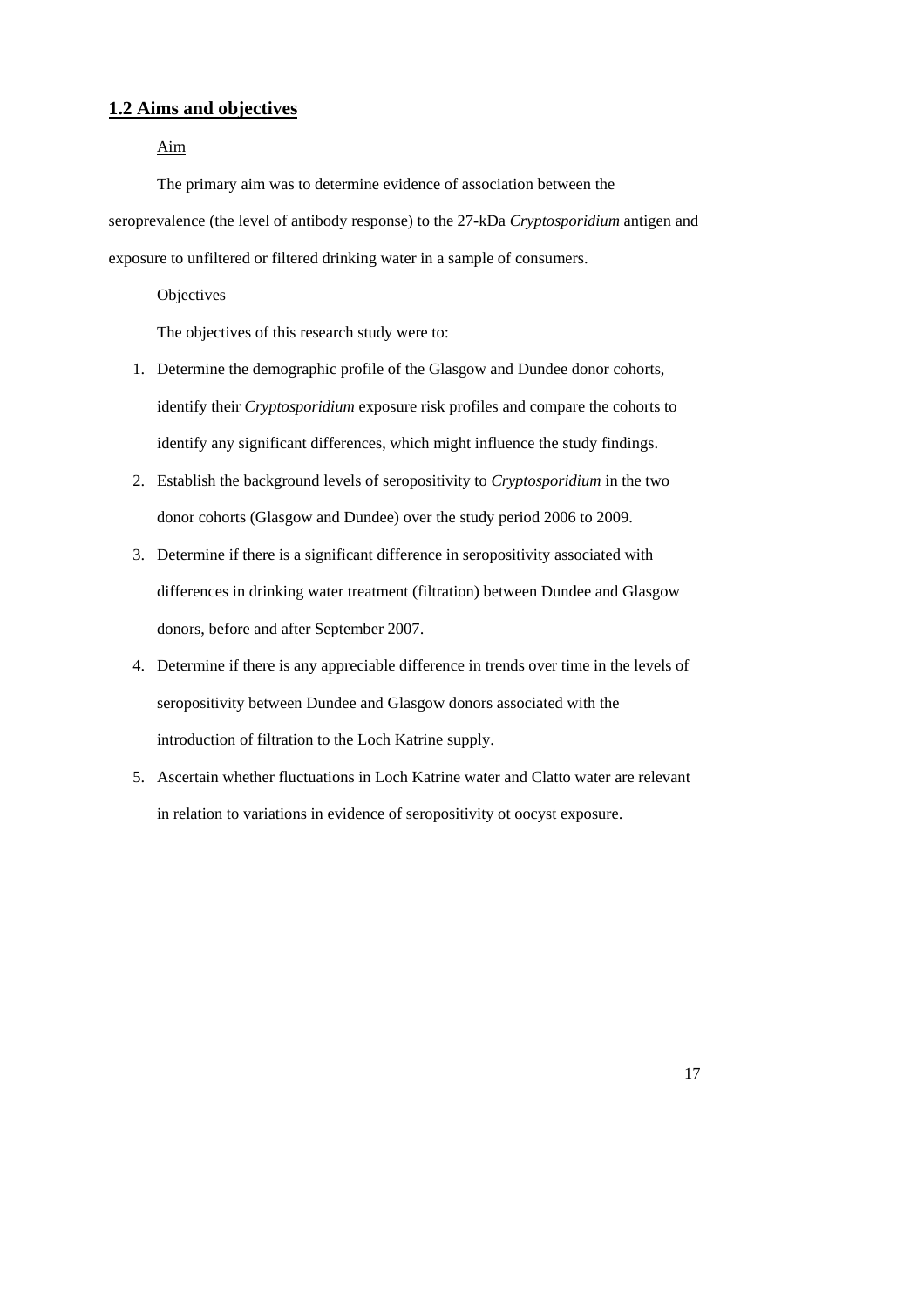## <span id="page-17-1"></span><span id="page-17-0"></span>**2 Methodology**

## <span id="page-17-2"></span>**2.1 The selection of study sites and populations**

The study design is an 'ecological' type of epidemiological study. The main characteristic of ecological studies is that evidence of association between exposure and a health effect is assessed daily at a population level (not the individual person levels). Exposure is assessed for the population collectively, via measurement of the proportion of the population who demonstrate evidence of *Cryptosporidium*-specific antibodies and who live in either the area supplied by Loch Katrine, or the Clatto reservoir. Exposure and effect are therefore assessed only at population level, not on the basis of quantifying exact exposure of individuals and correlating this with their personal serological results. The consequence of this method is that if an association is demonstrated, it applies only at population level and cannot necessarily be extrapolated to the level of risk at an individual consumer level. Nonetheless, ecological studies are well-recognised as appropriate for the investigation of population exposures to common factors, such as drinking water [10].

This particular study has a number of refinements. The study uses the comparison between levels of seropositivity to *Cryptosporidium* among consumers of filtered water (Clatto) with consumers of unfiltered water (Loch Katrine) to investigate evidence of any association between seropositivity and water filtration, albeit confounded with location and population. Moreover, the study compares consumers of Loch Katrine water before and after filtration was introduced to the same water source i.e. unfiltered vs filtered water consumption in the Loch Katrine cohort. This provides a complex comparison matrix designed to maximise the ability to detect an association, if one exists. Such complex refinements to ecological studies are unusual in work on *Cryptosporidium* and this study is the only one to date involving *Cryptosporidium*.

The study was conducted in two distinct and geographically separate locations in Scotland, centred around Glasgow and Dundee. Both areas are served by surface-derived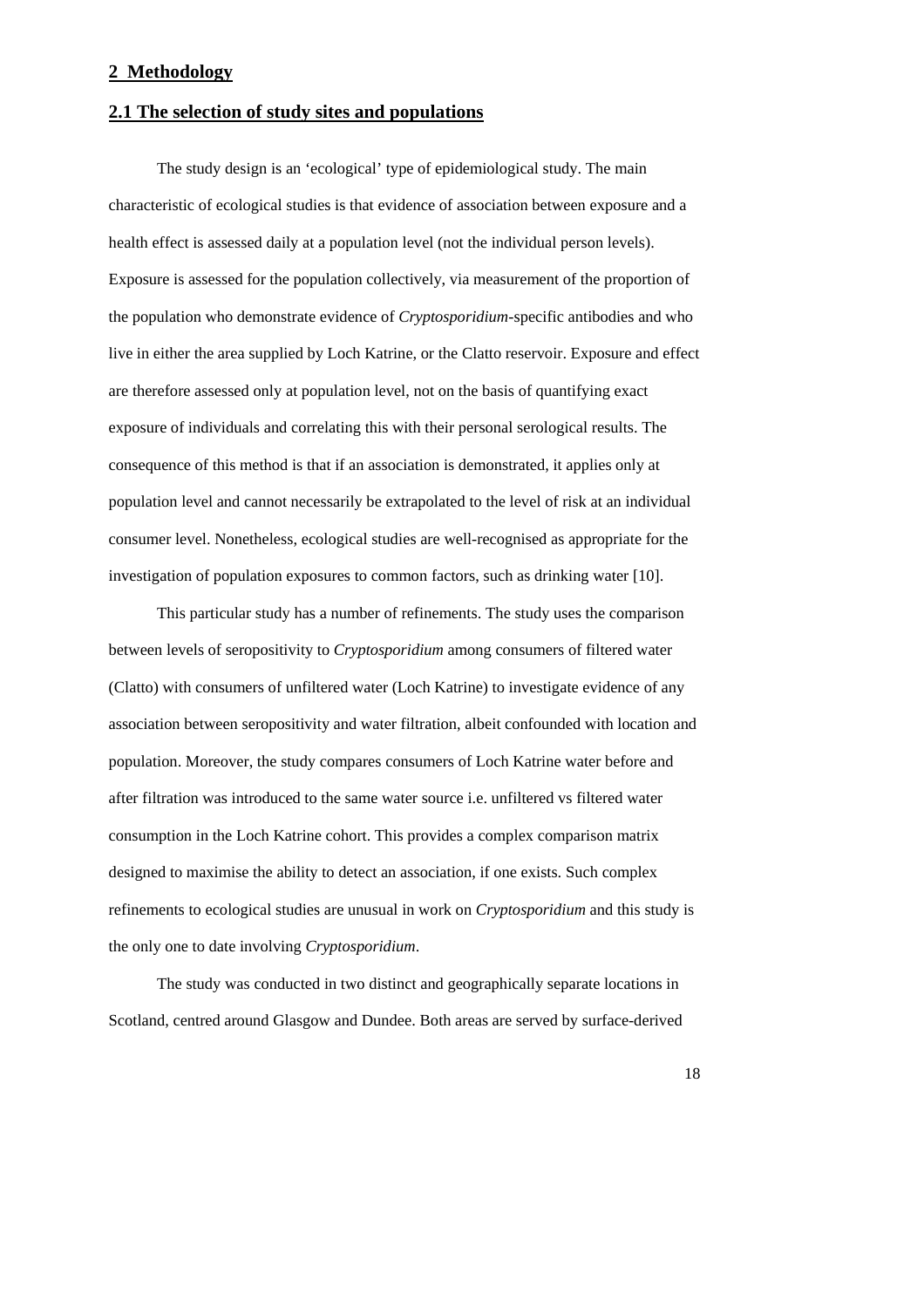drinking water sources. Clatto reservoir, the supply for Dundee, has had coagulation, rapid gravity filtration and disinfection for many years, long before this study commenced. In contrast, the treatment of Loch Katrine reservoir water used to supply Glasgow (Milngavie WTW), was only upgraded in September 2007 to a specification matching that of Clatto.

 The study received approval by the Multi-Research Ethics Committee for Scotland. Investigating the seroprevalence of antibodies in a population requires access to blood samples. The scope of the study precluded the collection of blood samples specifically for the study itself (the cost and complexity of such a study would have made it impractical). It is also not possible to sample an entire population, hence a study will conventionally try to use a representative sample as a proxy for the whole population. Hence, blood donors were identified as the sample group and agreement to use samples of their donated blood was obtained from the Scottish National Blood Transfusion Service (SNBTS). In view of the use of human blood samples, approval was sought and received from the Multi-Research Ethics Committee for Scotland.

Blood donors from clinics in Glasgow and Dundee were recruited to form the two respective cohorts. All subjects were informed of the aims of the study and asked to provide consent to taking part in the study for the duration of the project. Each donor was asked to complete a questionnaire requesting personal information and their history of exposure to potential risk factors for *Cryptosporidium*. Prior to the relevant blood donation session, blood samples were obtained from each donor and sent in heparinised sample tubes to the Scottish Parasite Diagnostic Laboratory (SPDL) for storage and analysis.

 An advantage of blood donors is that they are screened for recent infectious diseases and so factors which might interfere with their immune response and hence potentially affect their immunological profile, are adequately minimised. However, blood donors are also a self-selected group of relatively fit and healthy adults, ranging in age from 18 to 60 and therefore represent a sub-set of the general population. The study populations in Dundee and Glasgow were both drawn from blood donors to ensure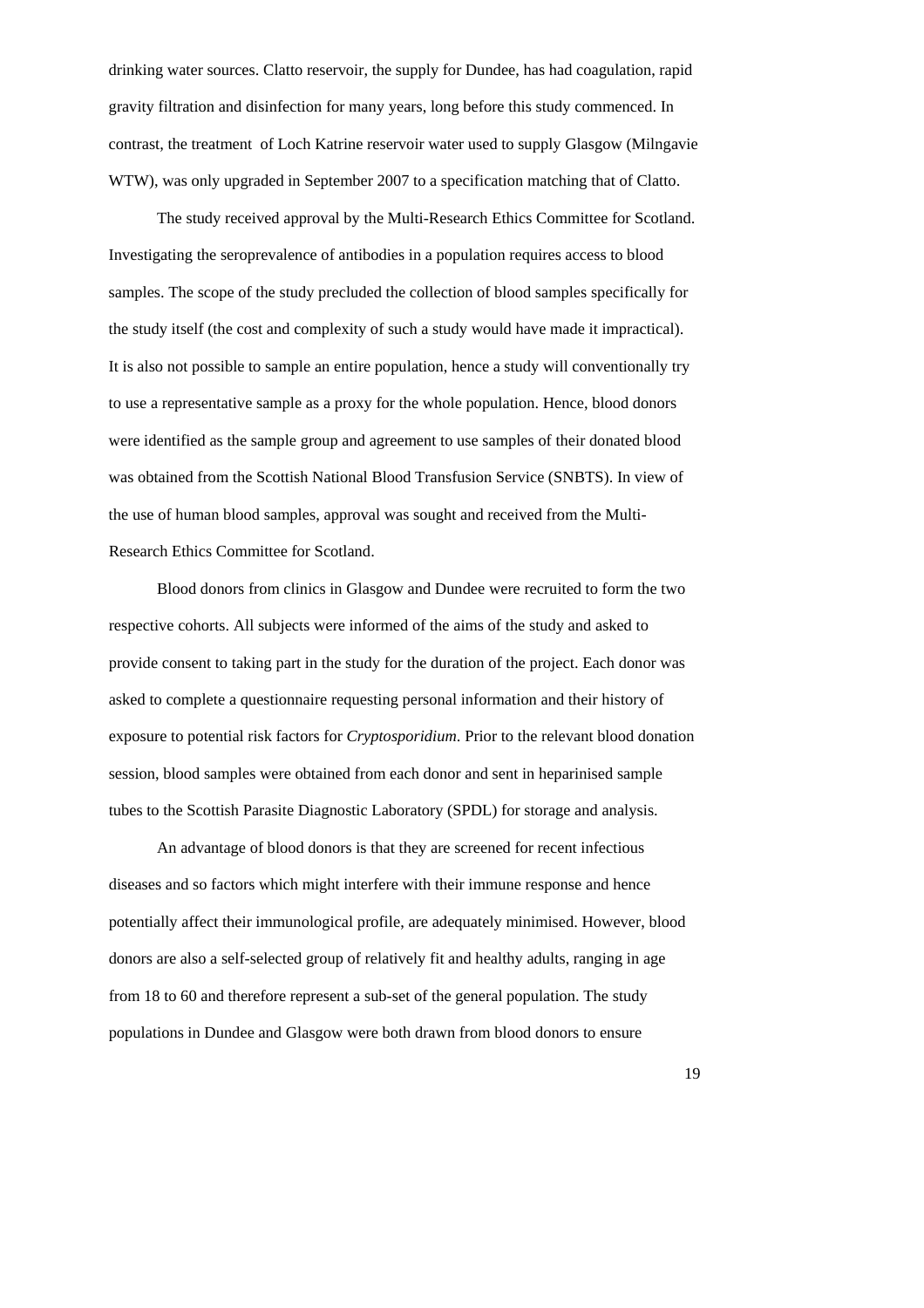comparability, hence the findings of the study must be interpreted in light of the sample selected.

 The statistical power of the study to detect a real difference in seropositivity associated with filtered verus unfiltered water was related to the background levels of antibodies to *Cryptosporidium* in the respective populations. The higher the background level of antibody in the Clatto water consumers, then the higher the antibody levels would need to be in the Loch Katrine consumers for a statistically significant difference to be detected between consumption of filtered vs unfiltered water. In Dundee, 300 blood donors were to be recruited and in Glasgow, 700 blood donors. The reason for the disparity was to ensure that there was more information in the population where the filtration system was to be introduced.

It was calculated that if 5% of the Dundee donors had a positive serological response then the study would be able to identify significant differences between Dundee and Glasgow donors, with 95% power providing at least 11.8% or more of the Glasgow donors exhibited a positive serological response. If 30% of the Dundee donors displayed a positive serological response, then the study would identify significant differences between Dundee donors and Glasgow donors, with 95% power, if 41.9% or more of the Glasgow donors also produced a positive serological response.

The power to detect changes in antibody levels pre- and post-filtration in Glasgow was calculated on the assumption that McNemar's test would be used. However, we also had to allow for the fact that we might lose some of the original donors (attrition, repatriation etc.) and therefore obligate recruitment of replacements. Assuming 30% of the donors were positive at baseline (first blood test) then a sample of 700 people has a power of 95% probability in detecting a difference of at least 4.5% in the underlying seropositivity rates between the populations (i.e. from 30% to 25.5%) if 10% of the donors change. If 20% of donors change, then the detectable difference would be 5.8% (i.e. from 30% to 24.2%) and if 30% of donors change the detectable difference is 7.5%, i.e. from 30% to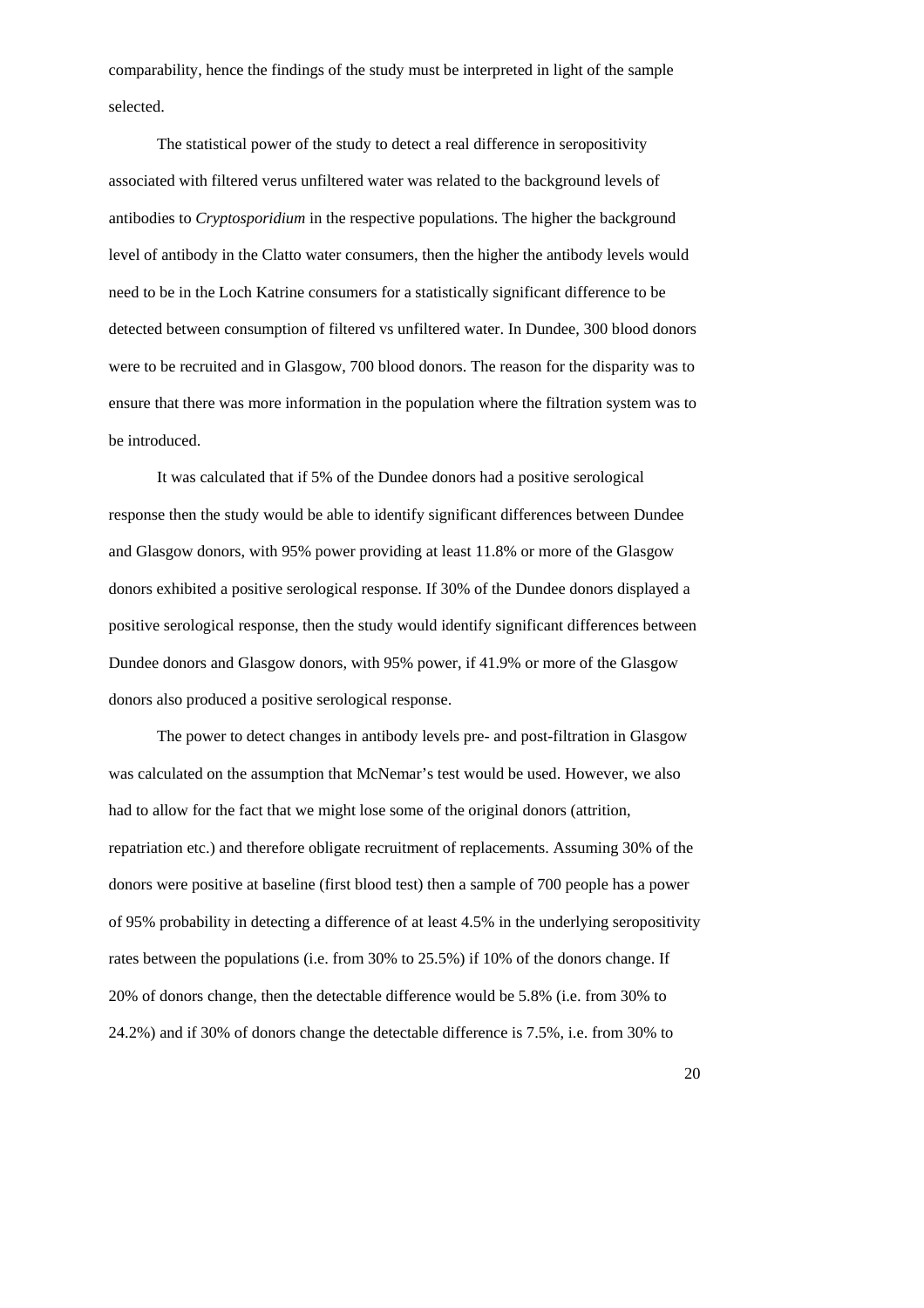<span id="page-20-0"></span>22.5%. In other words, the more that original donors are lost from the study, the bigger the difference there would have to be between seropositivity associated with drinking filtered versus unfiltered water in the two populations for a statistically significant difference to be detected, if it existed. In summary, a sample of 700 donors with repeat measurements on all 700 will give high power (95%) to detect differences of at least 10% in seropositivity between the two populations sampled.

 It was planned that these 1000 blood donors would give a 'baseline' sample and 3 further follow up samples, two of which would be after the new filtration system was introduced at Loch Katrine. Thus there would be 2 measurements pre-filtration and 2 postfiltration for each donor in both Dundee and Glasgow to allow for changes in other exposures and changes over time.

## **2.2 Western blotting**

<span id="page-20-1"></span>Serological responses appear to develop after exposure to *Cryptosporidium* oocysts, even in the absence of clinical illness [16]. Such antibodies produced in response to *Cryptosporidium* exposure are readily detectable. The use of serological assays as a marker for exposure reduces the potential under-ascertainment associated with reliance on only a reported history of *Cryptosporidium* infection. The method is based on the analysis of blood samples, to identify the presence of antibodies specific to *Cryptosporidium*  (seropositivity). The antibody testing involves Western Blot analysis and was performed at SPDL under the supervision of the late Professor Huw Smith.

 The Western blot method allows investigators to determine the molecular mass of an antigen and to measure relative amounts of that antigen present in different serum samples. The process is summarised:

1. Proteins, in this case from the *Cryptosporidium* parasite, are separated by polyacrylamide gel electrophoresis (PAGE). Essentially, this is a molecular sieve. As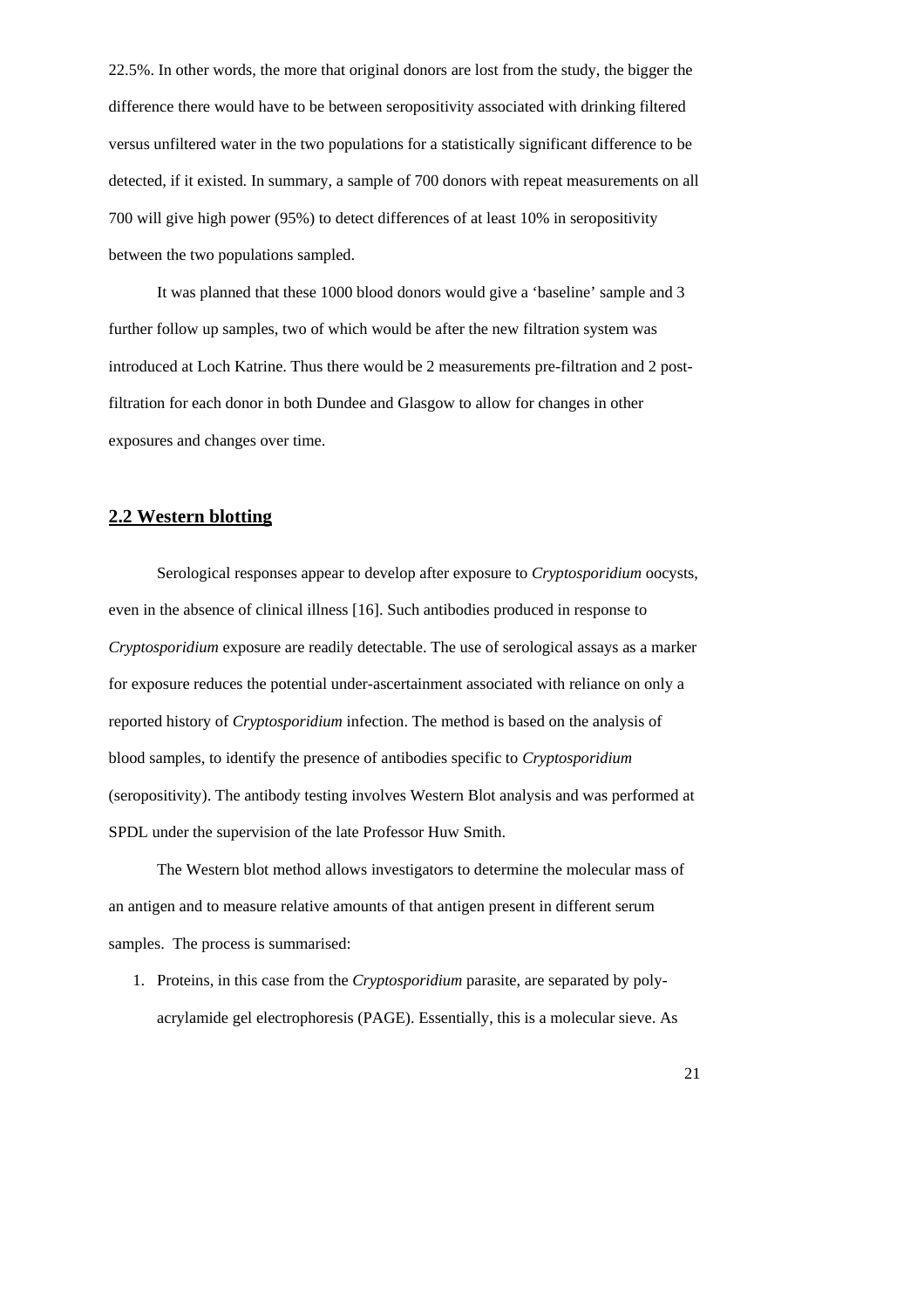the proteins are negatively charged, a negative electric current repels the proteins and the lowest molecular weight proteins migrate through the gel quickest while the largest proteins remain closer to the origin of application.

- 2. The proteins are transferred to a sheet of special blotting paper (blot) called nitrocellulose, though other types of paper, or membranes, can be used. The proteins retain the same pattern of separation as they had on the original gel (Figure 1).
- 3. The blot is incubated with a generic protein (such as milk proteins), which binds to any remaining vacant binding sites on the nitrocellulose. Material containing an antibody is then added to the suspension which is able to bind to its corresponding antigen on the blot. In this study, human serum samples from blood donors were added as the source of antibody. Each sera sample may or may not contain *Cryptosporidium*-specific antibodies (indicating past exposure to oocysts), which bind specifically to the protein of interest – the 27 kDa protein. A second antibody is then added to this membrane, which specifically binds the *Cryptosporidium*specific antibody, if it is present. The secondary antibody has an enzyme (e.g. alkaline phosphatase or horseradish peroxidase) attached to it.
- 4. The location of the antibody on the blot is then revealed by incubating it with a colourless substrate that the attached enzyme converts to a coloured product deposited at the site of secondary antibody binding. This colour product can then be visualised and photographed. The band densities are then optically measured and compared with a positive control. This provides the measure of how strong an antibody response that particular blood donor has to the *Cryptosporidium* antigen.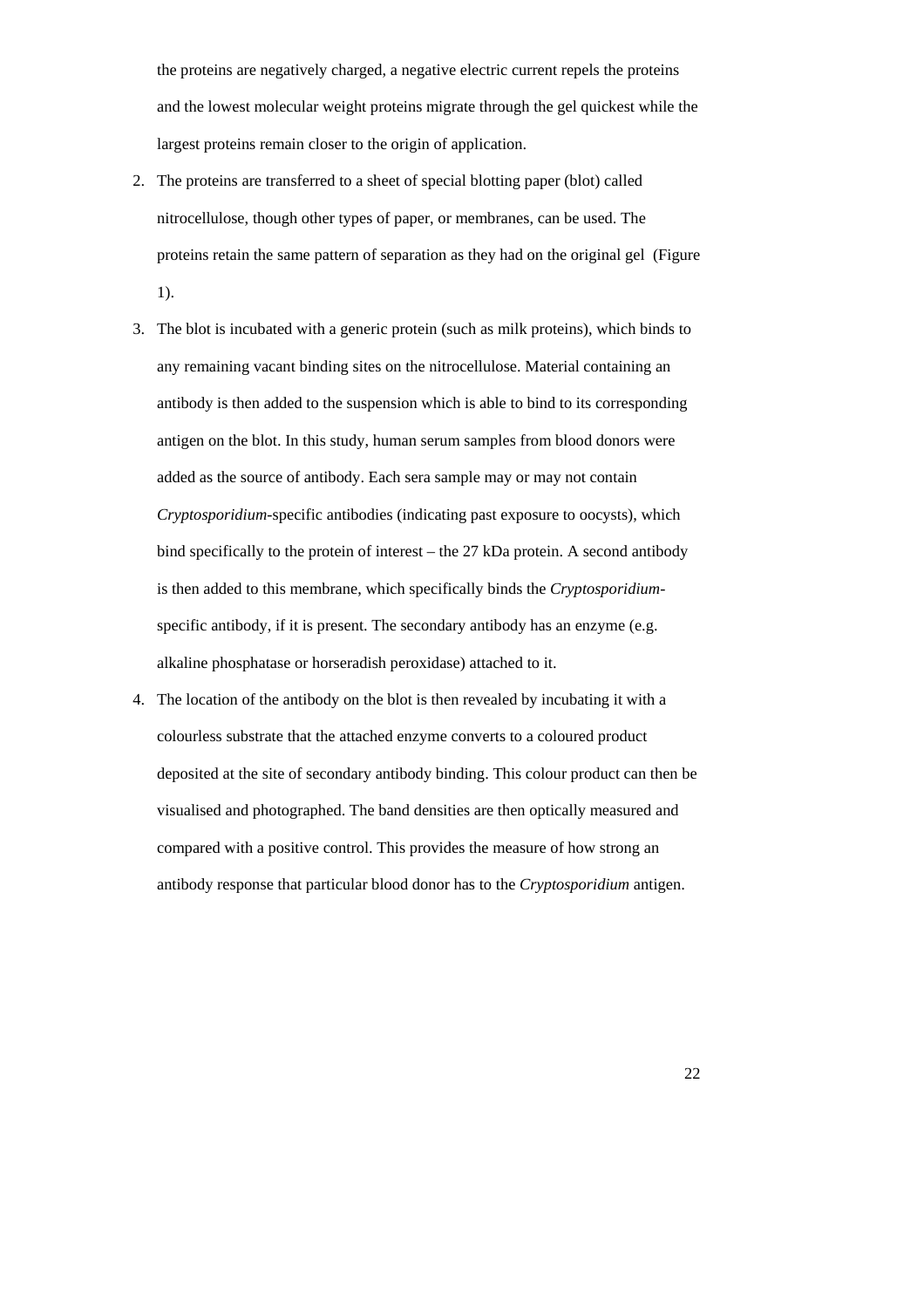<span id="page-22-0"></span>

## **2.3 Interpretation of Western blot results**

<span id="page-22-1"></span>The Western blot method compares each blood donor serum sample against a positive control. Ideally, the positive control would be derived from sera which originated from cases of human clinical illness (i.e. someone who had been infected with *Cryptosporidium*). Unfortunately, this study did not have access to sufficient human casederived sera material. Hence, the study relied on rabbit-derived positive controls (serum from a rabbit which has been immunised with a *Cryptosporidium* lysate of the parasite which generates/produces a standardised response). This form of calibration is recognised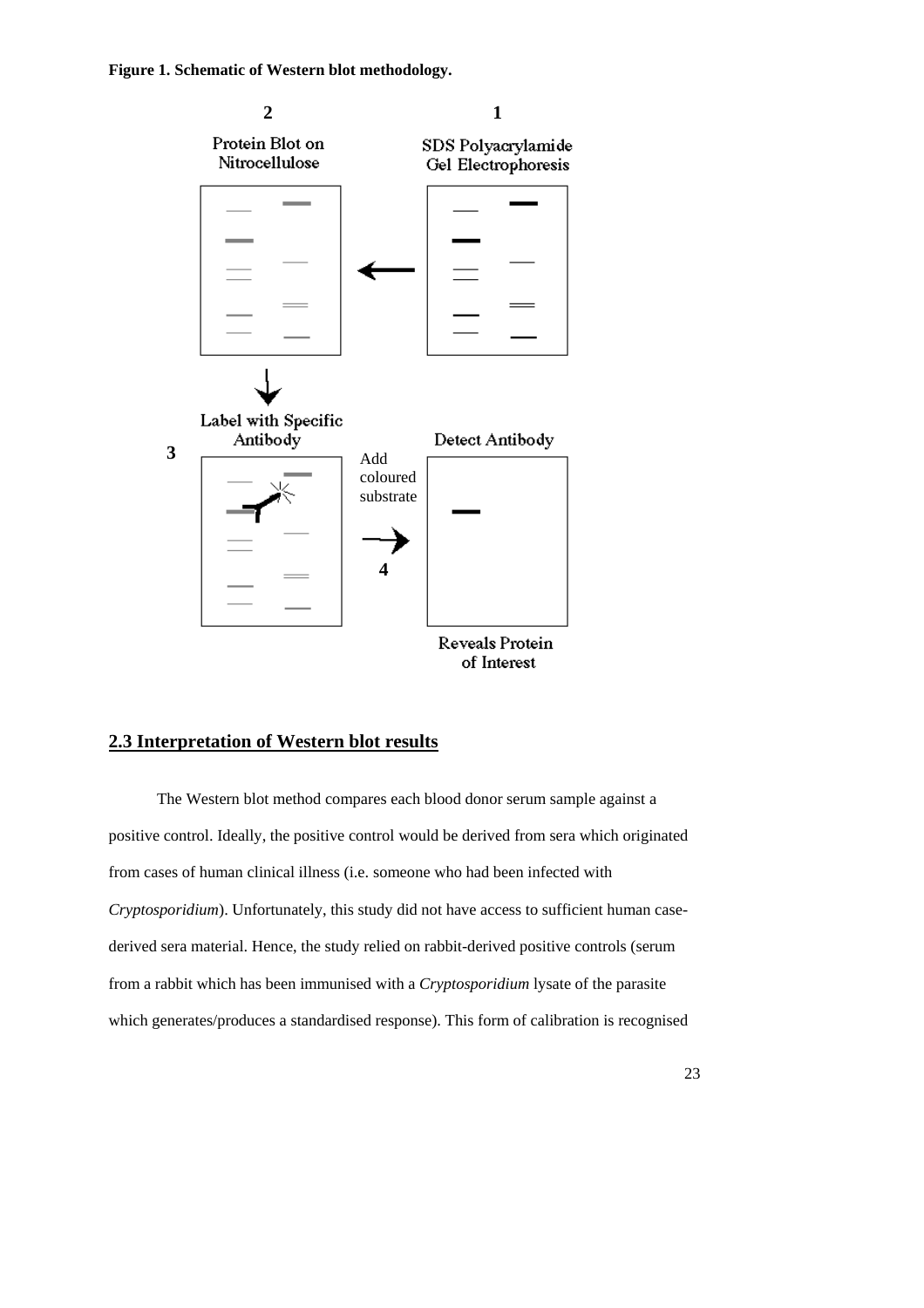as an acceptable method and has been used in comparable studies. The positive control response is taken to represent a value of 100% seropositivity. Blood donors may range from having non-detectable 27-kDa antibody to *Cryptosporidium* (0% positivity) to a detectable result which equates to the positive control response (100% positivity) or may even exceed that of the positive control (e.g. 310% in one instance).

The use of Western blot technology for analyses of serological (antibody) responses to *Cryptosporidium* has previously been used by other investigators [15, 17, 18]. These studies have used the 15/17- and 27-kDa protein groups and have provided estimates of the prevalence of prior infection and identified risk factors for parasite transmission [12-14, 17, 18]. Serum samples in this study were analysed by Western blot, to measure the IgG serological response to the 27-kDa *Cryptosporidium* protein only. The 15/17-kDa complex was not tested for a number of reasons. The 15/17-kDa marker declines to baseline levels observed prior to the infection 4-6 months after infection. As the study collection periods were spaced months to years apart and the 27-kDa antibody response is the longer lasting one, we did not see any benefit in collecting data on the 15/17-kDa complex. Furthermore, the logistical complexities of this study would have been greatly added to, if another level of analysis was needed for data on the 15/17-kDa complex.

The Western blot assay was validated before testing of participant samples. In order to calibrate a negative serological response (no antibodies), a pool of 10 human sera from the SPDL negative serum bank was used; these were known to be serologically negative to various human parasites including *Cryptosporidium*. In order to calibrate a positive serological response, a pool of 10 human sera from the SPDL *Cryptosporidium* positive serum bank was used; these were collected from known human cases excreting *Cryptosporidium* oocysts and were therefore sero-positive to *Cryptosporidium* oocyst antigens. There is only a very small pool of positive sera samples held locally for *Cryptosporidium* cases, hence these had to be used sparingly. Similar validation was performed on the rabbit control sample i.e. for negative control serum, serum from a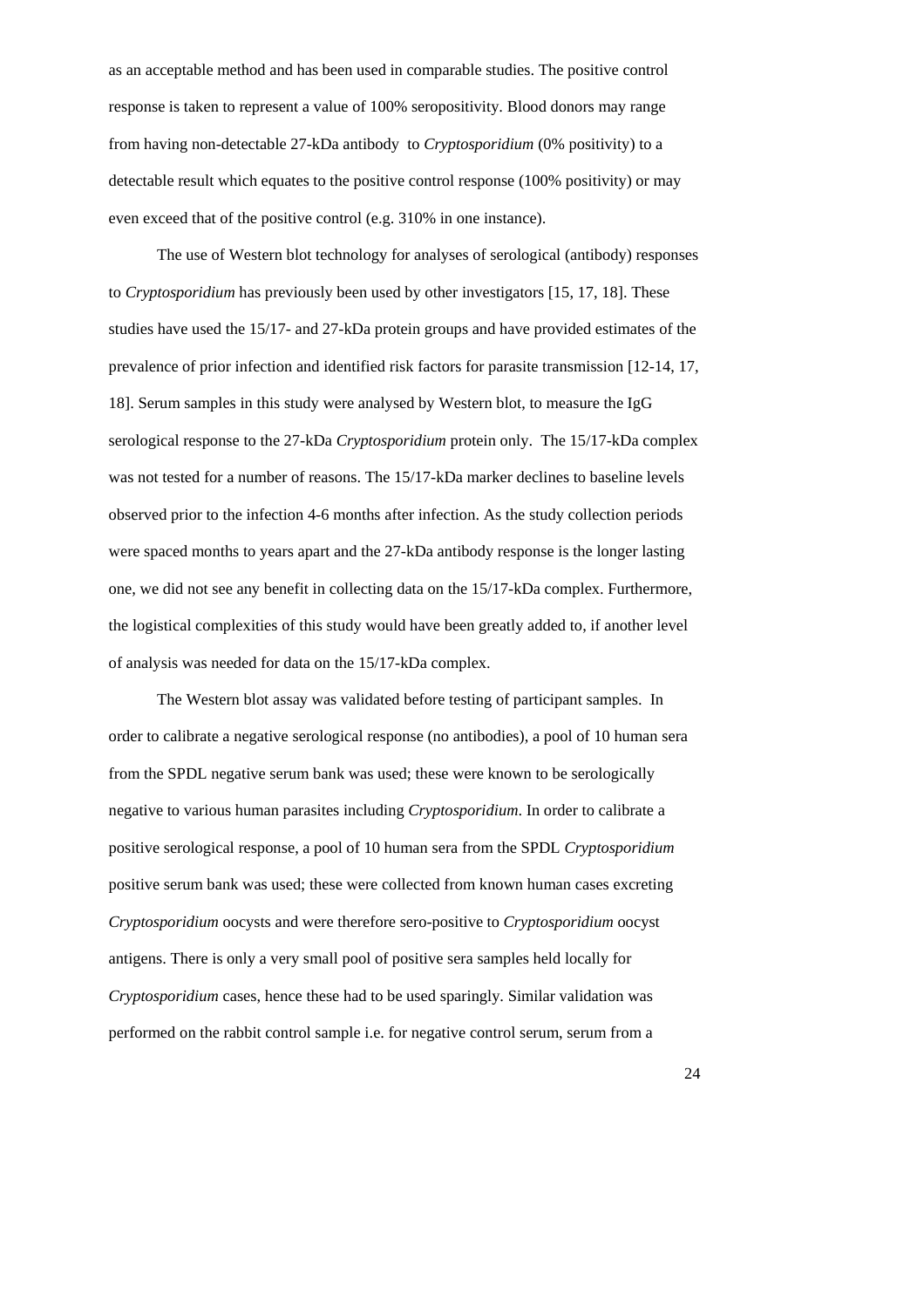<span id="page-24-0"></span>specific pathogen free rabbit, which was sero-negative to *Cryptosporidium* oocyst antigens, was used. Conversely, serum from a specific pathogen free rabbit, which was immunised with soluble *Cryptosporidium* oocyst antigens in adjuvant, was used.

 The alternative ELISA technology for antibody detection was explored as a pilot project but not used for the main study due to financial and other constraints (Appendix 1).

## **2.4 Statistical methods**

<span id="page-24-1"></span> The study generated a large and complex dataset. Analysis of this was itself both complex and reliant on sophisticated techniques and advanced statistical input. These ranged from univariate techniques, where the distribution of each of the epidemiological exposure questionnaire variables and serological measurements are compared in relation to the levels of one explanatory variable, to multivariate methods, where a number of explanatory variables are simultaneously considered. The comparison of the distribution of serological responses between the Glasgow and Dundee blood donors is an example of a univariate analysis. If serological response is influenced by age and gender, then if the age and gender distributions themselves are different between respondents in Glasgow and Dundee, then the univariate comparison may be biased. This bias can be corrected by performing multivariate analysis.

The multivariate technique used to take into account the effect of a number of explanatory variables on one response variable is 'regression analysis' and in this report, linear regression, logistic regression and poisson regression are all used. The choice of the type of regression model is dictated by the distribution of the response; for continuous response variables, linear regression is used (e.g. serological response); for binary responses (e.g. yes/no responses) then logistic regression is used, and where the response is the count of the number of events in a fixed area or volume, poisson regression is used (e.g. value of serological results in the study period).

Essentially, the data-set was analysed in three steps: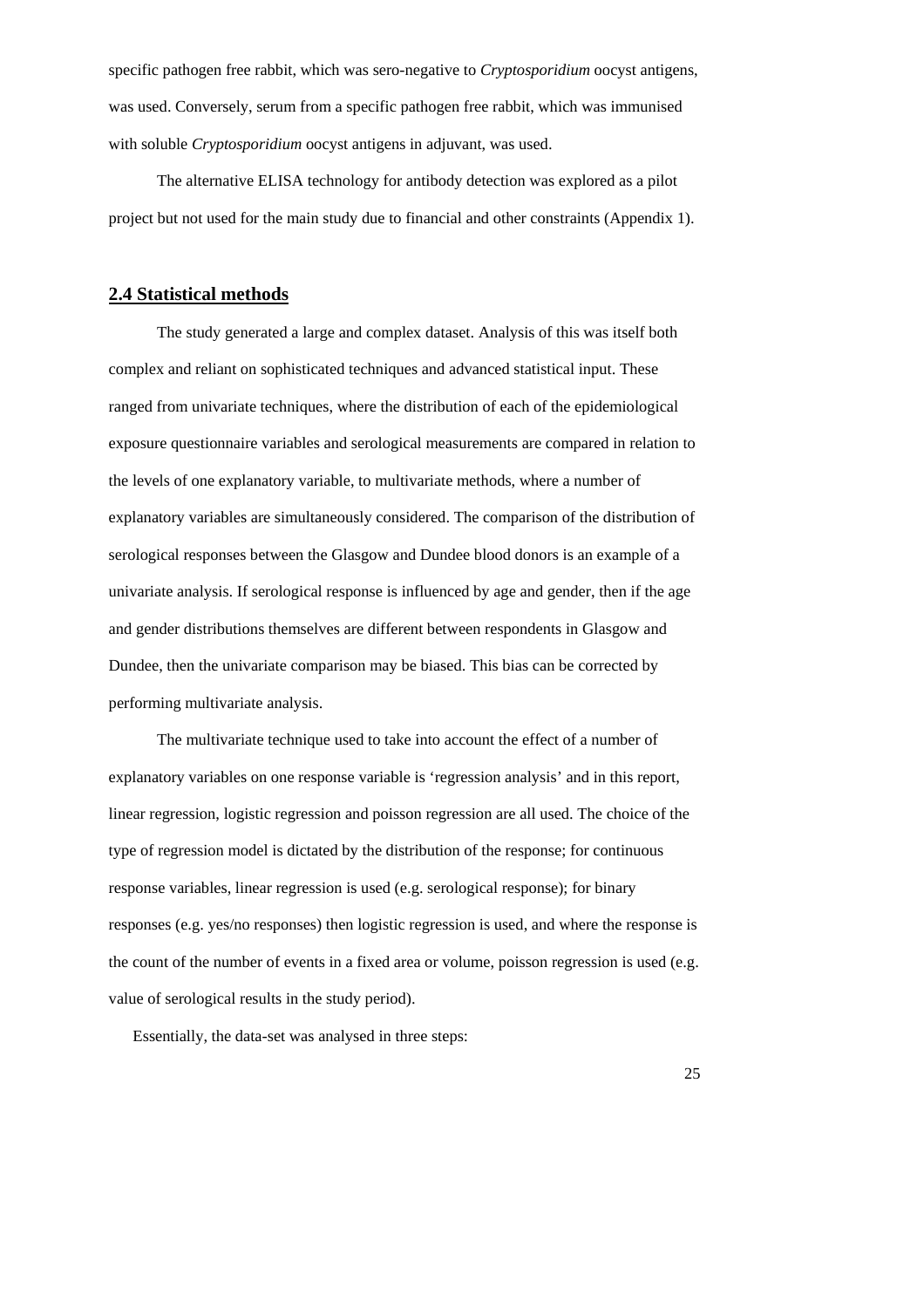- 1. analysis of donor epidemiological questionnaire responses (see Appendix 2)
- 2. analysis of serological responses and
- 3. analysis of both elements combined to determine the most important factors associated with the serological response.

 Analysis of the donor questionnaire responses provided 'risk profiles' of donors and allowed comparison of how these differed between donors from the two geographic cohorts over the time period studied. Descriptive analysis was used to define the characteristics of blood donors and the distribution of donors by water source, before and after the introduction of enhanced physical treatment at Loch Katrine WTW. The statistical significance of associations between 'categorical' variables (e.g. age) and city were investigated using **chi-squared** or **Fisher's exact tests**. Fisher's exact test is an alternative test to chi-squared, used where the lowest 'expected' values in a 2 x 2 table are very small  $(< 2)$ .

 Means and standard deviations were used to provide summary statistics for donor serological responses by city and collection period. Such techniques can only be used to 'infer' differences, if there are any. In order to confirm a true difference, regression modelling was used; a technique called '**mixed effects modelling'**. The serological responses are considered using two different methods. In the first method, the serological responses are calculated as a **binary** valued variable; the serological response is considered 'positive' if it is above a range of pre-agreed thresholds (e.g. a threshold of 0, 10, 20, 30, 40 or 50% positivity, compared with the 100% positive control) and 'negative' if otherwise. Hence, setting the threshold at 0% means any sample with any antibody response is considered 'positive'; setting it at 100% means only samples that matched the positive control sample response would be deemed 'positive'. The range of 'positive' thresholds was chosen to allow a sensitivity analysis of the results. Because a rabbit serum model is used, the actual positive control value (deemed 100%) is in effect arbitrary and not of itself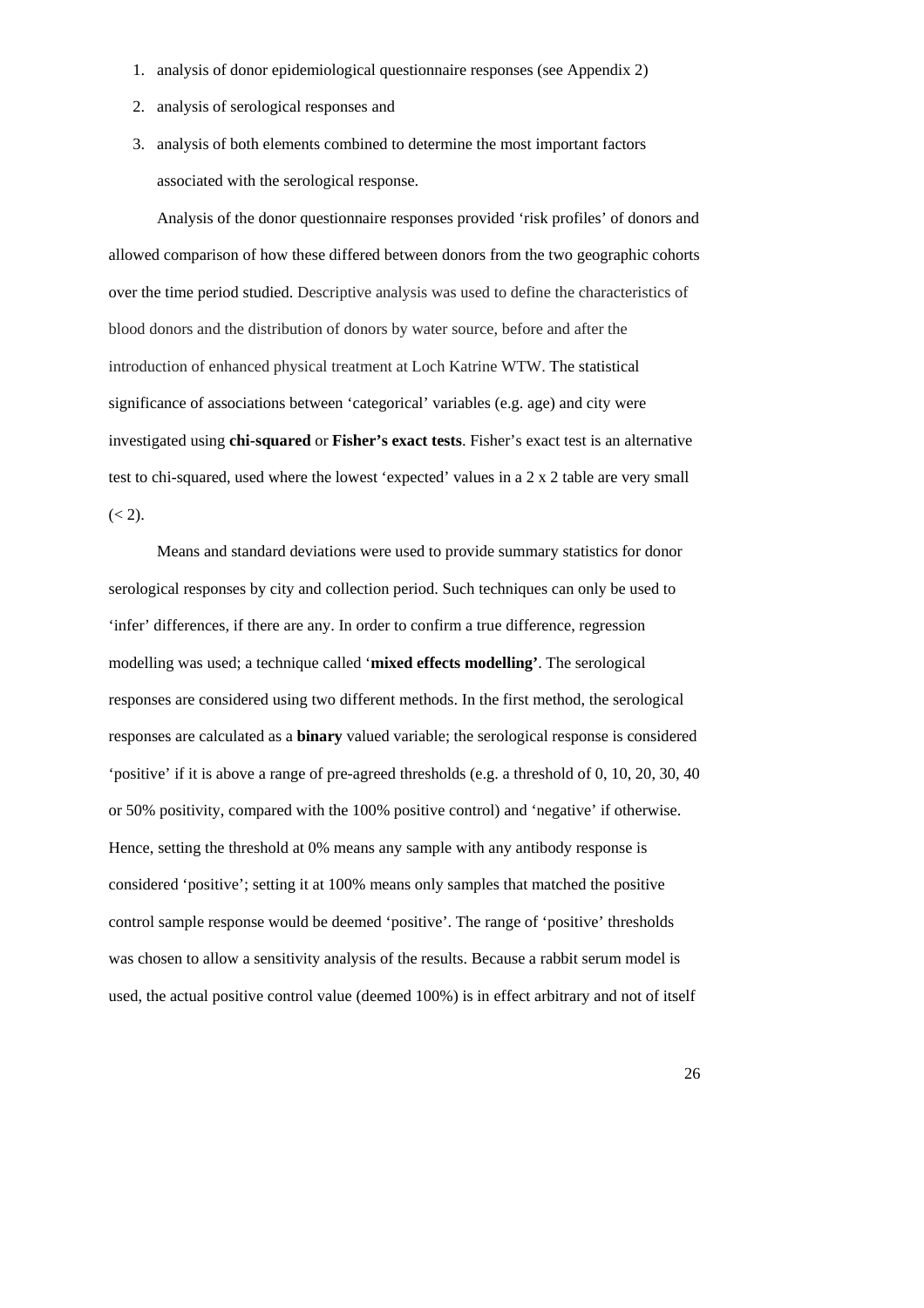a definitive measure of antibody positivity. The assay uses comparisons and relative responses hence the need for the sensitivity analysis.

In the second statistical method, the serological responses are modelled directly using a **linear** mixed effects model. For both statistical models, a statistical construct (a 'contrast') is used to test for differences in serological response between collection periods, water sources (cities as a proxy) and differences that are due to a combination of these two factors. Where 'Dundee' and 'Glasgow' are used as proxy terms, these denote the donor cohorts supplied with drinking water from Clatto reservoir and Loch Katrine respectively.

Analysis of serological responses and risk profiles in combination, was investigated by using **linear mixed effects model** analysis to quantify the characteristics of Glasgow donors compared with the Dundee cohort.

The reason that **mixed effect regression models** are used is because there are repeated observations on the majority of the study participants over time. As designed, each participant should have had serological measurements at four time periods. These four measurements cannot be considered to be totally independent of each other, and are expected to be correlated with each other since they are taken from the same person. We would expect that measurements taken at the same time period but on different people would be independent. To take this 'within-person correlation' into account, a mixed effect model is required. Although the study was based on a power calculation using McNemar's test, this was not used in the analysis, as more complex statistical methods were required. These methods make full use of the data at each period and were also needed to take into account the inclusion of new donors (recruited to replace those lost to attrition) after the baseline period.

 Data reflecting the actual levels of oocyst contamination in the raw water supplies was also collected to verify that the risk of *Cryptosporidium* exposure did exist after all. Data on turbidity (a measure of soil contamination in water) and oocyst counts, obtained from Scottish Water, were also analysed for Clatto and Loch Katrine. To investigate the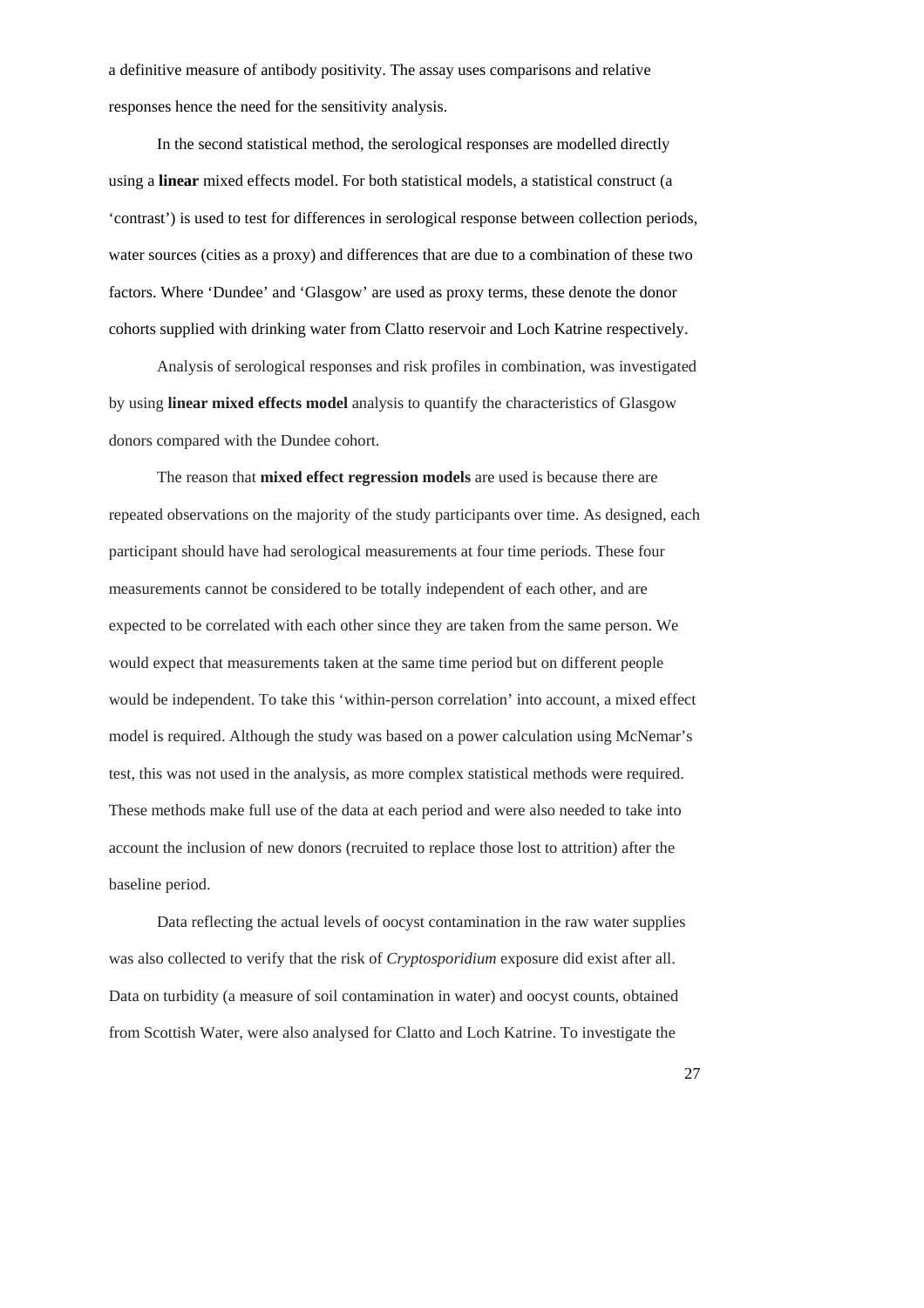<span id="page-27-0"></span>effect of filtration on these water quality measurements, monthly averages were aggregated and a **generalised additive Poisson model** was used for further analysis. The statistical models used in the study were selected because they specifically support the use of multidimensional data, as in this dataset.

Unless otherwise stated, we used R, version 2.80 ([http://www.R-project.org](http://www.r-project.org/)) for the statistical analysis, while Minitab statistical software, version 14 (www.minitab.com) was used for the collation of information. In general, a significance level of 5% (i.e.  $p < 0.05$ ) has been used for all analyses and should be assumed unless we state otherwise.

# **2.5 Oocyst counts in 'final' drinking water**

<span id="page-27-1"></span> Rather than relying on an assumption about the risk of exposure to *Cryptosporidium*  oocysts via drinking water (as is the case in a number of other comparable studies of serology profiles [14,18]), in this study we also analysed data on oocyst counts detected in the relevant water supplies. Water supplies are regularly monitored for the presence of *Cryptosporidium* oocysts. In order to compare the levels of oocysts before and after introduction of filtration at Milngavie WTW, a schematic for the Loch Katrine water supply is depicted (Figures 2, 3 and 4).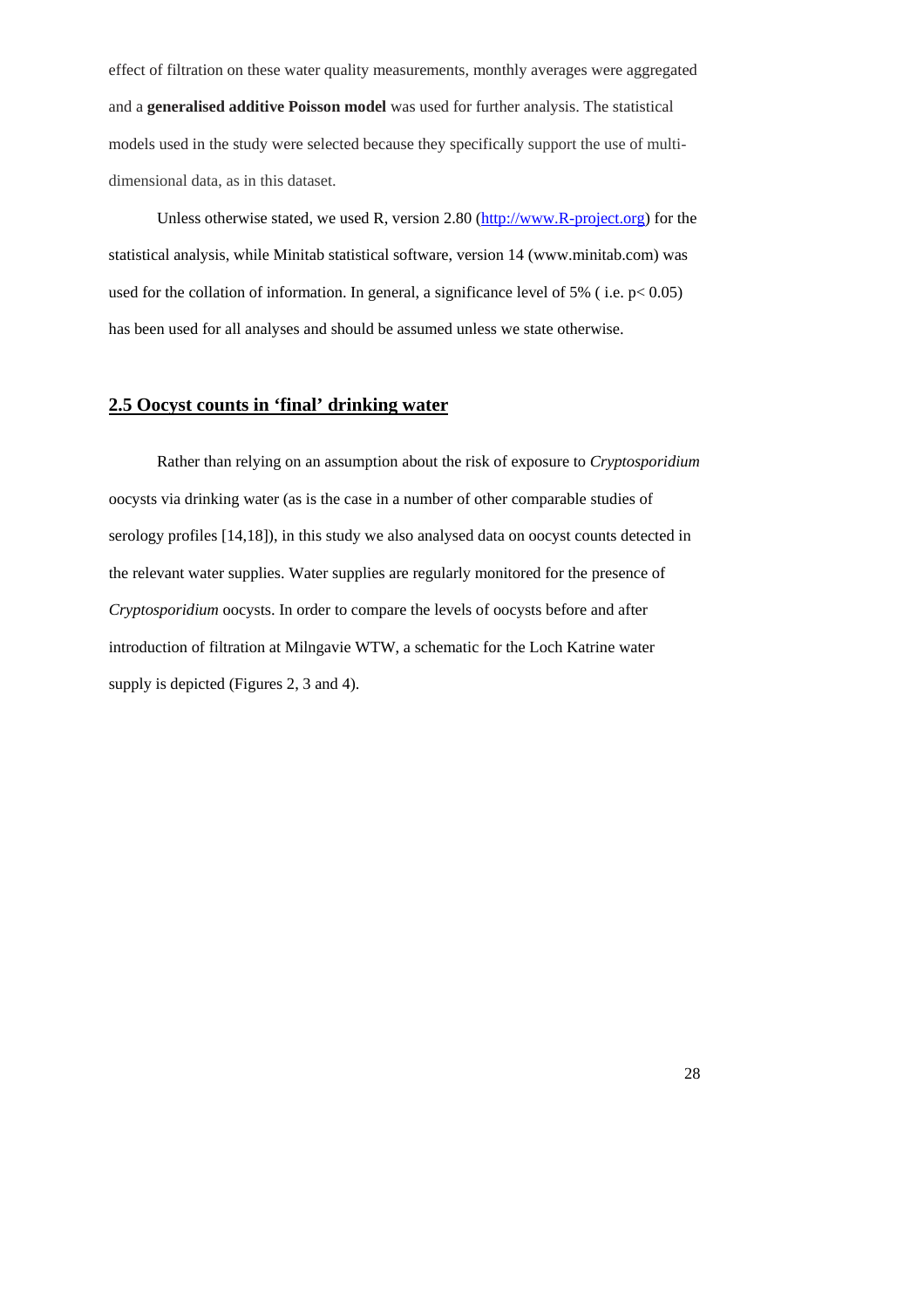**Figure 2. Layout of Loch Katrine supply to Glasgow area.** 

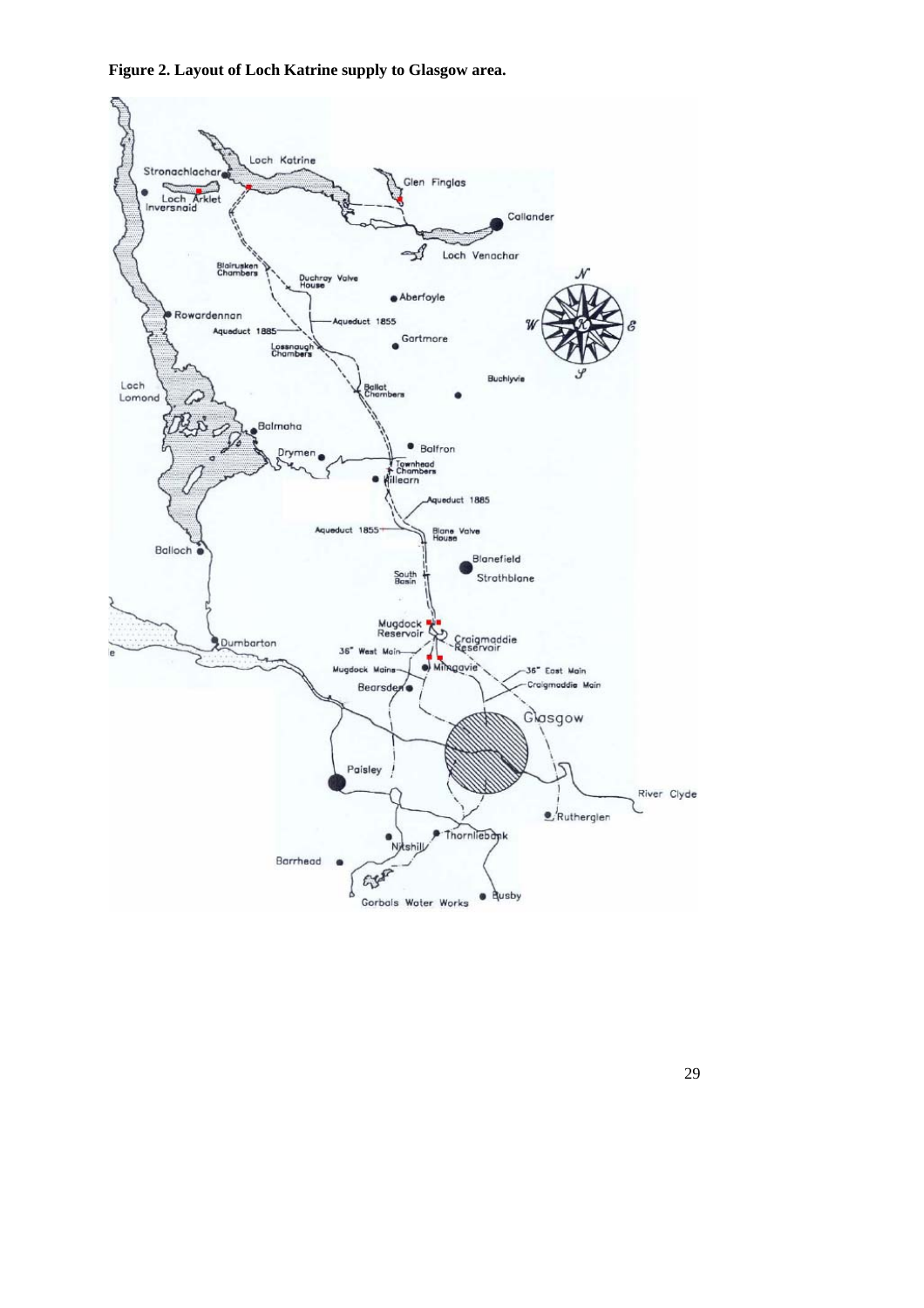The Dundee supply receives water via Clatto reservoir so there is only one set each of measurements for raw (untreated) and final (treated) water. For the Loch Katrine supply however, prior to September 2007, there were three different sites where sampling occurred for raw (untreated) water; Royal Cottage; Craigmaddie; Mugdock and two sites for final (treated) water – Mugdock WTW and Lambhill (figure 3). These were averaged to provide single mean concentrations for raw and final water. After the introduction of filtration at the Loch Katrine WTW, the sampling points changed with only one raw water (untreated) sampled at the inlet to the new WTW (this was a different site from the three raw water sampling sites prior to September 2007) and one final (treated) water at the outlet from the new WTW (figure 4). This introduced a complication to the comparison of before/after raw water quality from the Loch Katrine supply. This is discussed further in the Results section.

**Figure 3. Schematic of water distribution from Loch Katrine to Glasgow consumers before filtration was installed (before September 2007).** 



**Figure 4. Schematic of water distribution from Loch Katrine to Glasgow consumers** 

**after filtration was installed (after September 2007).** 

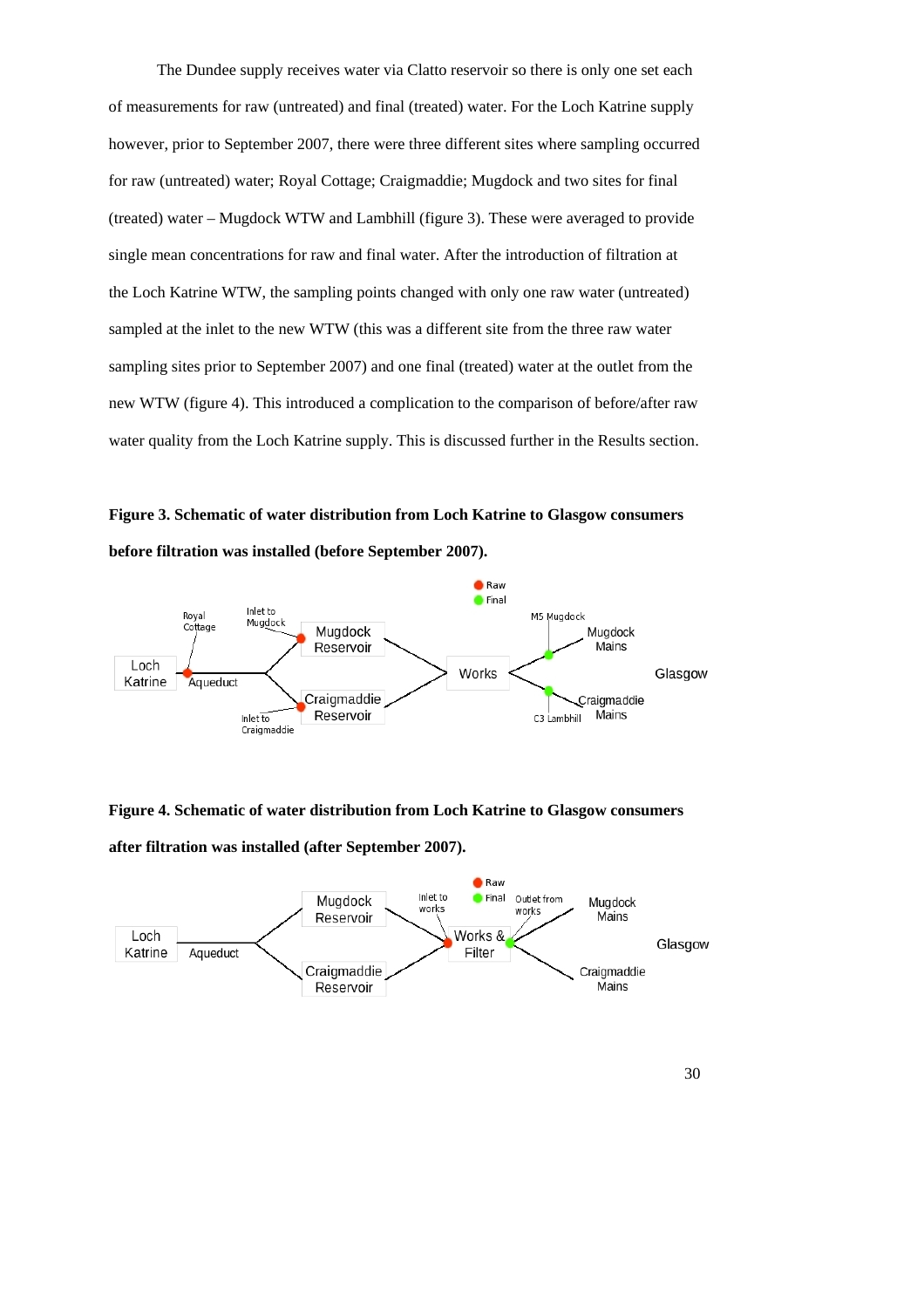## <span id="page-30-1"></span><span id="page-30-0"></span>**3 Results**

# **3.1 Raw and final water oocyst counts**

In order to analyse oocyst counts statistically before and after introduction of filtration at Milngavie WTW, a Generalised Additive Model (GAM) was used. GAMs allow the data to be smoothed out, which in turn helps to clarify whether there are trends associated with the data. Such trends must be modelled before appropriate comparisons can be made before and after introduction of filtration. Detection of oocysts in water is complex and dependent on an adequate (large) volume of water being tested. Large sample volumes are used for oocyst detection to reduce scope for sampling bias and therefore a Poisson model is used, which models the 'rate' (oocysts per litre) rather than the absolute number of oocysts observed. Monthly averages of the oocyst detection rates were computed and then smoothed: the resulting smoothed oocyst rates are shown in Figure 5.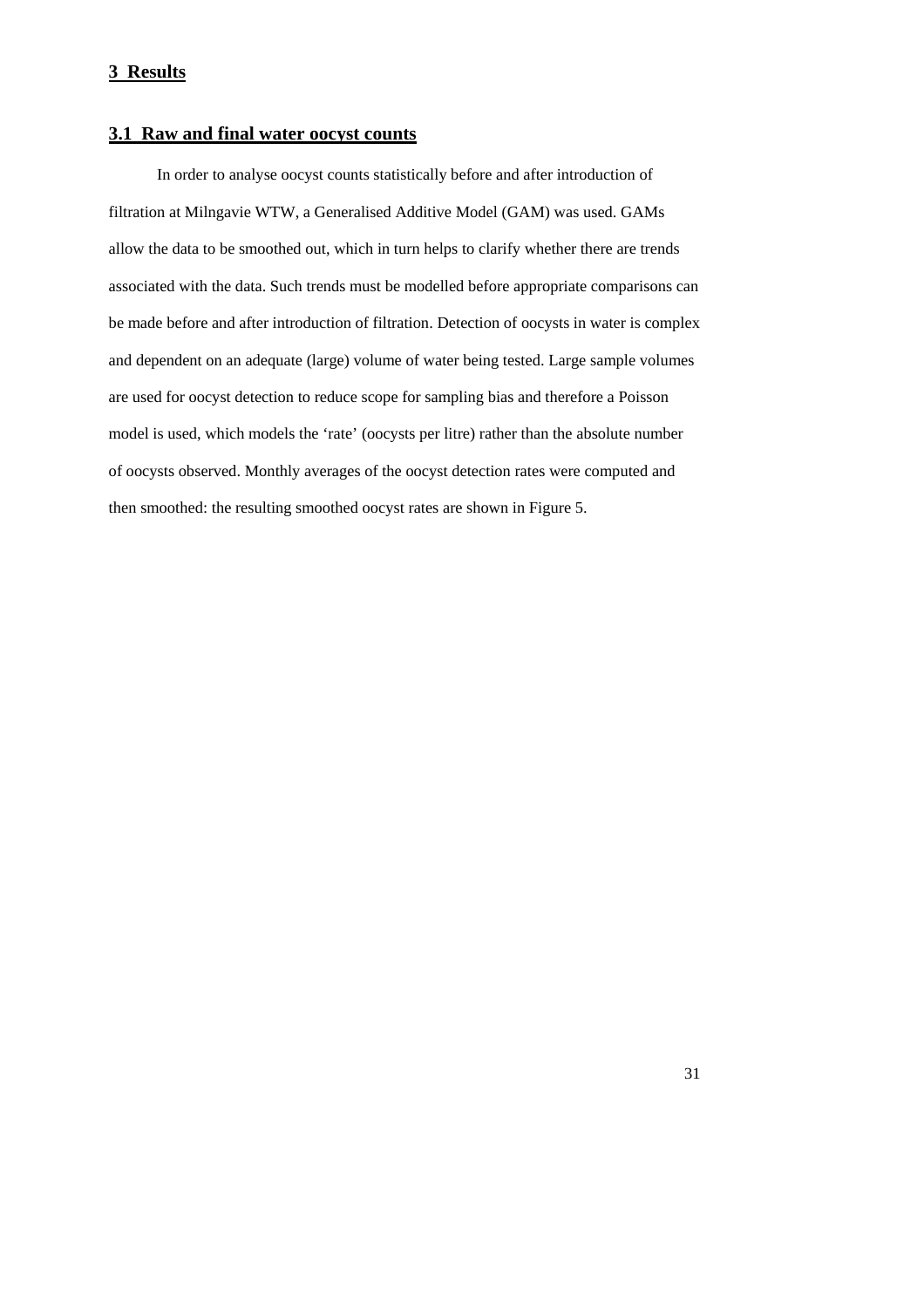**Figure 5. Smoothed monthly average rates of oocysts per 10 litres. The vertical line indicates when the filtration system was installed in Glasgow. Raw and final water are denoted by 'R' and 'F' respectively (raw sites have dashed lines).** 



 **(a) Individual sampling sites** 

## **(b) Average of sampling sites (Craigmaddie (R) denotes Royal**



#### **Cottage/Mugdock/Craigmaddie)**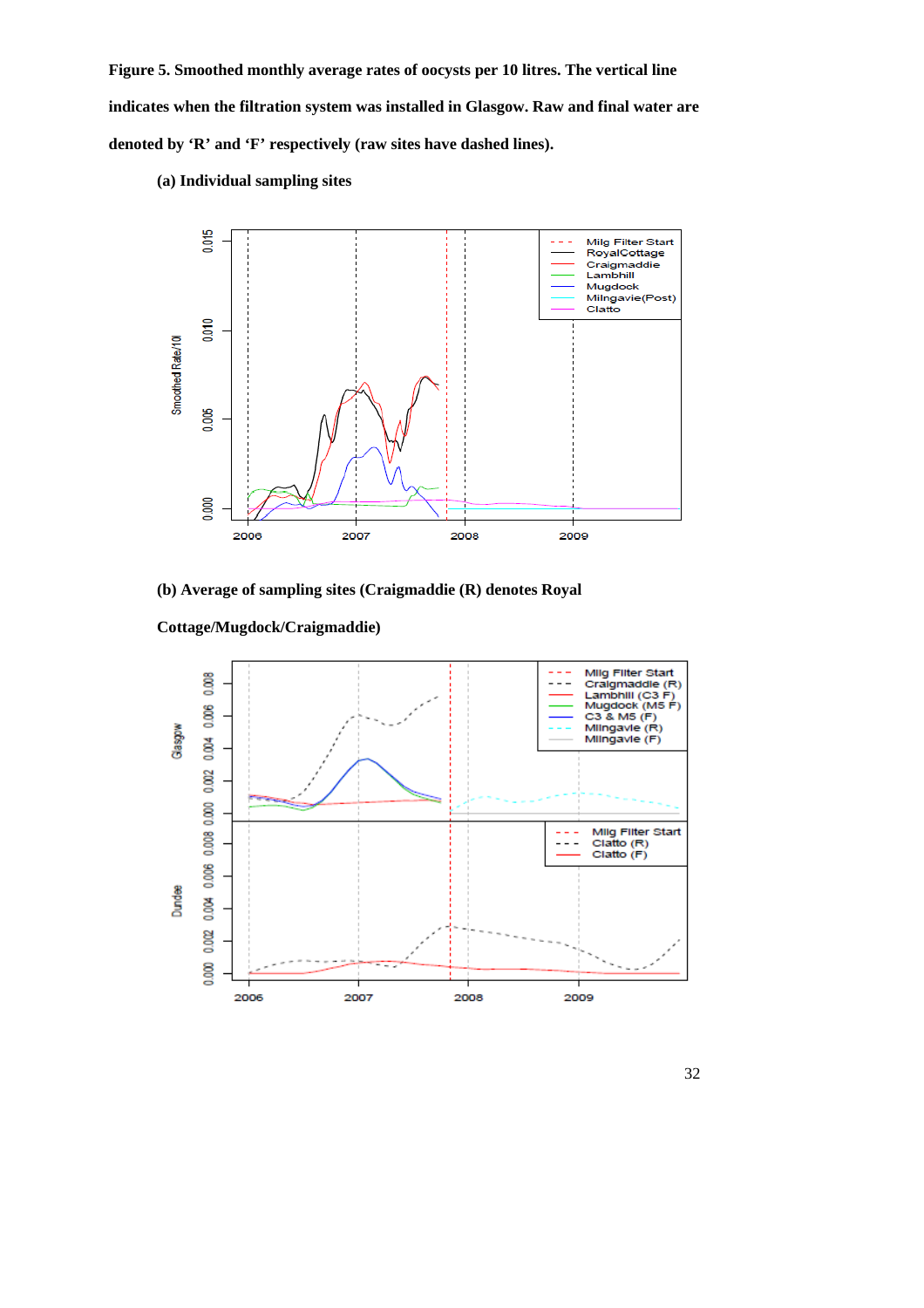Unfortunately, the sampling locations for raw water for Loch Katrine sourced water changed before and after filtration implementation. This makes an appropriate analysis before and after filtration problematic. Generally, the rates of oocysts detected in final (treated) water were lower than those in raw (untreated) water for both cities, over most of the study period. This is consistent with the expected effect of treatment on raw water, which aims to reduce turbidity and improve microbiological quality of final drinking water.

Introduction of the enhanced filtration system at Milngavie WTW post-September 2007, reduced the level of oocysts in final water to unrecordable levels. However, this appears to have coincided with a decrease in oocyst counts in raw water. The move of the sampling point for raw water sampling at Milngavie WTW appears to have been associated with a marked change in the detected level of oocysts in raw water. In the pre-filtration era, sampling was at Royal Cottage, a location near the take-off point of water from Loch Katrine into the main supply aqueduct (marked as a square South of the Loch in figure 2). The second and third points were at the inlets to the Mugdock and Craigmaddie reservoirs. The Royal Cottage sample point was much closer to the sources of contamination of raw water, e.g. run-off into Loch Katrine from the surrounding catchment area, than the new raw water sample point at the new Milngavie WTW, in the post-filtration era. Hence, it is not surprising that oocyst counts (rates) were higher, in the earlier era given that the raw water sampling point (after filtration was introduced) was downstream from the two raw water holding reservoirs. These reservoirs are likely to have resulted in a degree of settlement of oocysts. There may also have been other factors which resulted in a true reduction in oocyst counts post-September 2007 e.g. changes to livestock rearing in the catchment.

Of note was the observation that the raw water oocyst concentration at Milngavie WTW in the post-September 2007 period was comparable to that of the Clatto reservoir in the pre-September 2007 period. The raw water sampling changes have therefore effectively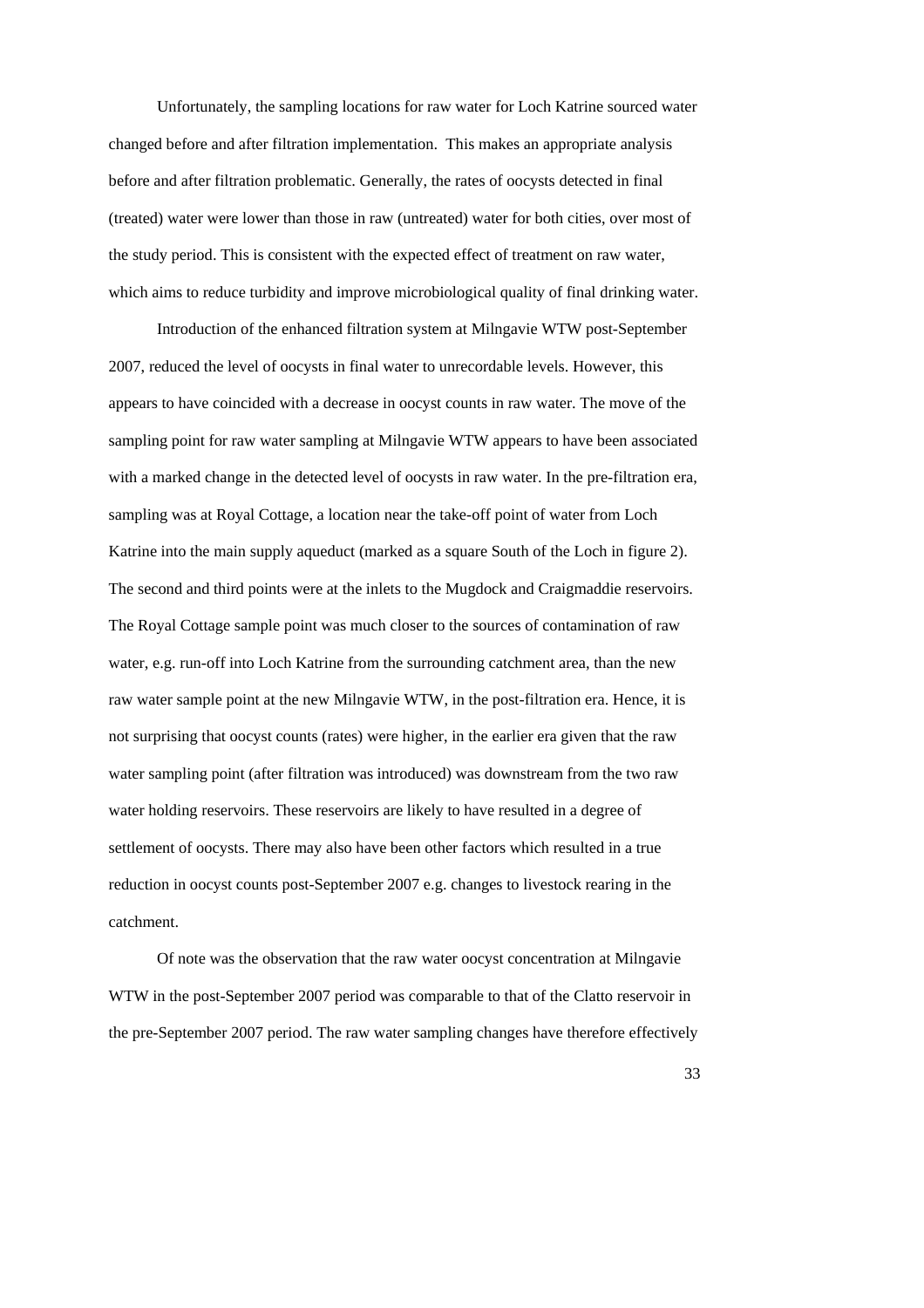become a confounding factor for the filtration system, as raw water (post-filtration implementation) had a lower average rate of oocysts per 10 litres than previously. In fact, the oocyst count in raw water in Glasgow after September 2007 had lower oocyst rates than the final water from the old WTW, prior to the filtration system being implemented (Table 1); 0.00085/10 litres vs 0.00132/10 litres.

**Table 1. Rate of oocysts in the raw and final water before and after the installation of filtration system in Milngavie.** 

| <b>Period</b>   | <b>Concentration of oocysts/10 litres</b> |          |             |
|-----------------|-------------------------------------------|----------|-------------|
| <b>Dundee</b>   | Raw                                       | Final    | % Reduction |
| Pre-filtration  | 0.000850                                  | 0.000439 | 48          |
| Post-filtration | 0.001979                                  | 0.000115 | 94          |
| <b>Glasgow</b>  |                                           |          |             |
| Pre-filtration  | 0.004219                                  | 0.001320 | 69          |
| Post-filtration | 0.000855                                  | 0.000000 | 100         |

The importance of the raw water oocyst concentrations does not lie in the magnitude of the absolute values but rather in providing proof that oocysts were present in the raw water prior to filtration. The critical measure of potential exposure to waterborne oocysts was the concentration in the final treated water at both Clatto and Milngavie WTW. The presence of oocysts (and/or their proteins) in the final treated water is what provides the immune system stimulus that the study was designed to detect.

The detection of oocysts in water destined for human consumption indicates that there is a risk of exposure to oocysts if contaminated water is consumed by susceptible (non-immune) humans. The higher the oocyst rate in final (treated) water, the more likely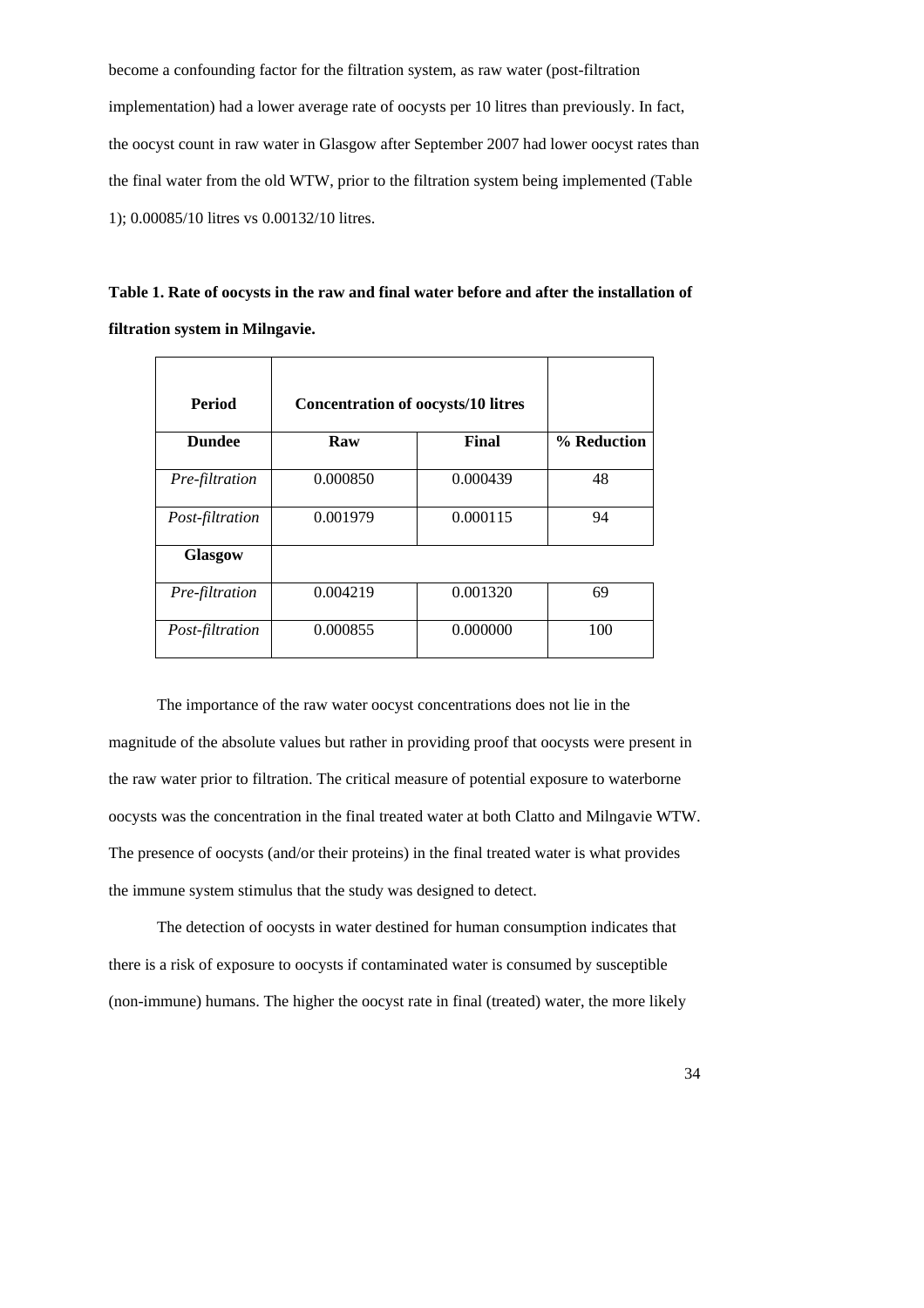that consumers will be exposed to oocysts via this route and it follows that they will have an increased probability of developing antibodies to oocyst proteins. This continuous, lowlevel environmental exposure to oocysts could have the effect of continuously stimulating antibody production to oocysts, which in turn may confer protection enabling the individual water consumer to resist symptomatic infection with *Cryptosporidium*. Consumers are only likely to be exposed to final water not raw, untreated water (unless the WTW was completely by-passed). Variations in the waterborne oocyst concentrations and consequent exposure risk are therefore very important factors in this study.

 Before September 2007, the oocyst detection rate in final water at Clatto WTW (Dundee) was  $4.4 \times 10^{-4}$  per 10 litres compared with  $13.2 \times 10^{-4}$  per 10 litres for the Milngavie WTW (Glasgow) final water; hence consumers of Milngavie WTW (pre-September 2007) were exposed to water with 3 times the oocyst 'load' and were therefore likely to be at greater risk of exposure (table 1).

 In the period after the introduction of filtration at Milngavie WTW, the oocyst count rate in final water from Loch Katrine decreased to zero (no oocysts detected), representing a complete removal of the waterborne oocyst exposure risk. In comparison, consumers of Clatto WTW final water were exposed to an average of  $1.15 \times 10^{-4}$  per 10 litres; this itself was a fourfold reduction in average waterborne oocyst exposure for Dundee study participants (down from  $4.4 \times 10^{-4}$  per 10 litres).

Over the study period, it is worth noting that the efficiency of removal of oocysts from raw water at Clatto, after September 2007, was comparable to that for the new WTW at Milngavie; 94% reduction vs 100% reduction. The net consequence for the study is that for both study cohorts, Glasgow and Dundee, there appears to have been a reduction in the risk of drinking oocyst-contaminated drinking water but the reduction in exposure risk for Glasgow blood donors was proportionately far greater. This finding for the Glasgow donors was expected. However, the finding for their Dundee counterparts was not. The reduced exposure of Clatto water consumers did not undermine the fundamental design of the study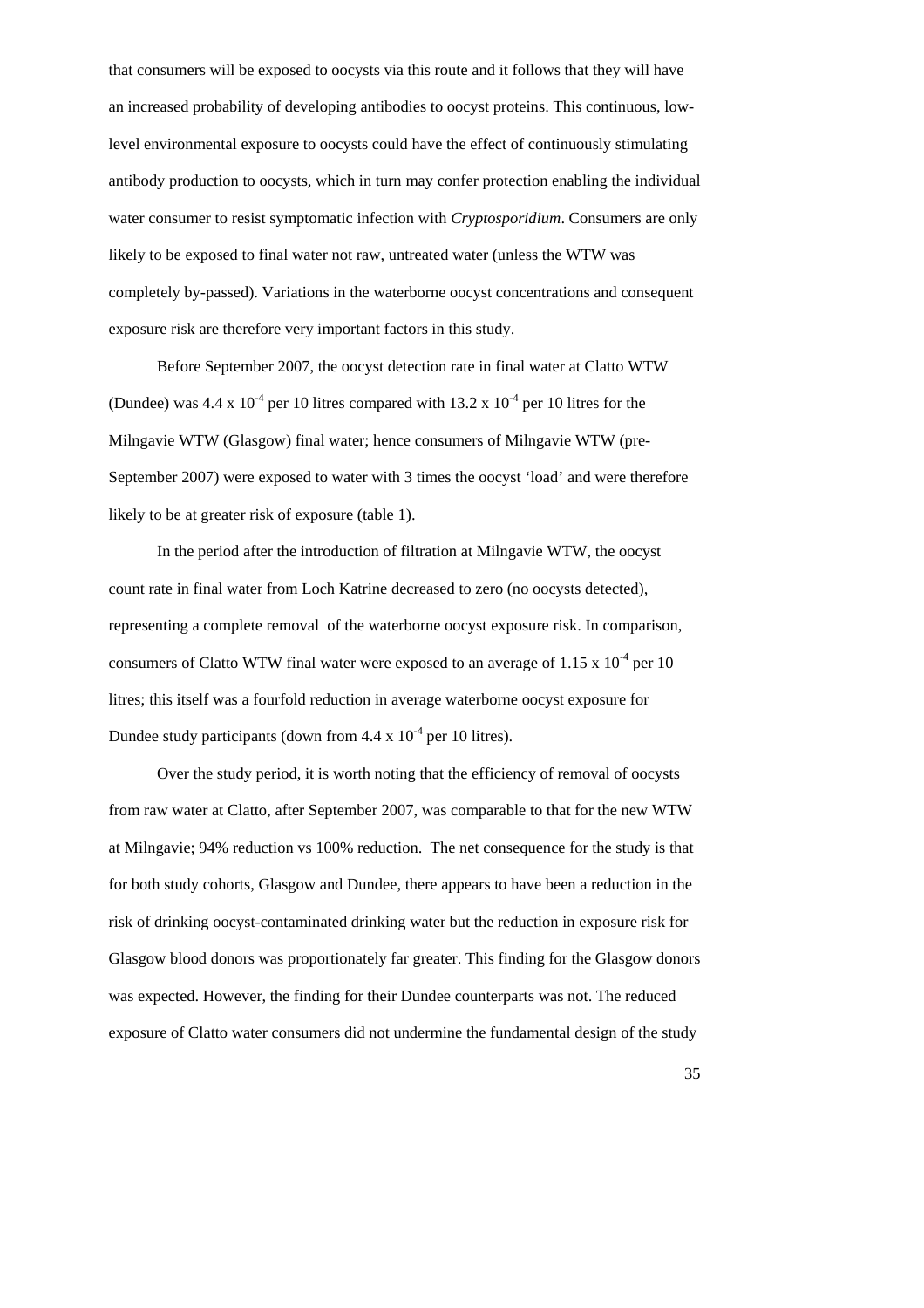<span id="page-35-0"></span>nor the validity of the results, in that the 'power' of the study to detect a true difference was calculated on the seroprevalence rates in the human subjects and not based on the raw water oocyst concentrations.

# **3.2 Turbidity**

<span id="page-35-1"></span>Turbidity is a proxy measurement for water quality and provides a measure of the concentration of suspended particulate (solid) matter. It can be defined as cloudiness or opacity in the appearance of a water caused by solids, particles and other pollutants. The presence of turbidity in water supplies may be associated with rain run-off into reservoirs, carrying soil particles, animal faecal material and potentially micro-organisms. This in turn may indicate that increased water turbidity may be associated with an increased likelihood of pathogens such as *Cryptosporidium* oocysts in water. However, the correlation is not exact, as evidenced by previous outbreaks [32].





Filtration at Milngavie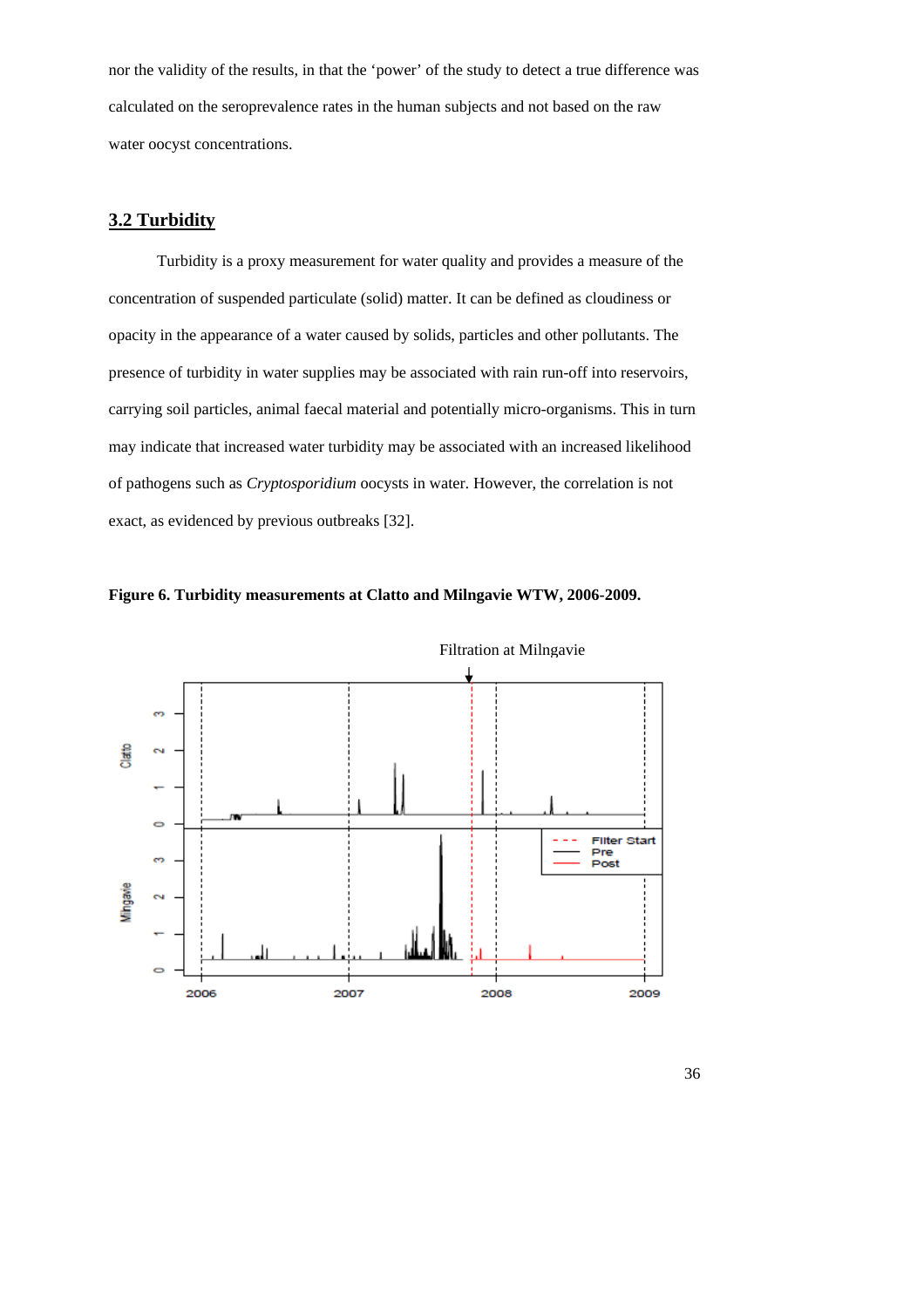The turbidity measurements in both supplies were generally low over the study period (figure 6). Turbidity rarely fluctuated above 0.25 units for Clatto and 0.3 for Milngavie. However, there was much more variability for the Milngavie WTW supply, with considerable spikes of turbidity before introduction of filtration. The peak values of turbidity were recorded from July  $22<sup>nd</sup>$  to  $23<sup>rd</sup>$  September 2007. The increase in turbidity at Milngavie over this period may have been associated with the mechanical disruption and building work in progress during the installation of the filtration system. The introduction of filtration at Milngavie WTW appears to have been temporarily associated with a reduced level of turbidity in the final water and less variability in the turbidity measurements. Turbidity levels are of interest as a measure of raw water quality, which subsequently impacts on the efficiency of filtration-based water treatment. However, the unreliability of correlations between measures of turbidity and oocyst counts mean that for this study, turbidity data is not particularly useful and is therefore not analysed further.

The presentation of the data and results of the statistical analysis is complicated by the nature and prolonged period of the study. The following section begins by presenting the data on the study participants and how the cohort changed over the period of study.

### **3.3 Donor attrition rates**

The data is derived from 3706 individual blood donation episodes, collected over four time periods, slightly less than the planned 4000. Each time a participant provided a sample, they were asked to complete another copy of the questionnaire. Participants were assigned a unique ID number, which was recorded for all future questionnaires that were completed to enable linkage. A small number of donors did not provide any questionnaire data (only a blood sample was taken) or their questionnaires were lost in transit, resulting in 54 blood samples having no corresponding questionnaire data. These were therefore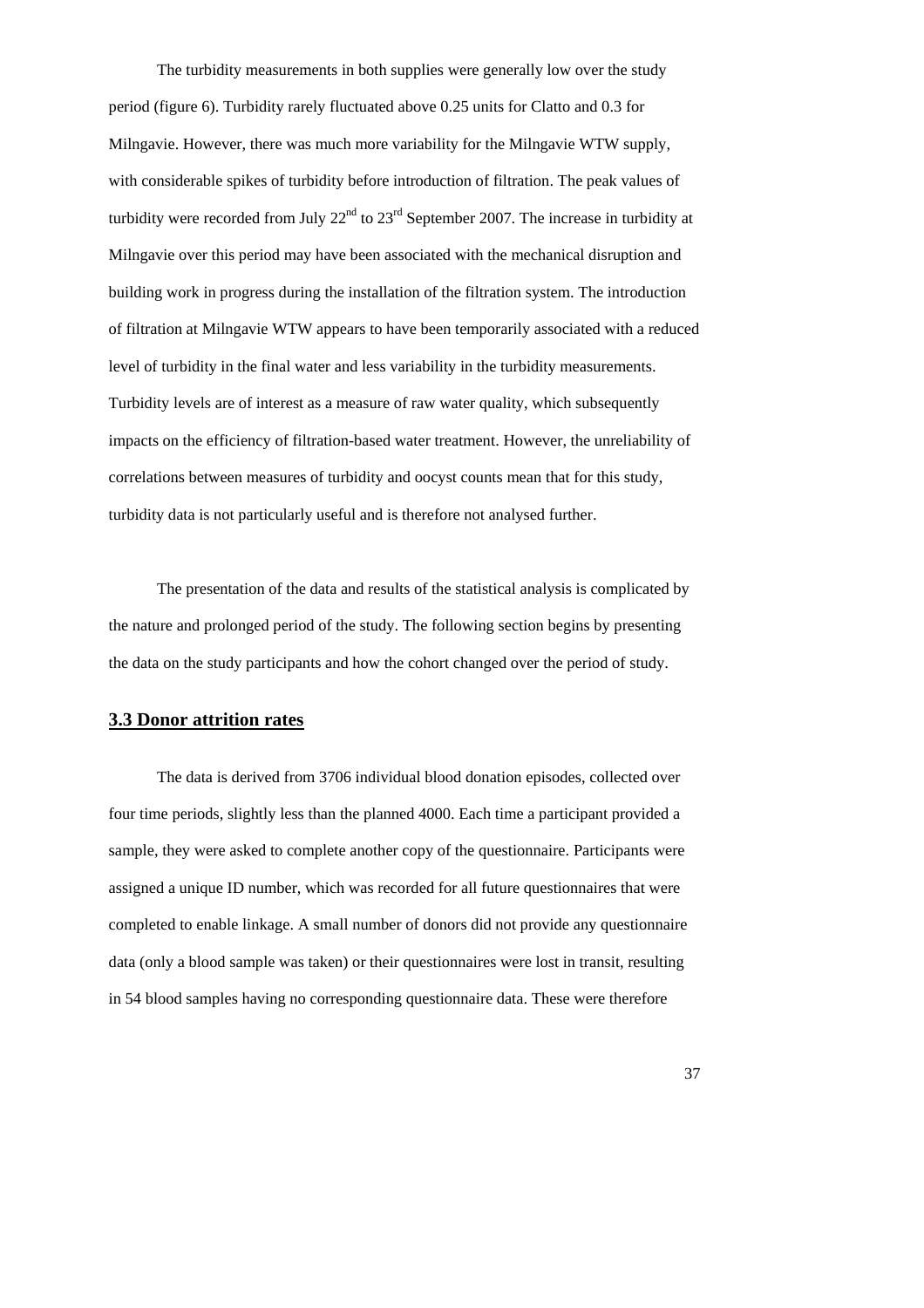excluded from the analysis. Thus, 3652 blood samples with matching questionnaires over the four time periods, were analysed.

 The total number of individual study participants over the whole period was 1437, greater than the planned 1000. In ideal circumstances, each donor would have donated in every time period however, it was accepted that this was not a realistic expectation over a 3-year study period and that attrition would occur. This is because not all participants continued from start to finish; some dropped out and were replaced by newly recruited donors. As such, this original concept of each participant providing one sample per period, proved impossible to achieve. The original cohort consisted of 791 donors from Glasgow and 260 from Dundee Blood Transfusion Service. By the end of period 4, there were 452 (of 791) original participants remaining from Glasgow and 213 (of 260) original participants from Dundee.

Some participants did not donate blood in all collection periods, while others donated more than once in some collection periods. The number of participants who provided samples over the study is shown in figure 7. It is worth noting that only 269 people donated at least once in all four periods (both cities). This emphasises the difficulties of retaining volunteer participation in this type of study. Although this is a small number, this group represents the 'core' cohort, unaffected by donor drop-out. It was hoped that provided the risk factor profile of this core group did not change over the 3-year period, it would provide the most valid indication of whether the enhanced physical treatment at Milngavie WTW was associated with changes in antibodies to *Cryptosporidium* among participants (provided the analysis was not compromised by the reduced numbers).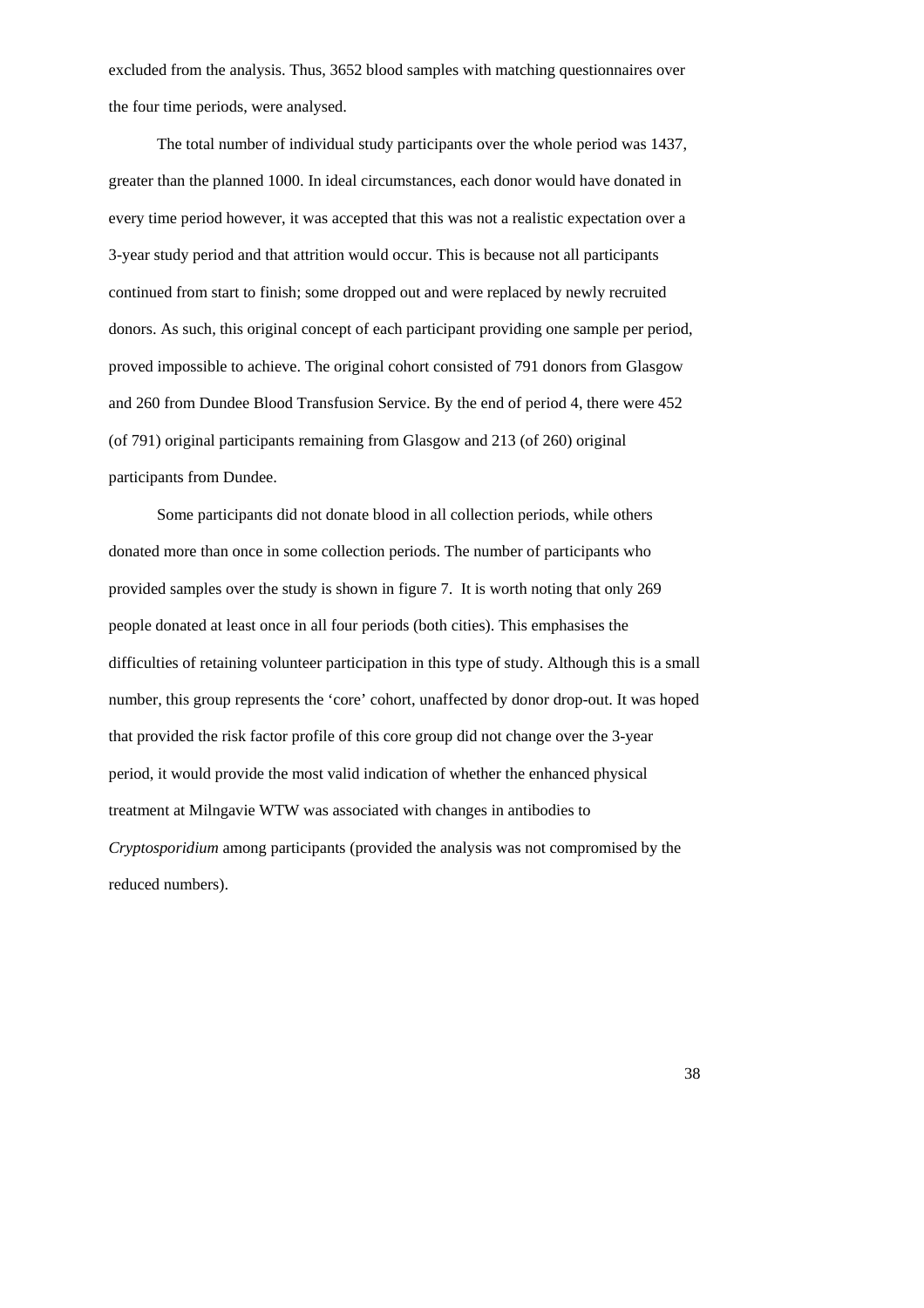**Figure 7. The number of donors by sample collection pattern - 'YYYY' denotes those that donated exactly once in each period. 'YYYY+' denotes those that donated more than four times i.e. more than once in one or more periods..** 



The number of original participants and new (replacement) donors, by city, over the four time periods is also given in table 2 and figure 8. In the second and third collection periods, there was a larger proportion of new recruits to the Glasgow cohort, due to the higher drop-out rate among the Glasgow donors. It is therefore important to assess how donor attrition and new recruitment of replacement participants affected the pattern of demographic, risk factors and serologic responses.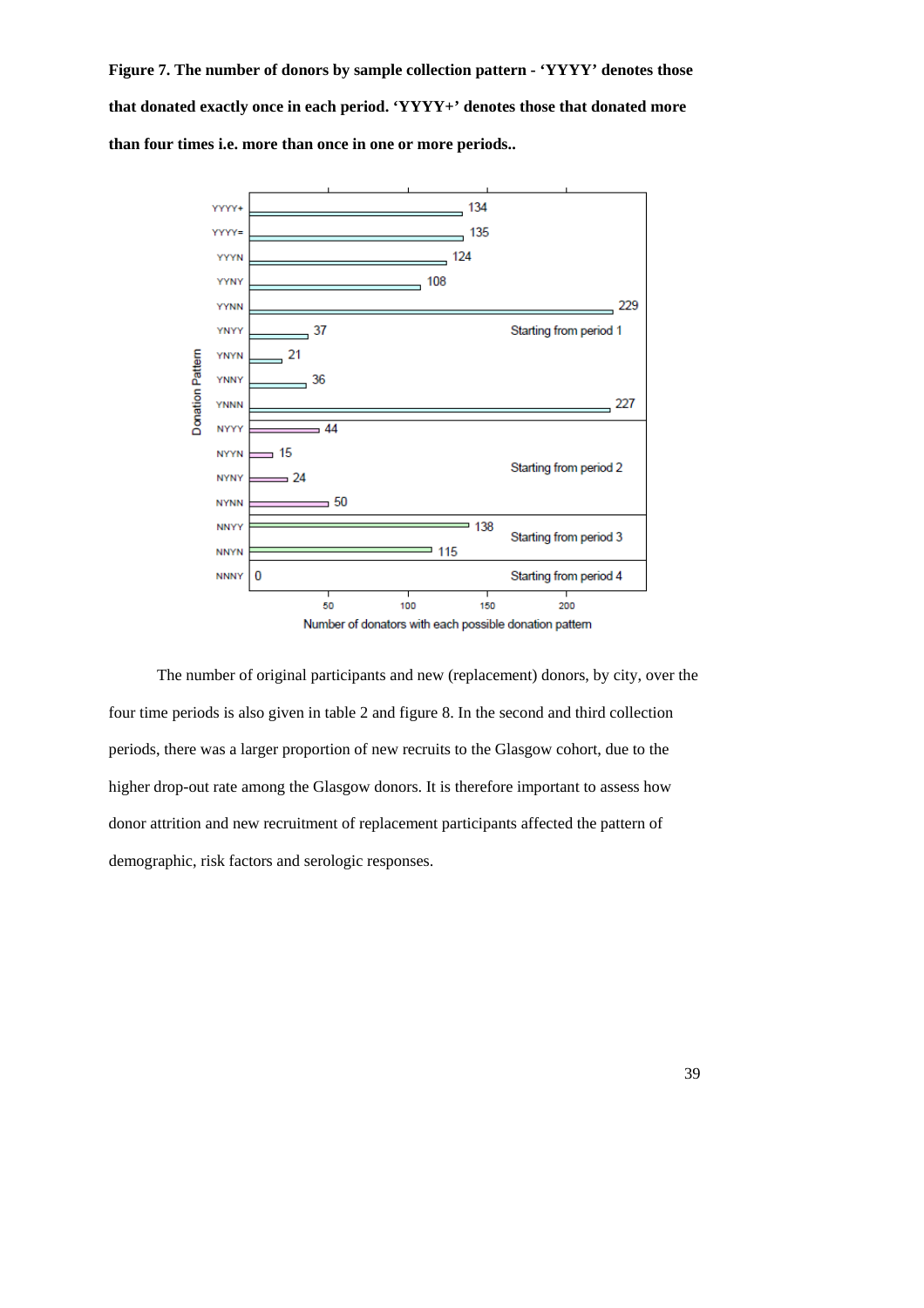|  |  |  | Table 2. Participants by study period; previous vs new recruits. |
|--|--|--|------------------------------------------------------------------|

|                               | Period 1 | Period 2 | Period 3 | Period 4 |
|-------------------------------|----------|----------|----------|----------|
| Total participants per period | 1051     | 883      | 861      | 911      |
| <b>Previous recruits*</b>     | 1051     | 750      | 608      | 911      |
| New recruits                  | $\Omega$ | 133      | 253      | $\Omega$ |
| Participants by city          |          |          |          |          |
| Glasgow                       | 791      | 671      | 638      | 698      |
| <b>Dundee</b>                 | 260      | 212      | 223      | 213      |

\* defined by someone who has donated once since period 1.

# **Figure 8. The number of new donors recruited within each collection period by donor**



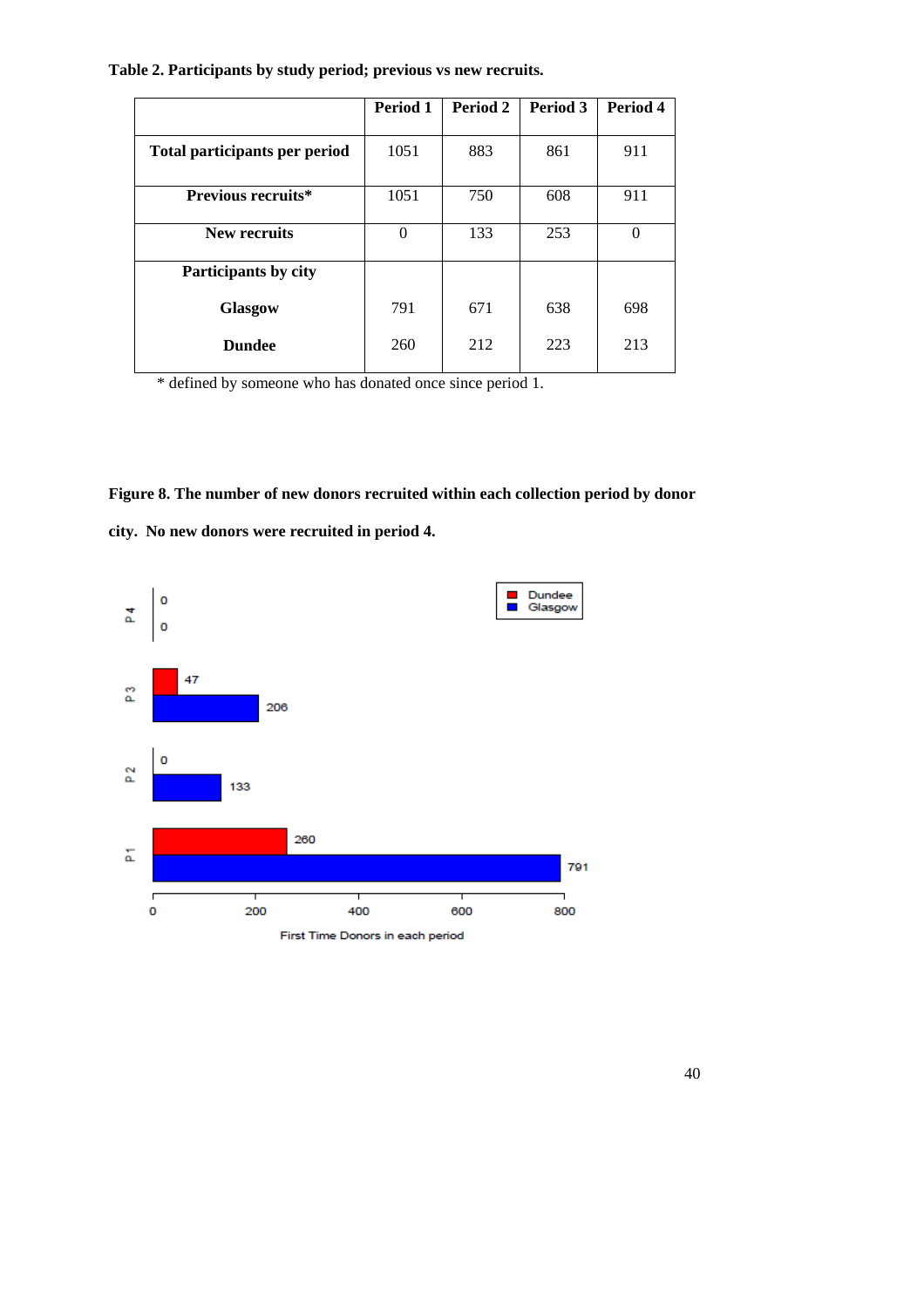### **3.4 Demographic comparison of Dundee vs Glasgow donors – period 1**

Chi-squared tests were used to analyse demographic and risk factor differences between Glasgow and Dundee cohorts for the first collection period. The first collection period will provide the baseline data for other comparisons.

There were several statistically significant differences between blood donors in Glasgow and Dundee cohorts for the  $1<sup>st</sup>$  collection period. Participants from Glasgow reported drinking more bottled water (p< 0.024) and less unboiled tap water than their Dundee counterparts ( $p < 0.001$ ). While this is an interesting observation at the univariate level, it should not be over-interpreted; in view of the multiple testing and with Bonferroni adjustment (a statistical term to allow for the effects of multiple testing) only the unboiled tap water comparison is significant. Its significance will be explored more fully in the regression modelling.

## **3.5 Demographic of risk factor comparison of Glasgow cohort pre vs post-filtration**

 Because of donor attrition and the need to replace lost donors, the composition of both the Glasgow and Dundee cohort could have changed during the study. The first stage of comparison was to identify any significant difference in the Glasgow donor cohort composition between periods 1 and 2 versus periods 3 and 4.

Differences in questionnaire responses among the Glasgow donors before (periods 1 and 2) and after filtration (periods 3 and 4) were assessed to identify any significant differences. Such analyses should reveal if there were changes in demographic and/or risk factors before and after the change in treatment at Milngavie WTW, which could account for any detected difference in donor serological responses, in the Glasgow cohort.

Only 46% of all the Glasgow donors donated in either one of the first two periods (periods 1 and 2) and in one of the last two periods (period 3 and 4). This proportion of donors was not considered large enough to be representative of the entire Glasgow donor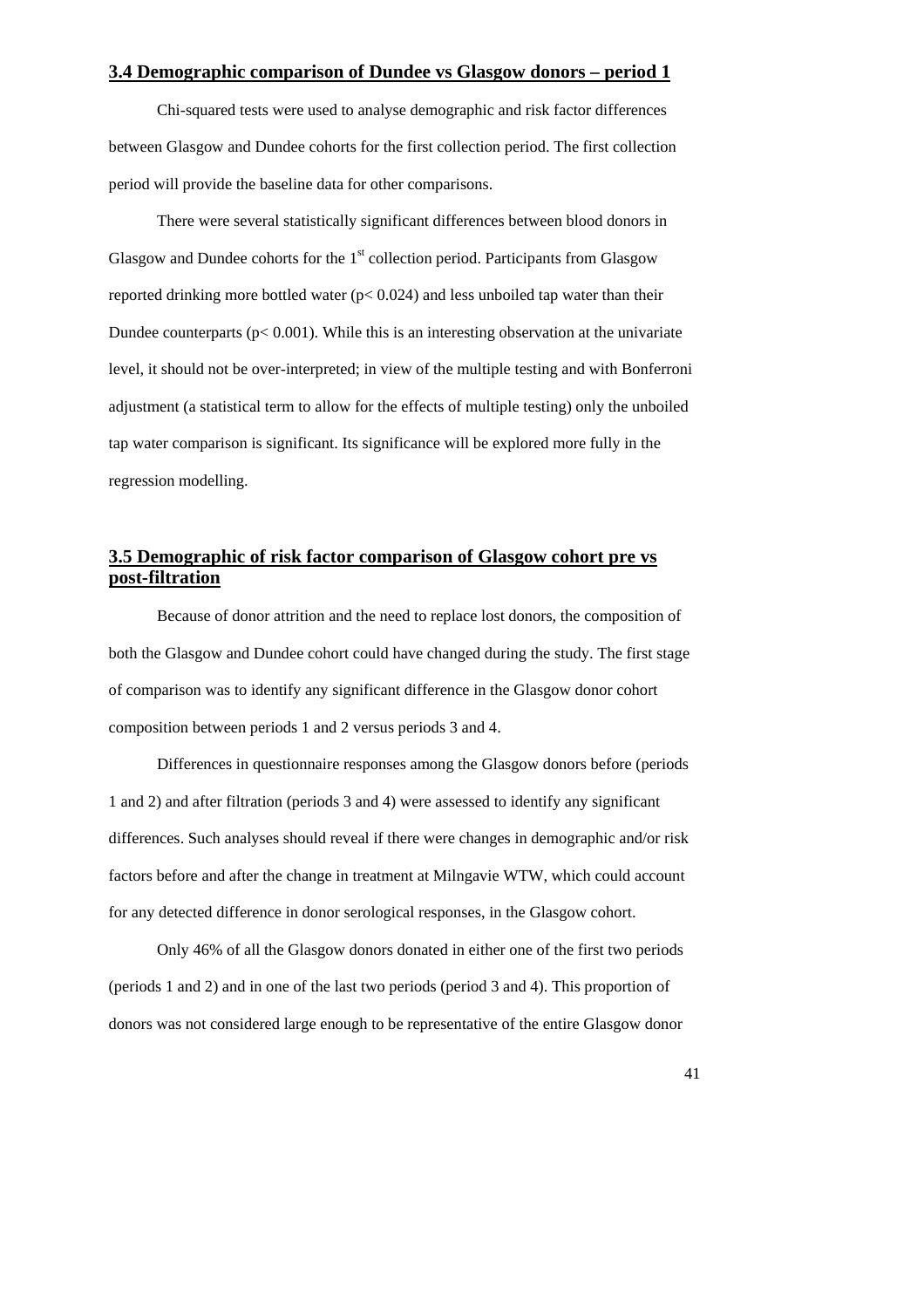cohort. Instead we assessed those donors that donated in either one of the first two periods and compared them to those that donated in either one of the last two periods. Thus, we considered responses from 924 participants for the group before filtration and 721 participants for the group after filtration. While the 924 participants pre-filtration are unique, it is acknowledged that some are also included in the second period and this dependency is not accounted for in the descriptive analysis.

Examples of the breakdown of epidemiological and risk factors for oocyst exposure for the Glasgow and Dundee cohorts are shown in tables 3 to 12.

Tables 3 and 4. Age of Glasgow cohort vs age of Dundee cohort, before and after filtration.

|       |     | <b>GLA</b> |      |       |     | <b>DUN</b> |     |
|-------|-----|------------|------|-------|-----|------------|-----|
| Age   |     | Group      |      | Age   |     | Group      |     |
|       | Pre | Post       | Sum  |       | Pre | Post       | Sum |
| 17-44 | 592 | 387        | 979  | 17-44 | 134 | 92         | 226 |
| 45-64 | 318 | 308        | 626  | 45-64 | 123 | 110        | 233 |
| $65+$ | 14  | 26         | 40   | $65+$ | 3   | 8          | 11  |
| NΑ    | 0   | 0          | 0    | ΝA    | 0   | 0          | 0   |
| Sum   | 924 | 721        | 1645 | Sum   | 260 | 210        | 470 |

Tables 5 and 6. Gender of Glasgow cohort vs Dundee cohort, before and after filtration.

|            | <b>GLA</b> |          |              |            | <b>DUN</b> |            |                 |
|------------|------------|----------|--------------|------------|------------|------------|-----------------|
| <b>Sex</b> |            | Group    |              | <b>Sex</b> |            | Group      |                 |
|            | Pre        | Post     | $_{\rm Sum}$ |            | Pre        | $\rm Post$ | $_{\text{Sum}}$ |
| Male       | 489        | 410      | 899          | Male       | 145        | 115        | 260             |
| Female     | 435        | 311      | 746          | Female     | 115        | 95         | 210             |
| ΝA         | 0          | $\bf{0}$ | 0            | NΑ         | 0          | 0          | 0               |
| Sum        | 924        | 721      | 1645         | Sum        | 260        | 210        | 470             |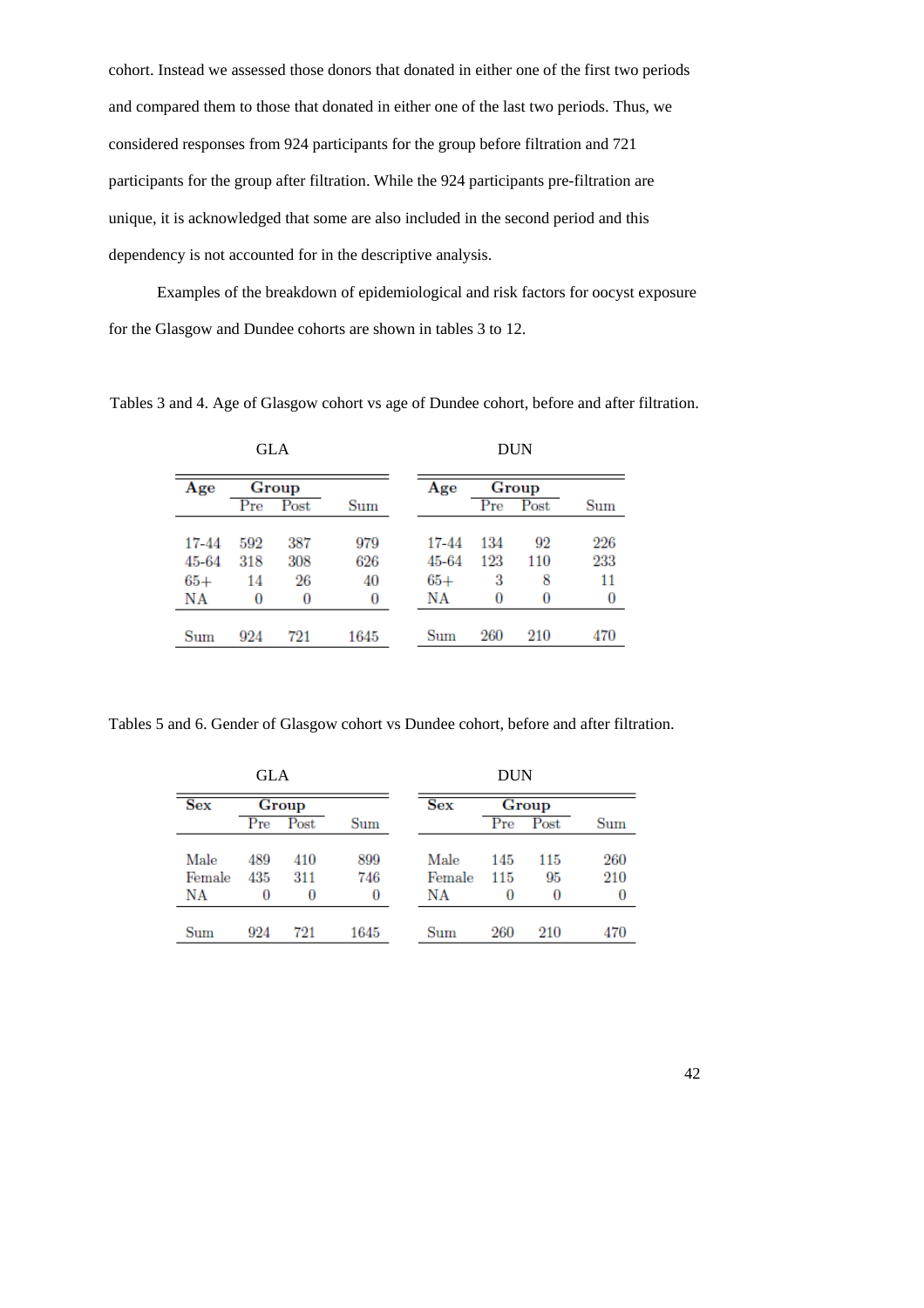Tables 7 and 8. Children less than 5 in the household, by Glasgow and Dundee cohort,

before and after filtration.

|                 | <b>GLA</b> |       | <b>DUN</b> |                 |     |          |     |
|-----------------|------------|-------|------------|-----------------|-----|----------|-----|
| Have Kids $< 5$ |            | Group |            | Have Kids $< 5$ |     | Group    |     |
|                 | Pre        | Post  | Sum        |                 | Pre | Post     | Sum |
| Yes             | 62         | 50    | 112        | Yes             | 18  | 17       | 35  |
| No              | 859        | 668   | 1527       | No              | 242 | 193      | 435 |
| NA              | 3          | 3     | 6          | NA              | 0   | $\bf{0}$ | 0   |
| Sum             | 924        | 721   | 1645       | Sum             | 260 | 210      | 470 |

Tables 9 and 10. Pastime of swimming, by Glasgow and Dundee cohort, before and after filtration.

|                | <b>GLA</b> |                   |      | <b>DUN</b>     |          |               |              |
|----------------|------------|-------------------|------|----------------|----------|---------------|--------------|
| Swimming in UK |            | Group<br>Pre Post | Sum  | Swimming in UK | Pre      | Group<br>Post | $_{\rm Sum}$ |
| Yes            | 472        | 323               | 795  | Yes            | 142      | 91            | 233          |
| No             | 432        | 387               | 819  | No             | 118      | 118           | 236          |
| <b>NA</b>      | $20\,$     | 11                | 31   | NA             | $\bf{0}$ |               |              |
| Sum            | 924        | 721               | 1645 | Sum            | 260      | 210           | 470          |

Tables 11 and 12. Ownership of pets with diarrhoea, by Glasgow and Dundee cohort,

before and after filtration.

### $\rm{DUN}$

| Pets had diarr. |                 | Group |     | Pets had diarr. |                   | Group |     |  |
|-----------------|-----------------|-------|-----|-----------------|-------------------|-------|-----|--|
|                 | Pr <sub>e</sub> | Post  | Sum |                 | $_{\mathrm{Pre}}$ | Post  | Sum |  |
| Yes             |                 |       | 10  | Yes             |                   |       |     |  |
| No              | 246             | 195   | 441 | No              | 96                | 76    | 172 |  |
| <b>NA</b>       | 25              | 3     | 28  | NA              | 9                 | 9     |     |  |
| Sum             | 277             | 202   | 479 | Sum             | 106               | 79    | 185 |  |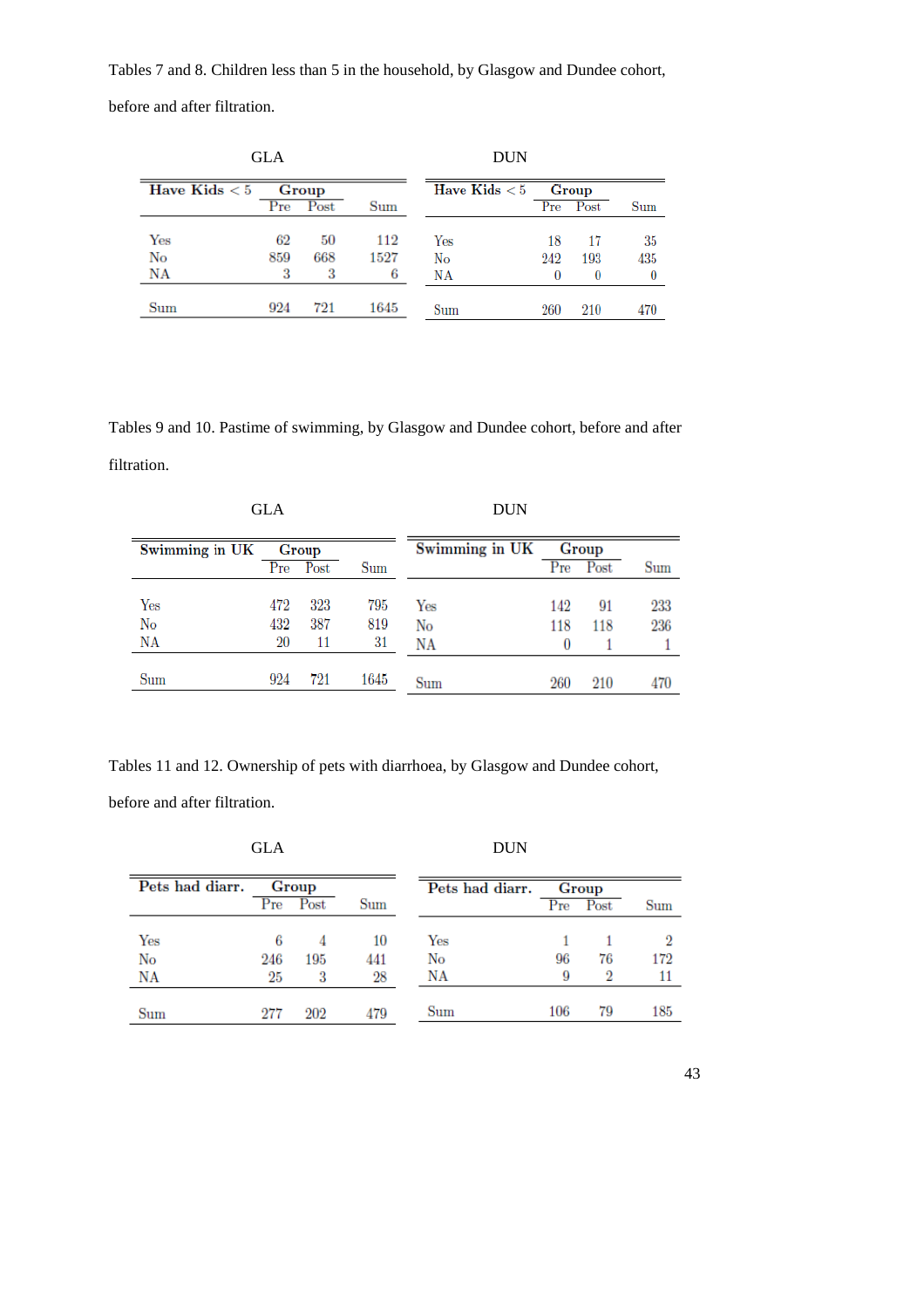There were several statistically significant differences between participants from Glasgow who provided samples in the pre and post-filtration periods (periods 3 and 4). Participants from Glasgow in the post-filtration period were more likely to have pets that had a past episode of diarrhoea within the relevant period (tables 11 and 12 ( $p=0.002$ )), more likely to have had contact with exotic and/or farm animals  $(p=0.048)$  but were less likely to report swimming (p=0.011) than those participants from Glasgow who provided samples before the filtration system was introduced (periods 1 and 2). With Bonferroni adjustment, only having pets with diarrhoea remains statistically significant. However, even then numerically they represented a tiny fraction of the relevant donor population and hence having a pet with a history of diarrhoea is not of material importance as a confounding factor in the study.

### **3.6 Demographic comparison of Dundee cohort pre vs post-filtration**

In this comparison, data was assessed to determine if there were any significant differences in the Dundee participants between periods 1 and 2 and periods 3 and 4. Such analyses should reveal if there were demographic and/or risk factors which changed in profile before and after September 2007 and which could be associated with any detectable difference in serological responses observed in the Dundee cohort.

 As with Glasgow participants, only 53% of donors from Dundee donated in either one of the first two periods before filtration and either one of the last two periods after filtration. This proportion of donors was not considered to be representative of the whole Dundee cohort. Instead, an analysis was carried out on those that only donated in one of the two groups i.e. those that only donated in one of the first two periods and those that only donated in the last two periods. Thus, we considered responses from all 307 Dundee participants, resulting in 260 responses for the pre-filtration group (periods 1 and 2) and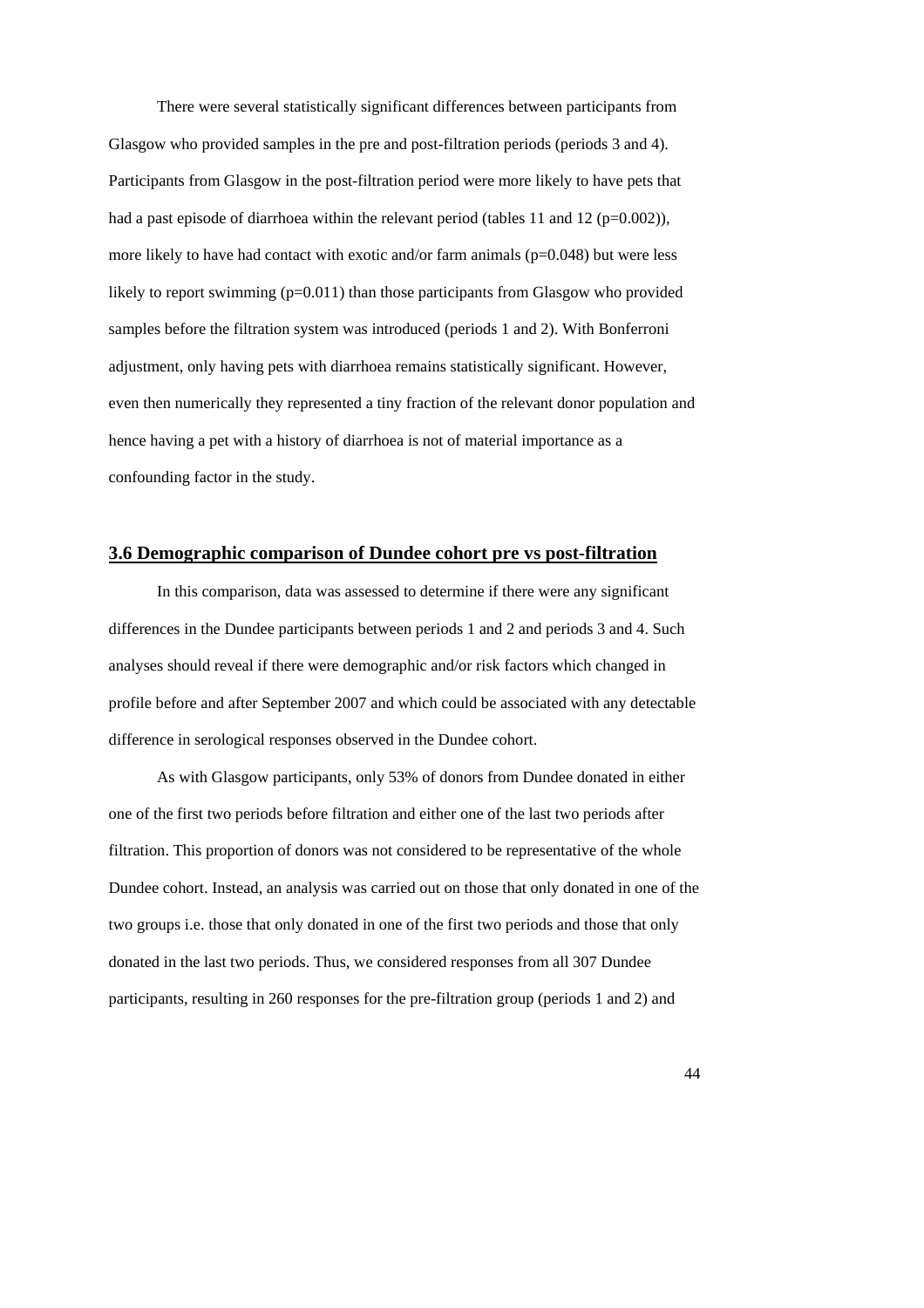210 for the post-filtration cohort (periods 3 and 4). Some (63) participants appeared in both groups having donated both before and after September 2007.

There were few significant differences in demographics and expopsure factor variables between the pre-filtration and post-filtration participants from Dundee. As with the Glasgow cohort, there were some differences which can be explained by the progression of time (for time/duration-related variables). The most notable difference between Dundee participants before and after September 2007 was that those people who donated after (periods 3 or 4), were less likely to report swimming in the previous 12 months (p=0.015, not significant after Bonferroni adjustment). This finding is in accordance with findings for the Glasgow cohorts, before and after filtration.

### **3.7 Discussion of demographic and exposure factor comparisons between**

### **citiy donor populations**

 Having identified that there were some differences within the two cohorts (over the study periods in total), it was important to assess Glasgow and Dundee participants for demographic and 'risk factor' profiles throughout the course of the study, in order to ascertain if any differences in serological responses were directly associated with the introduction of enhanced filtration at Loch Katrine WTW in September 2007. It was important to be aware of any such effects, in case they might influence the final conclusions about the impact of enhancing filtration at Loch Katrine. Sections 3.4-3.6 repeated the analysis for the two populations. Although it is interesting to note that Glasgow donors consumed more bottled water and less unboiled drinking water than their Dundee counterparts in period 1, this observation was a univariate measurement and its significance was not known until the mixed modelling was performed. The only significant finding that Glasgow donors drink less unboiled tap water than Dundee counterparts may be due to local factors e.g. the taste of water prior to filtration, the residual impact of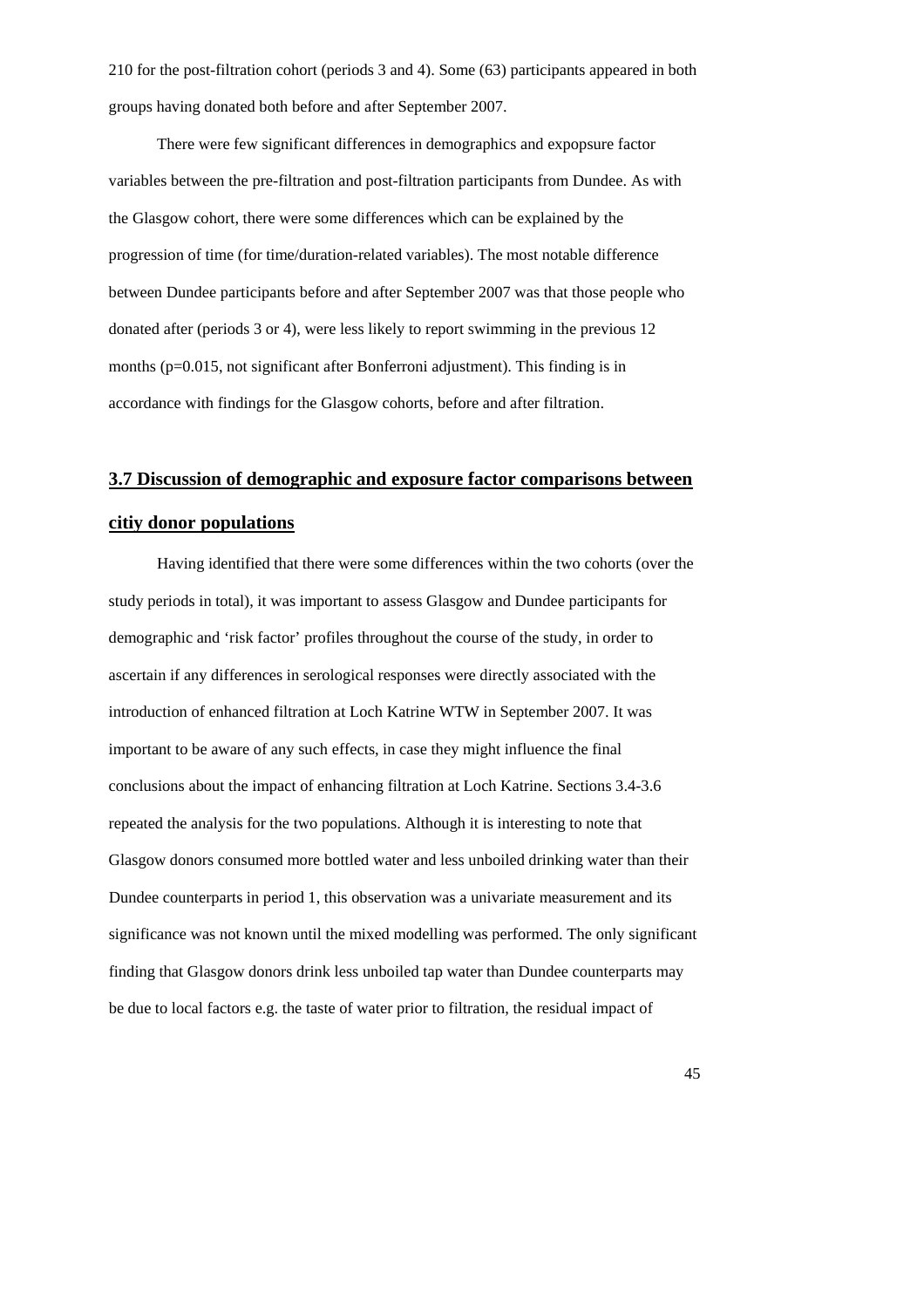warnings issued for previous incidents with "boil water notices" in Glasgow or other unknown factors. The significance of this finding is explored further in the more detailed analysis later.

 Donors from both Glasgow and Dundee were less likely to report swimming after filtration was introduced (periods 3 and 4) than before. Reasons for this are unclear but may be multi-factorial. One potential factor might have been the information leaflet, given out to blood donors during recruitment. This highlighted swimming as a potential risk factor for acquiring cryptosporidiosis and might possibly have discouraged some people from swimming. This is speculative and cannot be verified. The change may have been a reflection of wider population trends and factors.

 In summary, there were very few significant differences between Glasgow and Dundee donors in terms of demographics or recognised 'risk factors' for exposure to *Cryptosporidium*. The relative lack of significant basic differences in demographic and risk factor profiles between Glasgow and Dundee cohorts is encouraging and provides confidence in the further analysis to be performed on the two cohorts. However, the results presented in sections 3.4-3.6 rely on each observation being independent of the others, which is not actually the case. Assessment of a single, dependent variable can be statistically analysed using univariate techniques e.g. by chi-squared analysis. More complex multivariate analysis is therefore required to address these inter-dependencies and provide more robust evidence of significant differences, if any really exist. This truly elucidates which parameters are the most important in terms of serological results and how these differ over time and by city donor population. This is described further using mixed modelling techniques.

46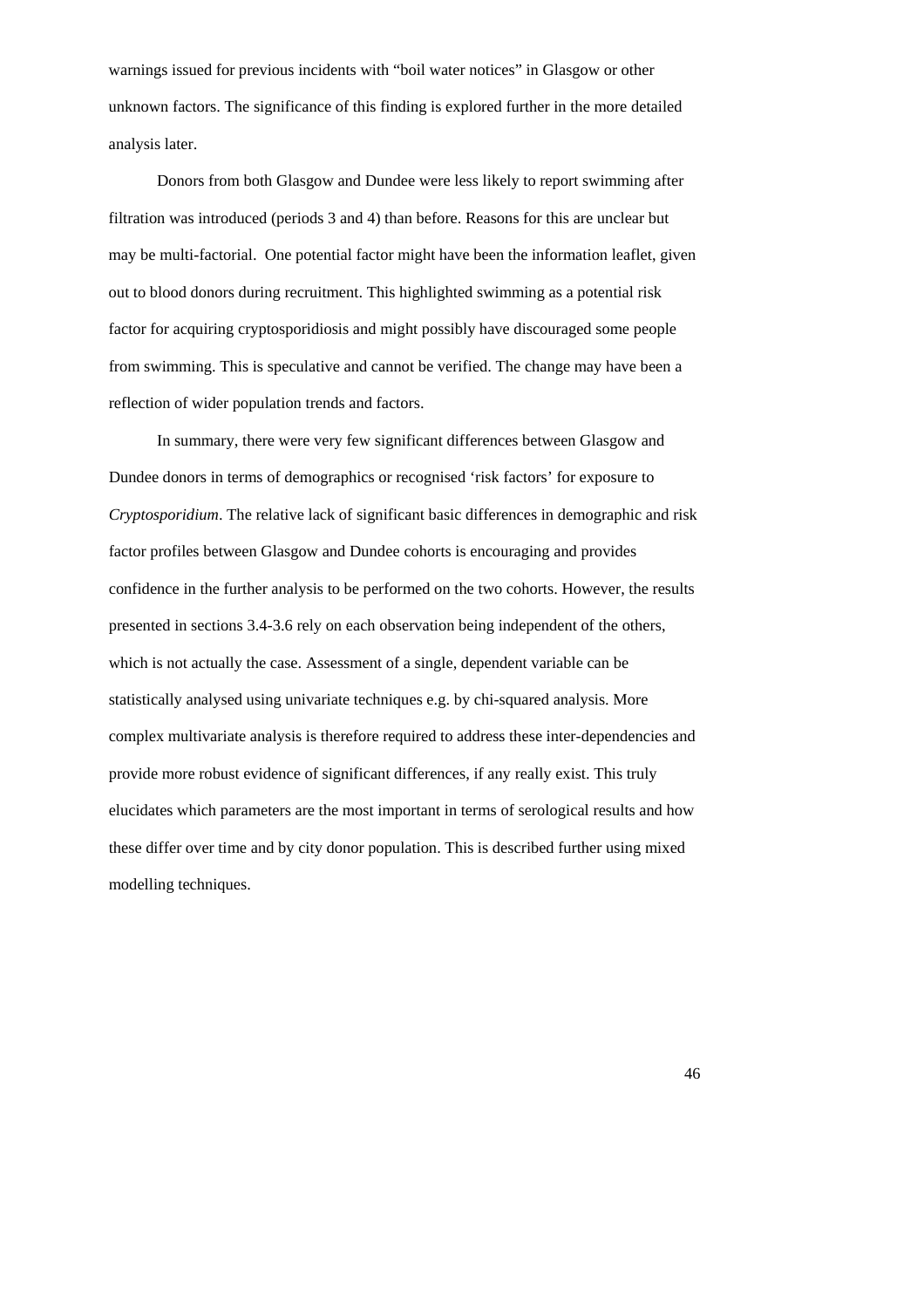### **3.8 Descriptive analysis of serological responses pre vs post-filtration**

 Of the 3706 separate questionnaires from the study participants, 25 participants had no matching blood sample. Therefore, these were excluded from this analysis. Serological responses detected in samples from participants are expressed in terms related to the 'positive' controls, as discussed in the methods section. A total of 3681 samples from all participants in both cohorts were analysed. However, there were 19 blood samples donated 'anonymously' where no related questionnaire was completed or could be traced. Hence, the total number of samples with matching questionnaires was actually 3662.

 The main measure of seropositivity (the level of *Cryptosporidium* specific antibody response) used is the 'percentage positive response' or PPR. This is a relative and not absolute measure. The PPR is relative to the positive rabbit sera control is plotted for all sample results (figure 9). This histogram shows that the distribution of serological responses was skewed, with most samples showing less than 60% 'positivity'. Such a skewed distribution creates analytical problems, hence to reduce the effect of the skew, the data was transformed logarithmically (after adding 1 to all values to make them positive). The 'normalised' data are then more suitable for appropriate statistical analyses. A histogram of the log transformed PPR values is shown in figure 10; the spike at 0 corresponds to those samples with no detectable antibodies. The summary statistics in the following sections are calculated based on analysis of this transformed data and are used to identify relative differences across collection periods and participant city cohorts.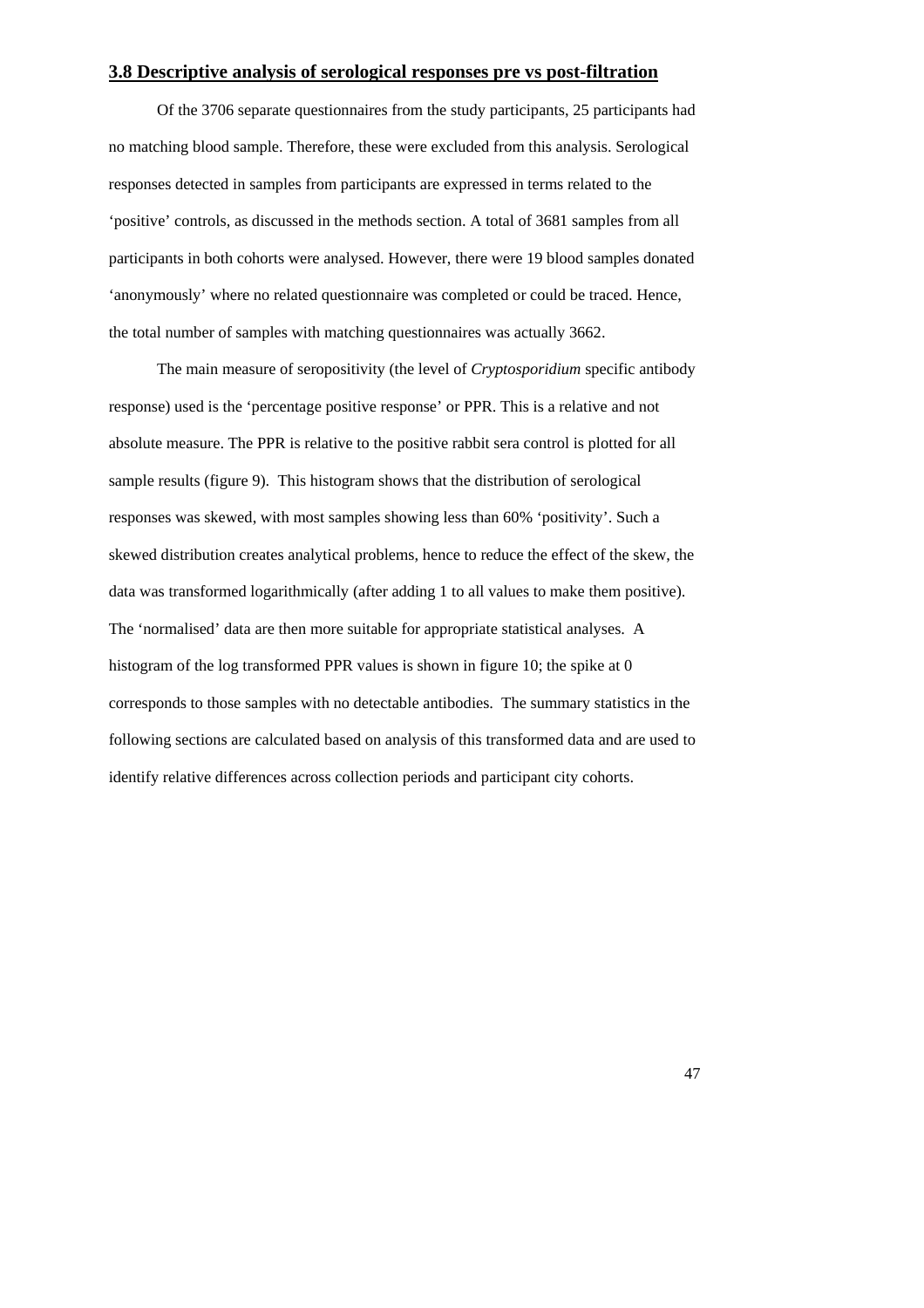



**(n=3681).** 



Logged Percentage Positive Result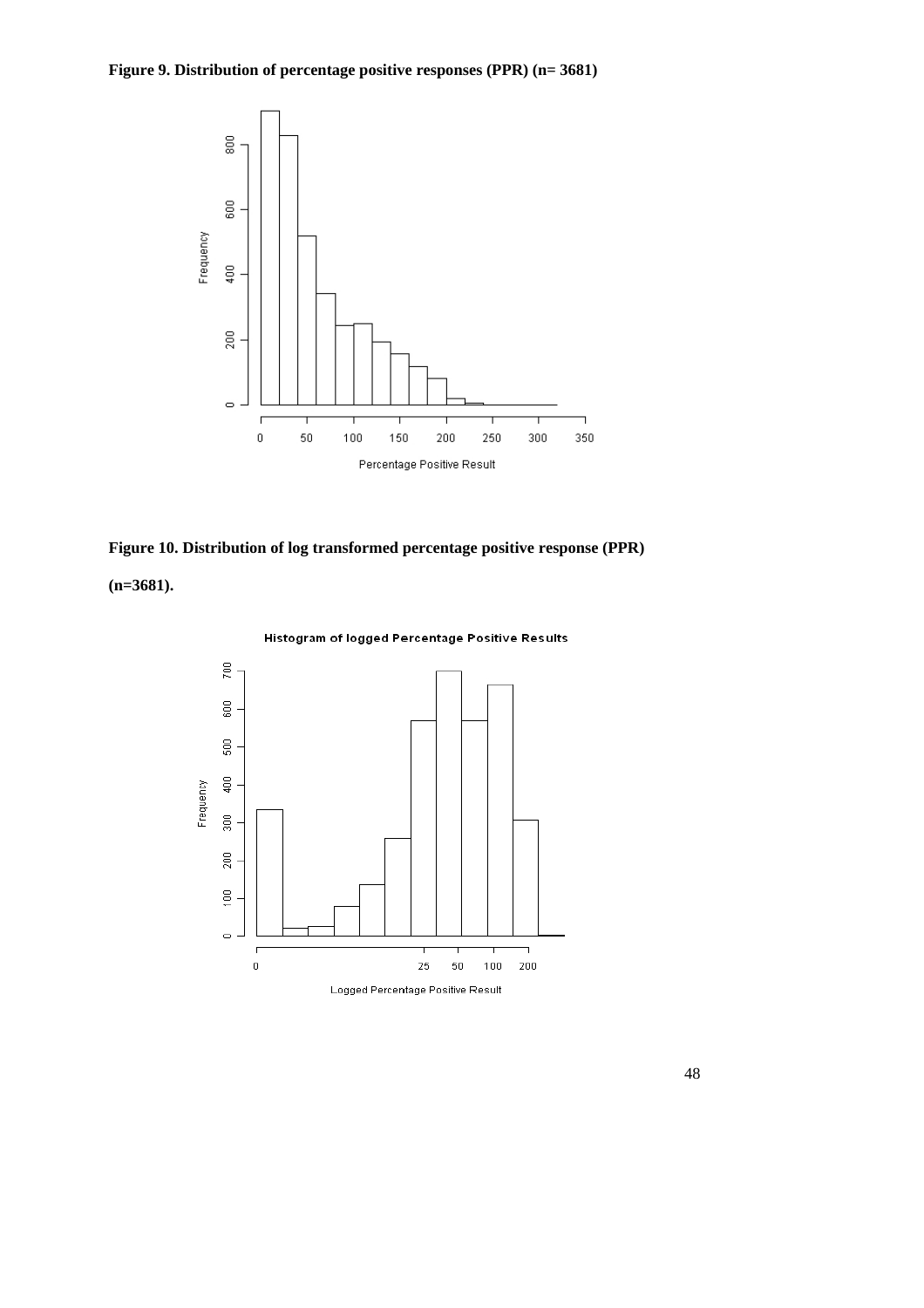The median and quartile raw PPR data (+/- the standard deviation) were calculated for donors by city and collection period and presented as a box and whiskers plot (figure 11). The figure illustrates a consistent rising trend in serological responses to *Cryptosporidium* in both cohorts over the collection periods. However, between collection periods 2 and 3 (when enhanced filtration was introduced to Loch Katrine), there is very little increase in serological responses in the Glasgow cohort compared with Dundee. The plateauing (coinciding with the introduction of filtration) was short-lived however as PPR for both Glasgow and Dundee cohorts was similar in collection period 4. The period 3 flattening of the trend for an increase in PPR over time, was therefore a relatively temporary phenomenon.

The median and quartile (log) PPR value  $(+/-$  the standard deviation) were calculated for donors by city and by collection period and presented as a box and whiskers plot (figure 13). The figure is very similar to the figure 11 but these results should be interpreted with caution as the repeated observations on donors and the introduction of new donors is not taken into account. All the results presented in this section using univariate analysis rely on an assumption that all the observations are independent of each other in that some of the same participants provided samples in multiples periods. Mixed modelling is required to more accurately evaluate any significant differences allowing for the non-independence of individual results.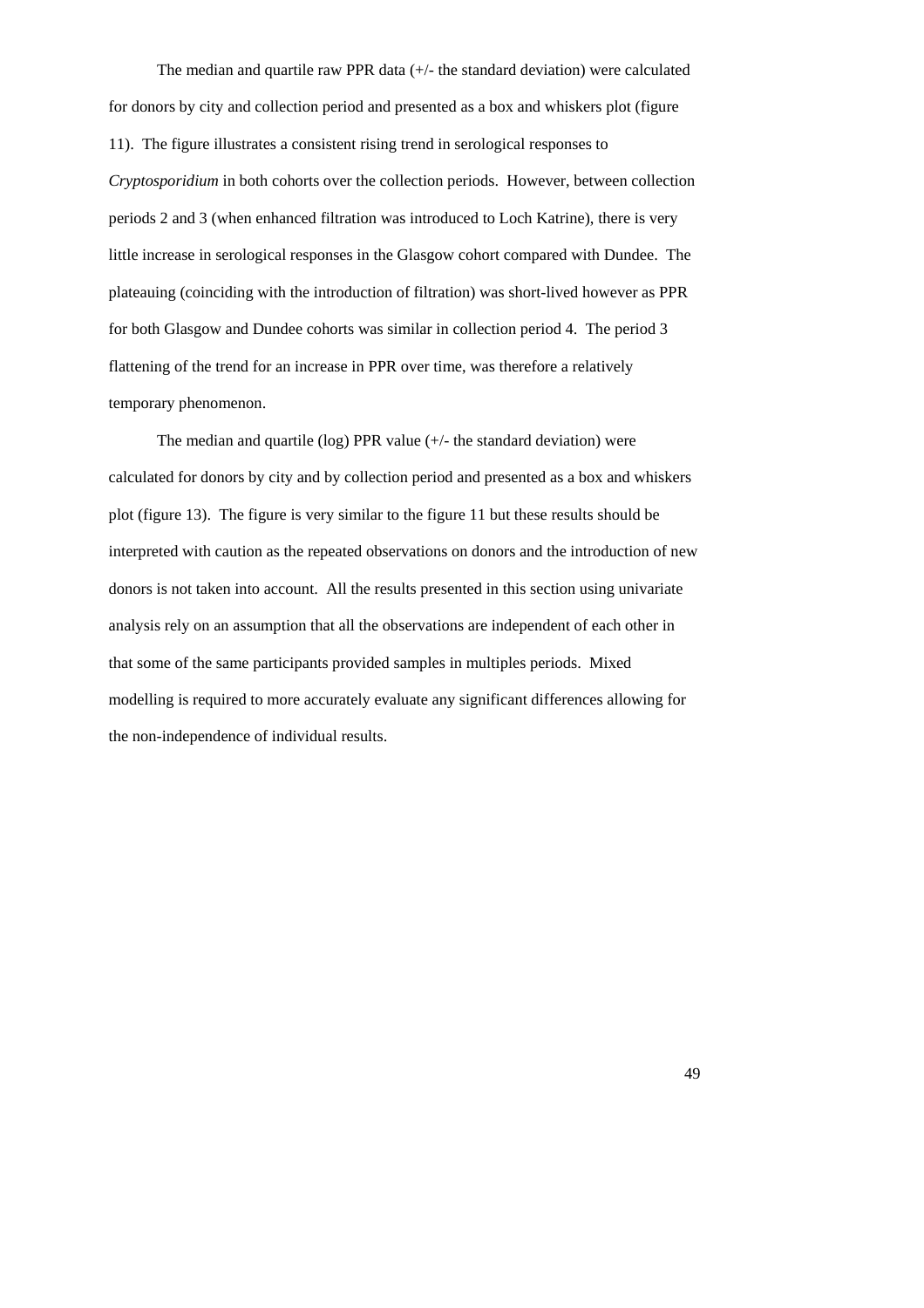**Figure 11. Box and whiskers plot of raw percentage positive response (PPR) by city/period (sequential plots illustrate the chronological collection periods).** 



 From figure 11, a number of outlying results (indicated by asterisks/noughts) are evident for both populations, hinting at strong antibody responses to *Cryptosporidium*. Perhaps the results are not entirely surprising in that it would be unusual for many people to have been infected with *Cryptosporidium* in the general population. The boxplot can be interpreted in figure 12: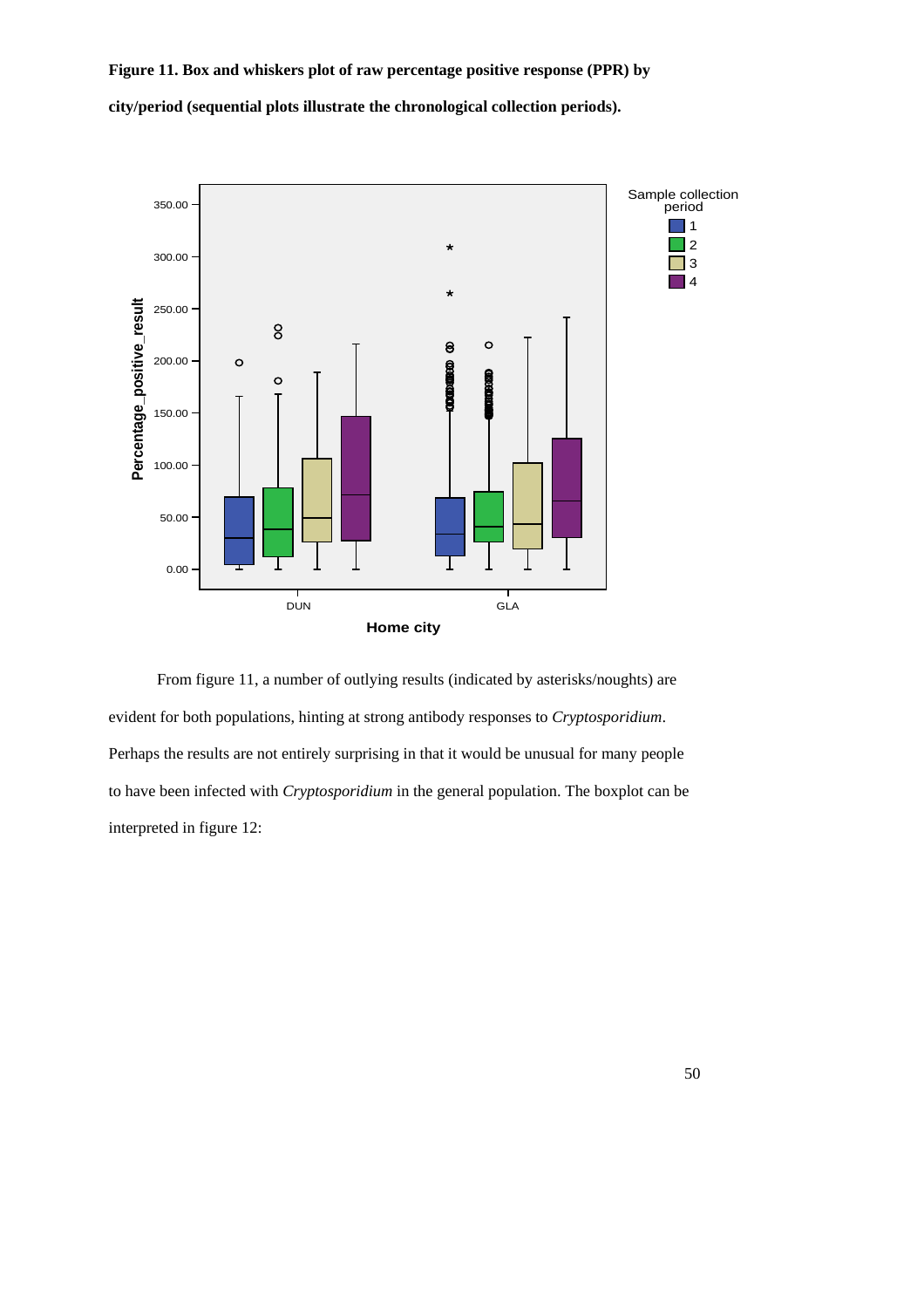

**Figure 13. Box and whiskers plot of log percentage positive response by city/period (1.D denotes 1st collection period in Dundee; 1.G denotes 1st collection period in Glasgow and so on.)** 

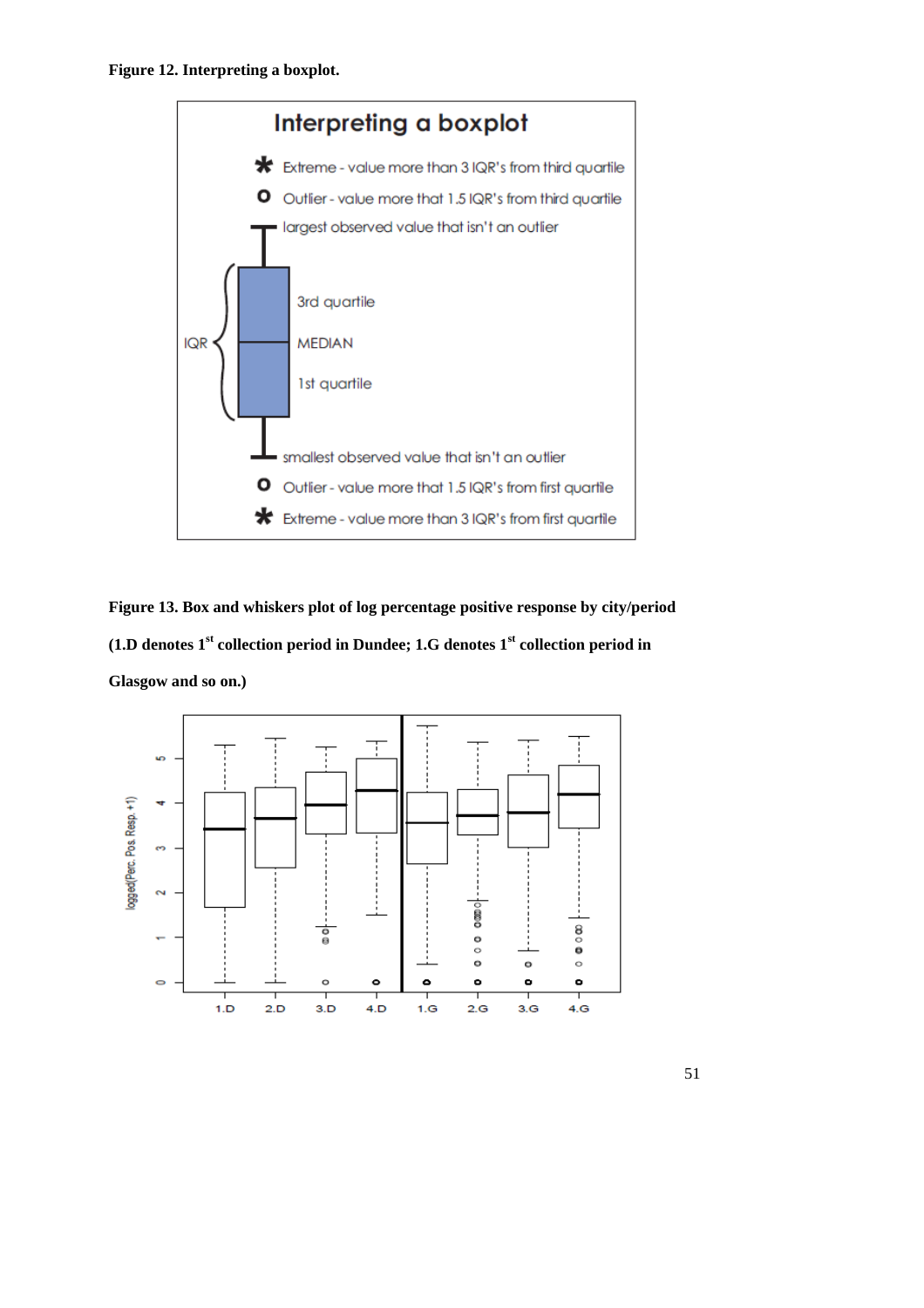### **3.9 Serological responses (PPR) which are zero**

In figure 10, the number of serological responses which are zero is relatively high. This distorts the normal distribution 'bell-shaped' curve; ideally for a mixed model analysis, the data would conform more closely to a normal distribution. Consideration was given to excluding the zero responses from the analysis, however this changed the initial modelling results. This suggests that the zero PPR were not 'balanced' i.e. there are either more serological responses that are zero in one cohort compared with the other, or there are more serological responses that were zero in one collection period compared with another. Zero responses were therefore considered separately in order to assess if they would introduce bias into the mixed modelling analysis.

There were 325 serological responses with a PPR value of zero. Table 13a shows that there was a relatively higher proportion of 'zero'serological PPR from the Dundee cohort compared with Glasgow. This equated to 92.9% of Glasgow donor samples with a PPR>0, compared with 88.7% of Dundee donor samples (table 13b). This was supported by a chi-squared test of independence giving a highly significant 'p' value  $(< 0.001$ ). One possible suggestion might be that as the Clatto supply, which provides Dundee residents has been filtered for many years. Hence, it is possible that the Dundee cohort were less exposed to *Cryptosporidium* via drinking water than those in Glasgow. This is consistent with the hypothesis of the study. However, other unknown historical factors may also be involved.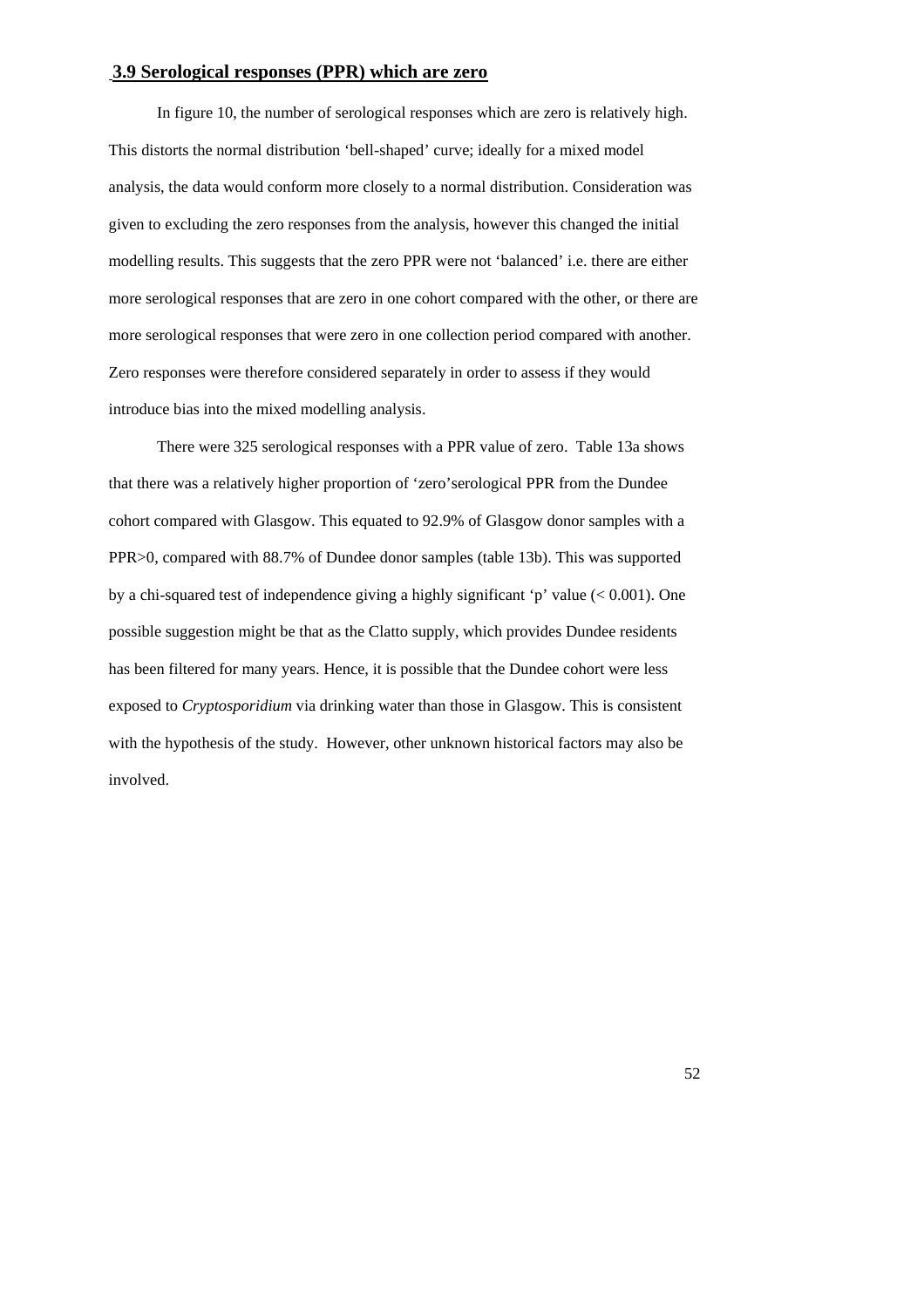# **Table 13a. Comparison of proportions of all PPR>0 compared to proportions of**

### **PPR=0.**

|               | PPR > 0 |               | $PPR=0$ |               |  |  |
|---------------|---------|---------------|---------|---------------|--|--|
| <b>Cohort</b> | n       | $\frac{0}{0}$ | n       | $\frac{0}{0}$ |  |  |
| Glasgow       | 2777    | 76            | 212     | 65            |  |  |
| Dundee        | 885     | 24            | 113     | 35            |  |  |
| <b>Total</b>  | 3662    | 100           | 325     | 100           |  |  |

### **Table 13b. Comparison of cohorts where PPR=0 or is >0.**

|               | PPR>0              | $PPR=0$          | <b>Totals</b> |
|---------------|--------------------|------------------|---------------|
| <b>Cohort</b> |                    |                  |               |
| Glasgow       | 2777<br>$(92.9\%)$ | 212<br>$(7.1\%)$ | 2989          |
| Dundee        | 885<br>(88.7%)     | 113<br>(11.3%)   | 998           |
| <b>Total</b>  | 3662               | 325              | 3987          |

The zero responses were also analysed by distribution over the collection periods

(Table 14).

**Table 14. Comparison of PPR (zero and >0) by collection period.** 

|                         | <b>Dundee</b> |               |                |               |             |               | Glasgow |               |             |               |             |               |              |
|-------------------------|---------------|---------------|----------------|---------------|-------------|---------------|---------|---------------|-------------|---------------|-------------|---------------|--------------|
|                         | >0            |               | Zero           |               | Total       |               | >0      |               | Zero        |               | Total       |               |              |
| Period                  | $\mathbf n$   | $\frac{0}{0}$ | $\mathbf n$    | $\frac{0}{0}$ | $\mathbf n$ | $\frac{0}{0}$ | n       | $\frac{0}{0}$ | $\mathbf n$ | $\frac{0}{0}$ | $\mathbf n$ | $\frac{0}{0}$ | <b>Total</b> |
| 1                       | 208           | 80            | 53             | 20            | 261         | 24            | 730     | 89            | 94          | 11            | 824         | 26            | 1085         |
| $\mathbf{2}$            | 160           | 78            | 45             | 22            | 205         | 23            | 654     | 97            | 18          | 3             | 672         | 77            | 877          |
| 3                       | 227           | 99            | $\mathfrak{2}$ | -             | 229         | 26            | 582     | 91            | 61          | 9             | 643         | 74            | 872          |
| $\overline{\mathbf{4}}$ | 177           | 93            | 13             | 7             | 190         | 23            | 599     | 94            | 39          | 6             | 638         | 77            | 828          |
| <b>Total</b>            | 772           | 87            | 113            | 13            | 885         | 24            | 2565    | 92            | 212         | 8             | 2777        | 76            | 3662         |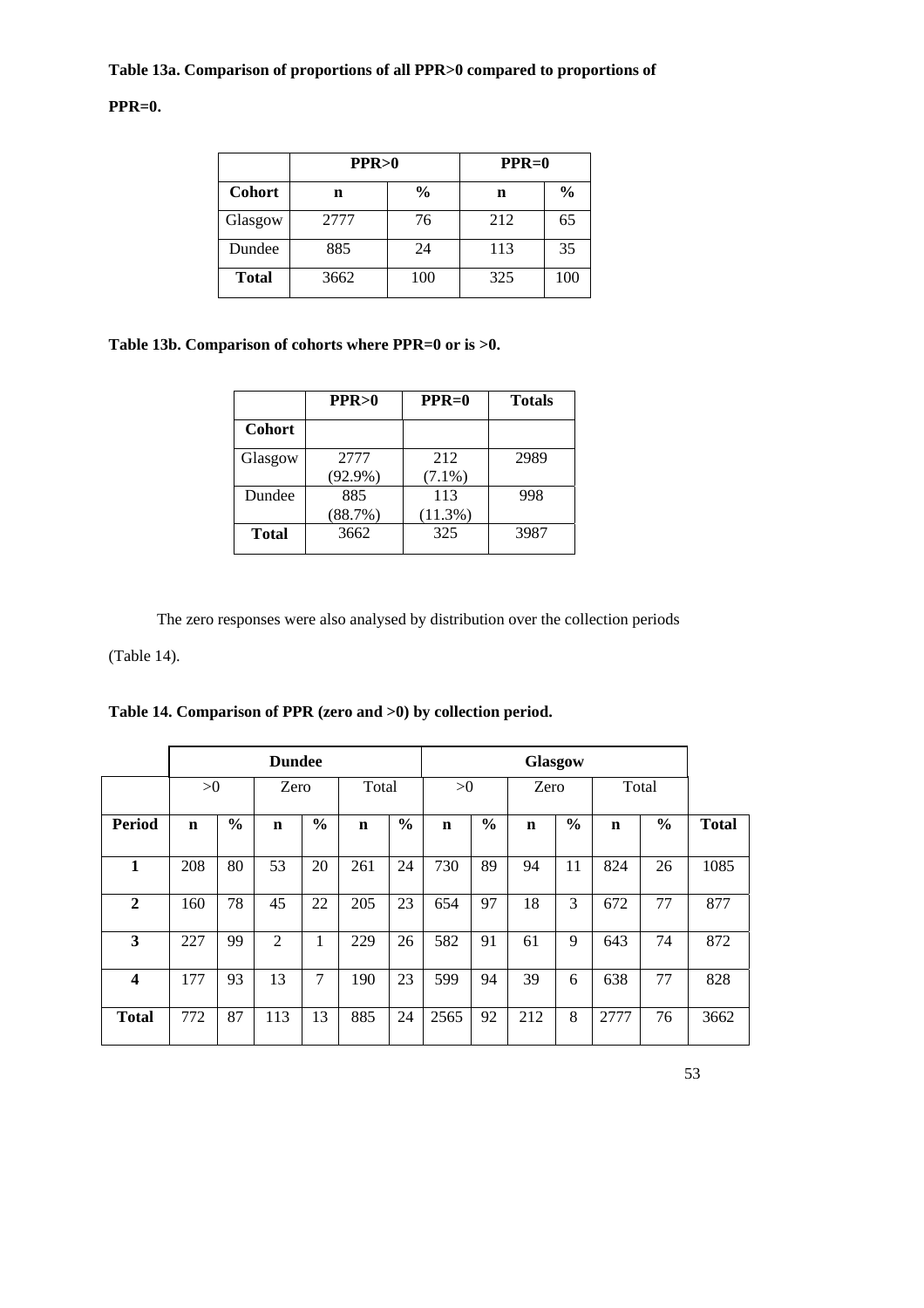The table clearly shows that for both Dundee and Glasgow combined, there are more serological responses which are zero in the first collection period compared with the other collection periods (33% vs 25% for  $2<sup>nd</sup>$  period). This is supported by a chi-squared test with a significant p value ( $p < 0.001$ ).

 We investigated the risk profile of those who had detectable serological responses and those who had zero serological responses and assessed differences in questionnaire responses on risk factor exposures using chi-squared tests (Table 15).

# **Table 15. Summary of chi-squared tests on serological response data; PPR zero vs non-zero.**

| <b>Risk factor exposure</b>  | 'p' value | <b>Reason</b>                     |
|------------------------------|-----------|-----------------------------------|
| Age                          | < 0.001   | Younger people are more likely to |
|                              |           | have zero responses               |
| Consumption of unboiled      | 0.266     | Not significant                   |
| drinking water               |           |                                   |
| Consumption of unboiled      | 0.311     | Not significant                   |
| drinking water (home)        |           |                                   |
| Consumption of unboiled      | 0.487     | Not significant                   |
| drinking water (work)        |           |                                   |
| Consumption of bottled water | 0.066     | Not significant                   |
| Amount of bottled water      | 0.534     | Not significant                   |
| consumed                     |           |                                   |

The only significant difference noted between participants who had a detected serological response and those who did not, was that the 'zero' responders were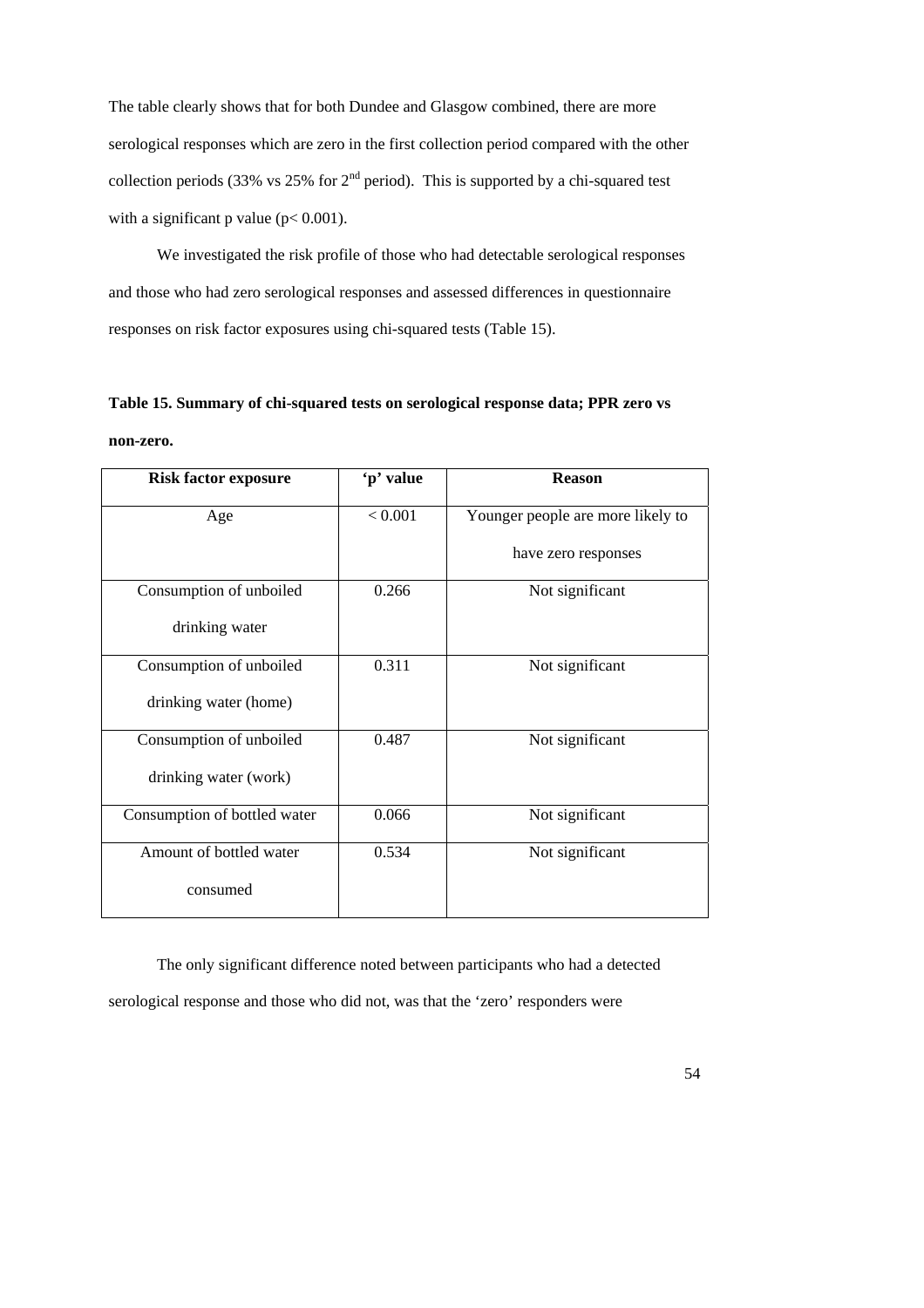significantly younger ( $p < 0.001$ ). This is consistent with the theory that the risks of exposure to *Cryptosporidium* and hence production of a serological response is likely to increase with age.

### **3.10 Discussion of serological responses – descriptive analysis**

It is important to evaluate any differences in the donor serological responses, between those from Glasgow and Dundee cohorts, to give us an approximation of how serological responses change over time and between the city cohorts. While the data shows that there is an underlying rising trend in PPR in both cities, it is apparent that between periods 2 and 3, there was little change in PPR for participants from Glasgow. This coincided with the timing of the introduction of enhanced filtration in the Loch Katrine supply in September 2007. This observation, based on the univariate analysis, suggests that filtration may have had a temporary impact on the PPR among the Glasgow cohort. However, as with previous univariate analysis, we need to interpret this with caution. The PPR results on sequential samples taken from the same donor are not independent measurements and so mixed modelling is required to appropriately test for differences associated with introduction of enhanced treatment at Loch Katrine WTW.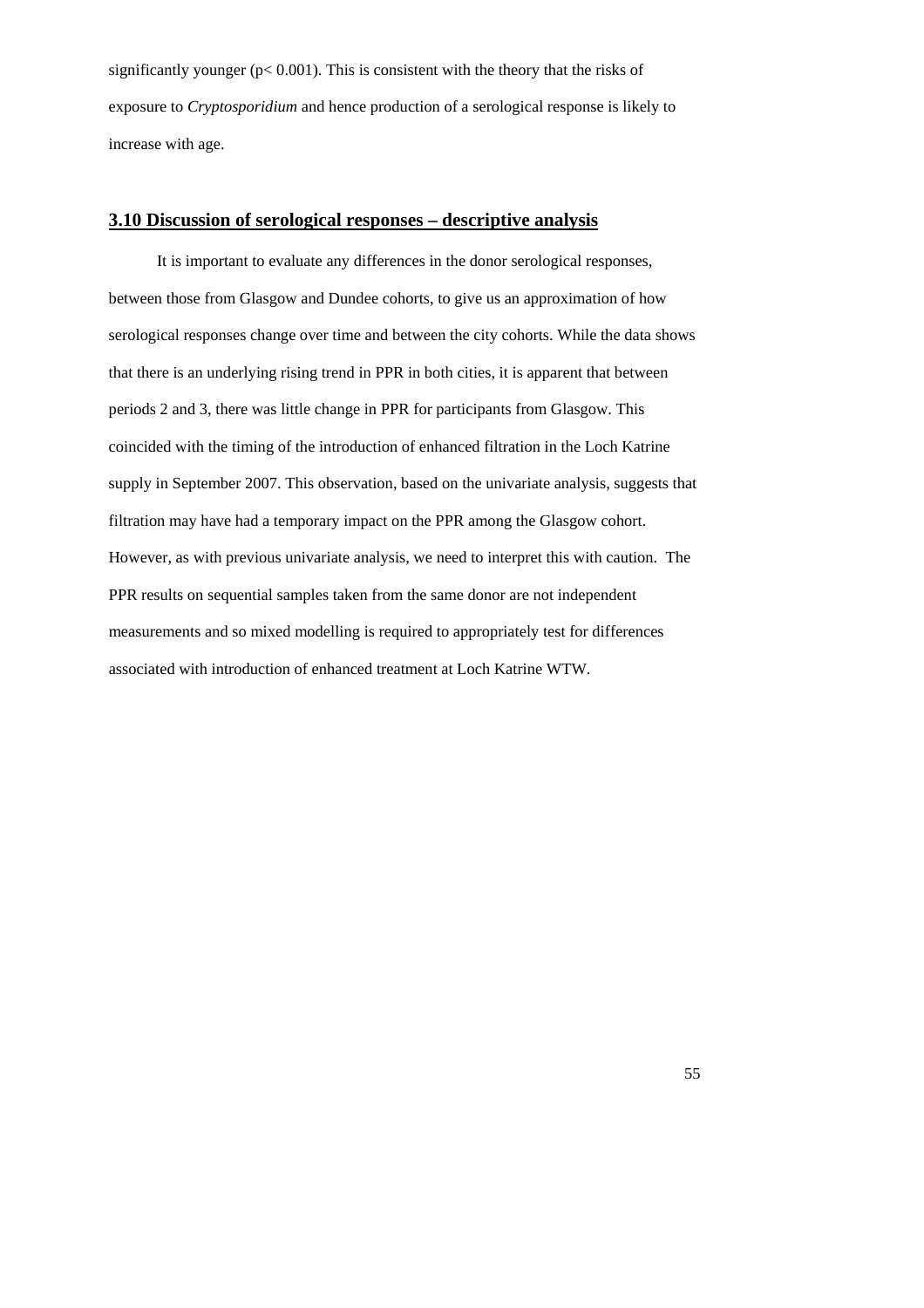### **3.11 Logistic mixed modelling of (binary) serological responses**

Having analysed the demographics, risk factors and serological responses using univariate analysis, we now use multi-variate analysis (models) to ascertain how such factors interact with each other and attempt to elucidate the most significant factors which affect serological responses over time.

Within the logistic models, we fit a series of contrasts (comparisons) which allow us to test various differences in serological responses linked with differences between the cohorts and collection periods (Table 16).

| <b>Contrast</b> | <b>Analysis</b>              | $+/-$ value indicates                     |
|-----------------|------------------------------|-------------------------------------------|
| City            | Difference in responses      | Negative value implies fewer/lower        |
|                 | between cohorts              | serological responses in Glasgow          |
| PrePost         | Differences before and after | Positive implies more/higher responses    |
|                 | filtration at Milngavie WTW  | after filtration                          |
| p2vp1           | Differences between periods  | Positive implies more/higher responses in |
|                 | $2$ and $1$                  | period 2                                  |
| p4vp3           | Differences between periods  | Positive implies more/higher responses in |
|                 | 4 and 3                      | period 4                                  |
| CityByPrePost   | Different pre/post effect in | Negative implies fewer responses after    |
|                 | Glasgow compared with        | filtration at Milngavie WTW compared      |
|                 | Dundee                       | with Dundee                               |
| CityByp2vp1     | Different effect in period 2 | Positive implies Glasgow has more/higher  |
|                 | versus period 1 for Glasgow  | responses compared with Dundee in         |
|                 |                              | period 2                                  |
| CityByp4vp3     | Different effect in period 4 | Positive implies Glasgow has more/higher  |
|                 | versus period 3 for Glasgow  | responses compared with Dundee in         |
|                 |                              | period 4                                  |

**Table 16. Statistical 'contrasts' used in the binary mixed effect model.**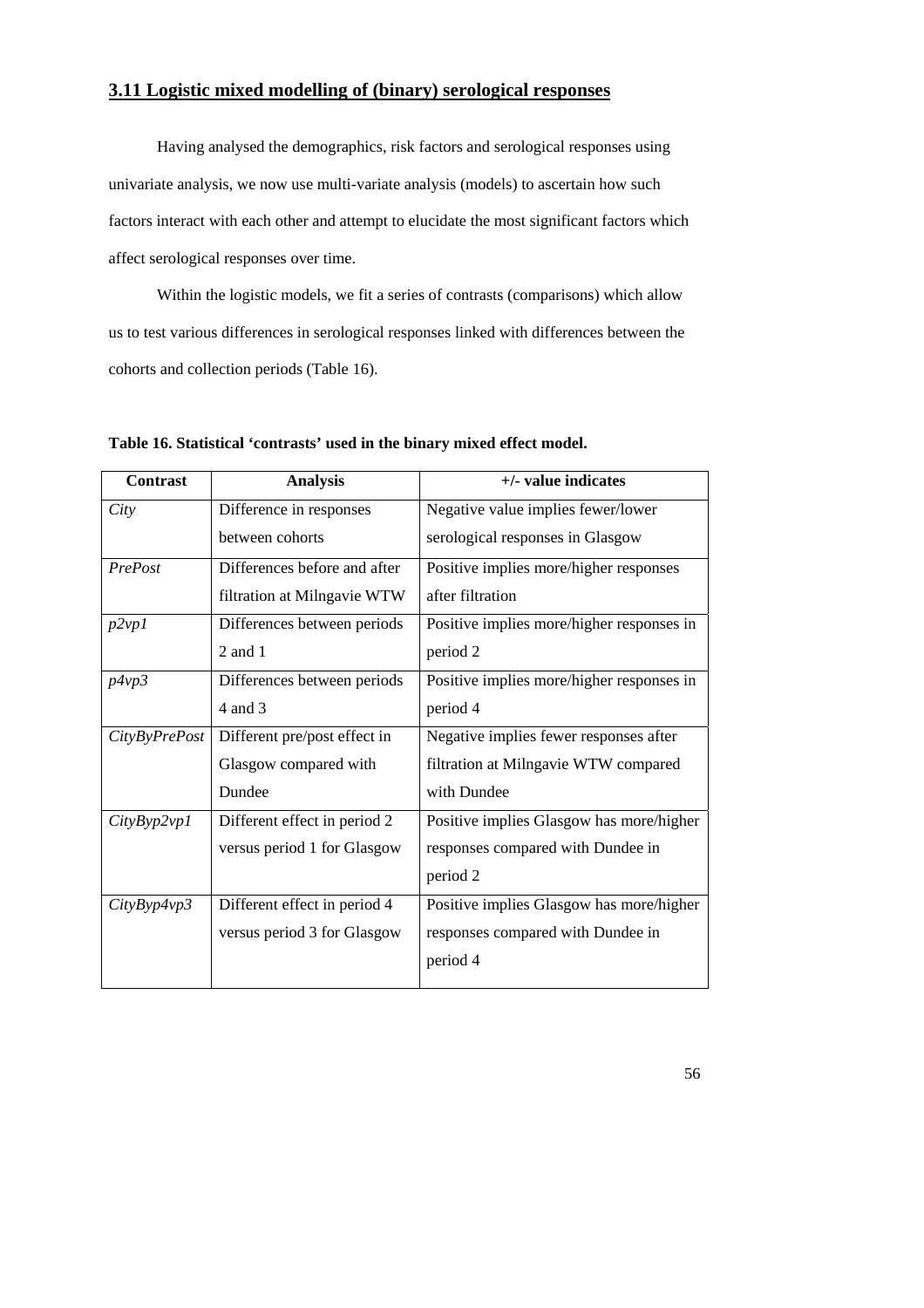A 'contrast' is a statistical term used to explain the relationship between each measurable parameter under assessment. It is an efficient way of measuring the important differences in the above table. There are two city cohorts and four different time periods – this results in eight main observations, assessing the proportion of people with a serological response and ultimately allowing 7 different comparisons – or contrasts. If all donors were measured in all 4 periods then these contrasts could be interpreted independently of each other. Some contrasts – *CityByPrePost, CityByp2vp1, CityByp4vp3* – are interactions and will be investigated first.

The main thrust of the study asks; is there an effect on serologic responses associated with the change in water treatment introduced at Loch Katrine in September 2007 and is there a significant difference between Glasgow and Dundee cohorts? Thus, the most important contrast is the *CityByPrePost*. This assesses if any change in PPR (in the post-filtration period compared to pre-filtration period) is the same for the Glasgow cohort as for Dundee. If it is the same, then the introduction of filtration in Glasgow has had no measurable effect. If this value is negative then there are lower serological responses after filtration in Glasgow compared with Dundee and this provides evidence that the introduction of filtration has had an impact in reducing exposure to *Cryptosporidium*  oocysts through drinking water. If this value is positive then there are higher serological responses after filtration in Glasgow compared with Dundee; this implies that the introduction of filtration may have had a beneficial impact.

 In practice, the interaction effects between *City* and *p2vp1* and *p4vp3* were minor (not statistically significant) so we excluded those from the model and do not consider them further.

Figure 14 shows the value of the contrast, *CityByPrePost* for different cut-offs of the PPR values (as explained in the methods section); in effect, this is a sensitivity analysis, which considers what would be deemed a 'positive' serologic responses vs a 'negative' serologic response. The line is a smoothed fit to these 'cut-off' values. The exact

57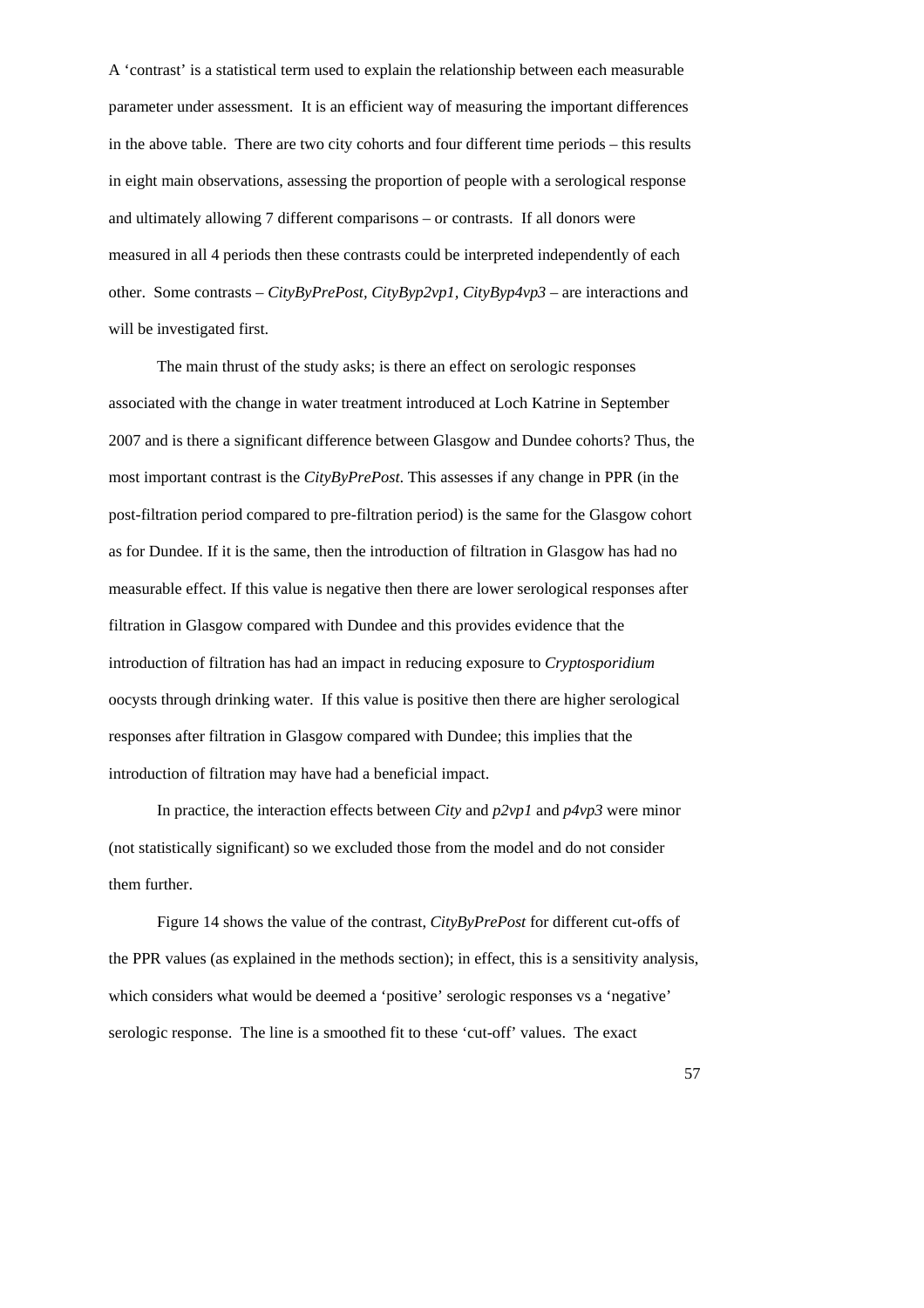statistical explanation for smoothing goes beyond the remit of this report but essentially allows for removal of variation/noise while being statistically robust. We have not included the graphs for all the contrasts listed in table 16 but use figure 14 as an example of how we selected appropriate cut-offs to assign a positive serological value for the serologic response (versus a negative value) for further analysis using the logistic mixed model. As *CityByPrePost* is the most important contrast, we used this to investigate the sensitivity of the analysis to the choice of cut-off denoting a positive response. This identified that the estimated effect is always negative (except at cut-offs approaching 100%); this indicates that there are fewer/lower serological responses in the Glasgow cohort samples after filtration compared with Dundee counterparts. This provides evidence that the introduction of filtration was associated with an impact in terms of apparently reducing exposure to *Cryptosporidium* oocysts.



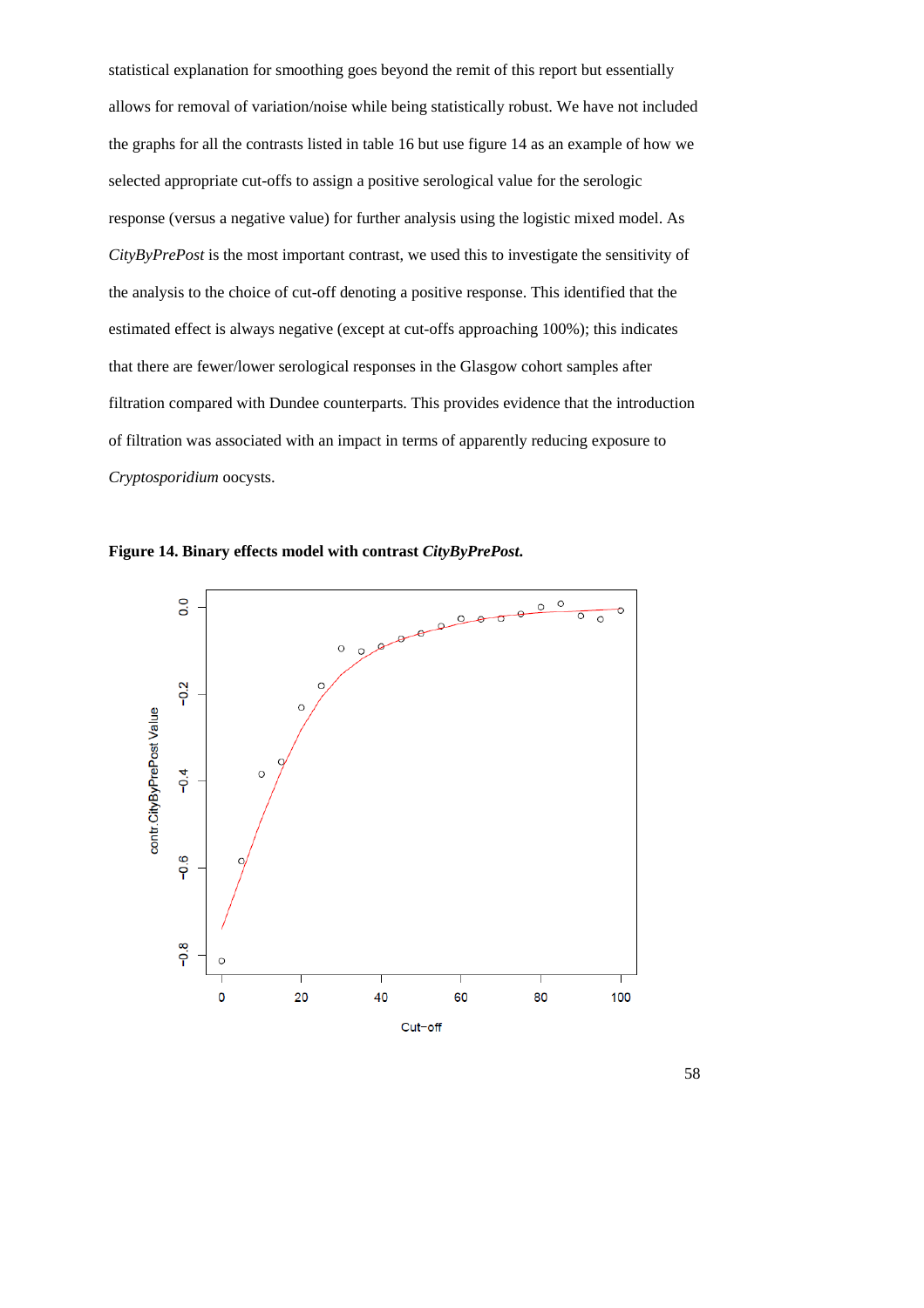Logistic models permit data with 'binary' responses (yes/no, positive/negative) to be analysed using regression models. The PPR is a continuous variable (%) and is therefore not a 'binary' value so has to be converted into a 'binary' equivalent for the logistic model i.e. those who are 'positive' denotes participants who are deemed to have been exposed to *Cryptosporidium* and 'negative' for those who have not. We can choose different cut-off values above which someone is considered to have been exposed to the organism or its antigenic proteins i.e. the threshold for the PPR equated to 'exposure' can be calibrated to alter who is counted as having a 'positive' response. Responses below or equal to this calibrated value are considered to be negative i.e. have had no exposure to *Cryptosporidium*. To an extent, this is an arbitrary decision. There is no definitive or empirical method to set an appropriate 'cut-off' value. A 100% response simply means a response equivelent to that of an artificially exposed mouse, not a realistic human environmental exposure scenario.

Adopting a very strict standard (e.g. using the positive control as 100%), would mean that only participants who had a PPR of 100% or more would be counted as 'positive'. However, the participants' exposure to oocysts was undoubtedly low-level environmental exposure rather than the equivalent of being deliberately immunised (as was the rabbit control). This is borne out by approximately 20% of results being at or above a PPR of 100%. Adopting a 100% 'cut-off' for this analysis, would therefore exclude the majority of participants who had actually been exposed to oocysts. Adopting a 0% PPR 'cut-off' would result in the opposite extreme, which would only exclude participants who had no evidence of being exposed i.e. approximately 9% of participants had a PPR=0 i.e. 91% of the cohort would be considered positive.

 In this analysis, we have therefore used various intermediate 'cut-offs' to look for evidence of a consistent effect between having a higher 'cut-off' and the calculated value for a 'contrast'. The final selection of which is an appropriate but also reasonable and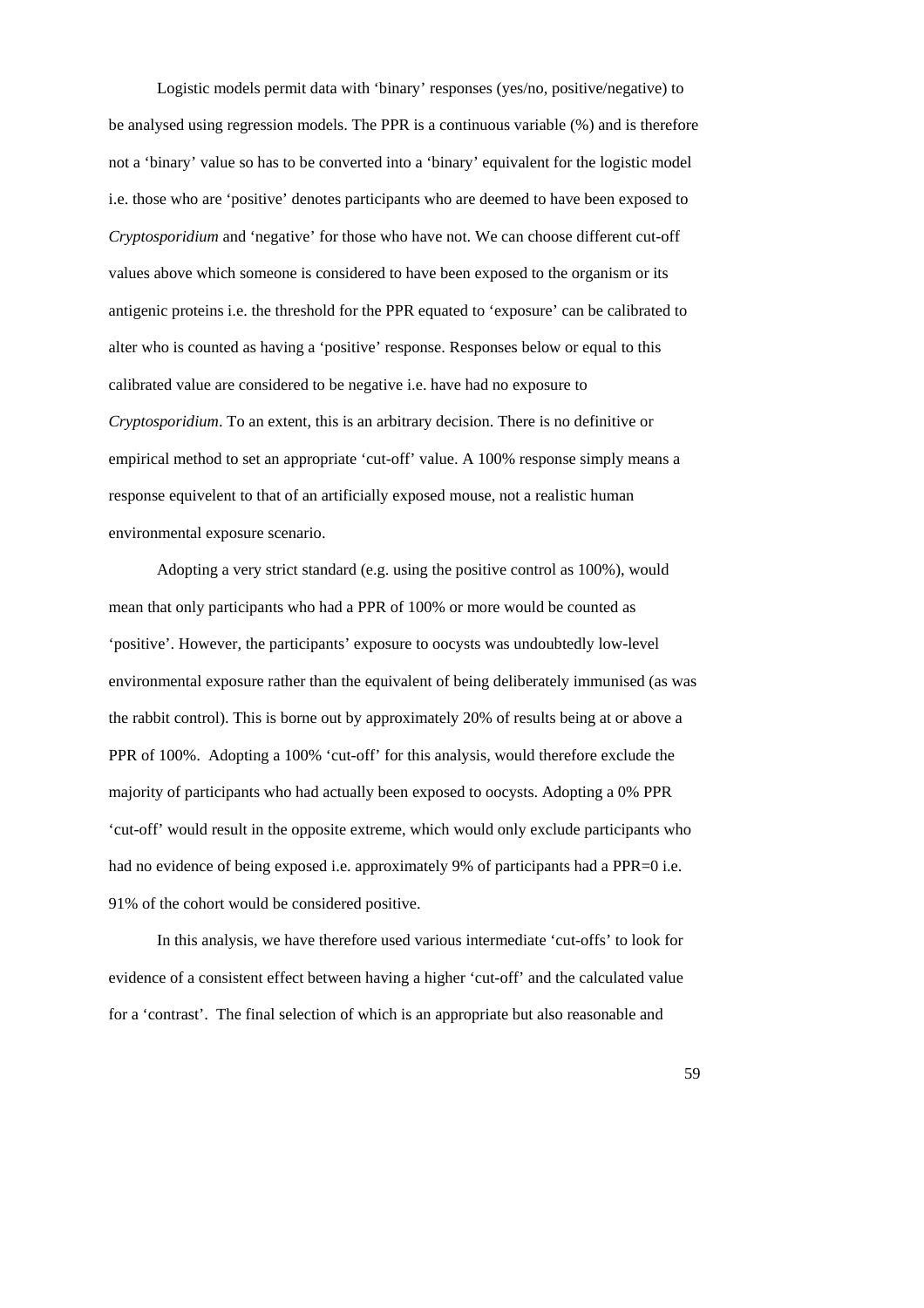scientifically justifiable cut-off value, is based on an understanding of the science, the implications of low-level environmental exposure and precedent as cited in comparable *Cryptosporidium* serology studies. As an example, using Figure 13, if we select 'cut-offs' at 0, 10, 20 and 30 percent of the PPR, we are more likely to report a statistically significant difference between city donor cohorts, if one exists. This type of sensitivity analysis has been performed for other studies assessing seroprevalence [14, 18]. The number of positive and negative donors under each cut-off value is shown in Table 17:

**Table 17. The binary splits of responses using different PPR cut-off values from 0- 310% (n= 3667).** 

| $Cut-off$ | Negative | Positive       | <b>Percent Positive</b> |
|-----------|----------|----------------|-------------------------|
| 0         | 325      | 3342           | 91.1                    |
| 10        | 566      | 3101           | 84.6                    |
| 20        | 900      | 2767           | 75.5                    |
| 30        | 1323     | 2344           | 63.9                    |
| 40        | 1730     | 1937           | 52.8                    |
| 50        | 2025     | 1642           | 44.8                    |
| 60        | 2250     | 1417           | 38.6                    |
| 70        | 2435     | 1232           | 33.6                    |
| 80        | 2592     | 1075           | 29.3                    |
| 90        | 2710     | 957            | 26.1                    |
| 100       | 2837     | 830            | 22.6                    |
| 110       | 2971     | 696            | 19.0                    |
| 120       | 3087     | 580            | 15.8                    |
| 130       | 3191     | 476            | 13.0                    |
| 140       | 3280     | 387            | 10.6                    |
| 150       | 3380     | 287            | 7.8                     |
| 160       | 3437     | 230            | 6.3                     |
| 170       | 3496     | 171            | 4.7                     |
| 180       | 3555     | 112            | 3.1                     |
| 190       | 3609     | 58             | 1.6                     |
| 200       | 3636     | 31             | 0.8                     |
| 210       | 3644     | 23             | 0.6                     |
| 220       | 3657     | 10             | $\overline{0.3}$        |
| 230       | 3661     | 6              | 0.2                     |
| 240       | 3664     | 3              | 0.1                     |
| 250       | 3665     | $\overline{2}$ | 0.1                     |
| 260       | 3665     | $\overline{2}$ | 0.1                     |
| 270       | 3666     | $\mathbf{1}$   | 0.0                     |
| 280       | 3666     | 1              | 0.0                     |
| 290       | 3666     | 1              | 0.0                     |
| 300       | 3666     | 1              | 0.0                     |
| 310       | 3667     | $\overline{0}$ | 0.0                     |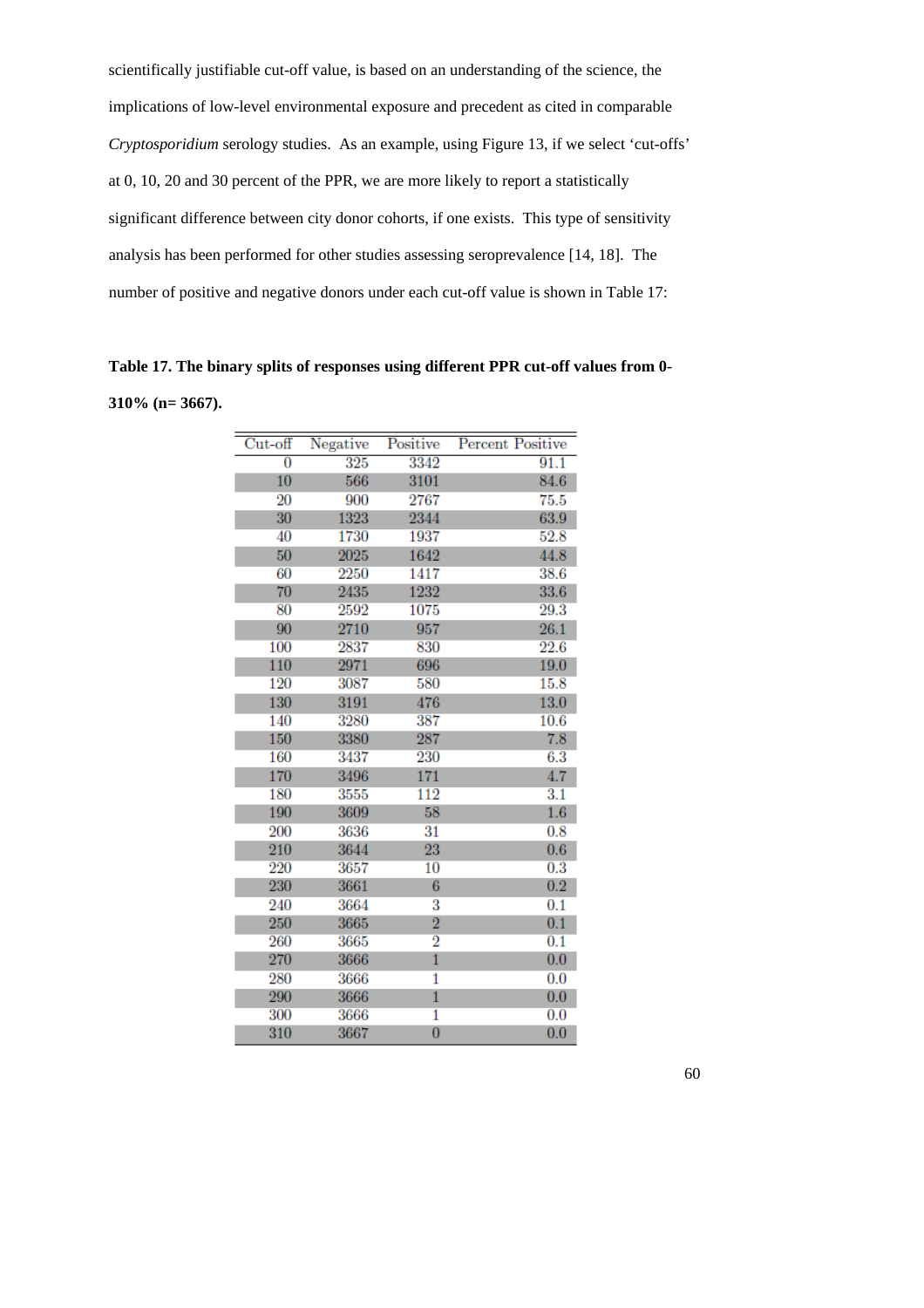Table 17 illustrates the effect of using different 'cut-offs' to designate if a participant had exposure to oocysts (positive) or not (negative). A 'cut-off' of 0 PPR means that 91.1% of participants are considered to have been exposed. Intuitively, this appears to be a high proportion of the population under study. Selecting a 'cut-off'of 100 PPR yields 22.6% of participant samples, which implies that under a quarter of the population under study had a response equivalent to that of the 'positive' rabbit sera control.

 Given that our study population are predominantly people who have no clinical history of infection with *Cryptosporidium*, it would seem reasonable not to expect them to have as strong a serological response to *Cryptosporidium* oocyst proteins as an immunised rabbit or clinical human case. We are looking for evidence of historic exposure to oocysts at environmental levels, which have not been sufficient to cause a clinically confirmed illness due to *Cryptosporidium* in our participants. Hence on that basis, it is reasonable to set a 'cut-off' for the response (as PPR), which is likely to indicate past environmental exposure, not recent clinical illness. An upper limit of 50 PPR was therefore selected for the 'cut-off' options in the following analysis on the basis that it was unreasonable to expect low-level environmental exposure to result in a serological response, which persists above 50% of that likely in a clinically-infected case [14]. The justification for this is covered further in the final discussion. The sensitivity analysis therefore only assesses further PPR 'cut-off' values from 0 to 50%.

 Using each 'cut-off', the same logistic mixed effects model is then fitted. To test for differences in serological responses between Glasgow and Dundee cohorts, and in time over different collection periods, a series of contrasts is utilised. The fitted values of the contrasts under each logistic model are shown in Table 18.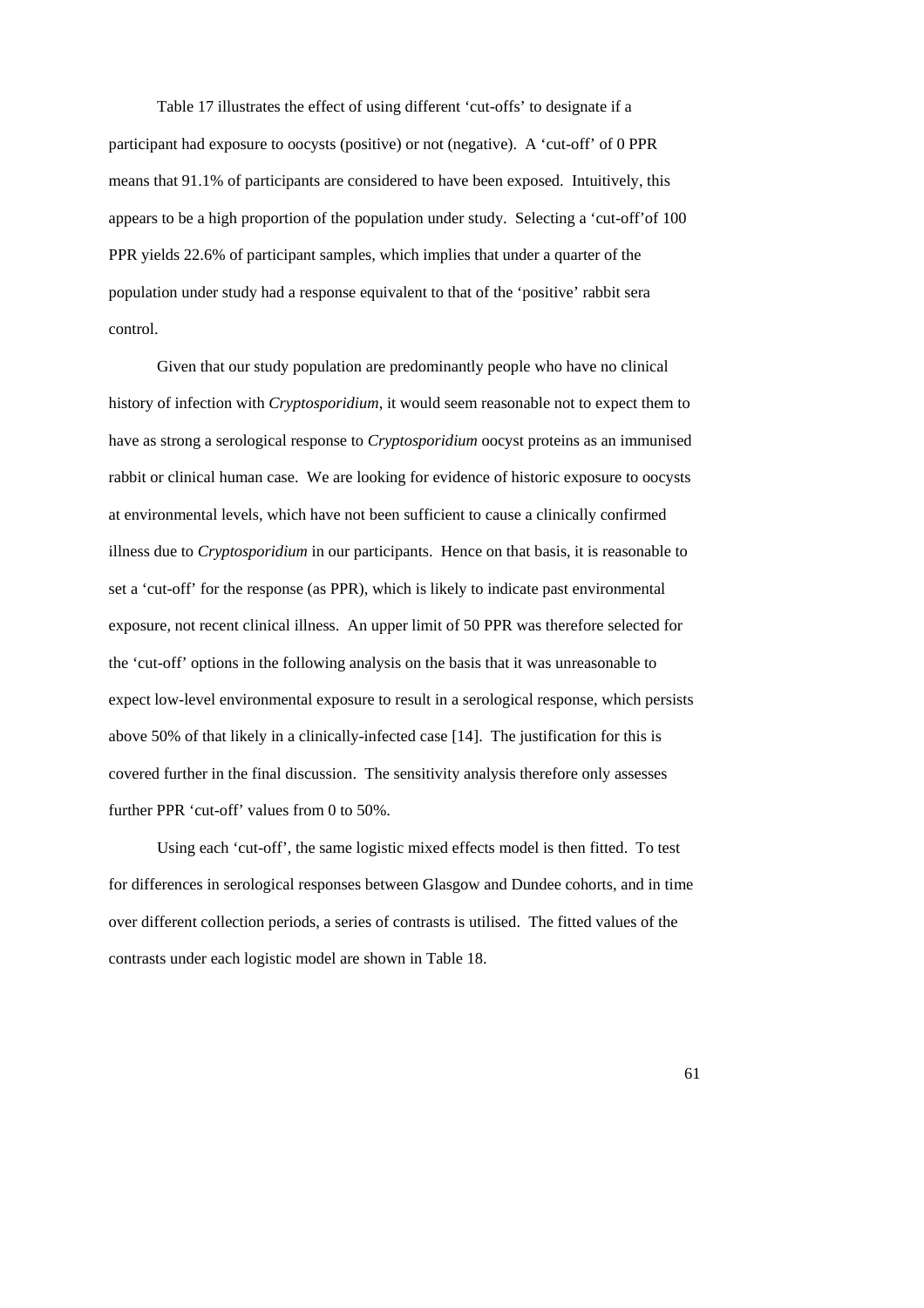# **Table 18. The percent differences implied by the contrasts calculated under each**

| Contrast      | Cut-off at $0\%$ |            |               | Cut-off at 10 $\%$ |              |                 | Cut-off at 20 $\%$ |            |      |
|---------------|------------------|------------|---------------|--------------------|--------------|-----------------|--------------------|------------|------|
|               | %Diff            | P-Value    | $\text{Sig?}$ | %Diff              | P-Value      | $\mathrm{Sig?}$ | %Diff              | P-Value    | Sig? |
| City          |                  | 0.868      | N             | 34                 | 0.036        | V               | 12                 | 0.342      | N    |
| prePost       | 242              | ${<}0.001$ | V             | 102                | ${<}0.001$   | Y               | 82                 | ${<}0.001$ |      |
| p2Vp1         | 118              | ${<}0.001$ | V             | 122                | ${<}0.001$   | Y               | 102                | ${<}0.001$ |      |
| p4Vp3         | $-70$            | ${<}0.001$ | Y             | 6                  | 0.658        | N               | 36                 | 0.016      |      |
| CityByPrePost | $-126$           | ${<}0.001$ | V             | -66                | ${<}0.001$   | Y               | $-44$              | ${<}0.001$ |      |
| CityByp2Vp1   | 136              | ${<}0.001$ | V             | 52                 | ${<}0.001$   | Y               | 44                 | ${<}0.001$ |      |
| CityByp4Vp3   | 236              | ${<}0.001$ |               | 64                 | $<\!\!0.001$ | v               | 30                 | 0.037      |      |

**logistic model which was fitted to a different 'cut-off'.** 

| Contrast      | Cut-off at $30\%$ |            | Cut-off at $40\%$ |       |            | Cut-off at 50 $%$ |          |            |      |
|---------------|-------------------|------------|-------------------|-------|------------|-------------------|----------|------------|------|
|               | %Diff             | P-Value    | $\text{Sig?}$     | %Diff | P-Value    | $\text{Sig?}$     | %Diff    | P-Value    | Sig? |
| City          | 6                 | 0.559      | N                 |       | 0.948      | N                 | -8       | 0.464      | N    |
| prePost       | 78                | ${<}0.001$ | Y                 | 92    | ${<}0.001$ | Y                 | 98       | ${<}0.001$ | V    |
| p2Vp1         | 56                | ${<}0.001$ |                   | 34    | 0.003      | Y                 | 24       | 0.041      |      |
| p4Vp3         | 46                | ${<}0.001$ | V                 | 74    | ${<}0.001$ | Y                 | 80       | ${<}0.001$ |      |
| CityByPrePost | $-16$             | 0.035      | Y                 | $-16$ | 0.036      | Y                 | $^{-12}$ | 0.142      | Ν    |
| CityByp2Vp1   | $\overline{2}$    | 0.807      | N                 | $-2$  | 0.818      | N                 | 4        | 0.678      | N    |
| CityByp4Vp3   | 24                | 0.063      | N                 | 10    | 0.434      | N                 | 2        | 0.911      | N    |

In table 18, the column headed '%Diff' is calculated from the fitted logistic mixed effects model, which predicts the log 'odds ratio' of a serological response. The odds ratio is the probability of a response divided by the probability of a nil response; it is a measure of the likelihood of a response relative to no response. An odds of 1 means that a positive response is as likely as a negative response and an odds ratio of greater than 1 means that a positive response is more likely than a negative one. The odds ratio is the ratio of the odds for one group compared to another group; for example the Dundee cohort compared to Glasgow. If the odds ratio is 1 then the odds of a positive response are the same in the two groups. If it is greater than 1 then there is a greater chance of a positive response in the Dundee group compared with Glasgow; if it is less than one then there is a lower chance of a positive response in the first group compared with the second. Odds ratios are often expressed as percentage differences. If an odds ratio is 1.5 then the odds of a positive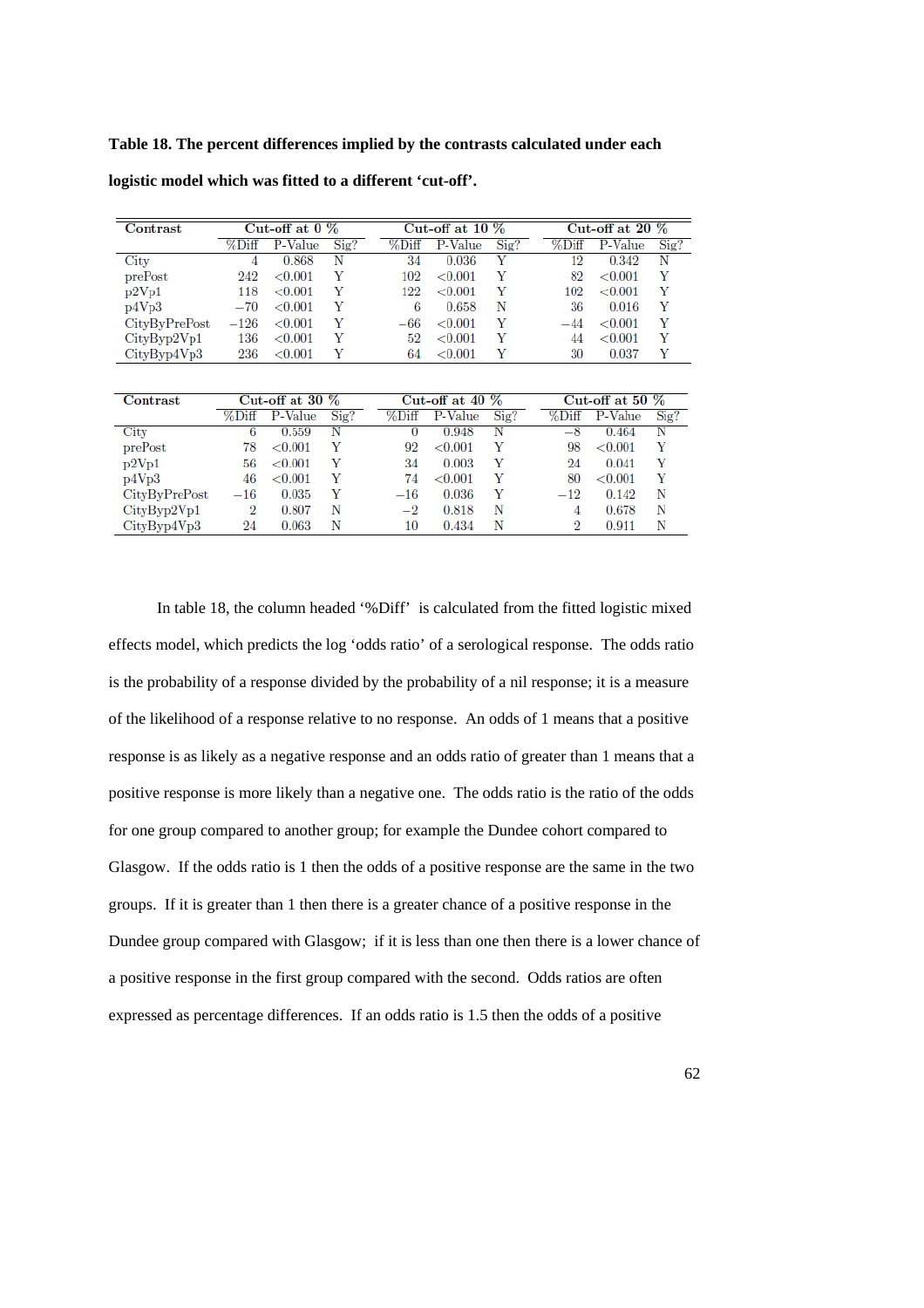response in the first group is 50% greater than in the second; if it is 2 we say the odds are 100% greater (or doubled). The column headed '%Diff' in Table 18 is therefore a percentage difference in odds ratios associated with the contrast.

### Pre-post contrast

This analysis looks for effects only attributable to differences in PPR associated with the collection periods  $P1+P2$  (pre-filtration at Milngavie WTW) and  $P3+P4$  (postfiltration at Milngavie WTW) for the entire participant cohort taken together (Dundee and Glasgow). It does not separately analyse any effects associated with the individual city cohort; that follows in later models. Table 18 shows that the *prePost* contrast is positive and statistically significant for all the models. This suggests that the proportion of positive serological responses to *Cryptosporidium* is consistently higher in the post-filtration period compared to the proportion in the pre-filtration period for all the participants, in both cohorts. The large percentage change (from 98 to 242%) for the *prePost* contrast suggests that the change in proportion of positive serological responses is most strongly affected by the difference between the pre- and post-filtration levels of serological response. At a cut off of 30%, the estimated effect is 78%. As there is an interaction effect involving *prePost* this estimate refers to the reference level for the interacting term, *City*, which is Dundee. In Dundee, therefore the odds of a positive serological response is 78% greater in the post filtration periods compared to the pre-filtration periods.

### P2vP1 contrast

The *p2vp1* contrast assesses effects associated with the change from period 1 to period 2 only, for the whole participant cohort. The *p2vp1* contrasts are positive and statistically significant in all models therefore confirming that there is evidence to suggest that the proportion of positive serological responses in period 2 is higher than in period 1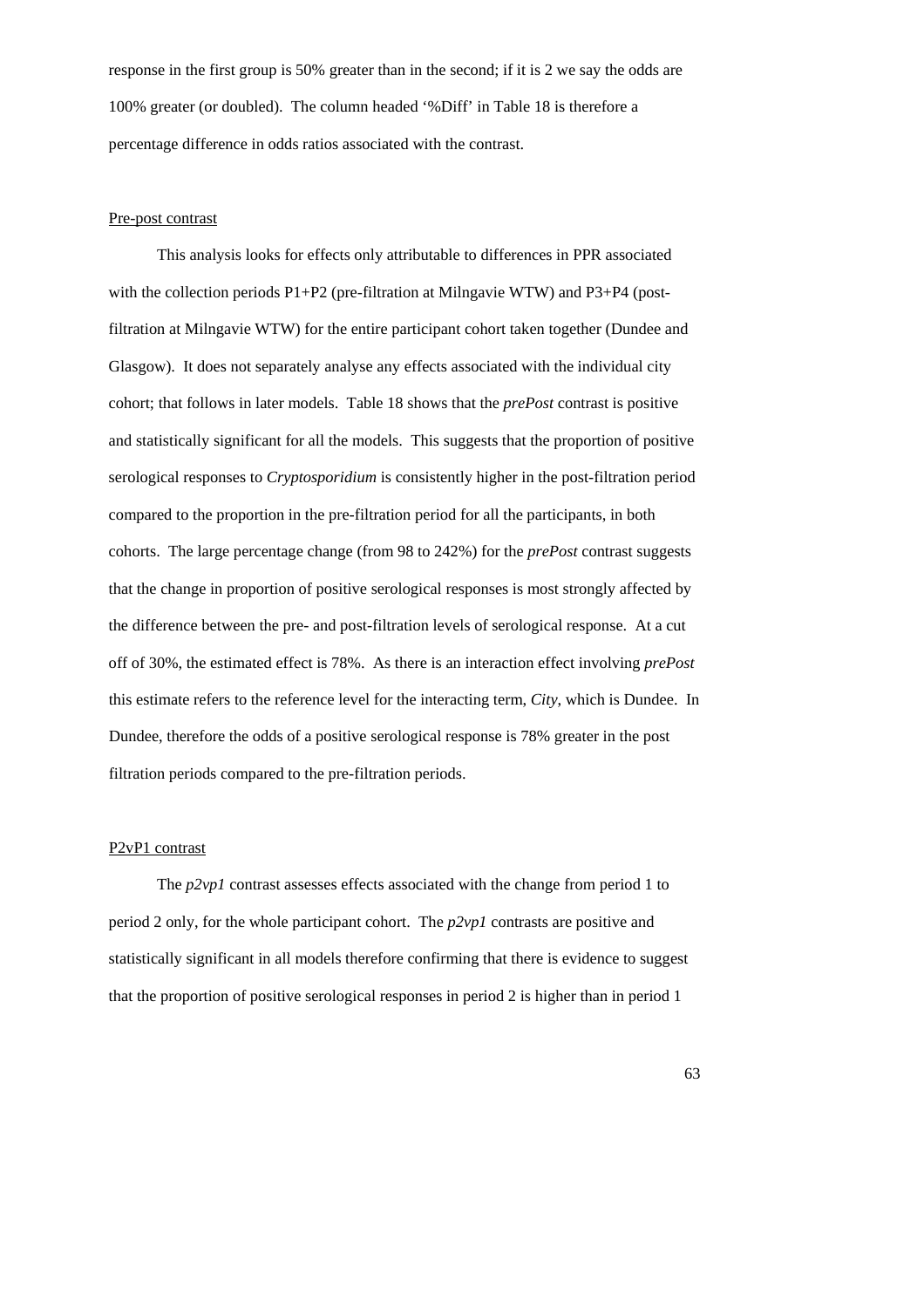(see Figure 10). This is consistent across all models but declines in strength as the 'cut-off' value increases from 0 to 50%.

#### P4vP3 contrast

The *p4vp3* contrast assesses effects associated with the change from period 3 to period 4 only, for the whole participant cohort. The *p4vp3* contrast is somewhat harder to interpret; as the 'cut-off' increases, the percentage difference for this contrast also increases (from -70% Difference for PPR=0 to 80% Difference for PPR=50 (Table 18). However, this increase becomes smaller between subsequent cut-offs suggesting it becomes nonsignificant (40 and 50% cut-off models). The evidence from the *Prepost*, *p2vp1* and *p4vp3* analyses supports the hypothesis that there is a general increasing trend in positive serological responses over time and this is in agreement with the earlier descriptive analysis (section 3.8).

### City contrast

The city contrast looks exclusively for evidence of differences associated with the individual city cohorts irrespective of time period differences. The *City* contrast suggests little difference between the cities independently. A positive percentage difference suggests a greater proportion of positive serological responses in the Glasgow cohort. However, these differences are quite small numerically and are only large enough to be statistically significant in the 10% cut-off model. The finding is not consistently significant across the range of 'cut-off' values and is therefore not a sustained difference, implying it is unlikely to be important. As *City* is involved in three interaction effects, it is not easy to interpret. However at a cut-off of 30%, the interactions with *CityByp2vp1* and *CityByp4vp3* are not statistically significant and will be ignored. This just leaves the *CitybyPrePost* interaction and the estimated effect of *City* refers to the lower level of *PrePost*, namely pre-filtration. Thus *City* is a comparison of Glasgow relative to Dundee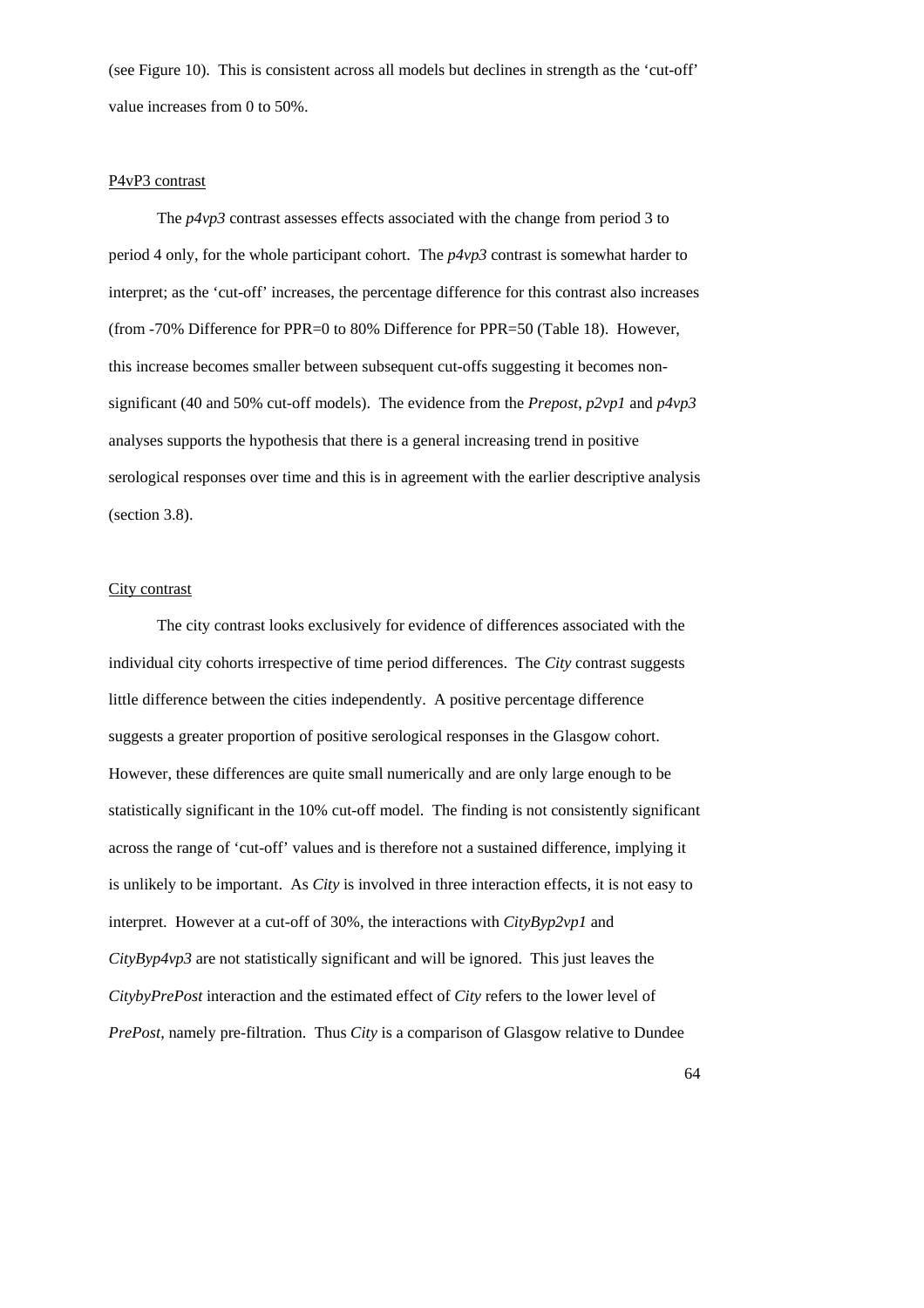in the pre-filtration period and the estimated effect is 6%, implying that the odds of a positive serological response (at 30% cut-off) is 6% higher (not significant) in Glasgow compared to Dundee.

We next consider the interaction contrasts *CityByPrePost*, *CityByp2vp1* and *CityByp4vp3* to assess if there is a difference in the effects associated with duration between Dundee and Glasgow.

#### CityByPrePost contrast

*CityByPrePost* assesses any differences before (periods 1 and 2) and after (periods 3 and 4) filtration in the Glasgow cohort compared with Dundee. By the structure of the *CityByPrePost* contrast, a negative percentage change will indicate that the *prePost* effect is smaller in Glasgow. The consistently negative contrast values for this section implies that the increase in seropositivity over time is consistently less in Glasgow participants. The increase in the proportion of positive serological responses in Glasgow participants between the pre and post-filtration period is smaller than any corresponding increase observed in the Dundee cohort. While the magnitude of the difference between Dundee and Glasgow decreases as the cut-off increases, it is statistically significant in all models considered up to analysis at the 50% 'cut-off' level. This suggests that there is an interaction between the water source to which participants were exposed but that the magnitude of this effect is less pronounced as more participants with stronger serological responses (>50 PPR) are included. This could be consistent with a weak immunogenic effect of a low-level exposure (e.g. drinking water) being less of an influence on the host immune response to *Cryptosporidium*, than other environmental stimuli e.g. exposure via animals or contact with infected cases.

At a cut-off of 30%, the estimated effect is -16%. This means that the odds ratio of a positive serological response in Glasgow donors (post-filtration compared to prefiltration) is 16% less than the same odds ratio for Dundee donors. As above, when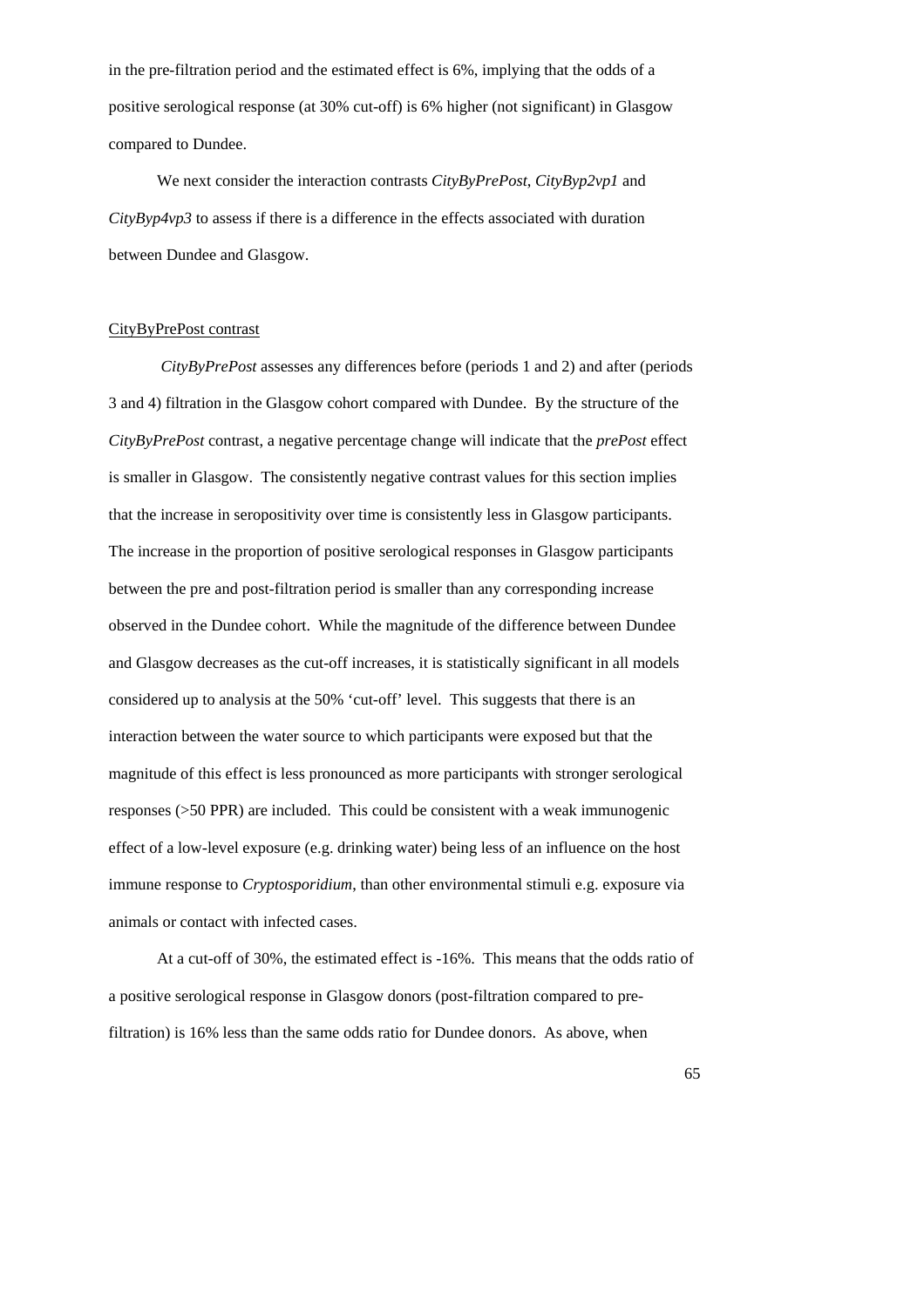discussing the *PrePost* contrast the odds of a positive serological response is greater in the post-filtration period compared to the pre-filtration period. The 16% reduction in Glasgow means that the increase in Glasgow was smaller than the increase in Dundee.

#### CityByP2vP1 contrast

This contrast looks at evidence of differences between the city cohorts between periods 1 and 2. The PPR change for *CityByp2vp1* indicates that the increase in proportion of positive serological responses between collection periods 1 and 2 is larger in Glasgow. This effect decreases in magnitude as the PPR 'cut-off' increases and stops being statistically significant when the cut-off is  $> 20\%$ . This suggests that since the effect does not persist across the range of PPR 'cut-off', that it is a relatively weak and unimportant effect.

#### CityByP4vP3 contrast

As before, this contrast assesses evidence of a difference between the city cohorts only between periods 3 and 4. This contrast also shows that there is a larger, relative increase in positivity among Glasgow participants but generally the effect is larger i.e. the increase between collection periods 3 and 4 is larger in Glasgow than in Dundee (and larger than it was between the two cohorts in periods 1 and 2).

To summarise, overall the trend for an increase in the proportion of positive serological responses over time, is smaller in the Glasgow cohort compared with Dundee. However, looking at differences within pre/post periods provides more complicated patterns of variation. It can be concluded that the logistic mixed models provide statistically significant evidence that there is some association between the introduction of the new filtration system at Milngavie WTW, with a reduction in the rate of increase of seropositivity over time in Glasgow by approximately 16-44% (according to 'cut-off' over the range 20-40%). However, this effect was apparently a temporary effect that did not

66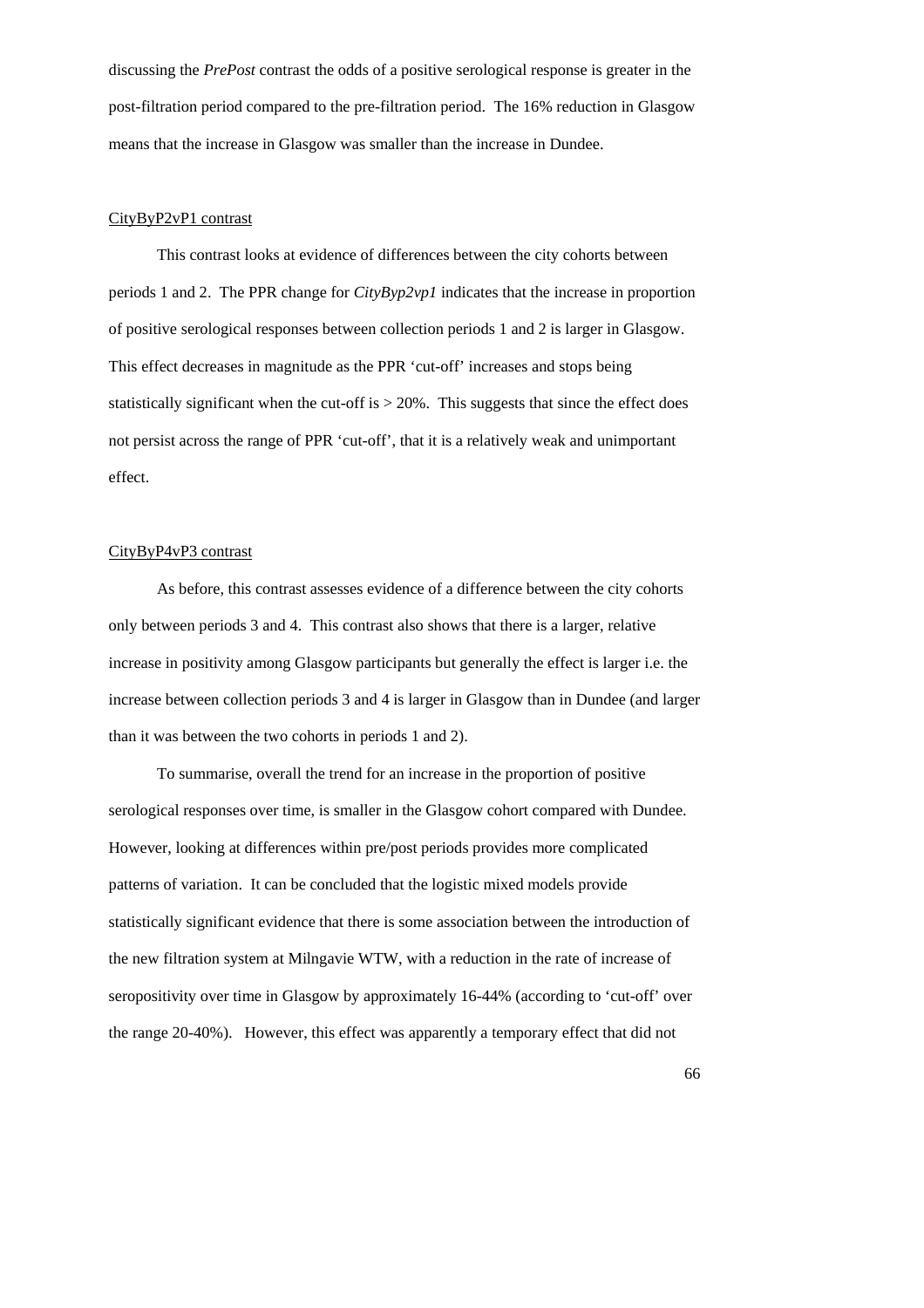persist beyond period 3; the proportion of 'positive' serological responses (across the spectrum of 'cut-offs' used to denote 'positive' from 0 PPR to 50 PPR) increased in Glasgow by a similar amount to Dundee from period three to four. The net effect appears to have been a 'step-change' in the seropositivity profile of Glasgow study participants. The magnitude of that step-change may give a preliminary indication of the magnitude of the effect of low-level exposure to *Cryptosporidium* via drinking water from Loch Katrine, before filtration was introduced.

### **3.12 Linear mixed modelling of serological responses**

 To further assess for differences in serological responses related to city and collection period, a linear mixed effect model was used. In contrast to the logistic mixed model, the linear model is fitted directly to the PPR serological results, which gives greater power to detect differences. Linear models should only be used on data that is approximately normally distributed. Hence, as illustrated earlier, the distribution of PPR is not normal. In order to satisfy this condition, the model was fitted to a transformed version of the serological response data. As before, a series of contrasts were used to test for particular differences within the data. Interpretation of the model is complex and therefore a two-step process is used, in which two models were employed:

- 1. the first model uses the square root of the donor serological response. From this, significant contrasts are determined.
- 2. the second model assesses log of the donor serological response, only including those contrasts which were significant using the first linear model above.

Diagnostic plots (figure 15) indicate a linear fit of the model. Figure 14 is used to validate that the data used for this model conforms approximately to a 'normal' distribution using the square-root transformation. The coefficients of the model are given in Table 19.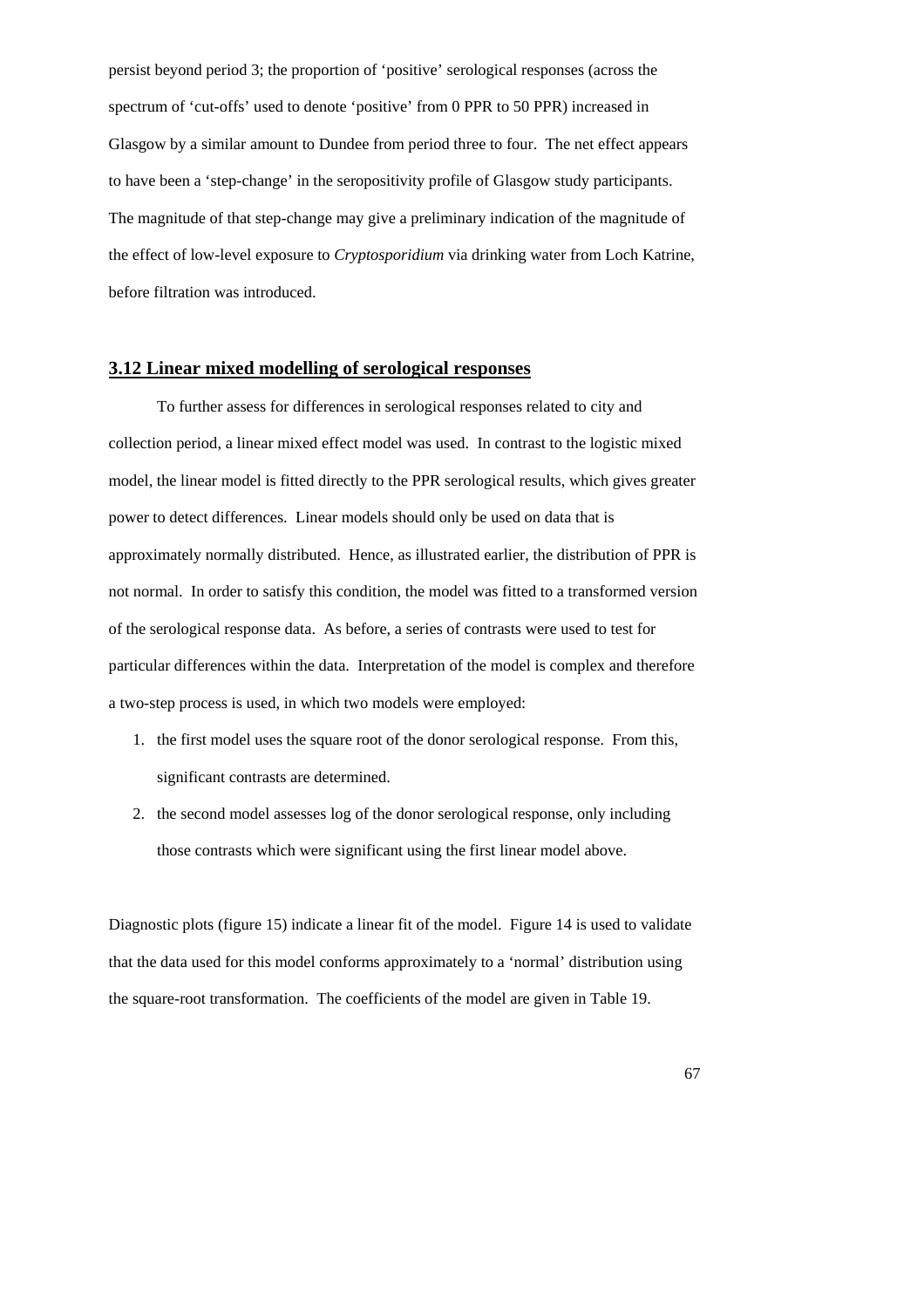**Figure 15. Linear model of serological responses. The approximately 'straight' line implies normally distributed data.** 

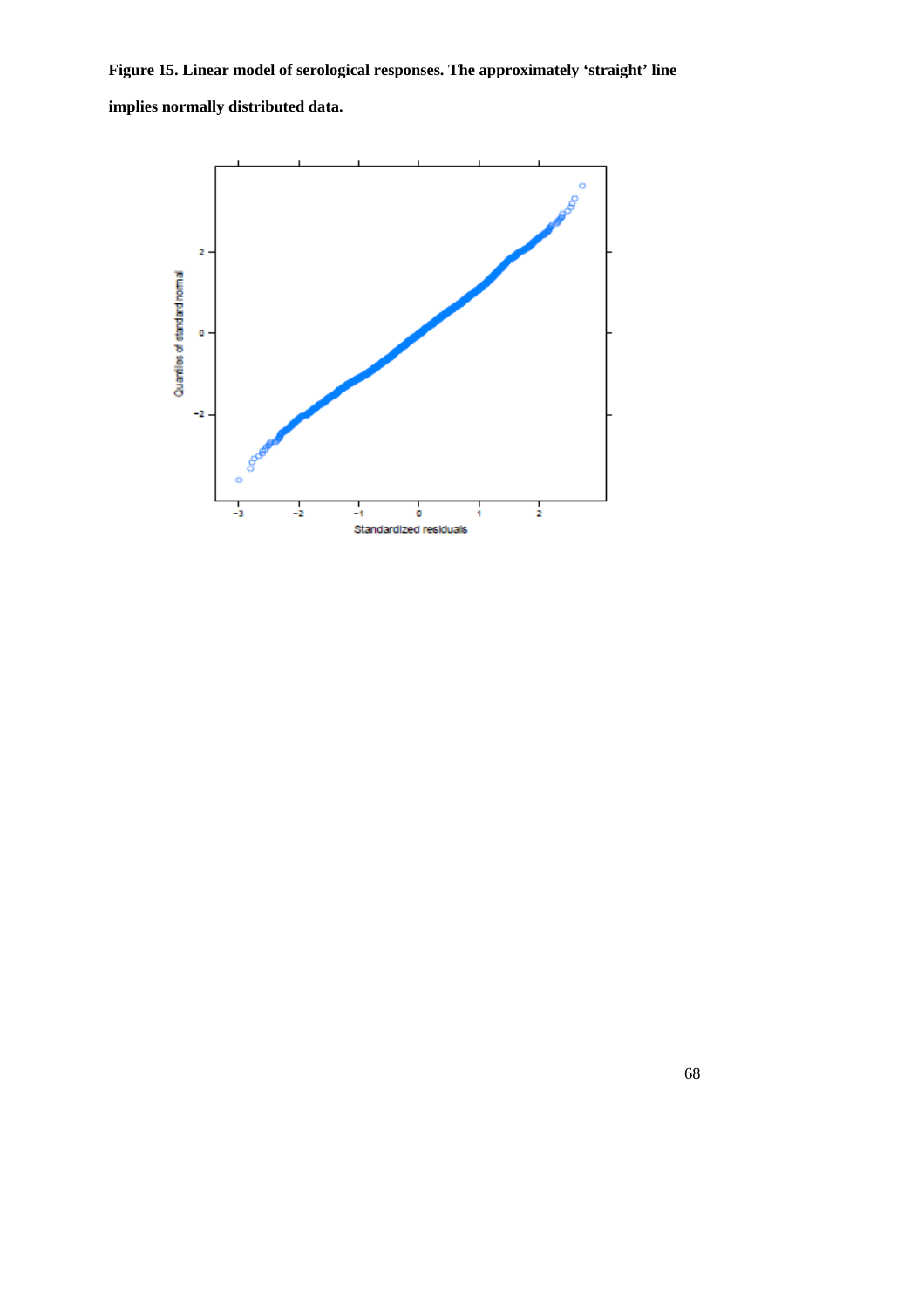#### **Table 19. Coefficients and significance of the terms used in linear mixed model**

| <b>Element</b>       | <b>Value</b> | p-value  | Significant? |
|----------------------|--------------|----------|--------------|
| Intercept            | 6.85         | < 0.0001 | Y            |
| City                 | 0.04         | 0.6885   | N            |
| prePost              | 0.85         | < 0.0001 | Y            |
| p2vp1                | 0.36         | < 0.0001 | Y            |
| p4vp3                | 0.55         | < 0.0001 | Y            |
| <b>CityByPrePost</b> | $-0.30$      | < 0.0001 | Y            |
| CityByp2vp1          | 0.05         | 0.54     | N            |
| CityByp4vp3          | 0.09         | 0.32     | N            |

**(analysis of the square-root of the serological response).** 

Most of the single variable effects in Table 19 (*prePost*, *p2vp1* and *p4vp3*) are significant. However, only one of the interaction effects (*CityByPrePost*) is statistically significant ( $p < 0.0001$ ). Since *CityByp2vp1* is not significant ( $p = 0.54$ ), it suggests there is no significant difference between Dundee and Glasgow participants in how their serological responses change, between collection periods 1 and 2. A similar conclusion applies to *CityByp4vp3*, which compares the difference in serological positivity between periods three and four by city cohort. Since these two interaction contrasts are insignificant at this stage, we can exclude them in the second linear model based on logarithmic transformed PPR data.

 The coefficients for the second linear model fitted to the log of the serological responses are shown in Table 20. The components re-analysed in this second linear model are all those that were statistically significant in the first linear model. The reason for refitting the model with a log transformation is that the parameter estimates are easier to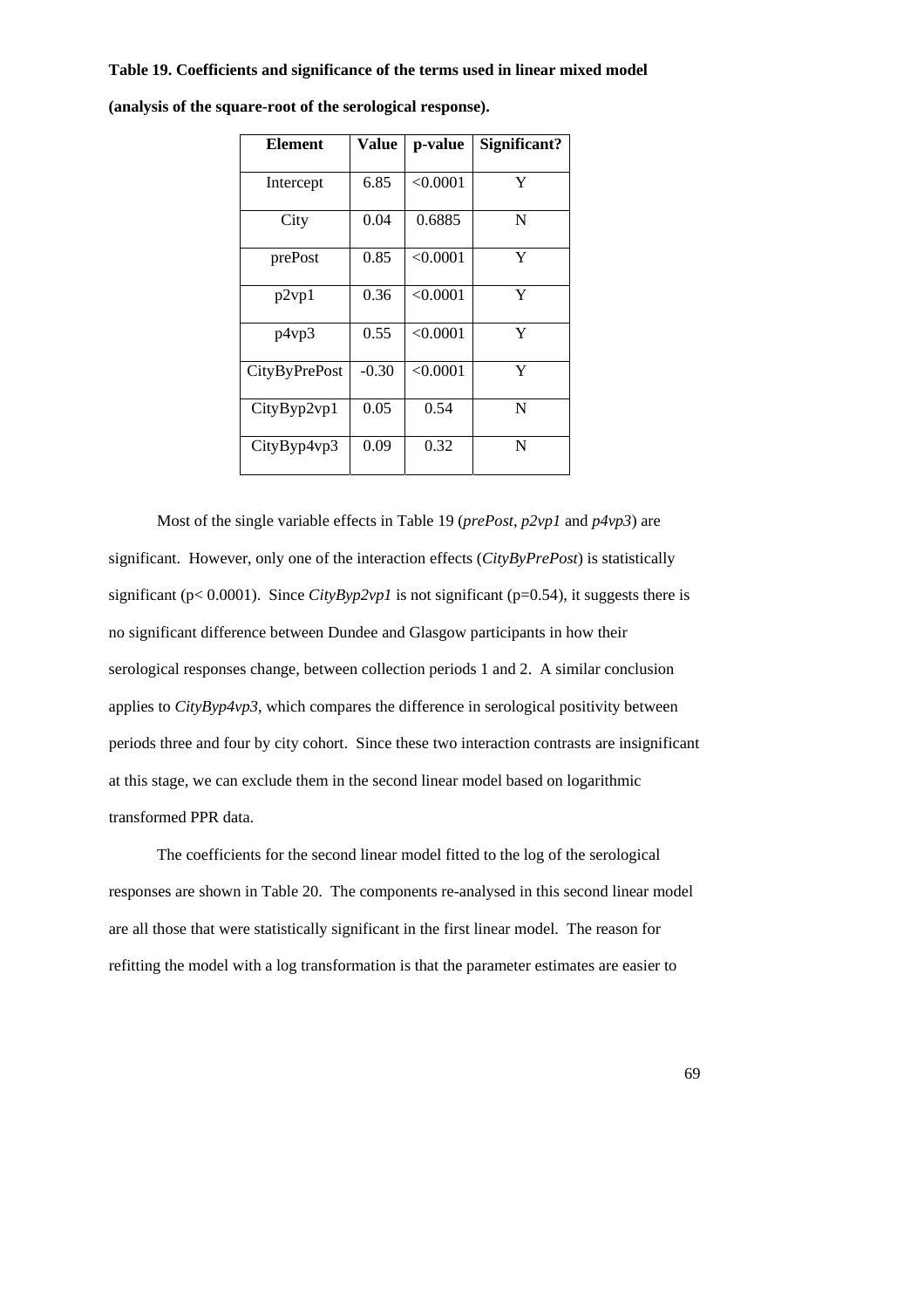interpret as percentage changes on the PPR scale. All future analyses would use the log transformed PPR.

**Table 20. The coefficients and significance of the terms used in the second linear mixed effects model fitted to the log of the PPR.** 

| <b>Element</b> | <b>Value</b> | p-value  | Significant<br><b>Coefficient exponent</b> |       | % difference |
|----------------|--------------|----------|--------------------------------------------|-------|--------------|
|                |              |          |                                            |       |              |
| Intercept      | 3.50         | < 0.0001 | Y                                          | 33.24 |              |
| City           | 0.05         | 0.122    | $\mathbf N$                                | 1.05  | 10           |
| prePost        | 0.30         | < 0.0001 | Y                                          | 1.35  | 82           |
| p2vp1          | 0.19         | < 0.0001 | Y                                          | 1.21  | 46           |
| p4vp3          | 0.16         | < 0.0001 | Y                                          | 1.18  | 39           |
| CityByPrePost  | $-0.17$      | < 0.0001 | Y                                          | 0.84  | $-29$        |

 Further evidence of an upward trend in serological responses over time can be inferred from the following results. We first consider the effects linked with only the collection periods. From the *p2vp1* contrast, the average serological response during collection period two was greater than period one (for the entire study cohort) by 46% (Table 20). Similarly, the average serological response during period four was greater than period three (for the entire study cohort) by 39% (*p4vp3*). The average serological difference between the pre-filtration  $(p1+p2)$  and post-filtration  $(p3+p4)$  period was 82% for donors in Dundee, Table 20; in view of the interaction term, *CityByPrePost*, this is the average percentage difference at the lower level for *City* i.e. in Dundee.

 Looking at the *City* contrast alone, on average, Glasgow participants had a higher serological response (10%) compared with Dundee donors in the pre-filtration period only, because of the *prePost* interaction. However, this was not itself a statistically significant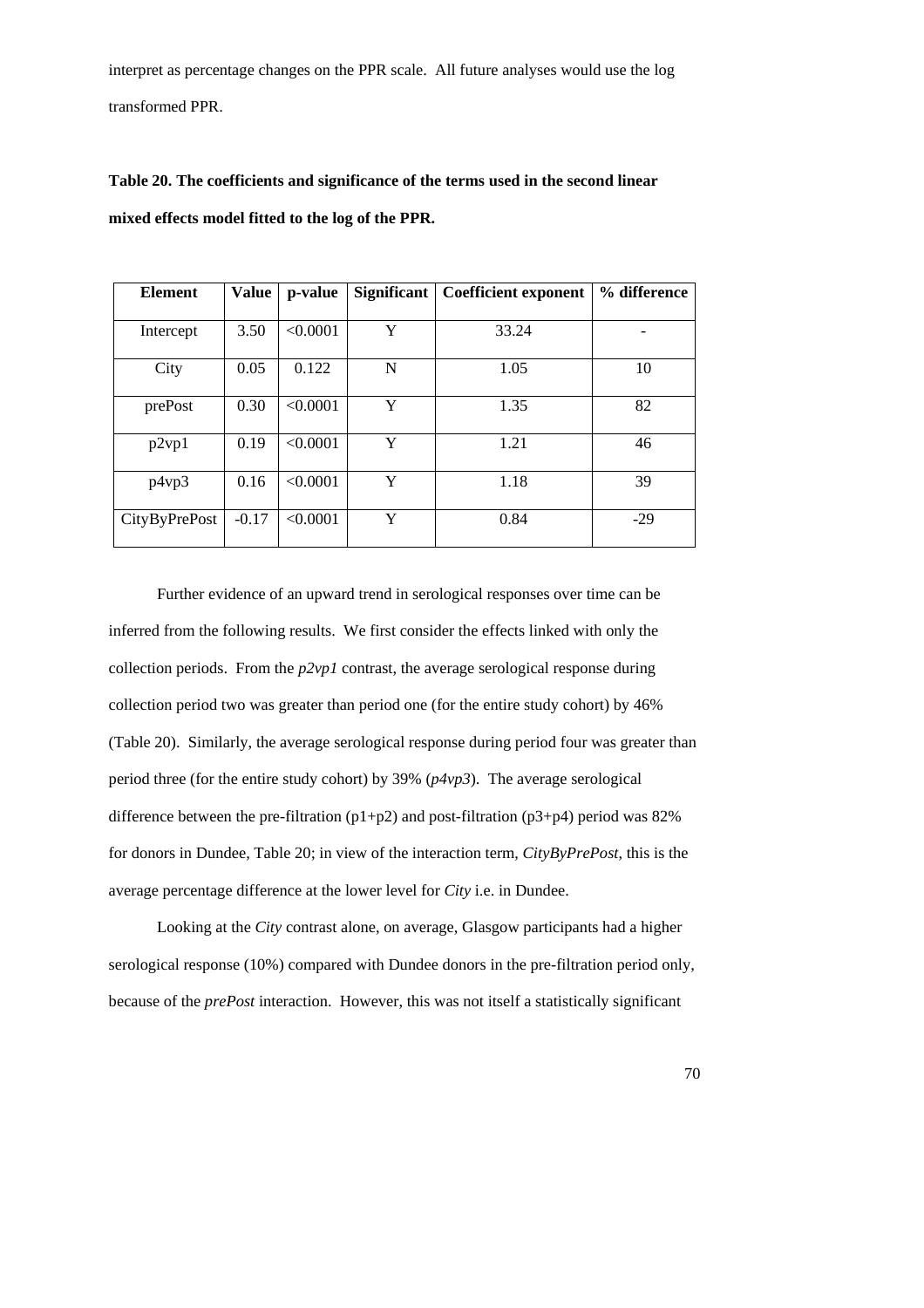difference. This difference itself is a result of the interaction contrast, *CityByPrePost* i.e. between city and time period variables. After the effects of *City* and *PrePost* have been considered independently, the *CityByPrePost* analysis assesses the *PrePost* effect in Glasgow. This showed that serological responses in Glasgow alone were reduced by 29%, compared with Dundee after filtration (Table 20). The changes in serological response implied by the contrasts can best be conveyed graphically in figure 16.

**Figure 16. Change in serological responses among the study cohorts by city (Glasgow and Dundee) over time.** 



 Figure 16 shows the average percent positive serological responses that has been modelled and fitted to Glasgow and Dundee donors. The average is calculated from all donors responding at each time period, in each city. In Glasgow in period 1, the average percent positive serological response among all donors is 26% relative to the positive rabbit control. This is a measure of the serological response within any individual donor and is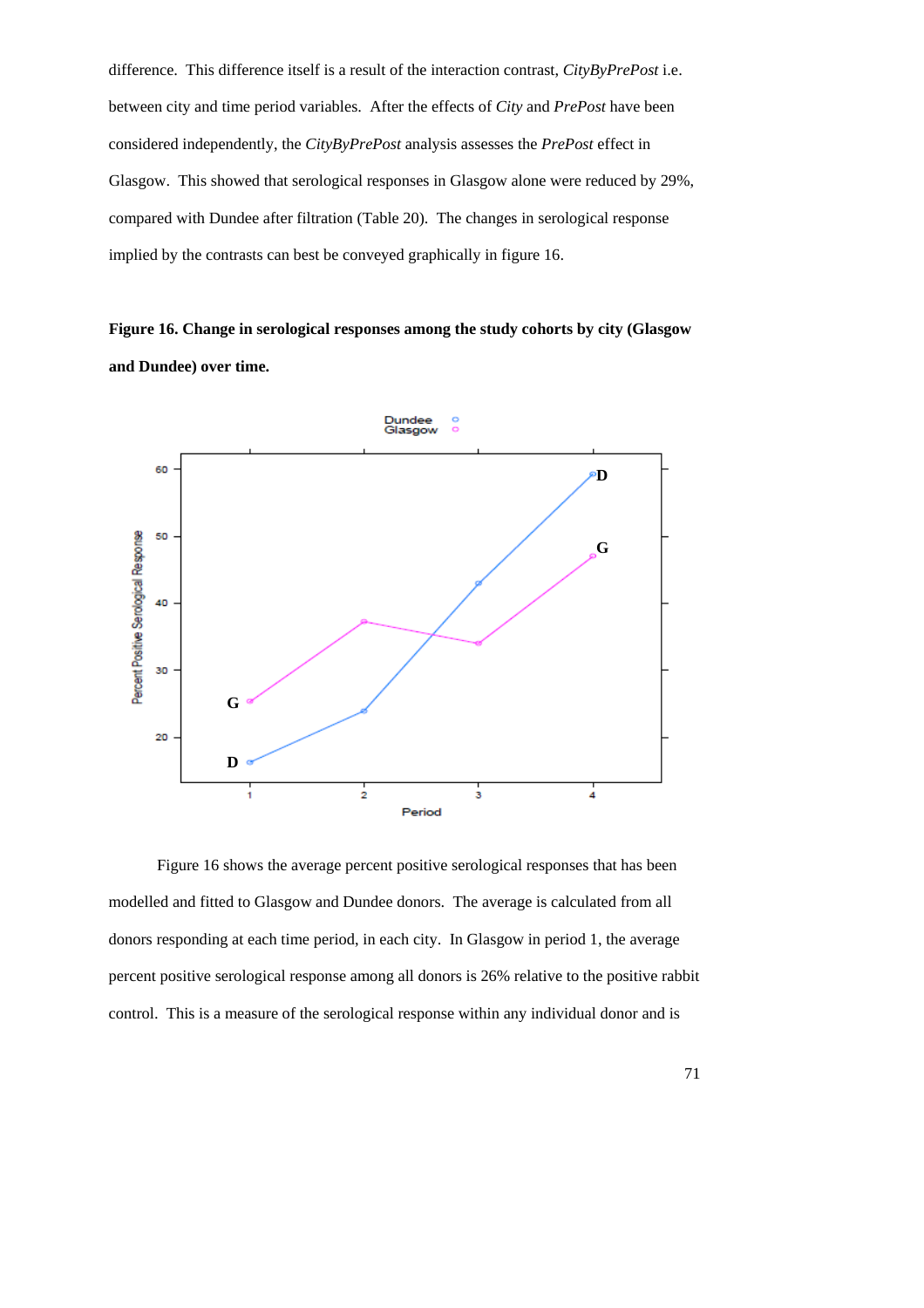not to be interpreted as meaning that 26% of donors in Glasgow have a positive serological response in period 1. The corresponding level for Dundee donors is less than 20% in period 1.

The upward trend of serological responses over time in the Dundee study cohort is clear – there is a consistent increase from one period to the next. In Glasgow there is evidence that the period on period increase is not consistent and the pattern is different from that in Dundee, which is consistently upward ( this is what the *CityByPrePost* interaction term in the model above in Table 20 is measuring). In the pre-filtration period (periods 1 and 2) the serological response is higher in Glasgow compared to Dundee but the increase from period 1 to period 2 is similar.

The most interesting change occurs from the pre-filtration period (periods 1 and 2) to the post-filtration period (periods 3 and 4) where there is a step-change in the average serological response in Glasgow with a net reduction compared with Dundee. In both periods 3 and 4, the average serological response is lower in Glasgow compared to Dundee, though the increase from period 3 to period 4 is similar in both cities. This finding further supports the conclusion that the study provides evidence for an association between the introduction of filtration of drinking water from Loch Katrine at Milngavie WTW and the level of the serological response to *Cryptosporidium* in Glasgow donors.

 The reduction in the average level of serological response to *Cryptosporidium* could be interpreted as an indication of an overall reduction in exposure to oocysts between periods 2 and 3 among Glasgow study participants. Such a reduction in exposure would be consistent with a reduced risk of encountering oocysts via drinking water from the Loch Katrine supply. This apparent reduction in seropositivity might therefore give an approximation of the amount of seropositivity associated with previous exposure to oocysts via unfiltered Loch Katrine water. However, as can be seen in Figure 15, this effect (if it was associated with the change to water treatment at Milngavie WTW) appears to have been short-lived as the average level of serological response among Glasgow participants

72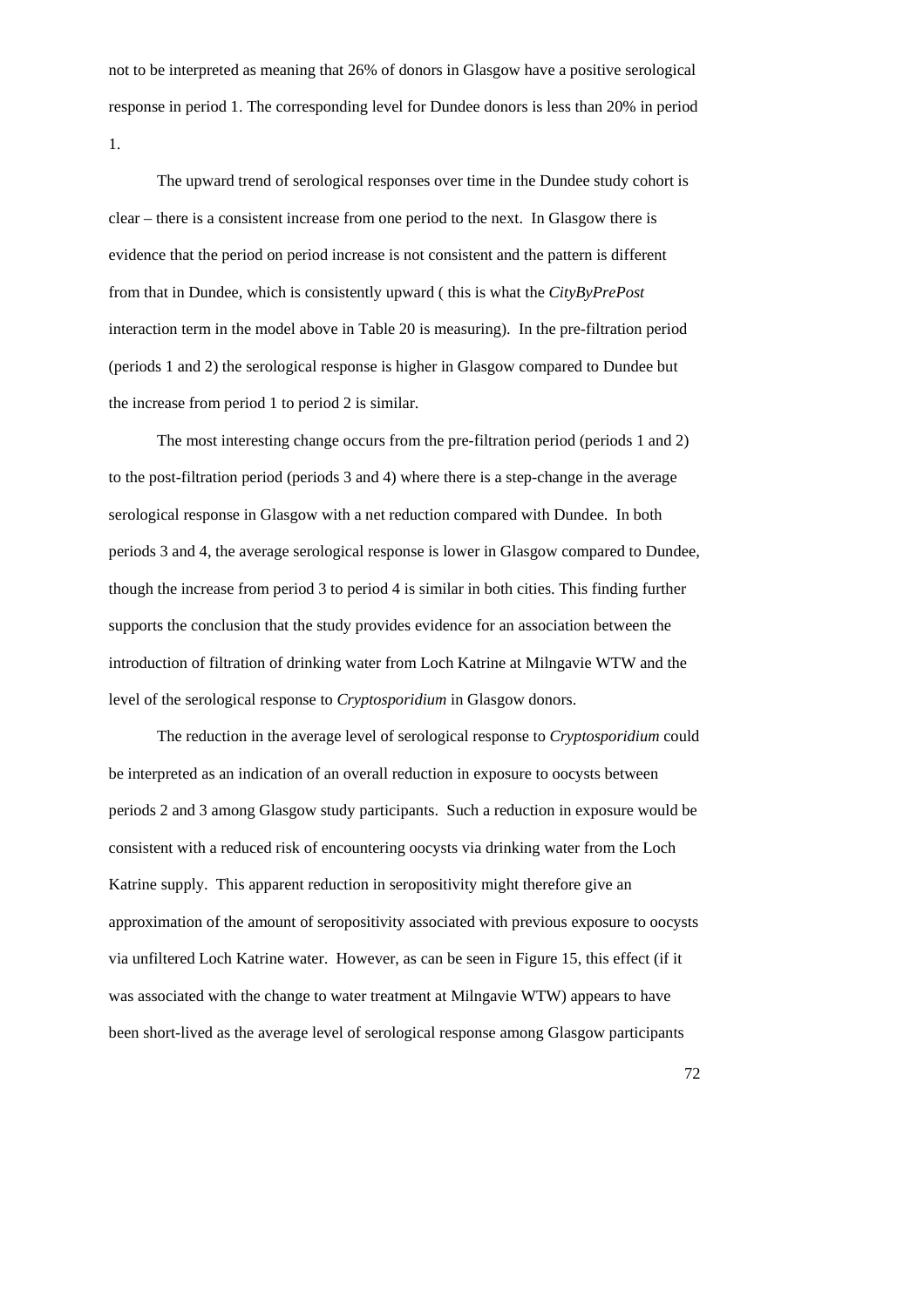then later increased again, by a similar amount to those donors from Dundee, between time

periods 3 and 4.

## **Figure 17. Change in serological responses among the study cohorts by city (Glasgow**



**and Dundee) over time with predicted trend for Glasgow.** 

 In figure 17, the data for figure 16 plots have the predicted serological response in Glasgow, assuming that the same trend is observed in Dundee (over the 4 periods) and as seen in Glasgow (over periods 1 and 2). These predictions are obtained by fitting a model to the log (PPR) in which there is a term to distinguish the two cities and a linear trend for time. The data from Glasgow in periods 3 and 4 is not used to estimate the parameters of this model. When converted back to the PPR scale in figure 16, the linear trend of the log (PPR) scale becomes a curve on the PPR scale. The predictions for Glasgow in periods 1 and 2 correspond to the observed data and indicate that the model fits the data well and is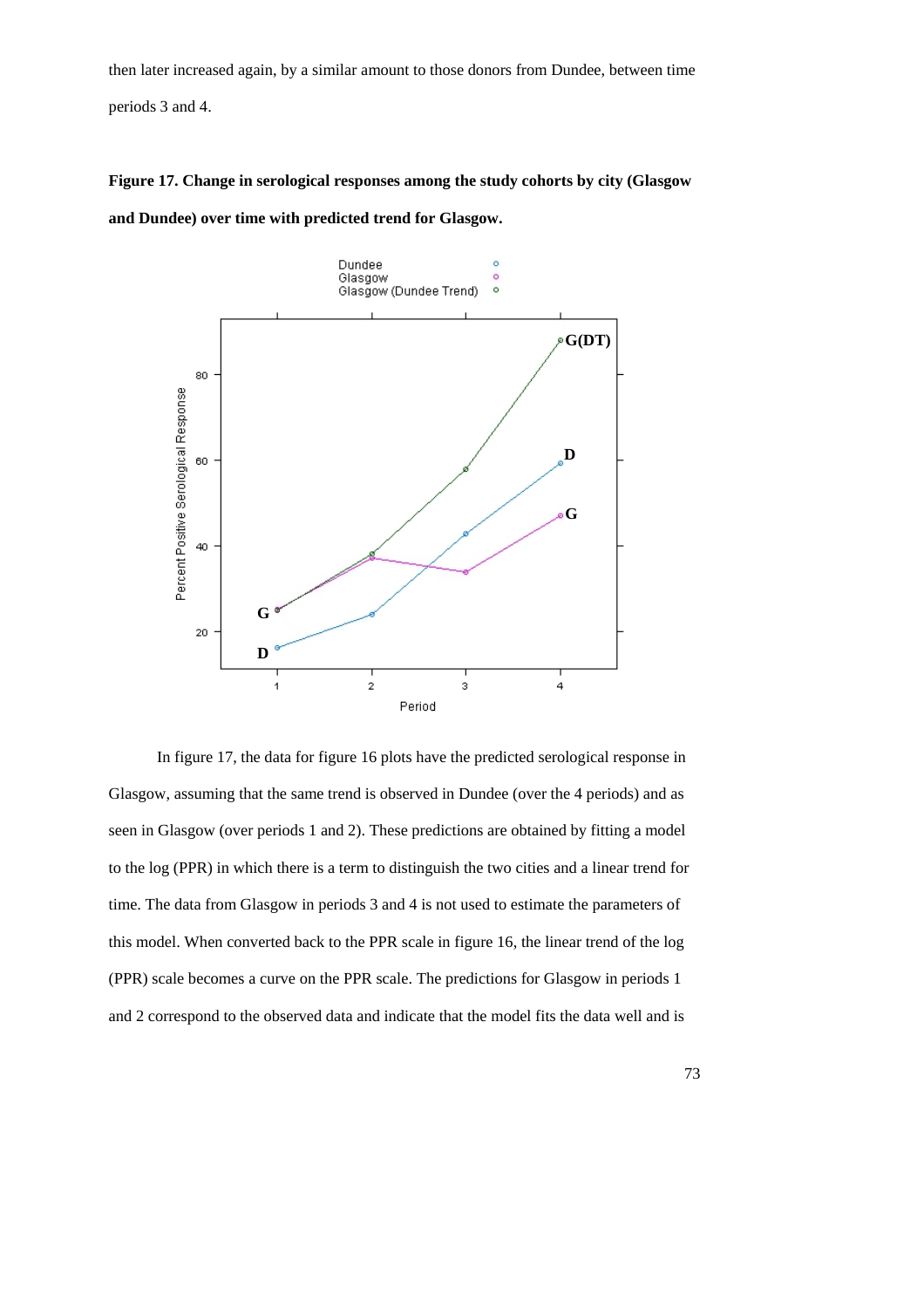therefore robust as a prediction tool. The predictions for Glasgow in periods 3 and 4 represent a 'best estimate' of what would have occurred in Glasgow if filtration had not been introduced, assuming that the trend observed in Dundee carried on in the same way in Glasgow. This is, of necessity, an untestable assumption.

The predicted mean serological response for Glasgow in period 3, was 58% compared to an observed mean serological response of 42%; in period 4 it was 88% compared to an observed mean serological response of 60%. In period 3, the observed mean was 72% of the predicted value, and in period 4 it was 68% of the predicted value, yielding an estimated reduction in serological response associated with the introduction of the filtration plant of 28% in period 3, and 32% in period 4 relative to the predicted mean, assuming that it is valid to extrapolate the Dundee trends post-filtration, to Glasgow.

## **3.13 Discussion of mixed models and serological responses**

 Having independently appraised donor serological responses, demographics and behaviour, the use of mixed models (linear and logistic regression) allows a more complex analysis of the interaction of such factors. The logistic model required serological responses to be converted to a positive/negative response before the linear modelling was applied. We appraised a number of 'cut-off' points and were interested in the proportion of donors who were serologically positive for *Cryptosporidium* and how this varied using such 'cut-offs'. Other *Cryptosporidium* seroprevalence studies have used a 20% 'cut-off' threshold to designate 'positivity' relative to their positive controls (but often using sera from clinical cases rather than immunised rabbits) [14, 15, 18]. In such studies, the seroprevalence of positive responses to *Cryptosporidium* ranged from 70-98% of the study populations. However, such comparisons were made with a positive control derived from clinical cases of cryptosporidiosis i.e. antibodies from a human case who had cryptosporidiosis. Given this technical difference, we performed extensive sensitivity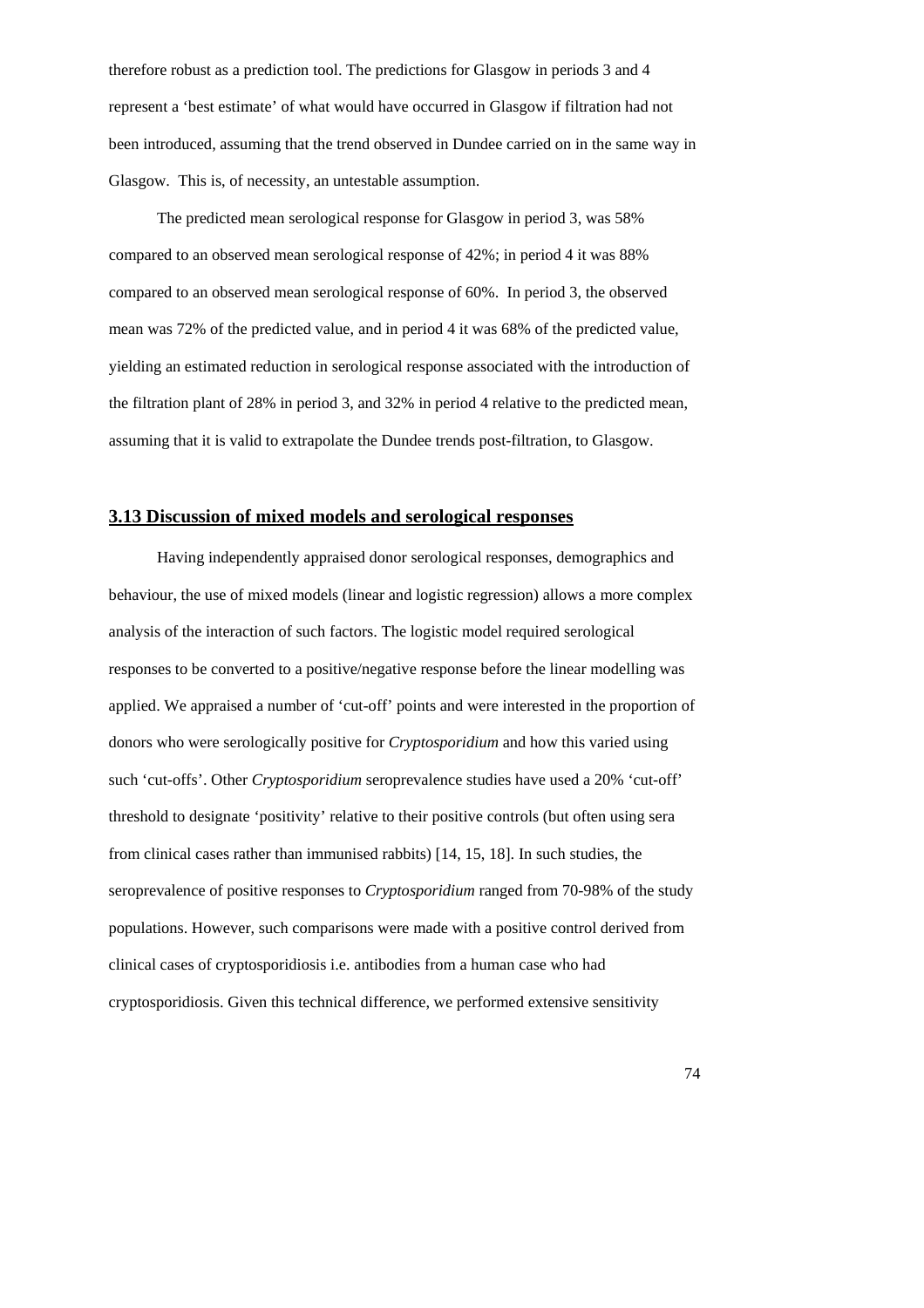testing to establish an appropriate, scientifically justifiable 'cut-off'. Using a 30% 'cut-off', our entire study cohort had an overall seroprevalence of antibody to *Cryptosporidium* of 64%. If the 'cut-off' was reduced to 20%, then 75% of the entire cohort had a 'positive' serological response to *Cryptosporidium*. This is comparable to other studies.

 Both the linear and logistic mixed models provided strong evidence that the proportion of study participants with serological responses in both Glasgow and Dundee donors were increasing over the study period (approximately 3.5 years). However, we noted the decrease in serological responses in Glasgow participants between time periods two and three, when the new filtration system for the Loch Katrine supply was introduced at Milngavie WTW. Therefore, we conclude from these models that there is good evidence, which strongly suggests an association between a change in the seropositivity to *Cryptosporidium* oocysts among participants living in an area supplied by Loch Katrine and the introduction of enhanced filtration treatment to that supply. The introduction of enhanced physical treatment resulted in a 29% reduction (Table 20) in average serological responses among Loch Katrine supply (Glasgow) participants compared with their Clatto (Dundee) counterparts. However, of note was the fact that this effect was short-lived with the average serological responses among Glasgow participants once again increasing in the 4<sup>th</sup> collection period.

 The net effect of the step-change in seropositivity rates among the Glasgow participants was a re-setting of the baseline level of seropositivity to a lower level than in period 1 and 2. This gives a possible indication of the proportion of background seropositivity (and possibly immunity) to *Cryptosporidium* associated with low-level continuous exposure to oocysts via unfiltered drinking water. It suggests that approximately 29% of all exposures to *Cryptosporidium* among the Glasgow participants was attributable to unfiltered drinking water.

 These interpretations are however based only on the preceeding analysis, which does not allow for the possibility of interactions btween PPR and changes in the risk factor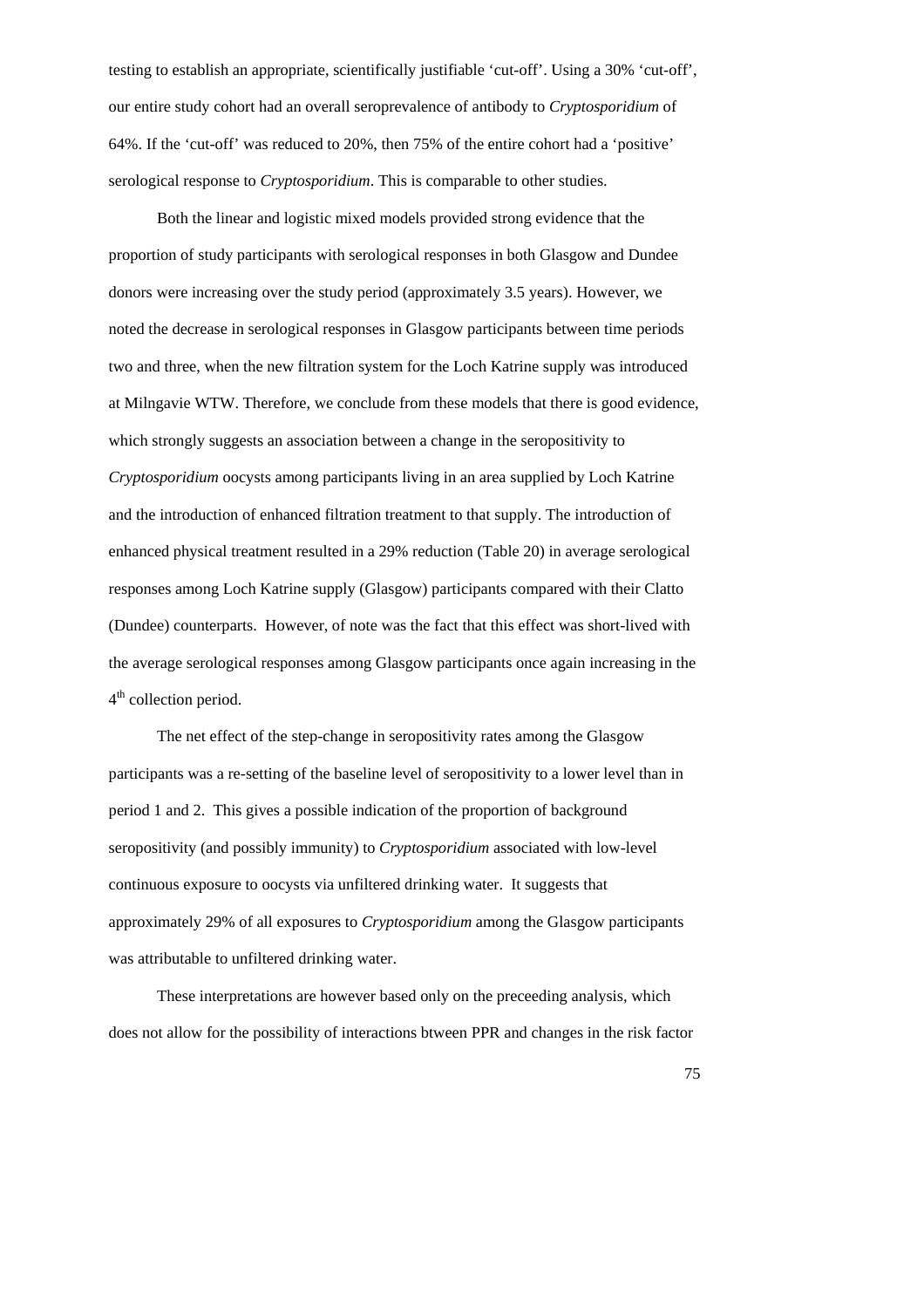profiles of the participants. It should also be considered that there may be other changes, which might affect the risk of exposure to *Cryptosporidium* oocysts in the environment. These will now be considered in more detail.

# **3.14 Risk factors and their interacting effect on the serological response (PPR)**

 To consider how risk factors for exposure to *Cryptosporidium* may affect serological responses, we analysed the questionnaire responses from participants in period one. 1050 responses were considered after excluding any second response from participants who donated more than one blood sample in the first period and also any questionnaire with no matching recorded serological sample. Some participants did not answer all questions, leading to a small reduction in total, useable responses. The structure of a question (which was the explanatory variable) determined which statistical technique was used e.g. a binary (yes/no) response was analysed using a t-test. Other questions had an ordinal response e.g. frequently, regularly, occasionally etc. In such instances, a linear model with an ordered factor was used, to test for serological differences. Donors were also assessed for the effect of age, a continuous variable; using a linear model. As repeated tests were carried out on the same variable (the serological response), the level used to assess statistical signficance was corrected using Bonferroni's correction. As there were 31 questions asked, this indicated that a corrected significance level of  $p \le 0.0016$  should be used as opposed to the standard 0.05. Based on the corrected significance test, there were no statistically significant results in the t-tests carried out on any of the binary response questions.

Although not statistically significant, four responses were of note (some perhaps predictable, other not). Participants with pets had (perhaps surprisingly) a lower serological response to *Cryptosporidium* than those without pets (p =0.034); higher serological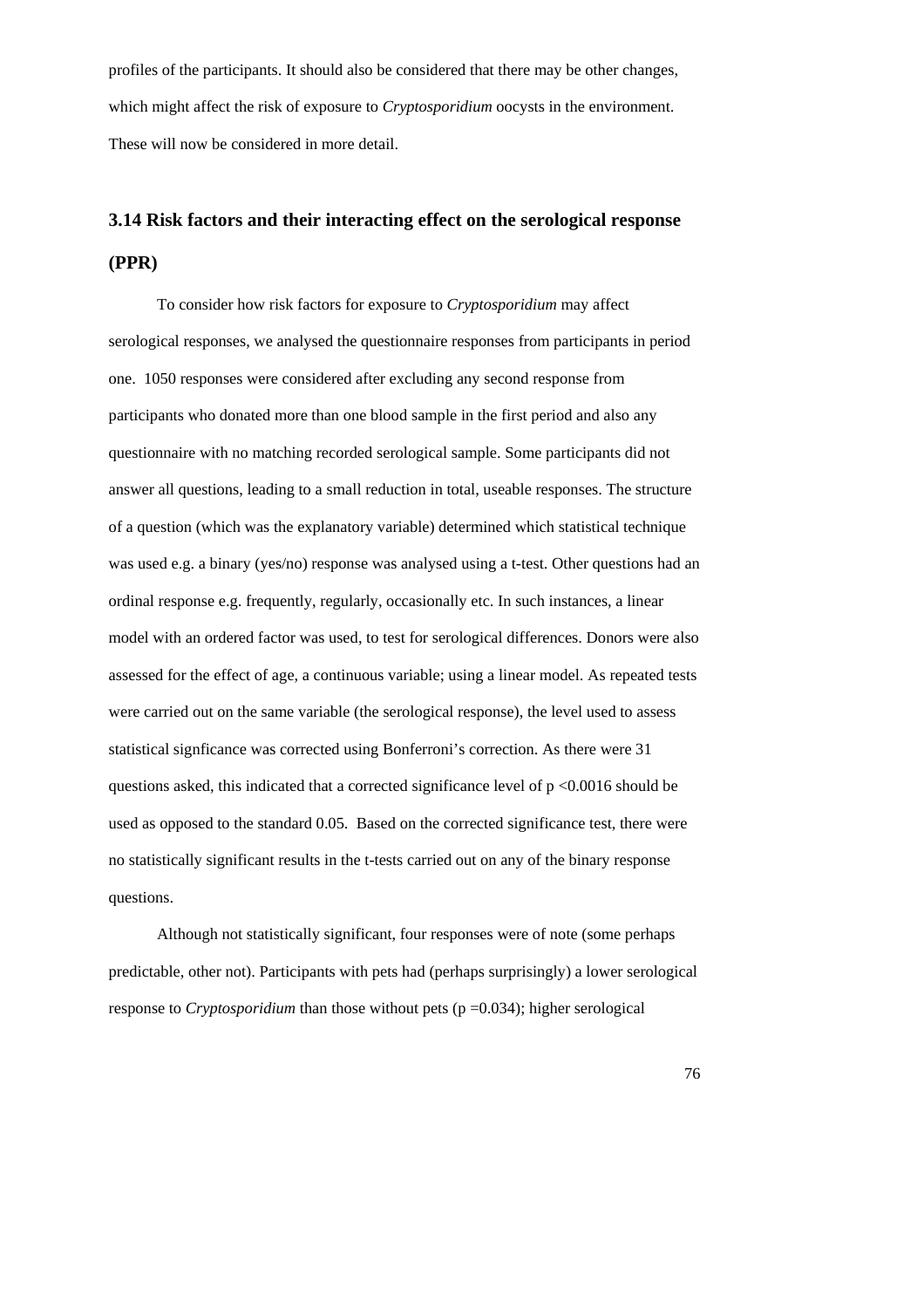responses were noted for those who reported swimming in the UK ( $p = 0.091$ ); higher serological responses were associated with consuming water from a private water source (p =0.087) (as might have been expected); and lower serological responses were associated with reported drinking of bottled water  $(p=0.051)$ . Hence, there was no evidence of a signficant relationship at the multi-variate level between serological response and purported risk factors such as swimming, consumption of water from a private water supply etc.

The finding that participants who owned pets and had a reduced serological response to *Cryptosporidium* compared with those who didn't have pets, is of particular interest. The majority of domestic pets are cats and dogs which do not routinely share zoonotic infections with healthy immunocompetent people. Furthermore, although dogs can host *Cryptosporidium canis* and cats are able to host *Cryptosporidium felis*, carriage rates do tend to be low (5-9%) [19]. However, there is some evidence to suggest that pet owners may be exposed to relatively high doses of allergens through dander, which can promote immune tolerance and a resultant reduction of antibody subtypes, which are considered to be inflammation-driven [20, 21]. It is conceivable that the IgG antibody to *Cryptosporidium* 27-kDa antibody may be one of these downregulated antibodies, as the host immune response to *Cryptosporidium* infection tends to be driven by the inflammatory arm of the immune response, often involving IgG sub-type antibodies.

#### Age as a risk factor

To assess the importance of age on participant serological response, a linear model was fitted to the square root of the serological response (in order to normalise the distribution). In this model, age was associated with a statistically significant difference in the serological response  $(p < 0.0001)$  i.e. for each year of age, the average serological response increased by approximately 0.35%.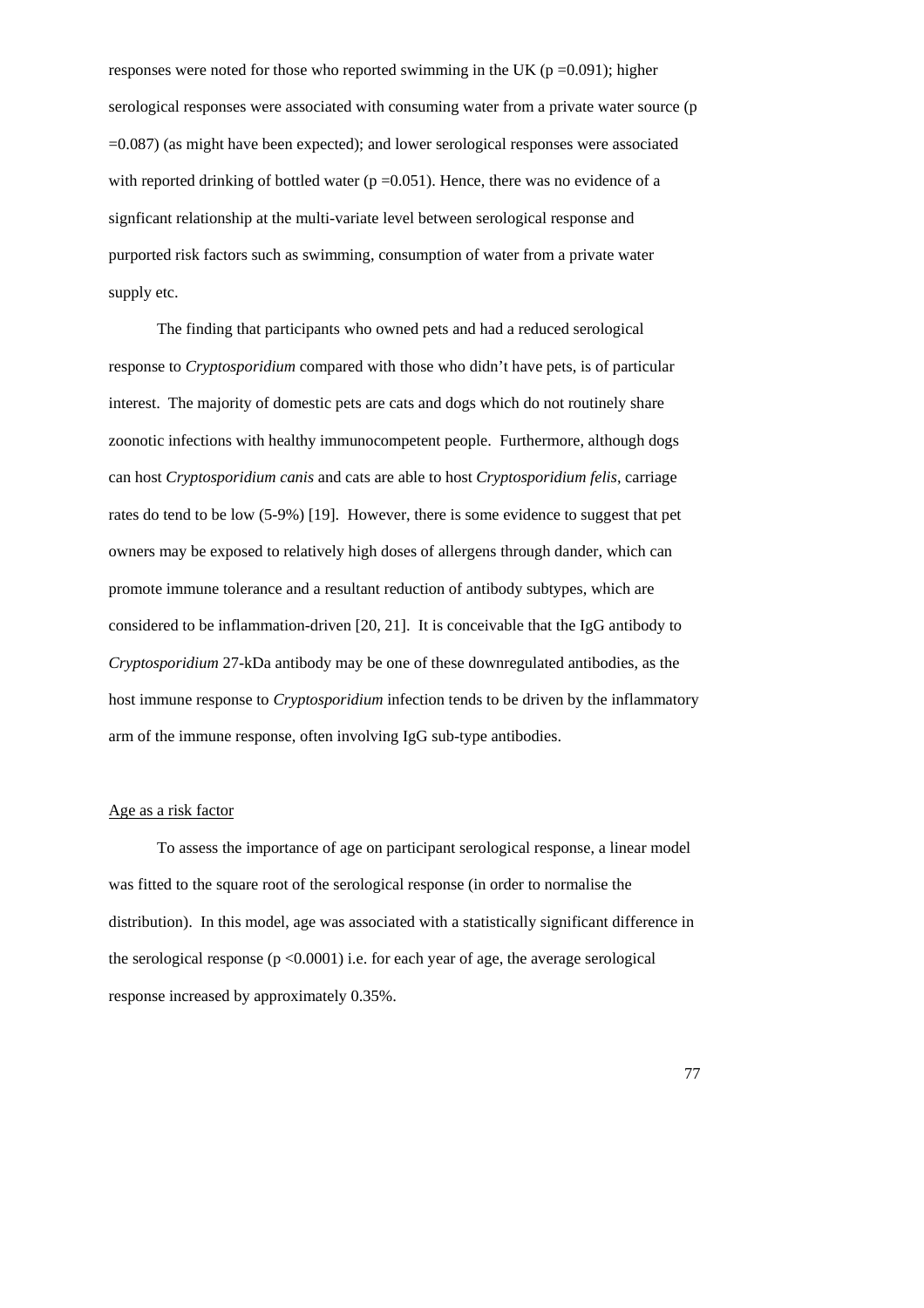Analysis of variance (ANOVA) was also used to assess if there were statistical differences between groups in the ordinal response questions; e.g. question 10b (Appendix 2) asked "How much bottled water do you consume?" The first contrast checks for a linear relationship between the amount of bottled water consumed and the serological PPR. The next contrast assesses a quadratic relationship between increasing levels of bottled water consumption and the level of serological response. Responses for questions 9c, 9d and 10b of 'none' were excluded to facilitate a clearer investigation of the type of relationship, if any, between amount of water consumed and serological response.

 The main results from the application of ANOVA to these three questions showed no significant differences in serological response linked with responses to these ordinal questions (including how much bottled water was drunk) (both p-values  $> 0.05$  and Bonferroni-corrected 0.0013) for the first collection period. However, in view of the earlier analysis suggesting a non-signficant association with bottled water consumption, we considered the effect of bottled water on serological response in more detail, using a linear model. The coefficients for this model are shown in Table 21.

**Table 21. Linear fit model to square root of serological response for Q. 10b.** 

| Question 10b. Amount of bottled water consumed   Value |         | p-value | <b>Significance</b> |
|--------------------------------------------------------|---------|---------|---------------------|
| Intercept                                              | 5.58    |         |                     |
| Bottled water frequency (linear)                       | 0.52    | 0.03    | N <sub>0</sub>      |
| Bottled water frequency (quadratic)                    | $-0.24$ | 0.30    | No                  |

This model was fitted to those donors who reported drinking at least some bottled water ('None' category was excluded; other options included 1-2 glasses and 2 or more glasses). Although the linear trend contrast (Bottled\_water\_freq.L) had a p-value of 0.028, it was not statistically significant using the corrected significance value ( $p < 0.0013$ ).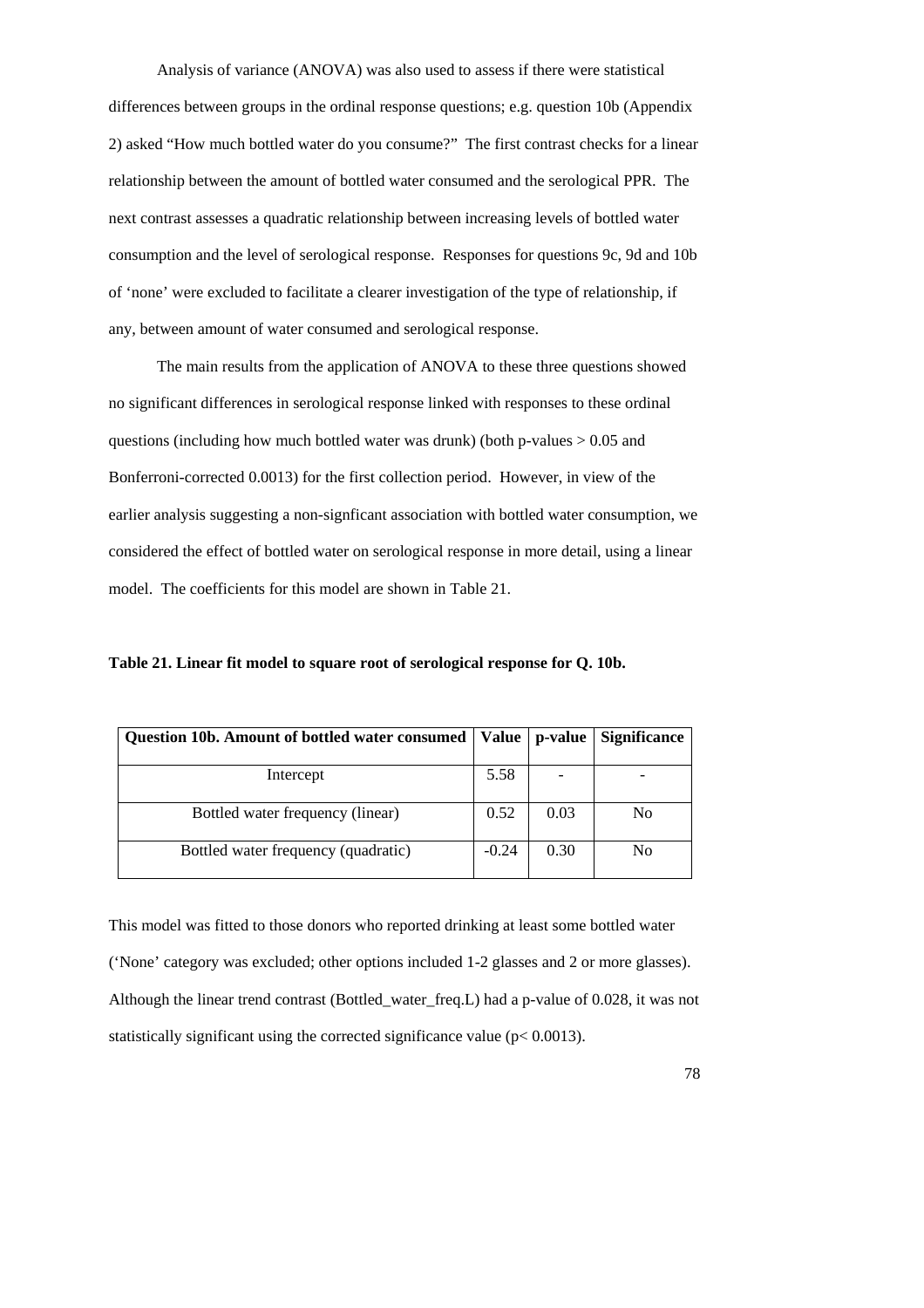The risk factor components of 'age' and 'consumption of bottled water', were assessed to determine if these two independent factors interacted to modify the donor serological responses (Table 22).

| Age and Q10.a (Drink bottled water?) | <b>Value</b> | p-value | <b>Significance</b> |
|--------------------------------------|--------------|---------|---------------------|
|                                      |              |         |                     |
| Intercept                            | 4.25         |         |                     |
|                                      |              |         |                     |
| Age                                  | 0.04         | 0.002   | No                  |
|                                      |              |         |                     |
| Bottled_waterYes                     | $-0.27$      | 0.73    | No                  |
|                                      |              |         |                     |
| Age:Bottled_waterYes                 | 0.0006       | 0.97    | N <sub>0</sub>      |
|                                      |              |         |                     |

**Table 22. Linear fit model assessing interaction of age and bottled water consumption.** 

The coefficient of the interaction term between age and drinking bottled water (AGE:Q10a.Bottled\_waterYes) was several orders of magnitude smaller than the other coefficients, suggesting there is little difference in the influence of age as a factor between those who consume bottled water and those who do not. This is reinforced by the interaction term not being significant.

 In summary, there is little statistically significant evidence for risk factors for exposure to *Cryptosporidium* oocysts affecting serological responses among donors (in either cohort) in the first collection period. The only donor factor which is significant is age. As people age, they are progressively more likely to encounter micro-organisms such as *Cryptosporidium* from a variety of environmental and domestic sources, which in turn results in the probable augmentation of the immune response and increases the chances of detecting antibodies in a random blood sample.

 We have also highlighted some known risk factors for exposure to oocysts which, while not statistically significant in this collection period, may yet be significant in the mixed effects modelling assessing factors across all four collection periods.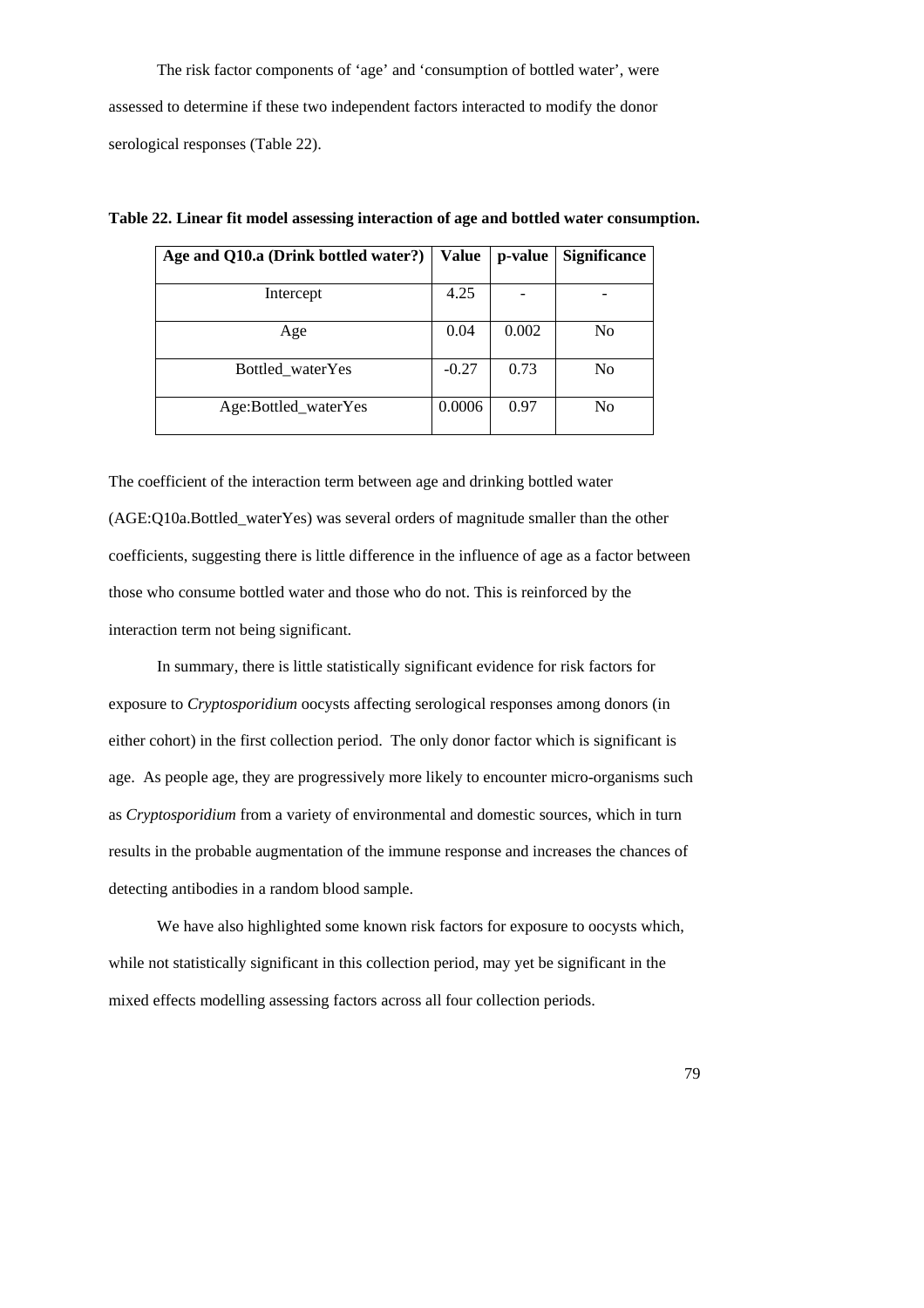## **3.15 Risk factors, serological response; linear mixed model**

 Further analysis was carried out on the combination of the serological responses detected and the exposure factor questionnaire responses. We ascertained if different risk factors were associated with variation in serological responses from previous analyses and considered only those risk factors that were shown to have an impact (though not necessarily significant) on serological responses; i.e. age of donors; pet ownership; swimming within the UK; bottled water consumption and the amount of bottled water consumed.

 The linear effects mixed model corroborates the previous finding that as age increases, so does the serological response. However, this does not of itself negate the previous conclusion regarding association between serological response and exposure to filtered vs unfiltered water. Pet ownership and swimming within the UK did not affect the previous finding that filtration altered serological responses.

To further explore drinking water habits, we present the drinking water characteristics of participants in Table 23.

**Table 23. Drinking water preferences of blood donors. NA denotes questionnaires with no response to whether tap water or bottled water was consumed.** 

| <b>Water Source</b> | <b>None</b> | Tap | <b>Bottled</b> | <b>Both</b> | <b>NA</b> | <b>Total</b> |
|---------------------|-------------|-----|----------------|-------------|-----------|--------------|
| Frequencies         | 28          | 121 | 328            | 2014        | 115       | 3706         |
| $\%$                | J           | 30  |                | 54          |           | 100          |

Most participants reported drinking both unboiled tap water and bottled water (54%, 2014/3706). Fewer donors consumed only unboiled tap water (30%, 1121/3706) and even fewer drank only bottled water (9%, 328/3706).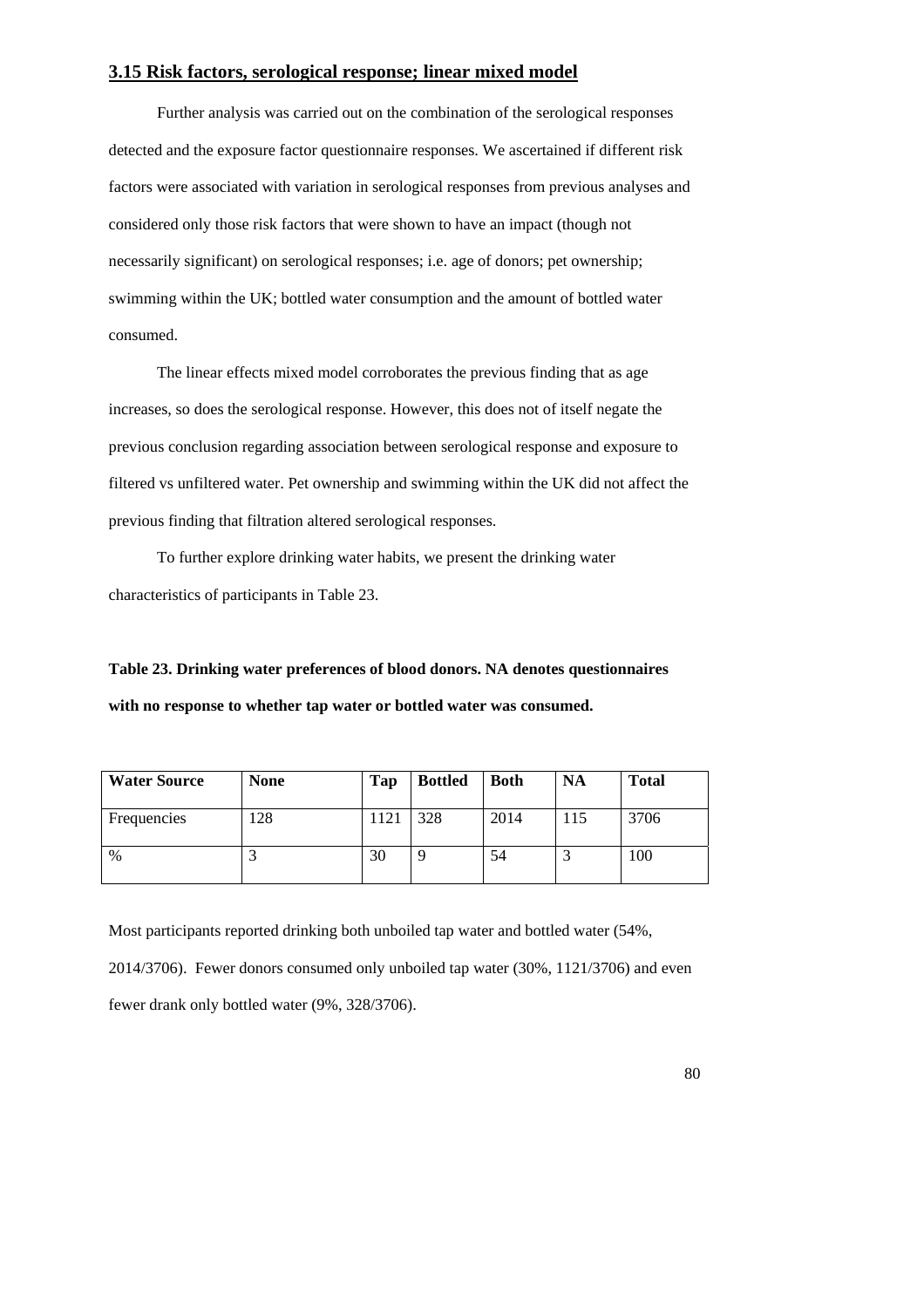Using the interactions model, we further assessed how drinking water habits and the concomitant donor serological responses were affected by the introduction of the filtration system. In the interaction model, we assessed for the effect of filtration implementation in Glasgow and how this combined with the sources of water consumed, by considering how water source interacted with the *CitybyPrePost* contrast. The coefficients of all of these potential interactions were negative, providing evidence of the new filtration at Milngavie WTW reducing serological responses among the three groups of water consumers in the Glasgow cohort (unboiled alone, bottled water alone and the consumers who drank both types of water). However, donors who consumed any bottled water (either alone or in combination with drinking unboiled water) exhibited the largest reduction in their serological responses. It therefore appeared that participants who consumed any bottled water were relatively more affected in their antibody response reduction that those who drank only tap water. However, there was no evidence for a direct statistically significant relationship between the reported quantity of bottled water consumed and a reduced serological response.

The finding of bottled water consumption and its effect on serological responses appears to be inconsistent with the study hypothesis. It would be reasonable to postulate that a greater reduction in serological response to *Cryptosporidium* might occur in those donors who only consumed unboiled tap water, after filtration was introduced to Milngavie WTW. Moreover, if drinking unfiltered water contributed to *Cryptosporidium* seropositivity in donors and that immunological stimulus of oocysts was then removed by filtration, the antibody response to *Cryptosporidium* would be expected to decline over time and the effect might be expected to be more exaggerated in participants who reported drinking only unboiled drinking water from Loch Katrine. However, the fact that there was no direct relationship between the reported quantity of bottled water consumed and a decrease in seropositivity post-filtration, in the Glasgow donor cohort, suggests the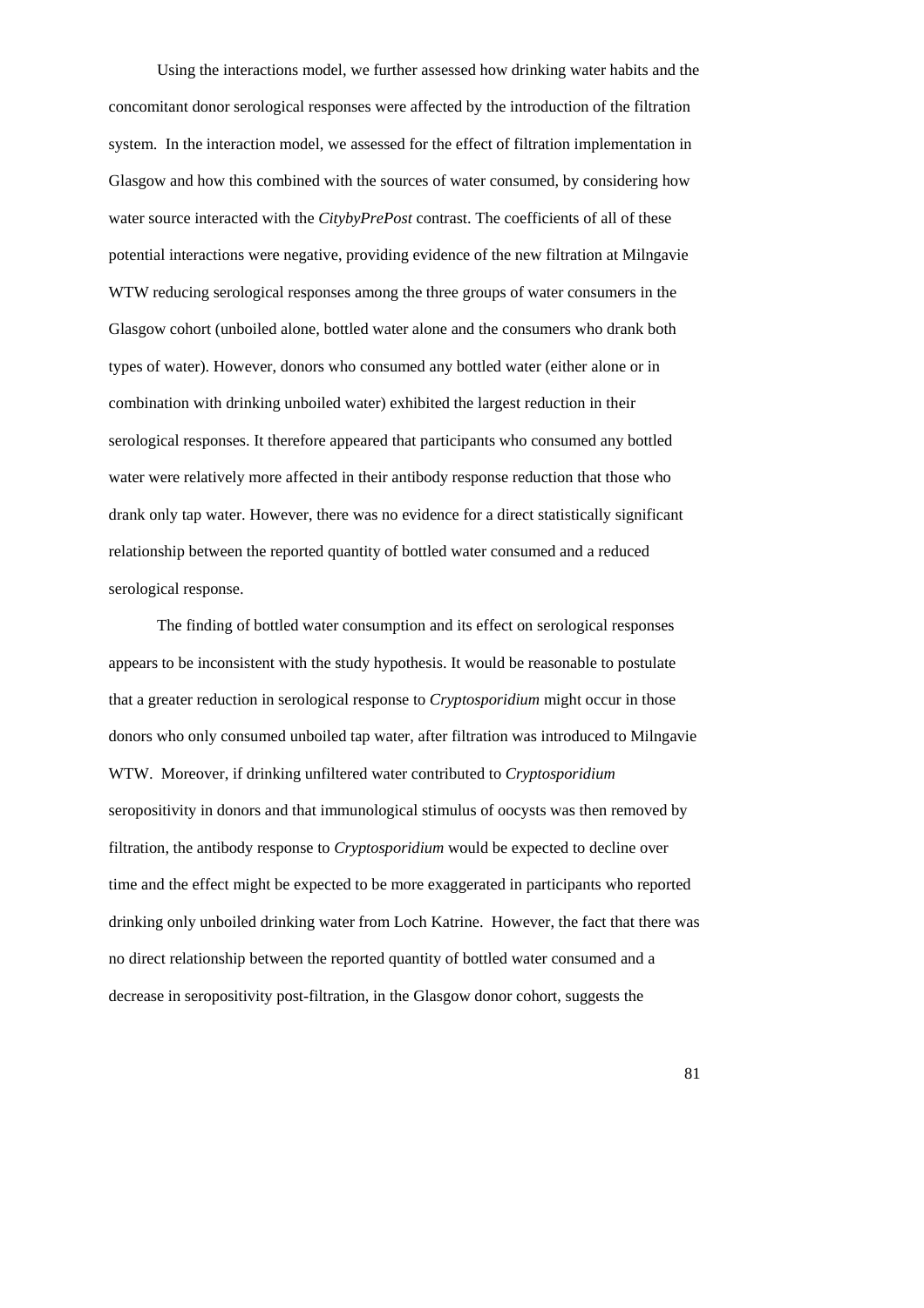relationship between seropositivity to *Cryptosporidium*, drinking water and other 'risk factors' may be more complicated than previously considered.

## **3.16 Linear mixed modelling of the 'original' cohort**

 In order to improve the rigour of previous analyses and remove the possibility of interactions between factors associated with the loss of some original participants and their replacement by new recruits, further analysis was performed. The most 'stable' participant group were those who were recruited as part of the 'original' cohorts (Dundee and Glasgow) and who continued to donate samples throughout the four periods of the study. We repeated the previous analysis of linear mixed models on serological data from this 'core' cohort of study participants who donated at least once in each of the four collection periods. Of a total of 1437 individual participants who donated at least once during the study, only 269 donated at least once in each collection period (approximately 20% of the 'original' total study cohort).

 The mixed modelling results were similar to those of the full combined cohort in that there was an increase in mean serological responses over time, in both donor cohorts (Glasgow and Dundee). Furthermore, this model also confirms that with the introduction of filtration at the Milngavie WTW, the serological responses of Glasgow donors decreased in comparison with Dundee donors (figure 18). Both donor cohorts however, showed a further increase in mean seropositivity from period 3 to period 4 (as before using earlier examples) (figure 18).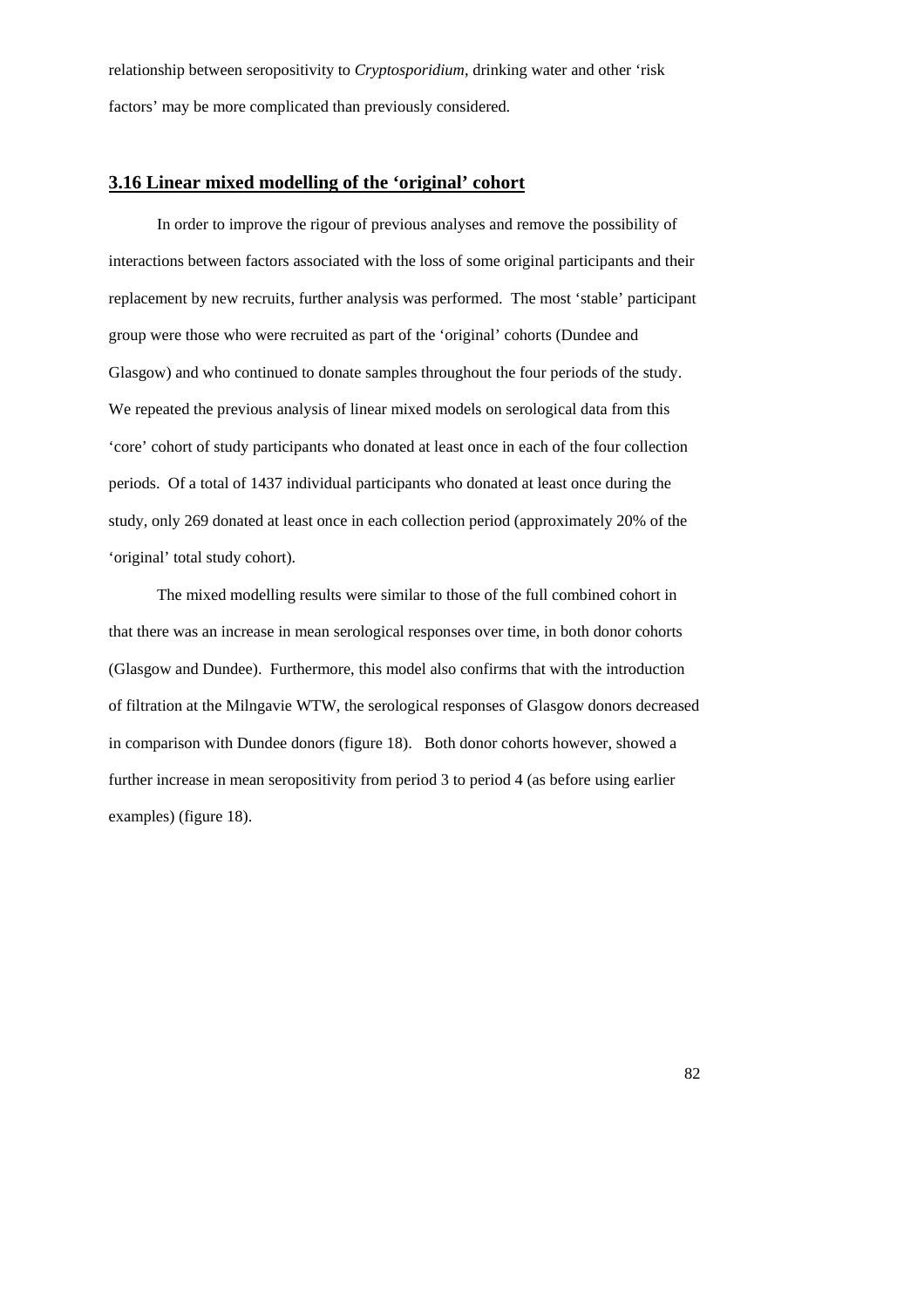

**Figure 18. Change in serological response over time and by city by 'core' cohort.** 

 Figure 18 compares the seropositivity (PPR relative to the positive rabbit control) in donors from the Glasgow and Dundee cohorts in total over time with the equivalent data for the 'core' cohort, the subset of donors who donated throughout the study (period 1 to 4 inclusive). This shows that donors in the 'core' cohort recruited at the start of the study, had a slightly lower PPR among Dundee participants compared to those in the 'original' Dundee cohort (period 1 only). In contrast, the mean serological response (PPR) between the Glasgow 'core' cohort and the entire Glasgow cohort was no different. While these data also corroborate the finding that filtration contributes to a reduction (albeit temporarily) in serological responses to *Cryptosporidium* in Glasgow, it reassuringly confirms the addition of new Glasgow donors to the study had no significant bearing or bias on the results overall and that the analyses of the entire Glasgow and Dundee cohort including new replacement donors, is valid.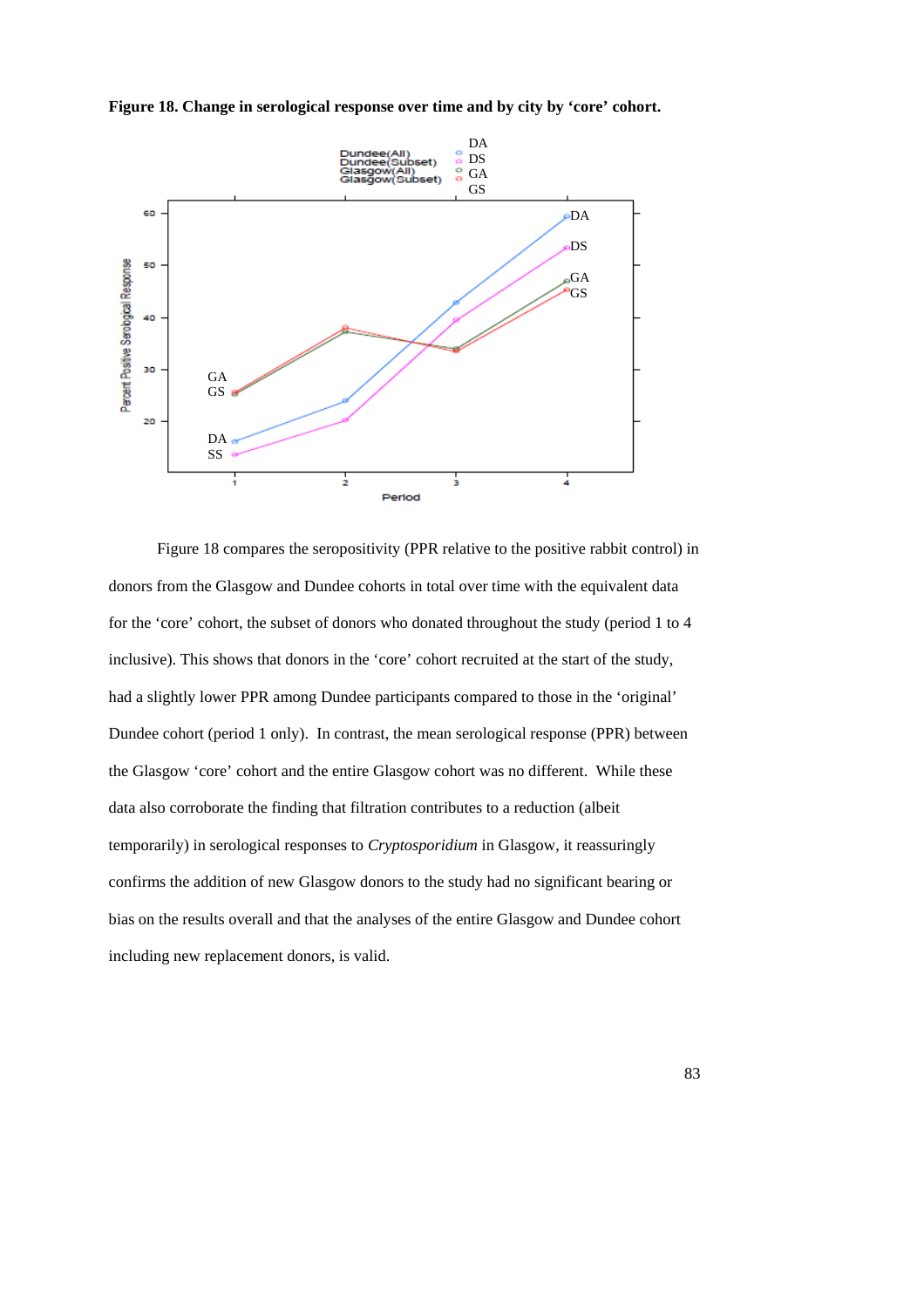## **4 Discussion**

Studies of *Cryptosporidium* infection across the world report a wide range of detected serological responses to *Cryptosporidium* oocysts. Paired city surveys have found that consumers of surface water generally have a higher serological response than consumers of groundwater [13, 14]. Such evidence of elevated serological responses appears to confer protective immunity to consumers of surface water. In waterborne outbreaks of cryptosporidiosis, permanent inhabitants routinely exposed to waterborne oocysts appeared to be relatively more immune to cryptosporidiosis whereas visitors experienced illness [3, 22]. Levels of *Cryptosporidium* oocysts in most drinking waters are considered to be low but exposures may also be frequent; chronic low level drinking-water exposures may therefore offer a degree of protection against infection with cryptosporidiosis [15].

 Water industry and public health responses in Scotland and the UK generally, to *Cryptosporidium* contamination of drinking water have generally focused on establishing effective multiple barrier water treatment systems, in an effort to eliminate this waterborne pathogen from drinking water supplies. Previous evidence has suggested an association between consumption of unfiltered water from Loch Lomond and the incidence of cryptosporidiosis [10]. In 1999, the addition of rapid gravity filtration and coagulation to the Blairlinnans WTW (Loch Lomond system) was associated with a substantial reduction in the number of confirmed cases of cryptosporidiosis in Central Scotland thereafter.

In 2000, an outbreak of cryptosporidiosis occurred among Glasgow environs residents who received drinking water from Loch Katrine [23]. In order to eliminate *Cryptosporidium* from Loch Katrine-sourced water, enhanced water treatment was introduced to the Loch Katrine supply system at Milngavie WTW in September 2007. One of the aims of this study was to determine if there was any appreciable change in the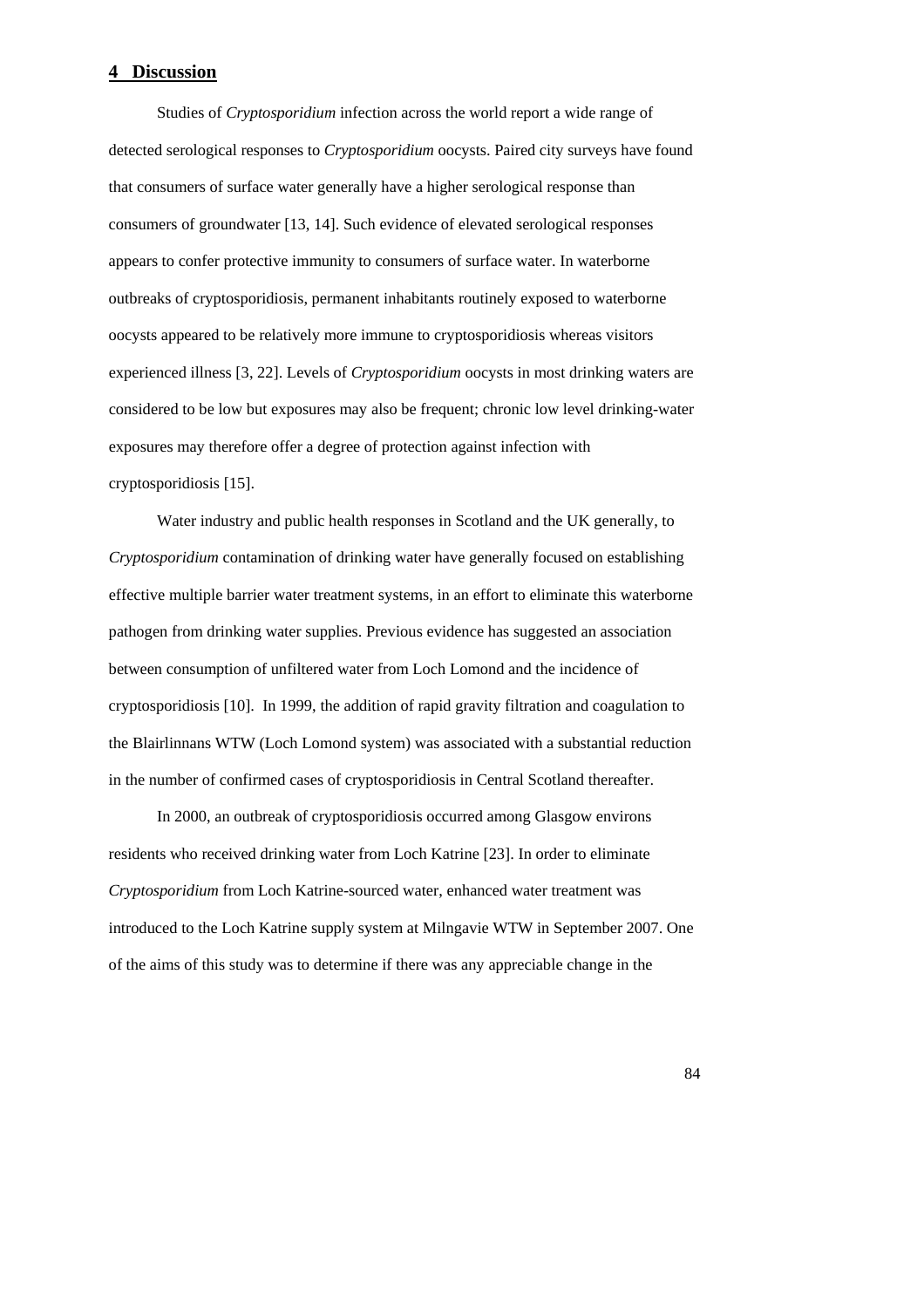background levels of seropositivity to *Cryptosporidium* in Glasgow associated with the introduction of filtration to the Loch Katrine supply.

 Using a number of statistical models, we detected a reduction in the seroprevalence to *Cryptosporidium* among blood donors in the Loch Katrine supply area, after the introduction of enhanced filtration treatment. There was no equivalent change among blood donors receiving drinking water from Clatto reservoir, Dundee. Furthermore, the collated evidence suggests that this effect was mainly, if not solely attributable to the introduction of filtration at Milngavie WTW. Further investigation of oocyst rates in raw and final water samples did not make it possible to ascertain whether the change in seropositivity was solely due to the efficacy of the filtration system or whether up-stream practices/change in sampling location may also have contributed to this effect. Although the effect on *Cryptosporidium-*specific antibody appeared to be transient, continued surveillance of clinical cases of *Cryptosporidium* spp. should permit an improved understanding of the long-term consequences of enhanced filtration treatment on Loch Katrine-sourced water, in the Glasgow area population.

Recent evidence suggests that some cryptosporidiosis outbreaks may now be partially due to the success of water suppliers in reducing oocysts to very low concentrations [18]. By reducing low-level waterborne exposures that might otherwise confer protective immunity, improved drinking water treatment in recent years may be a factor in changing the epidemiology of cryptosporidiosis i.e. a common infection with little apparent illness in the past has become a more severe form of disease, which more often necessitates medical attention (McAnulty *et al.,* 2000). This has prompted a rise in GP consultations, stool submissions and a concomitant increase in cases of cryptosporidiosis. However, the need to eliminate sporadic high-dose exposures remains an important public health activity and this is best executed by improving the microbiological quality of drinking water.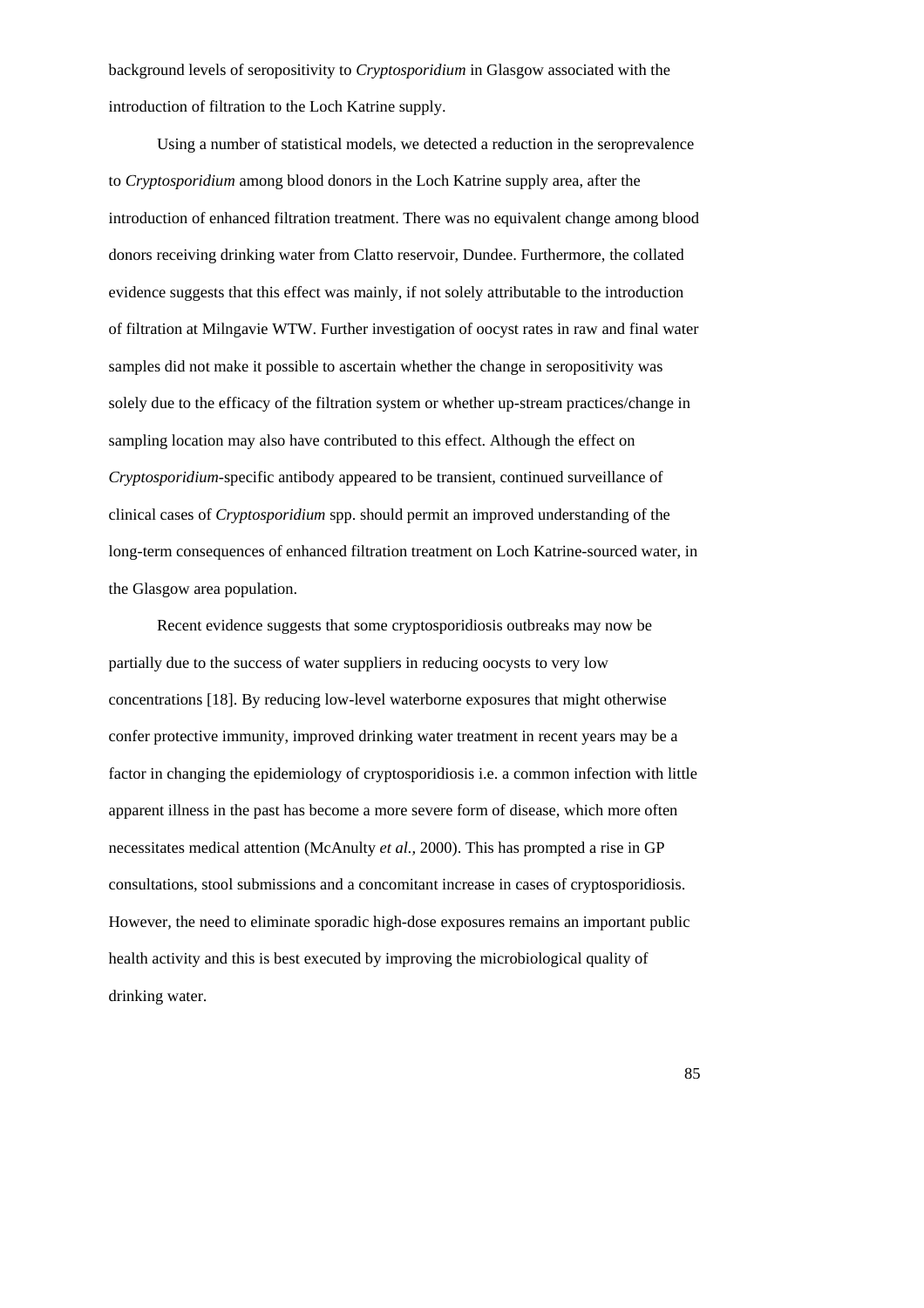It was interesting to observe that Glasgow and Dundee blood donors did not differ significantly in terms of demographics or putative risk factors. Although Glasgow donors consumed more bottled water (and drank less unboiled tap water) than their Dundee counterparts, this did not have an effect on the serological responses. This may be due to the fact that there are a number of other potential transmission pathways for *Cryptosporidium* and/or its antigens, which may stimulate the donor antibody response. For example, in this study, donors who inadvertently consumed water while swimming in a chlorinated, swimming pool or consumed tap water from a private supply were more likely (though not statistically significantly) to have higher serological responses to *Cryptosporidium* than those who did not. The protective effects of such antibody levels are unknown since clinical cases of cryptosporidiosis have nonetheless been associated with swimming pools and private water supplies [24, 25]. More frequent water use may increase the overall level of oocyst exposure but it may also confer some resistance to infection on a per-event basis [30]. As the World Health Organisation noted in its recreational water guidelines, the risk of "infection or disease depends upon the specific pathogen, the form in which it is encountered, the conditions of exposure and the host's susceptibility and immune status" [31].

In this survey, 64-75% of the cohort (depending on chosen positivity cut-off) of the cohort had a strong serological response to the 27-kDa oocyst protein. These findings are consistent with other populations served by surface-water sources [14,18]. There are several aspects to this study which advance previous findings; the study involved a large number of donors followed over a considerable period of time; there was a defined intervention in one population but not the control population; and we sought data on demographics and biologically plausible exposure risk factors for each blood sample donation. Furthermore, this was a prospective cohort study; such studies are considered to be one of the most robust epidemiologic methodologies.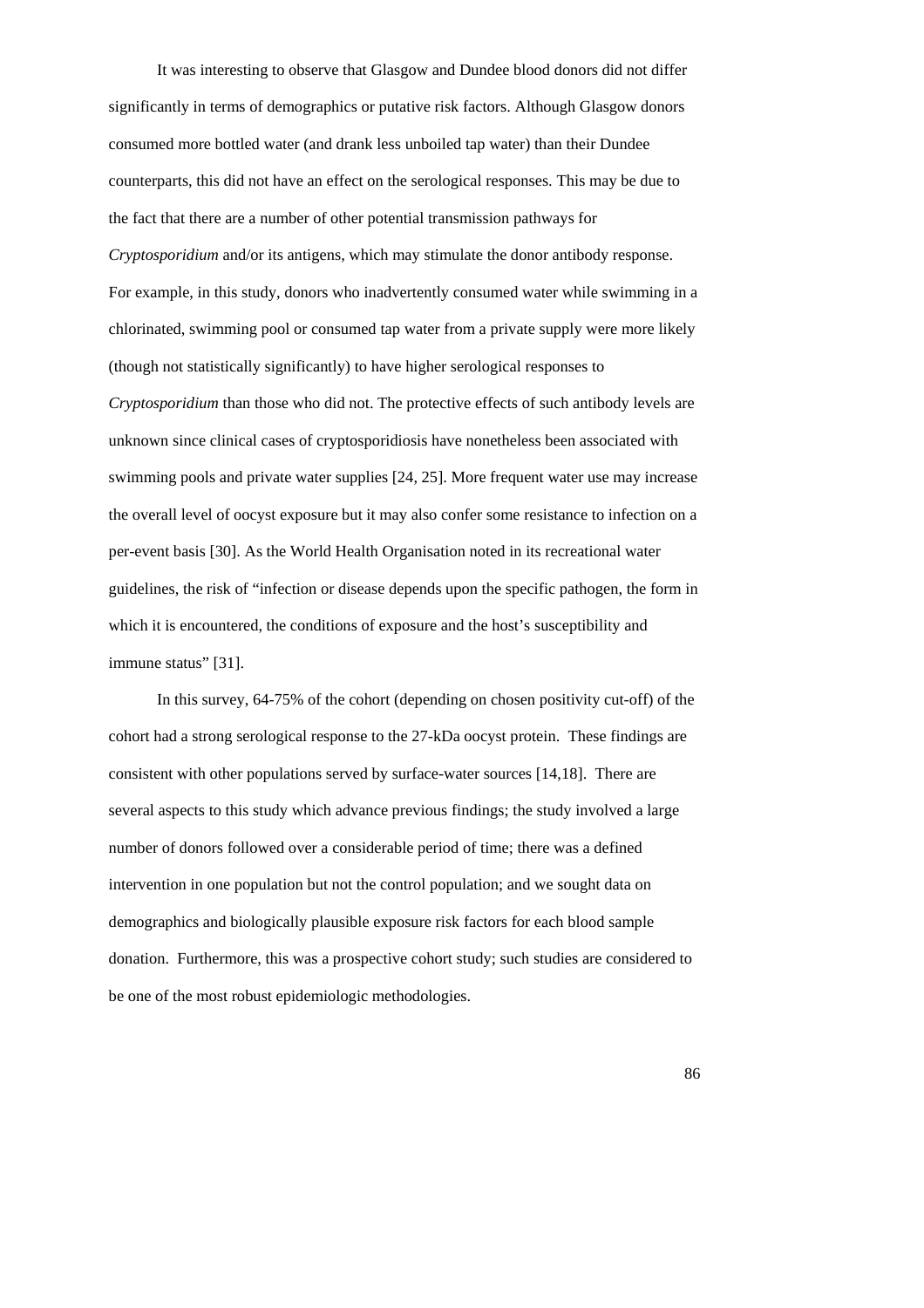Other serological studies have focused on IgG serological responses to both the 15/17-kDa complex and the 27-kDa protein [13-15, 17, 18]. After exposure to *Cryptosporidium*, a serological response to both of these antigen groups usually peaks 4-6 weeks later [26]. The 15/17-kDa marker declines to baseline levels in 4-6 months while the 27-kDa marker remains elevated for at least 6-12 months. However, we recognise that a potential weakness of the study was that we were not able to investigate serological responses to the 15/17-kDa complex. However, we do not believe this undermines the main findings of the study as the 27-kDa response is considered a reliable marker for exposure to *Cryptosporidium* and we were primarily interested in evidence of oocyst exposures over lengthy periods, not in detecting evidence of recent, acute infection

This was surprising in that part of the original hypothesis (and a reason for including a second water supply population who had long-term experience of consuming only filtrered drinking water) was that the background level of *Cryptosporidium* antibodies might be relatively stable over time in a population. The study has demonstrated unequivocally that in the donor populations sampled in both areas, this was not the case. For both Glasgow and Dundee donors, the level of seroprevalence increased over time. For every year of life, this resulted in a 0.35% increase in serological PPR to *Cryptosporidium*.

The current study suggests that sources other than drinking water may frequently transmit *Cryptosporidium* and be a source of oocyst exposure. In fact, food, zoonotic and other modes of parasite transmission may be at least as important as drinking water and may be more likely to transmit higher dose oocyst exposures. The observation that age correlates with an increase in serological response to *Cryptosporidium* therefore should not be too surprising as this has also been observed for other gastro-intestinal pathogens as well as other infections [28, 34]. This may also explain why children are much more susceptible to gastro-intestinal infection (including cryptosporidiosis) than adults, as adults are much more likely to have quantitatively higher serum/mucosal antibody levels induced by a number of pathogens and exposures during the life experience, than children [29].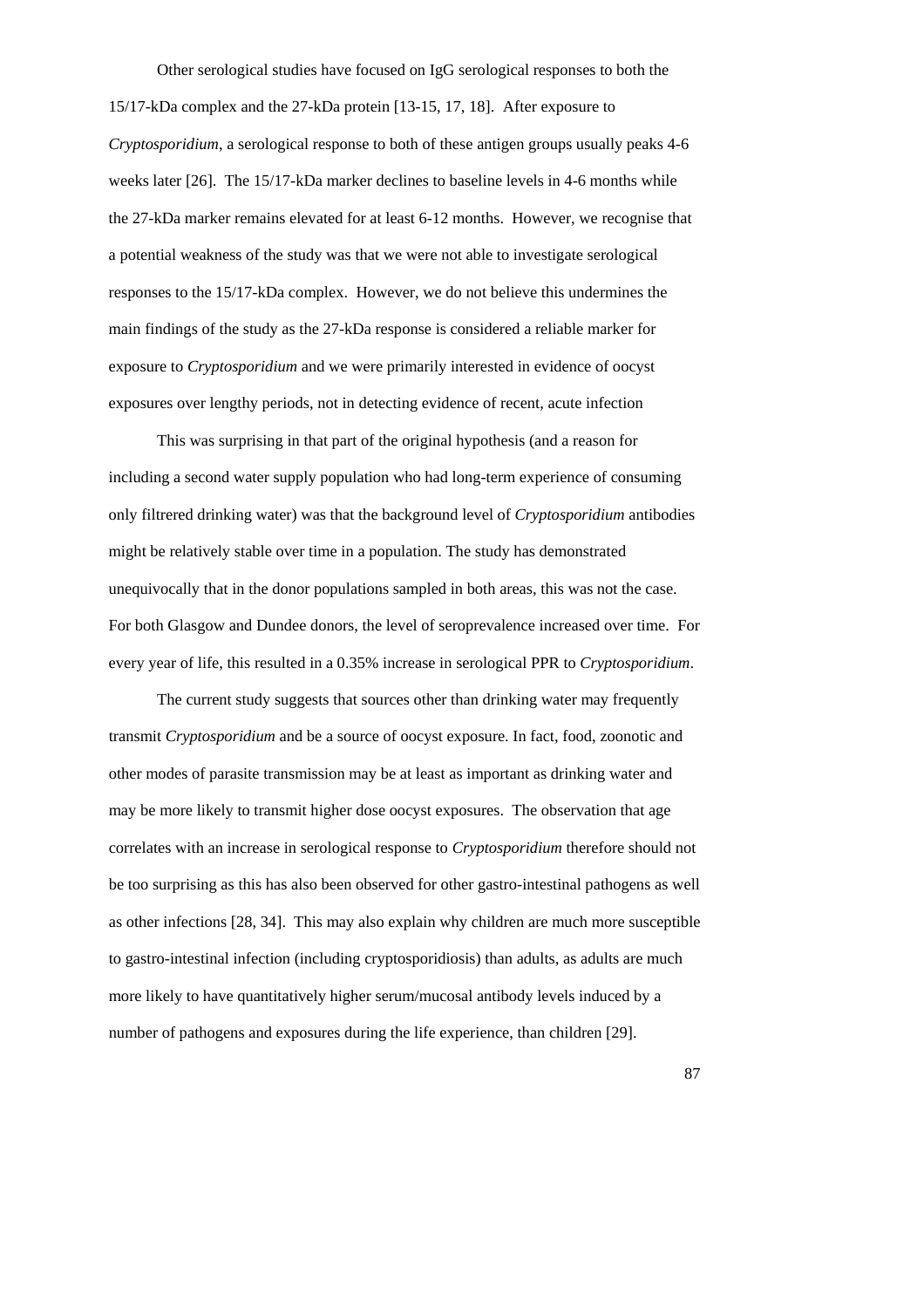However, unlike other gastro-intestinal pathogens, *Cryptosporidium* is an organism which is resistant to all but the harshest of environmental conditions. The oocyst is likely to remain infectious in the environment for much longer than other gastro-intestinal pathogens, resulting in an increased risk of exposure to this particular organism.

Taken at a whole population level, the background rate of seropositivity in likely to be stable. As older people with relatively higher antibody levels die, they are replaced by newborns with no antibodies. There will therefore be an 'equilibrium level' for the total population. However, the ability of any given population to resist a sudden increase in oocyst exposure and hence the probability of an 'outbreak' of cryptosporidiosis must be related to this 'equilibrium' level of oocyst antibody response. The study was not designed to assess this.

Persons with previous or on-going exposure to *Cryptosporidium* develop partial (protective) immunity and contamination of community water sources may not necessarily manifest as detectable outbreaks among residents. Dramatic rates of community-wide disease may not be the inevitable result of on-going chronic low level water supply contamination [3]. The complete removal of pathogens from drinking water may decrease the risk of waterborne enteric illnesses associated with them but may also increase the risks from other exposures to the same pathogens. It would be apposite to perform a retrospective study of all sporadic microbiologically-confirmed cases receiving Loch Katrine water before and after the introduction of the enhanced filtration at Milngavie WTW to investigate further the long-term clinical impact on the local population of the introduced filtration system.

The study was specifically designed to detect evidence of any association between the levels of antibody to specific *Cryptosporidium* antigens and changes to the treatment of drinking water sourced from Loch Katrine, before and after a new filtration system was introduced in September 2007. The study has convincingly demonstrated that there was robust evidence of just such an association; that the impact of improving water treatment at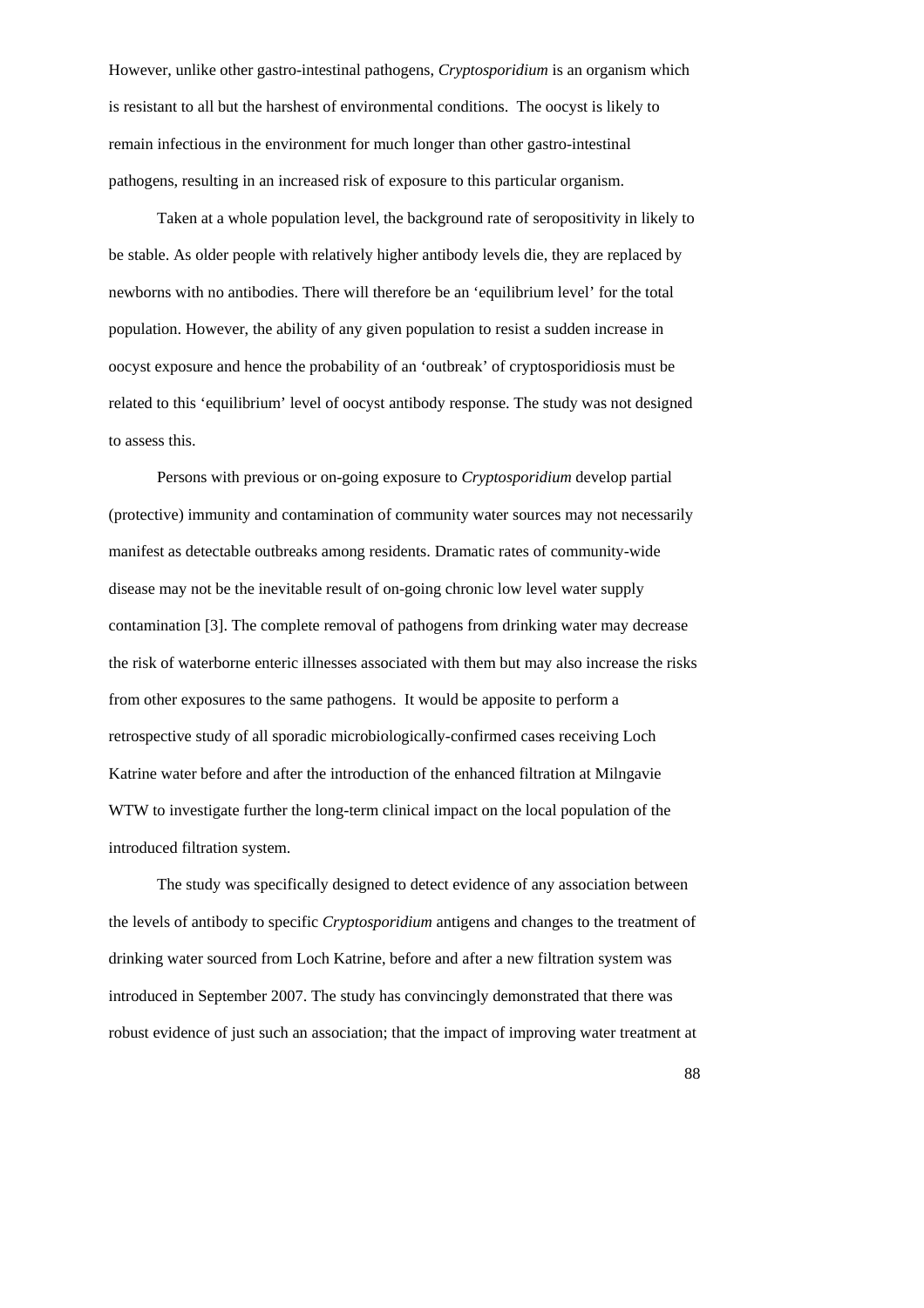Milngavie WTW was to reduce the level of background antibody levels in local consumers but that this effect was only temporary. The other finding of note, which wasn't predicted, was that the level of antibodies to *Cryptosporidium* in a defined cohort increases with time, as that cohort grows older. Age itself is therefore strongly associated with increasing levels of *Cryptosporidium* antibody to the 27-kDa outer wall protein.

The underlying hypothesis behind the study was that by consistently improving the quality of drinking water treatment in Scotland, the population may inadvertently be rendered more vulnerable to sporadic infection with cryptosporidiosis from other sources or worse, exposing the population to larger outbreaks of cryptosporidiosis if water treatment systems failed and allowed oocysts to enter the drinking water supply. The 'step-change' reduction in the antibody levels in the Glasgow donor cohort was transient and the underlying upward trend due to ageing, suggests that populations drinking oocyst-free drinking water are not in fact likely to be significantly more at risk of *Cryptosporidium* infection than if drinking unfiltered tap water. Any increased vulnerability is likely to associated with reduced antibodies with advancing age and the medications, which may reduce CD4 T cell counts e.g. chemotherapy/steroid treatment for rheumatoid arthritis etc.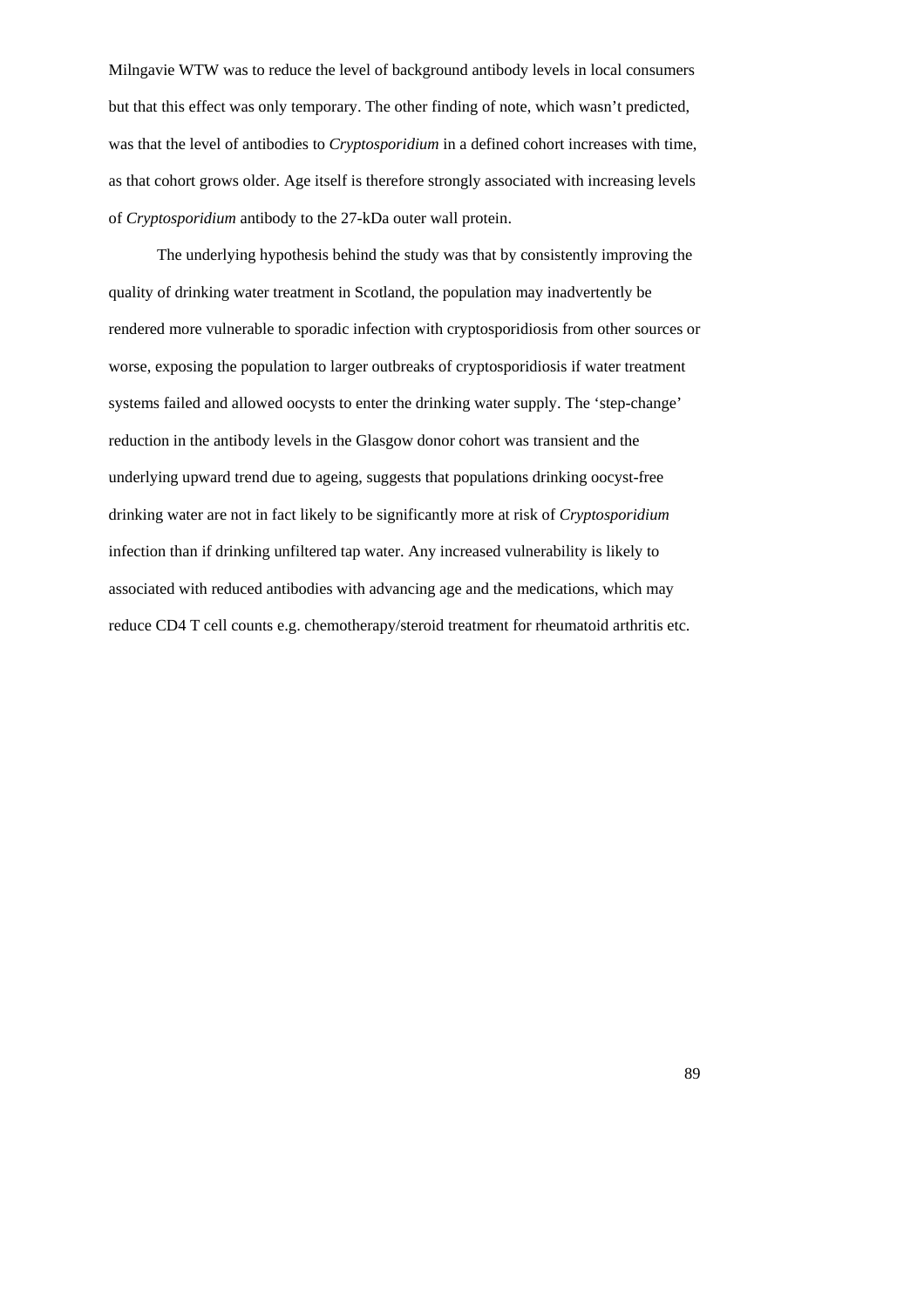## **5 Conclusions**

The hypothesis of an association between the introduction of enhanced physical treatment (filtration) of the Loch Katrine water supply in September 2007 and a reduction in background levels of antibody in the local consumers, to *Cryptosporidium*, was conclusively proven. The magnitude of this effect was significant, amounting to the equivalent of approximately a 29% reduction in antibody positivity in Glasgow donors, compared to Dundee donors, over the period immediately following the introduction of filtration treatment in September 2007. This change was however a one-off transient event, not a sustained cumulative reduction. After the immediate impact, the overwhelming determinant of antibody levels was correlated with the impact of ageing in the donor cohorts. Further conclusions are:

- Glasgow and Dundee donors did not differ significantly in terms of demographics or putative risk factors.
- In this survey, between 64-75% of the cohort (depending on chosen cut-off) had a detectable serological response to the 27-kDa oocyst protein. These findings are consistent with other populations served by surface-water sources.
- The current study suggests that sources other than drinking water may frequently transmit *Cryptosporidium* and be responsible for background levels of antibody response to oocyst exposure.
- We detected a change in the seroprevalence to *Cryptosporidium* in the Glasgow blood donor population after the introduction of enhanced physical treatment. This effect was not observed for the Dundee population. Furthermore, the collated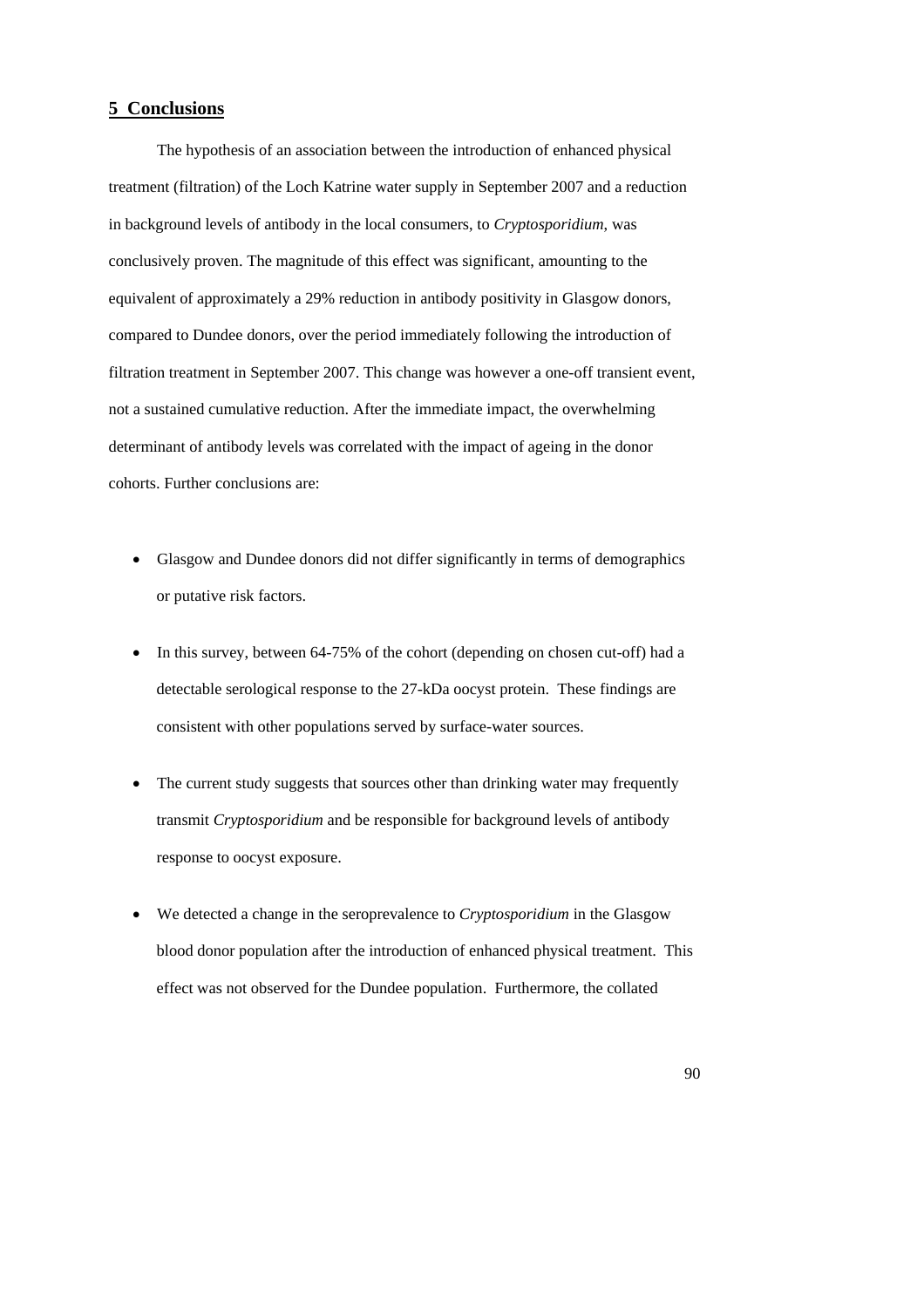evidence suggests that this effect was solely attributable to the introduction of filtration at Milngavie WTW.

• Any impact on population susceptibility to cryptosporidiosis associated with introducing enhanced water treatment is likely to be minor, transient and dominated by the effects of ageing and continuous low level exposure from other natural sources.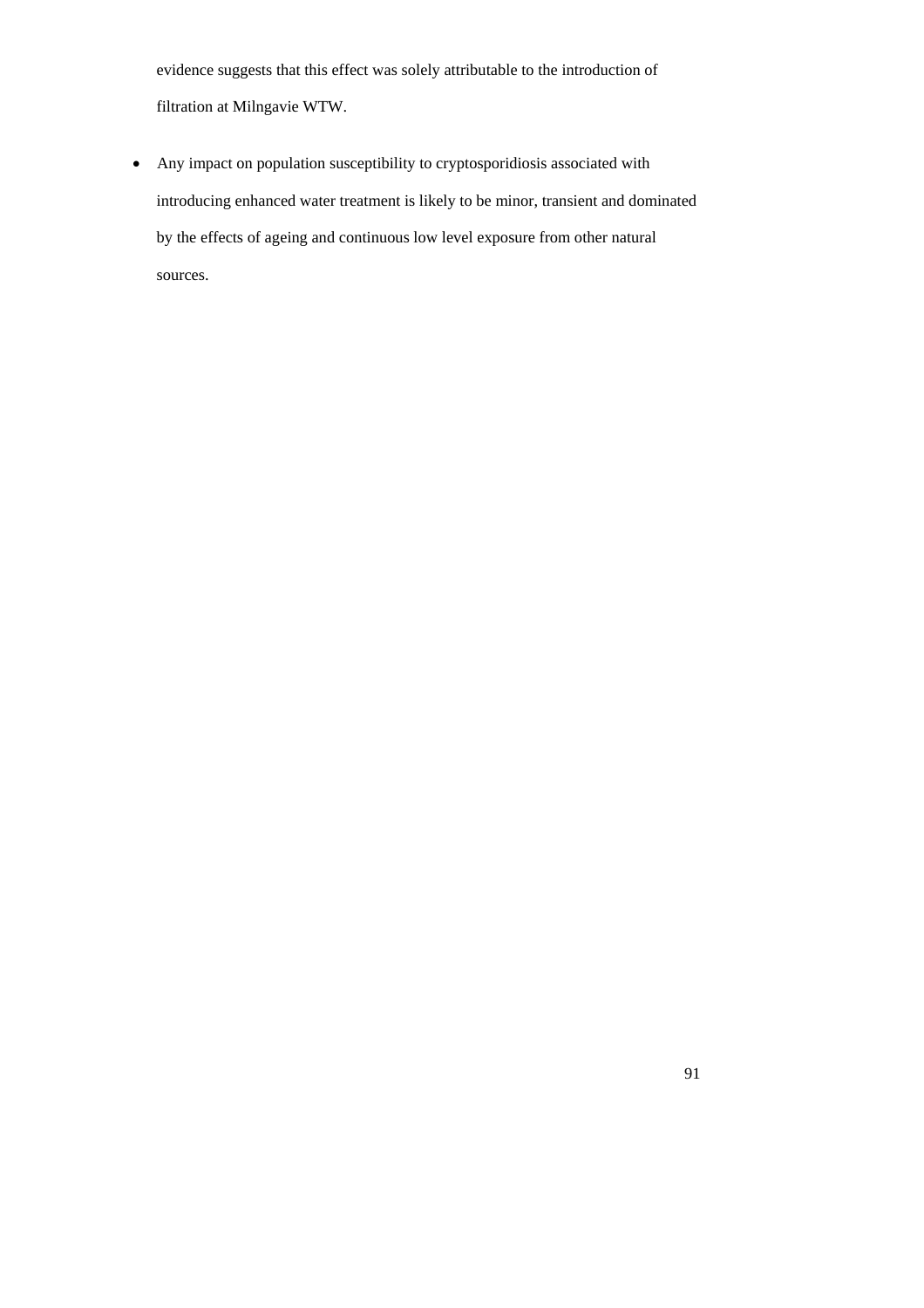## **6 Future research options**

 The present study used a self-selected population of blood donors who may not necessarily be completely representative of the population as a whole. Therefore, in order to fully understand the long-term consequences (clinical and population level) of abrogating environmental risk factors such as *Cryptosporidium* through improved drinking water treatment such as filtration, it will be important to continue surveillance of clinical infection with *Cryptosporidium* spp. As drinking unfiltered water from Loch Lomond has historically been associated with confirmed cases of cryptosporidiosis [10], we hypothesise that consumption of unfiltered water from Loch Katrine may have been associated with the incidence of clinical cryptosporidiosis. To this end, it is our intention to perform a retrospective cohort study of microbiologically-confirmed cases of cryptosporidiosis among residents supplied from Loch Katrine. The period of study (2004 to 2010) will be chosen to enable the detection of any relevant epidemiologic trends in sporadic cases and exposure risk factors. The implementation of the filter at Milngavie in 2007 will be considered during the analysis to determine evidence of any impact on disease incidence before and after the event.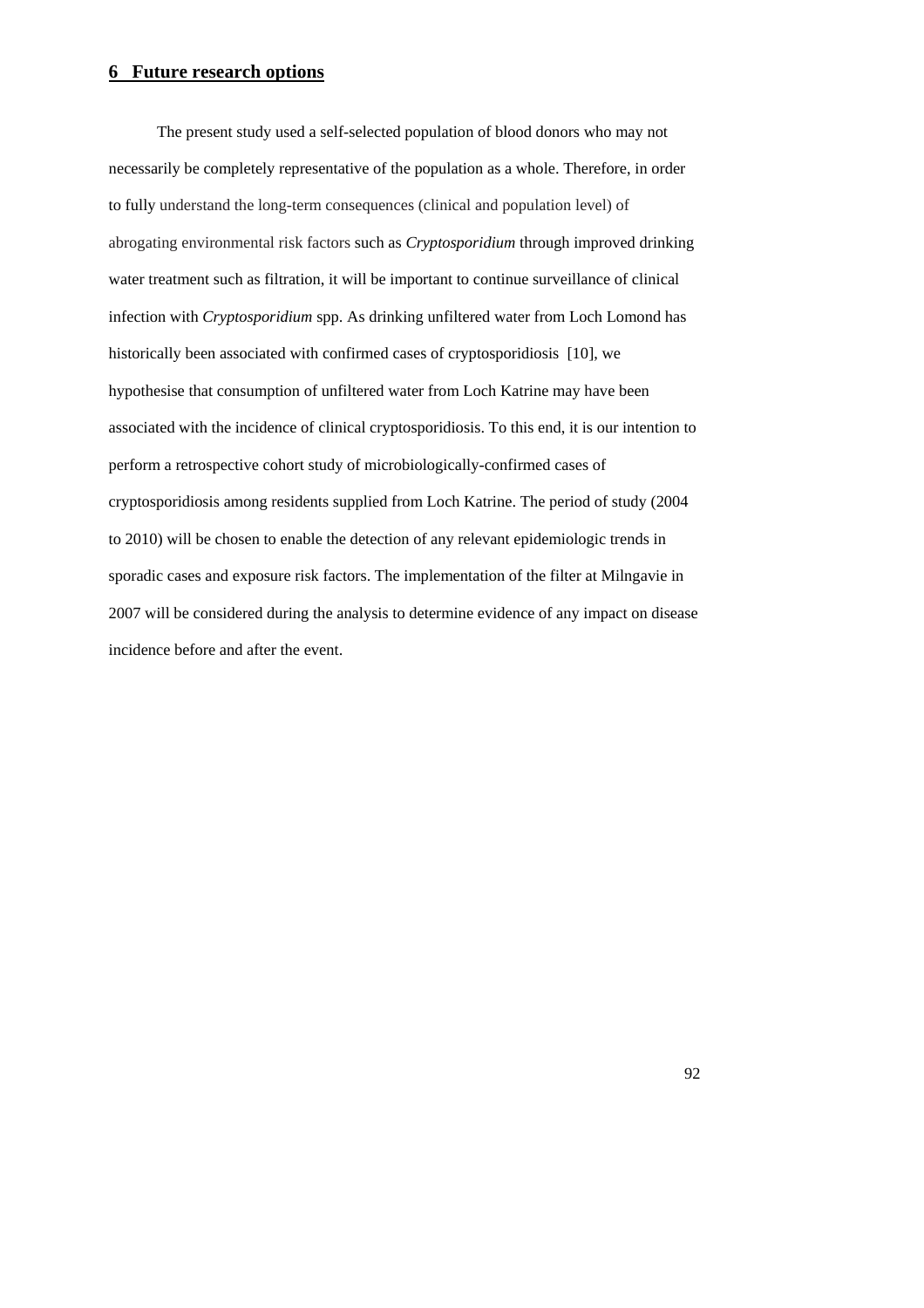#### **7 Lessons learned**

- This was a complex and ambitious study design. The use of a separate control population, as well as a before/after intervention study design in the Glasgow cohort was complicated. The level and sophistication of the statistical analysis required to investigate , analyse and interpret the data was considerable and more than was originally anticipated. Access to very high level post-graduate statistical input proved critical to the successful completion of the study. In any future such study, the earlier involvement of statistical support will be crucial in the design stage to maximise the power of the study and increases the chances of success.
- Selection of an appropriate control sample to compare donor serological responses was a contentious issue and provoked much discussion. Although a control rabbit antibody had been used in other studies, the ideal control sample would have been the pooled sera from clinical cases of human cryptosporidiosis. However, it should be noted that the methodological principles used to calibrate 'positivity' would have been the same. Obtaining sera from clinical cases of cryptosporidiosis is difficult, often requiring ethical approval even if there is a suitable serum bank, which was not the situation in this study. In this magnitude of study, it would also have been extremely difficult to procure the volumes of human sera required.
- Prior to the study, consideration was given to statistical power needed to detect a significant effect in antibody responses if one was evident. In consultation with SNBTS, a donor 'return rate' of approximately 85% (of the original recruited cohort) was suggested and was used for the study. In the course of the study, we found this to be nearer 30%; there was therefore a much higher attrition rate of donors than anticipated and significant recruitment of new donors had to be performed to maintain the study numbers. While addition of new donors to the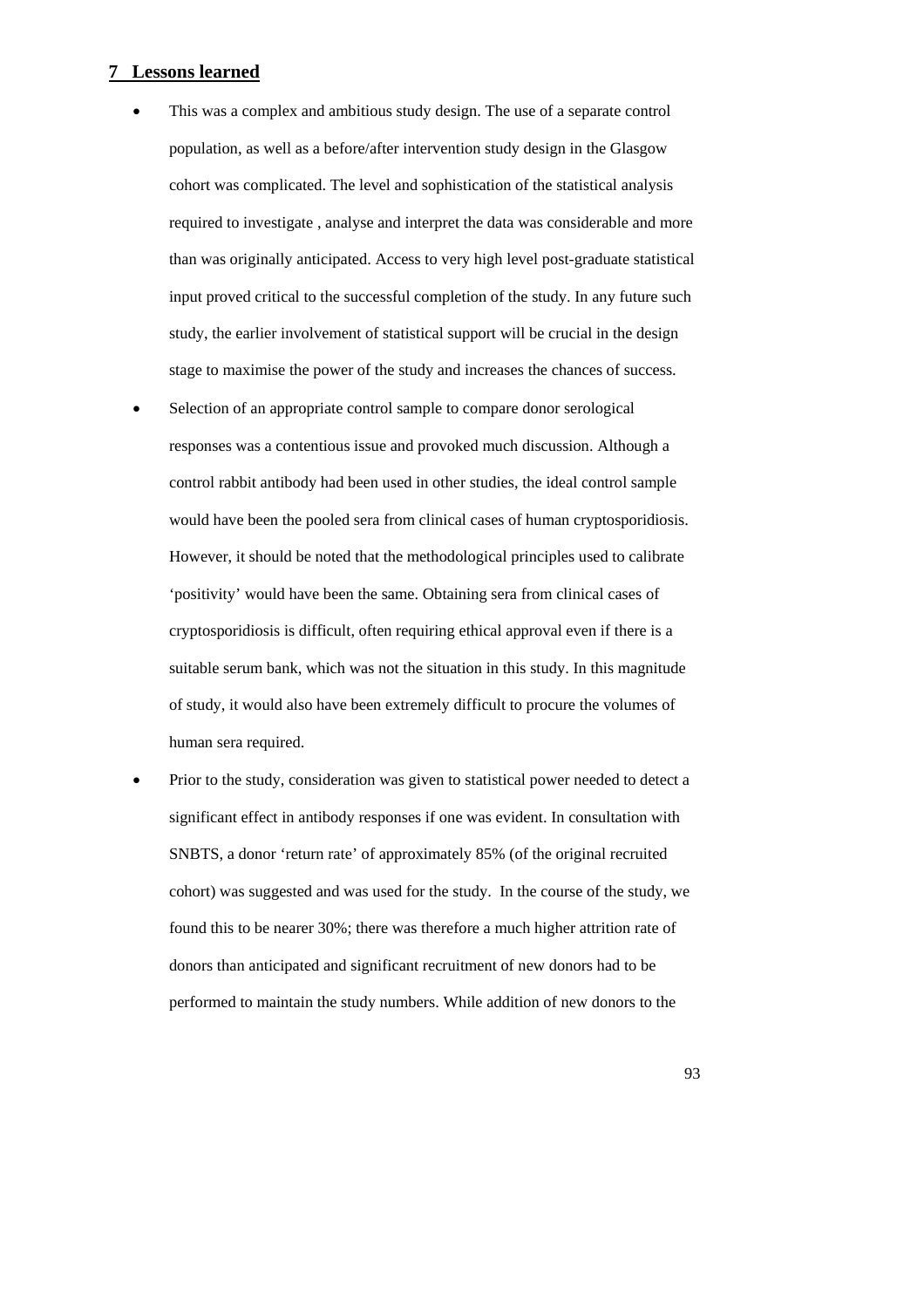study did not affect the demographics, the serology results or risk factor

exposures it may have been more prudent to have recruited more donors from the

start of the study to allow for the drop-out rate.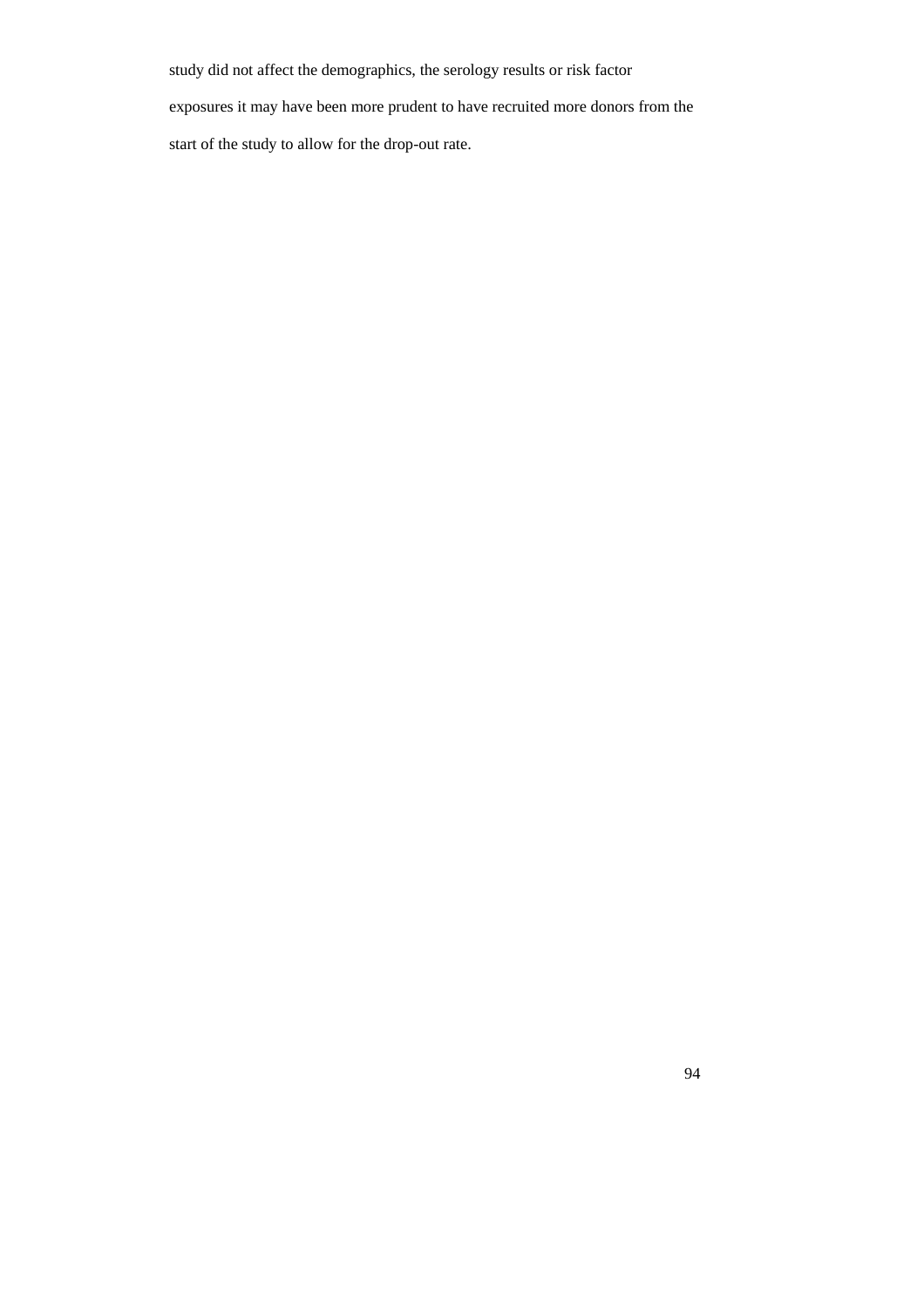## **Bibliography**

- **1.** Hunter PR *et al.* Health sequelae of human cryptosporidiosis in immunocompetent patients. Clin Infect Dis 2004; 39: 504-510.
- **2.** Hunter PR and G Nichols. Epidemiology and clinical features of Cryptosporidium infection in immuno-compromised patients. Clin Microbiol Rev 2002; 15: 145–154.
- **3.** McAnulty JM, Keene WE, Leland DE, Hoesly F, Hinds B, Stevens G *et al*. Contaminated drinking water in one town manifesting as an outbreak of cryptosporidiosis in another. Epidemiol Infect 2000; 125: 79-86.
- **4.** Goh S, Reacher M, Casemore DP, Verlander NO, Charlett A, Chalmers RM *et al.* Sporadic cryptosporidiosis, North Cumbria, England, 1996-2000. Emerg Infect Dis 2004; 10: 1007-1015.
- **5.** Goh S, Reacher M, Casemore DP, Verlander NO, Charlett A, Chalmers RM *et al.* Sporadic cryptosporidiosis decline after membrane filtration of public water supplies, England, 1996-2002. Emerg Infect Dis 2005; 11: 251-259.
- **6.** Smith HV, Robertson, LJ and Ongerth JE. Cryptosporidiosis and giardiasis: the impact of waterborne transmission. Journal of Water Supply: Research and Technology – Aqua 1995; 44(6): 258-274**.**
- **7.** Smith HV, Patterson WJ, Hardie R, Greene LA, Benton C, Tulloch W et al. An outbreak of waterborne cryptosporidiosis caused by post-treatment contamination. Epidemiol Infect 1989; 103 : 703-715.
- **8.** MacKenzie WR, Schell WL, Blair KA, Addiss DG, Peterson DE, Hoxie NJ et al. A massive outbreak in Milwaukee of *Cryptosporidium* infection transmitted through the public water supply*.* N Engl J Med 1994; 331: 161-167
- **9.** Smith HV & Grimason AM. *Giardia* and *Cryptosporidium* in water and wastewater. Chapter 39, In Handbook of Water and Wastewater Microbiology, 2003.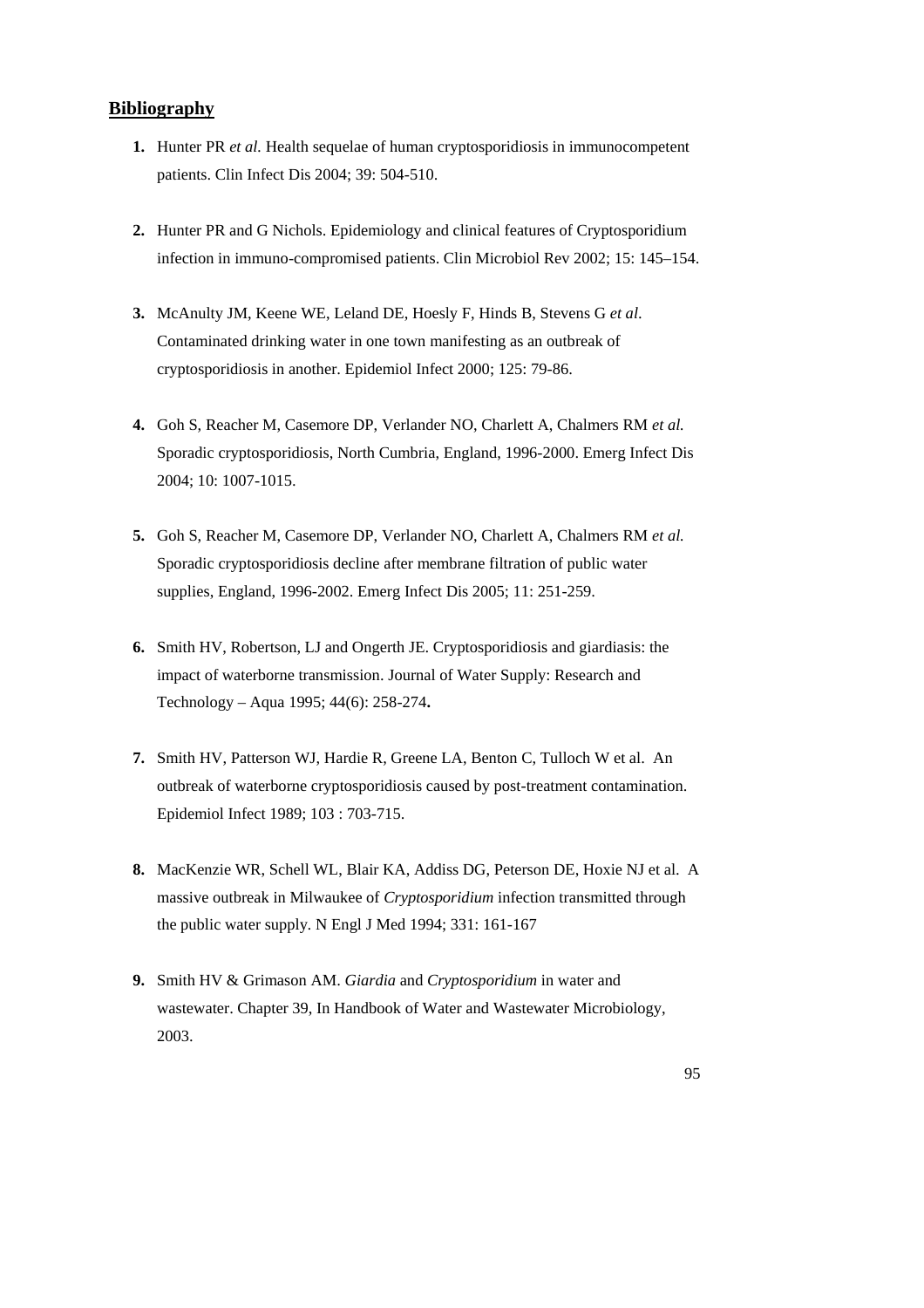- **10.** Pollock KGJ, Young D, Smith HV & Ramsay CN. Cryptosporidiosis and filtration of water from Loch Lomond, Scotland. Emerg Infect Dis 2008; 14: 115-120.
- **11.** Juranek DD. Cryptosporidiosis: Sources of infection and guidelines for prevention. Available at [http://www.cdc.gov/crypto/prevention.html,](http://www.cdc.gov/crypto/prevention.html) accessed 9 June 2009
- **12.** Ungar BL, Soave R, Fayer R & Nash TE. Enzyme immunoassay detection of immunoglobulin M and G antibodies to *Cryptosporidium* in immunocompetent and immunocompromised persons. J Infect Dis 1986; 153: 570-576.
- **13.** Frost FJ, Muller T, Craun FG, Calderon RL & Roefer PA. Paired city *Cryptosporidium* serosurvey in the southwest USA. Epidemiol Infect 2001; 126: 301-307.
- **14.** Frost FJ, Kunde TR, Muller TB *et al.* Serological responses to *Cryptosporidium* antigens among users of surface- vs- ground-water sources. Epidemiol Infect 2003; 131: 1131-1138.
- **15.** Frost FJ, Roberts M, Kunde TR, Craun G, Tollestrup K, Harter L *et al*. How clean must our drinking water be: the importance of protective immunity. J Infect Dis 2005; 191: 809-814.
- **16.** Chappell CL, Okhuysen PC, Sterling CR *et al.* Infectivity of *Cryptosporidium parvum* in healthy adults with pre-existing anti-*C. parvum* serum immunoglobulin G. Am J Trop Med Hyg 1999; 60: 157-64.
- **17.** Elwin K, Chalmers RM, Hadfield SJ, Hughes S, Hesketh LM, Rothburn MM *et al.* Serological responses to Cryptosporidium in human populations living in areas reporting high and low incidences of symptomatic cryptosporidiosis. Clin Infect Dis 2007; 13: 1179-1185.
- **18.** Kozisek F, Craun GF, Cerovska L, Pumann P, Frost F, Muller T. Serological responses to Cryptosporidium-specific antigens in Czech populations with different water sources. Epidemiol Infect 2008; 136: 279-286.

**Formatted:** English (U.K.)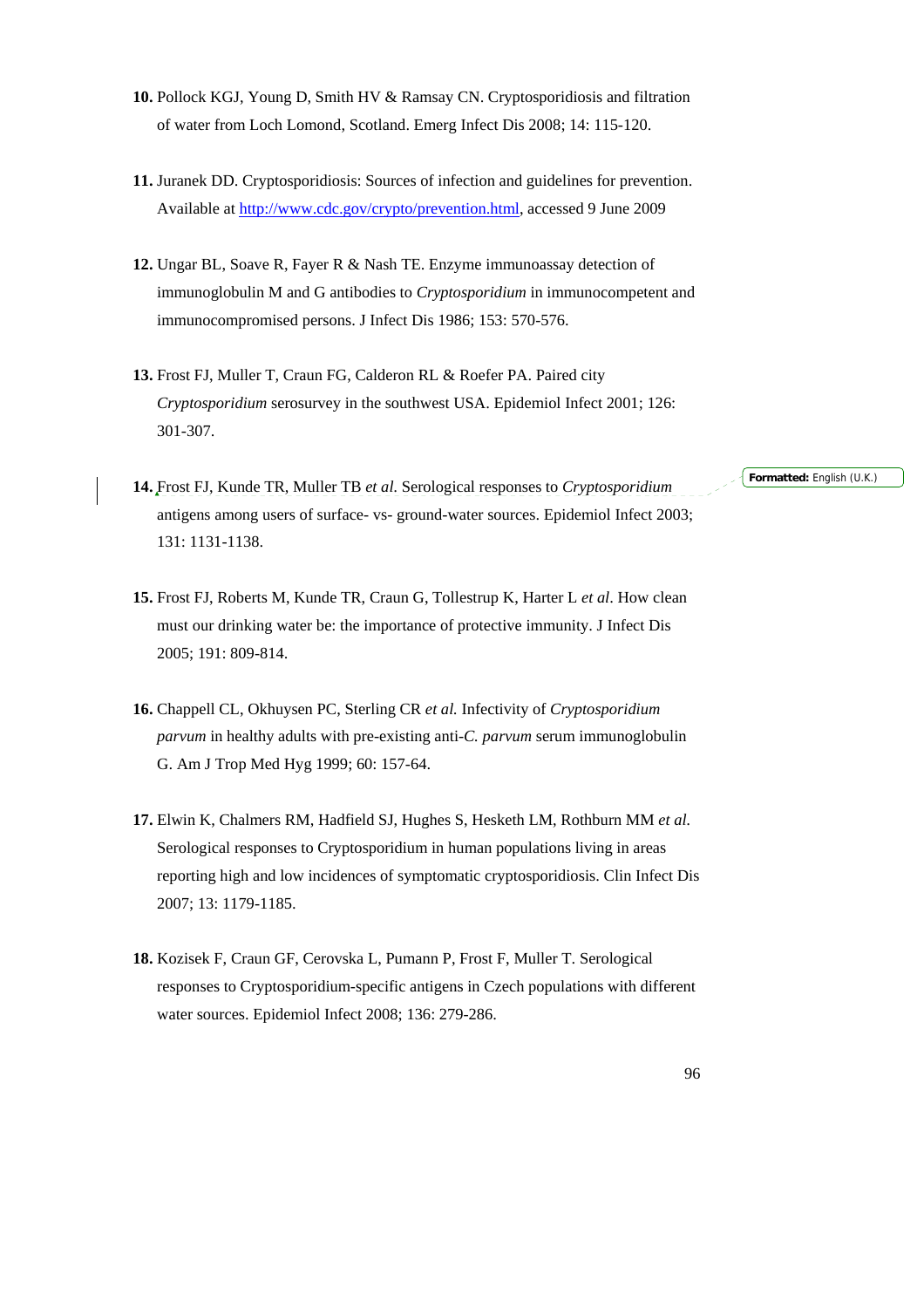- **19.** Overgaauw PA, van Zutphen L, Hoek D, Yaya FO, Roelfsema J, Pinelli E *et al.* Zoonotic parasites in fecal samples and fur from dogs and cats in The Netherlands. Vet Parasitol 2009; 163: 115-122.
- **20.** Woodfolk JA. High-dose allergen exposure leads to tolerance. Clin Rev Allergy Immunol 2005; 28: 43-58.
- **21.** Platts-Mills TA, Woodfolk JA, Erwin EA, Aalberse R. Mechanisms of tolerance to inhalant allergens: the relevance of a modified Th2 response to allergens from domestic animals. Springer Semin Immunopathol 2004; 25: 271-279.
- **22.** Frost FJ, Muller T, Craun GF, Fraser D, Thompson D, Notenboom R, Calderon RL. Serological analysis of a cryptosporidiosis epidemic. Int J Epidemiol 2000; 29: 376- 379.
- **23.** National Health Service for Scotland, Greater Glasgow Outbreak Control Team. Report of an outbreak of cryptosporidiosis in the area supplied by Milngavie Treatment Works–Loch Katrine water. Glasgow: Department of Public Health, Greater Glasgow Health Board; 2001.
- **24.** Boehmer TK, Alden NB, Ghosh TS, Vogt RL. Cryptosporidiosis from a community swimming pool: outbreak investigation and follow-up study. Epidemiol Infect 2009; 137: 1651-1654.
- **25.** Pollock KGJ, Ternent HE, Mellor DJ, Chalmers RM, Smith HV, Ramsay CN, Innocent GT. Spatial and temporal epidemiology of sporadic human cryptosporidiosis in Scotland. Zoonoses Public Health 2009; epub ahead of print.
- **26.** Moss DM, Chappell CL, Okhuysen PC, Dupont HL, Arrowood MJ, Hightower AW, Lammie PJ. The antibody response to 27-, 17- and 15-kda *Cryptosporidium* antigens following experimental infection in humans. J Infect Dis 1998; 178: 827- 833.

**Formatted:** German (Germany)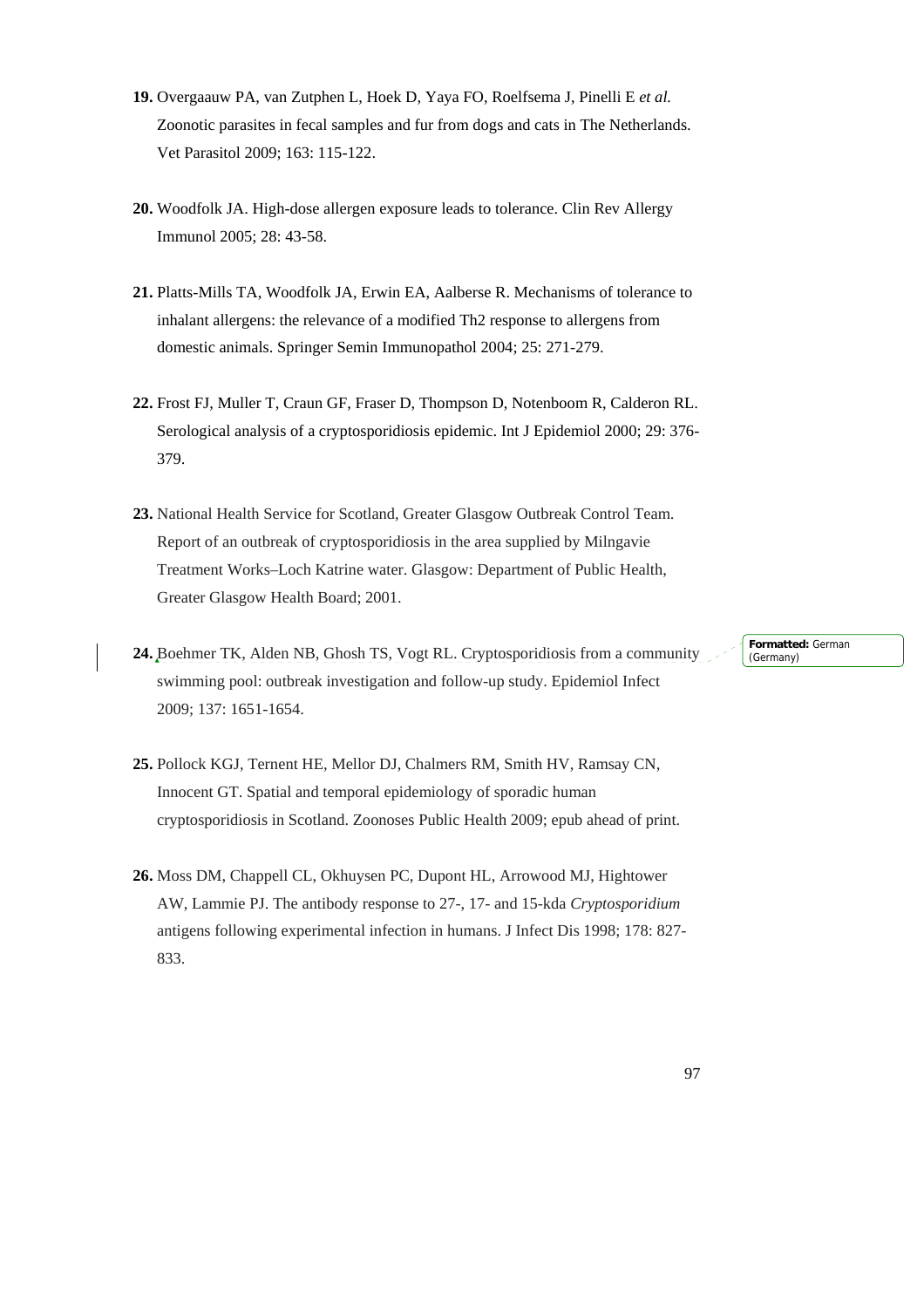- **27.** Priest JW, Bern C, Roberts KM, Kwon JP, Lescano AG, Checkley W *et al.* Changes in serum immunoglobulin G levels as a marker for Cryptosporidium sp. infection in Peruvian children. J Clin Microbiol 2005; 43: 5298-5300.
- **28.** Reymond D, Johnson RD, Karmali MA, Petric M, Winkler M, Johnson S *et al.* Neutralizing antibodies to *Escherichia coli* Vero cytotoxin 1 and antibodies to O157 lipopolysaccharide in healthy farm family members and urban residents. J Clin Microbiol 1996; 34: 2053-2057.
- **29.** Frost FJ, Craun GL, Calderon CL, Hubbs SA. So many oocysts, so few outbreaks. J Am Water Works Assoc 1997; 89: 8-9. **Formatted:** French (France)
- **30.** Schijven J, de Roda Husman AM. A survey of diving behaviour and accidental water ingestion among Dutch occupational and sport divers to assess the risk of infection with waterborne pathogenic microorganisms. Environ Health Perspect 2006; 114: 712-717.
- **31.** World Health Organisation. Guidelines for Safe Recreational Water Environments. Vol. 1. Coastal and Fresh Water. Geneva, Switzerland: World Health Organisation; 2003.
- **32.** Goldstein ST, Juranek DD, Ravenholt O, Hightower AW, Martin DG, Mesnik JL *et al.* Cryptosporidiosis: an outbreak associated with drinking water despite state-ofthe-art water treatment. Ann Intern Med 1996; 124: 459-468.
- **33.** Frost FJ, De la Cruz AA, Moss DM, Curry M, Calderon RL. Comparisons of ELISA and Western blot assays for detection of *Cryptosporidium* antibody. Epidemiol Infect 1998; 121: 205-211.
- **34.** Badami KG, McQuilkan-Bickerstaffe S, Wells JE, Parata M. Cytomegalovirus seroprevalence and 'cytomegalovirus-safe' seropositive blood donors. Epidemiol Infect 2009; 137: 1776-1780.

98

**Formatted:** German (Germany)

**Formatted:** French (France)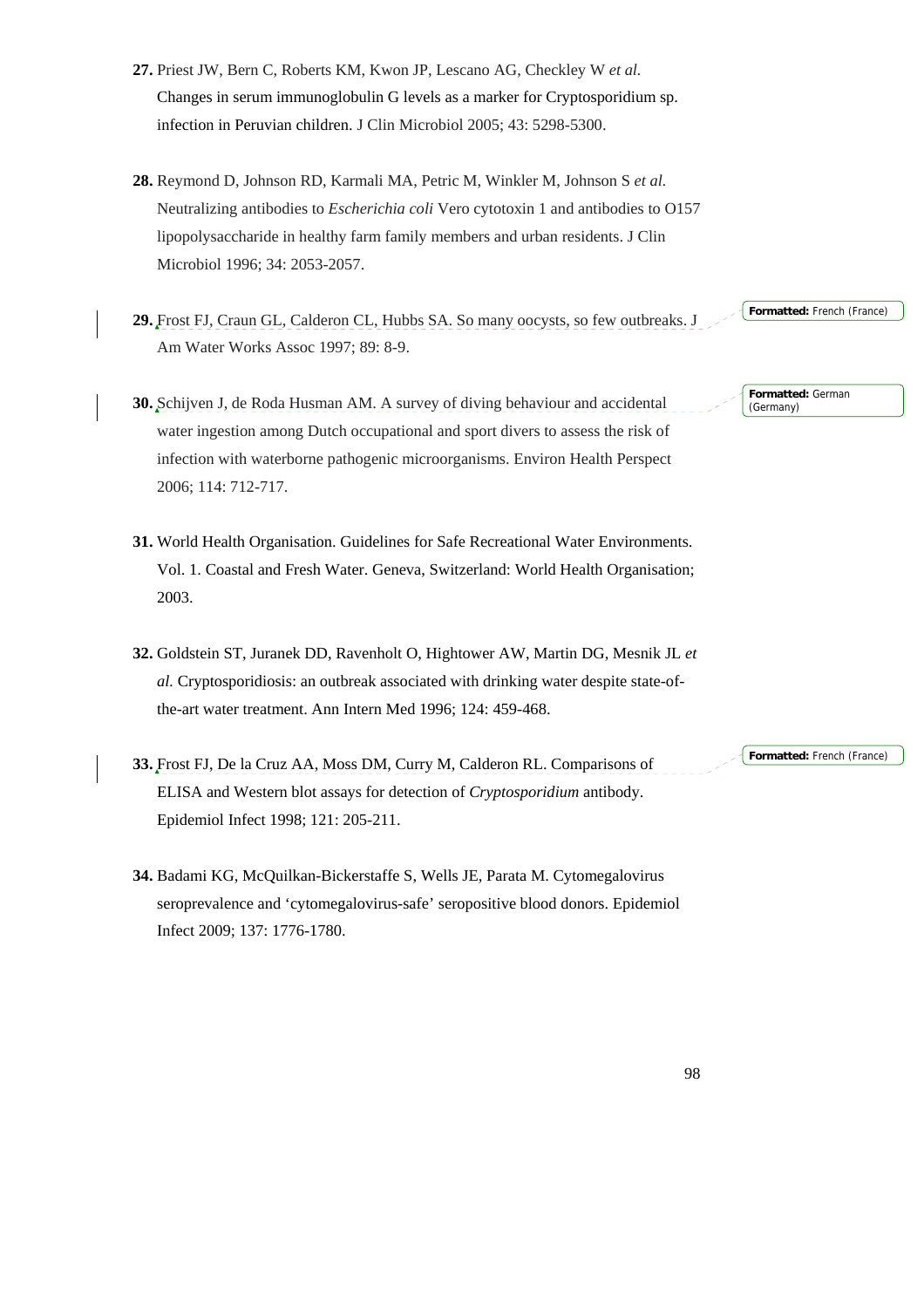## **Appendix 1 – Pilot study of ELISA testing for** *Cryptosporidium* **antibody detection**

During the course of this study, SPDL piloted an ELISA to the 27-kDa protein group. This small-scale study aimed to purify *Cryptosporidium* protein, which had been over-expressed in large quantities from *Escherichia coli*. This recombinant protein was purified using chromatography and the intention was to test donor serological samples in a similar way to the Western blot methodology. One advantage of an ELISA method is that it would allow quicker testing of donor serological responses to *Cryptosporidium* although it is not considered to be as sensitive as Western blot methods [27]. The purified recombinant protein is shown in figure 19.



**Figure 19. 12% SDS-PAGE of purified recombinant 27-kDa protein.** 

27R - 27 kDa Recombinant Protein

 Once the ELISA had been developed and standardised, the two assays were compared using a selection of serum samples which were determined as **positive, negative**  and **borderline** by the original Western blot methodology. Preliminary results and statistical analysis showed that there did not appear to be a meaningful correlation between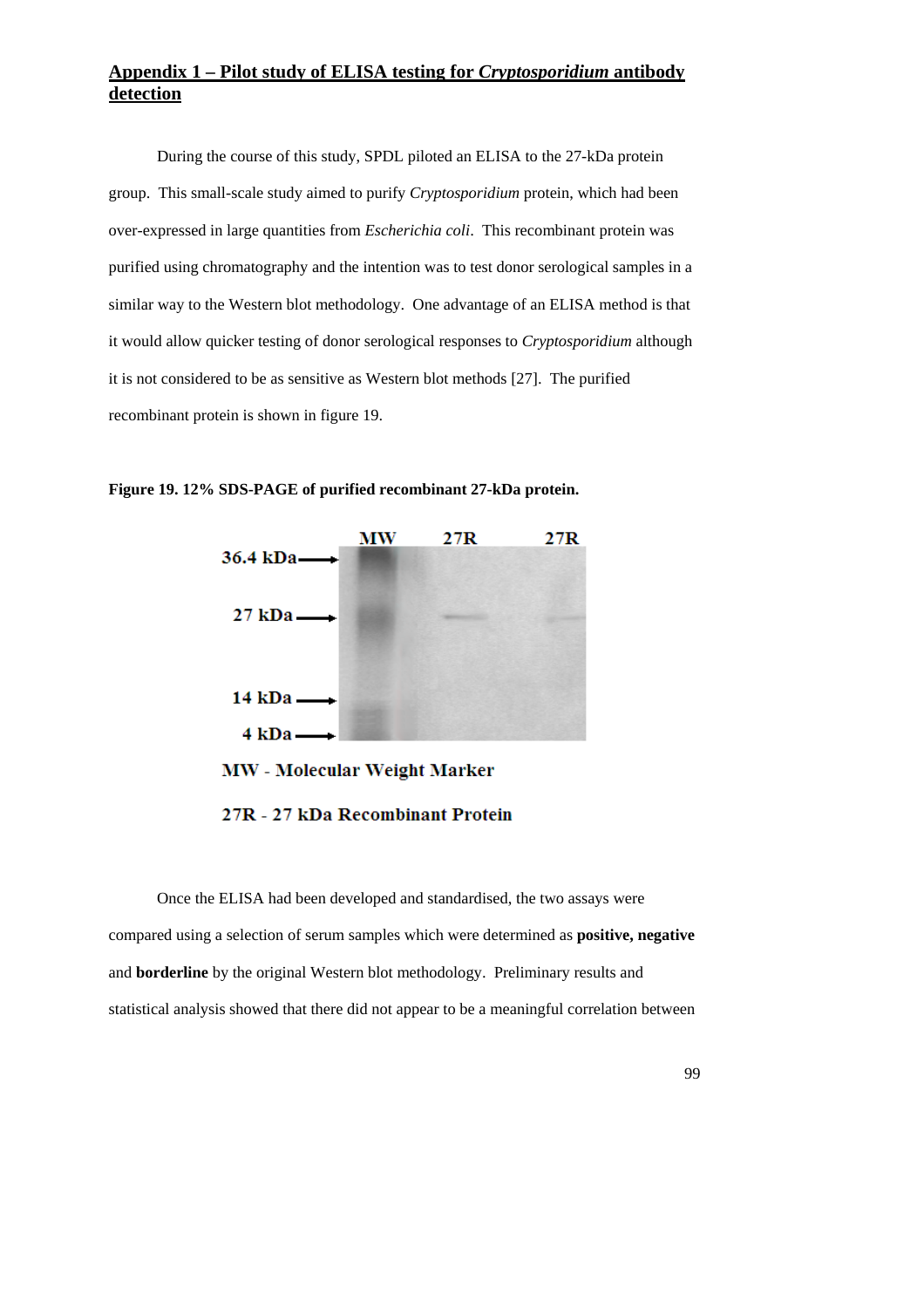the two assays. For a more comprehensive comparison, it was decided to test the majority of donor samples from the whole cohort.

 Of the full donor cohort, we obtained 2921 (79%) sample results for the ELISA test. Using this subset of all the donations for which we had both test result values, it was possible to compare the methods and see how they relate. Of the 2921 ELISA results, 2747 (75%) were matched to Western blot sample results by unique SNBTS barcode. However, given the quantitative difference in the formats of the results of the two tests, it was not possible to directly compare the two assays. Instead, we considered the percentage positive response (PPR) of each test (donor result value divided by positive control value). The distribution of results for the Western blot and ELISA are displayed in figure 20.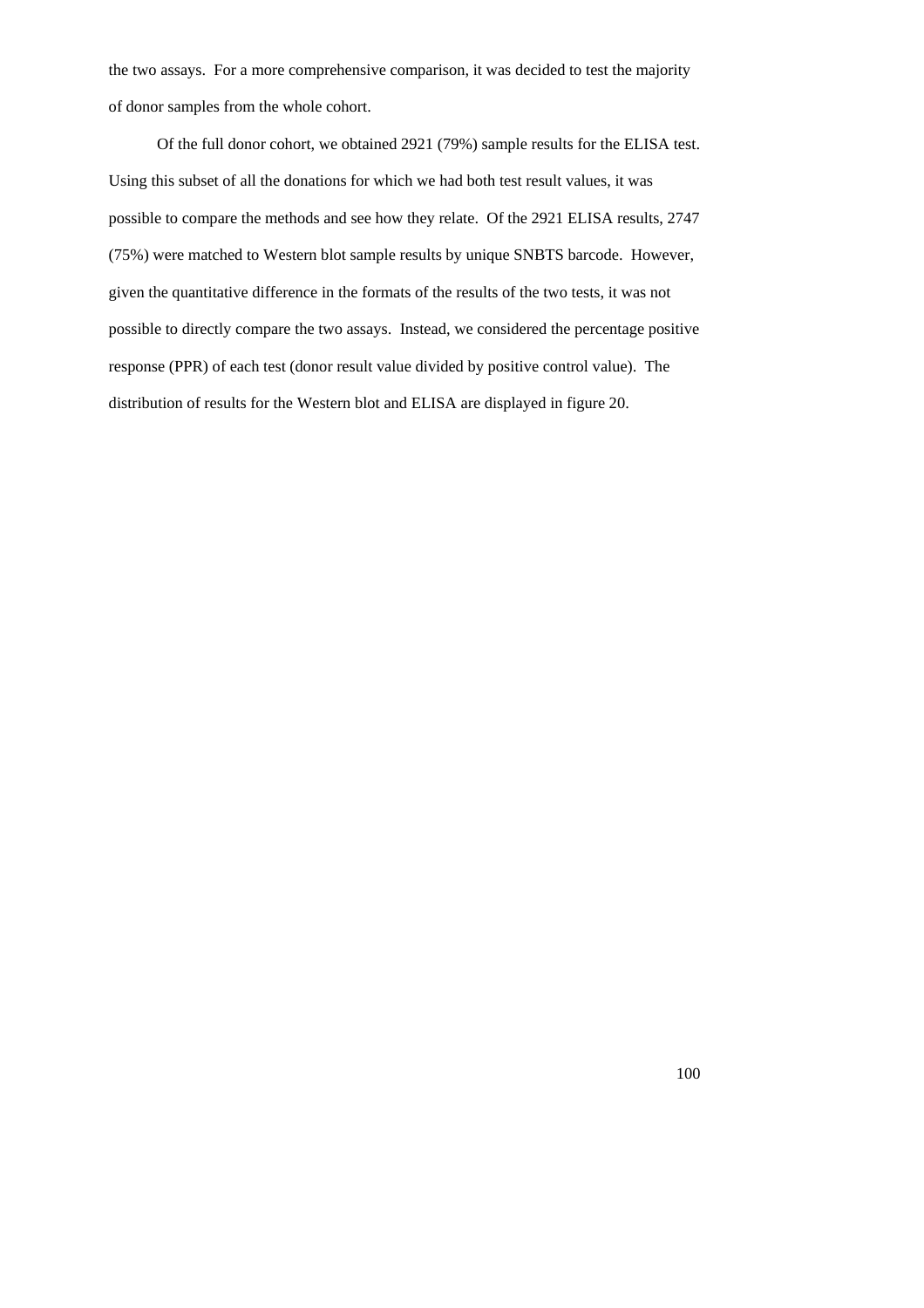

As we have commented previously, the distribution of the Western blot is skewed to responses being less than 50% of the positive control. In contrast, the distribution of the serological responses by ELISA appears to be bi-modal. The uni-modal nature of the Western blot compared with the bi-modal nature of the ELISA suggests that a direct relationship between the two assays is unlikely.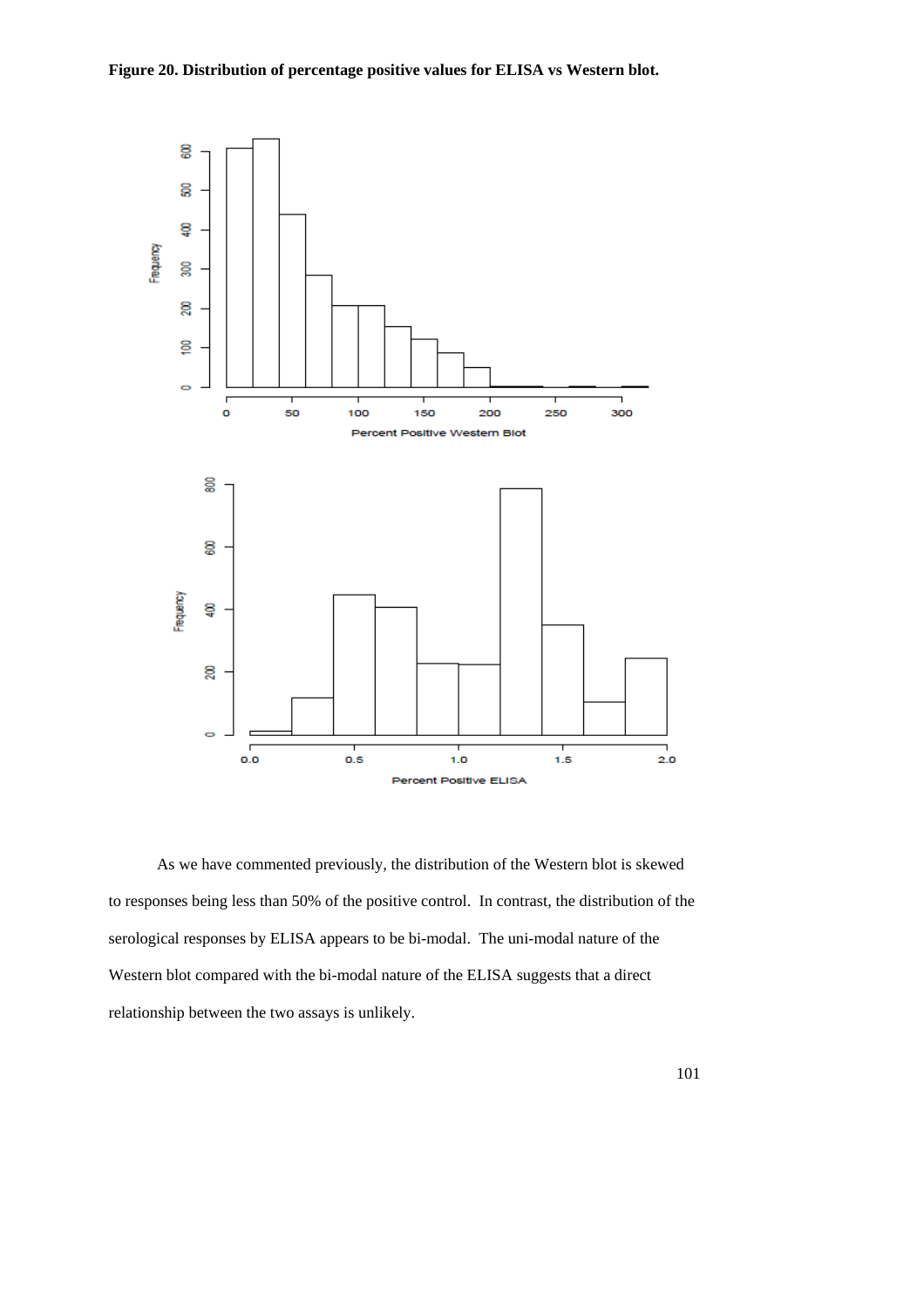Western blot, we used a scatterplot to analyse the data (figure 21).



**Figure 21**. **Scatterplot of percentage positive results for ELISA vs Western Blot.**

Using scatterplots, it enables us to assess whether the two assays are comparable and have a (diagonally) linear relationship i.e. as one assay detects increases for positivity, so does the other. The graph shows quite clearly that this is not the case. Many low values in the Western blot correspond to high values for donors tested by the ELISA methodology. Even by 'normalising' the data using the square root transformation, the relationship between the data is not significantly improved. Using a statistical technique called Pearson's correlation, the normalised data give a value of 0.32 (95% CI 0.29-0.36) or 32% correlation, p< 0.001, which is a weak correlation. A value of 1.00 would represent a perfect linear relationship. Interestingly, this corroborates a similar comparison of the Western blot and ELISA methodology by Frost *et al.* [33], who reported a correlation coefficient of 0.41. This current large Scottish study compared the two assays in order to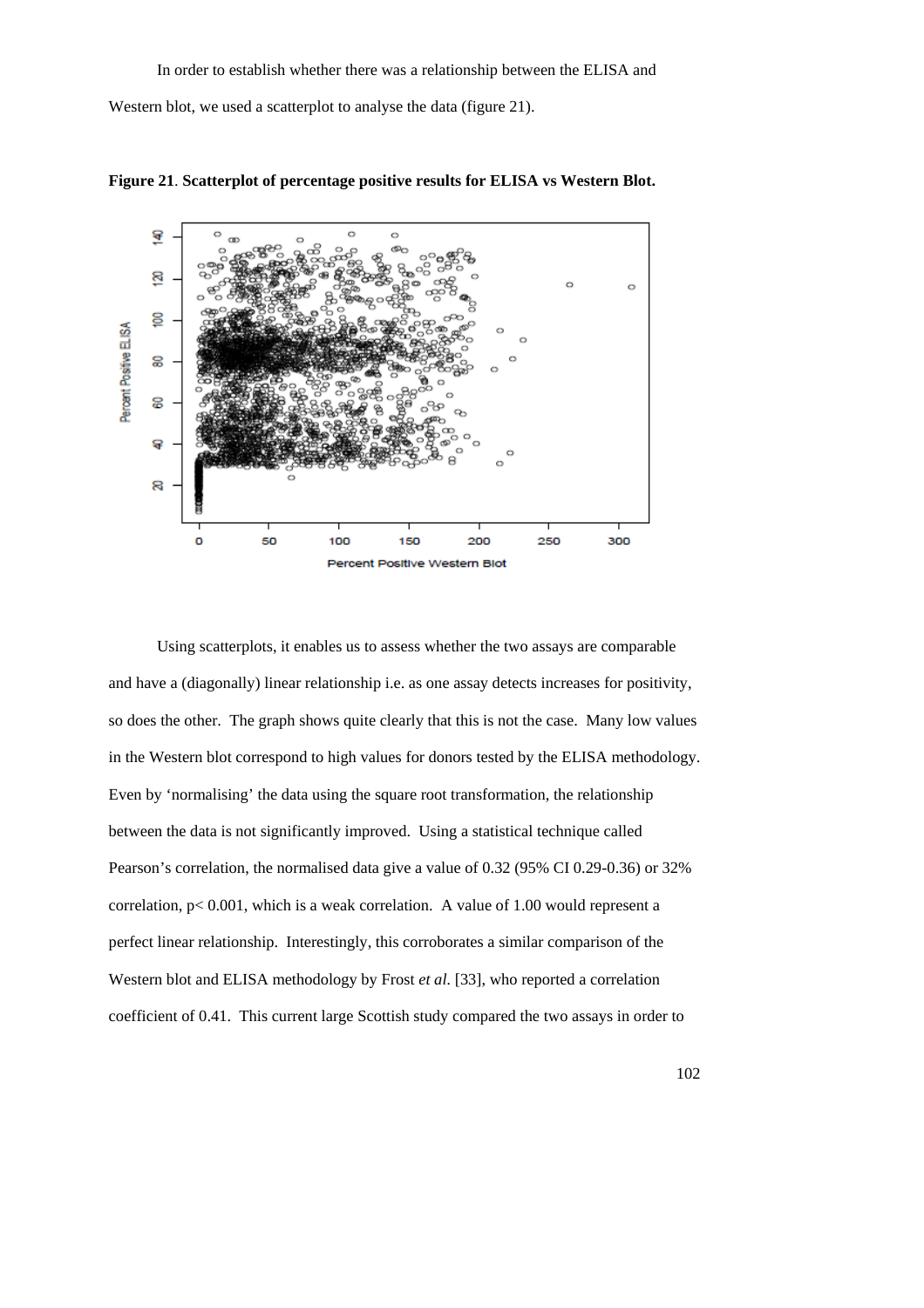fully appraise the best methodology for determining differences (if any) in antibody positivity to *Cryptosporidium*. We determined that the Western blot showed greater statistical separation between donors who were considered to have a positive serological response than those who did not and that this assay is more sensitive than the ELISA. Furthermore, we (and others [33]) believe the Western blot is better at characterising the magnitude of risk of *Cryptosporidium* infection and in evaluating the importance of various risk factors.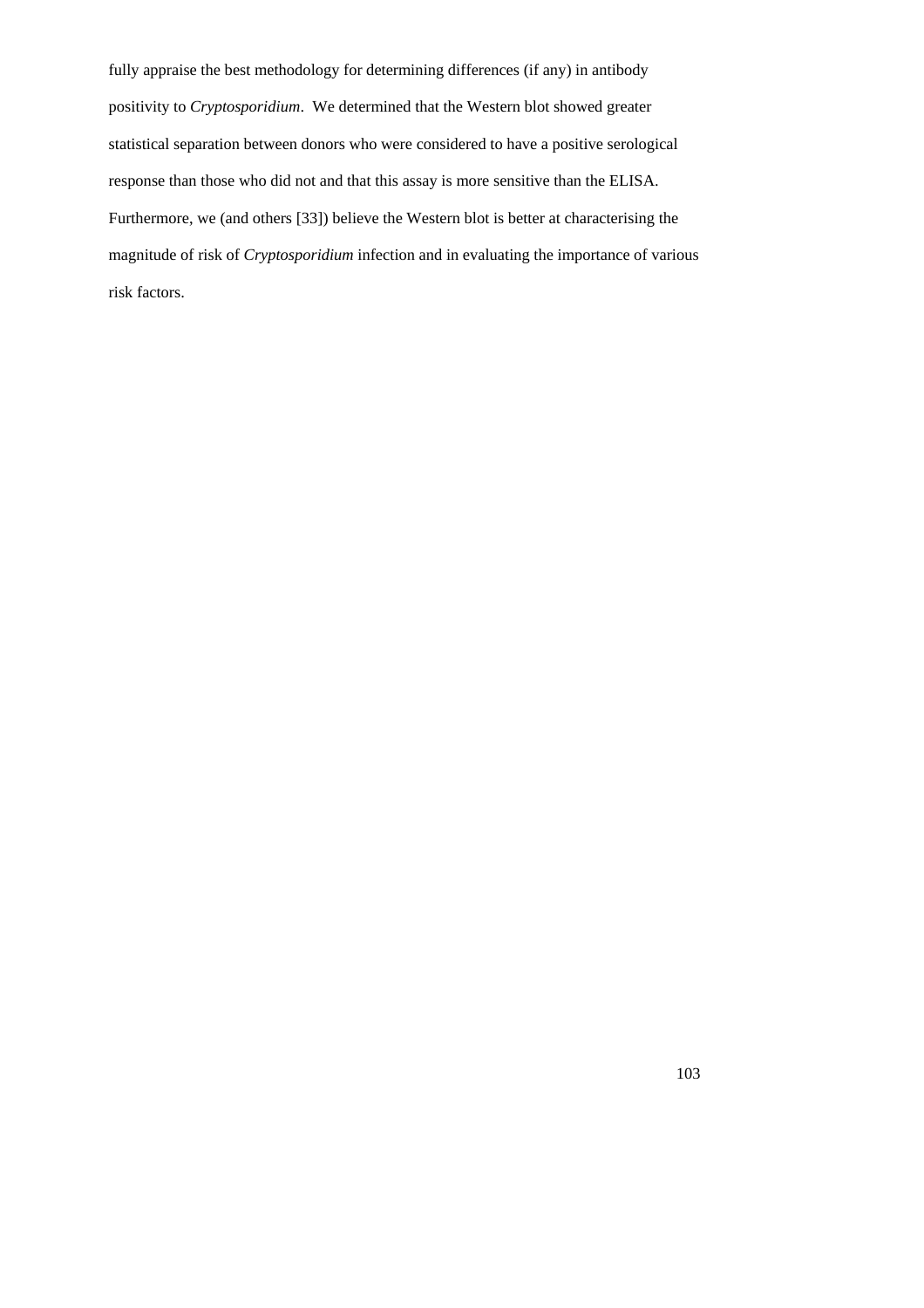# **Appendix 2 – Epidemiological exposure risk factor questionnaire**



# **RESEARCH INTO MARKERS FOR CRYPTOSPORIDIUM INFECTION**

## **PATIENT QUESTIONNAIRE**

**All information is strictly confidential** 

| Donor Number (BTS staff only)                                                                                                              |
|--------------------------------------------------------------------------------------------------------------------------------------------|
| Date of birth                                                                                                                              |
| <u>Age</u>                                                                                                                                 |
| Sex<br>Full postcode of current residence<br><u>Length of stay at current residence in years &lt;1, 1, 2, 3, 4, 5, 5+</u>                  |
| Are you employed outside the home Yes/No<br>If yes, please give postcode of main place of work (if known)<br><u>or full postal address</u> |
| <u>Length of employment at main place of work <math>\langle 1, 1, 2, 3, 4, 5, 5+</math></u>                                                |
| <b>MEDICAL HISTORY</b>                                                                                                                     |
| Have you ever been diagnosed with Cryptosporidium infection?<br>1.                                                                         |
| Yes (if yes, approximately when was this? MonthYear)<br>No                                                                                 |
| Have you had a diarrhoeal illness lasting 4 days or more, within the last 12 months?<br>2.                                                 |
| No<br>Not sure                                                                                                                             |
|                                                                                                                                            |

## **RISK FACTORS FOR EXPOSURE TO CRYPTOSPORIDIUM**

## **3. a) Do you have children under the age of 5, in your household?**

**T** Yes (answer question 3 d)<br>No (go to question 4) No (go to question 4)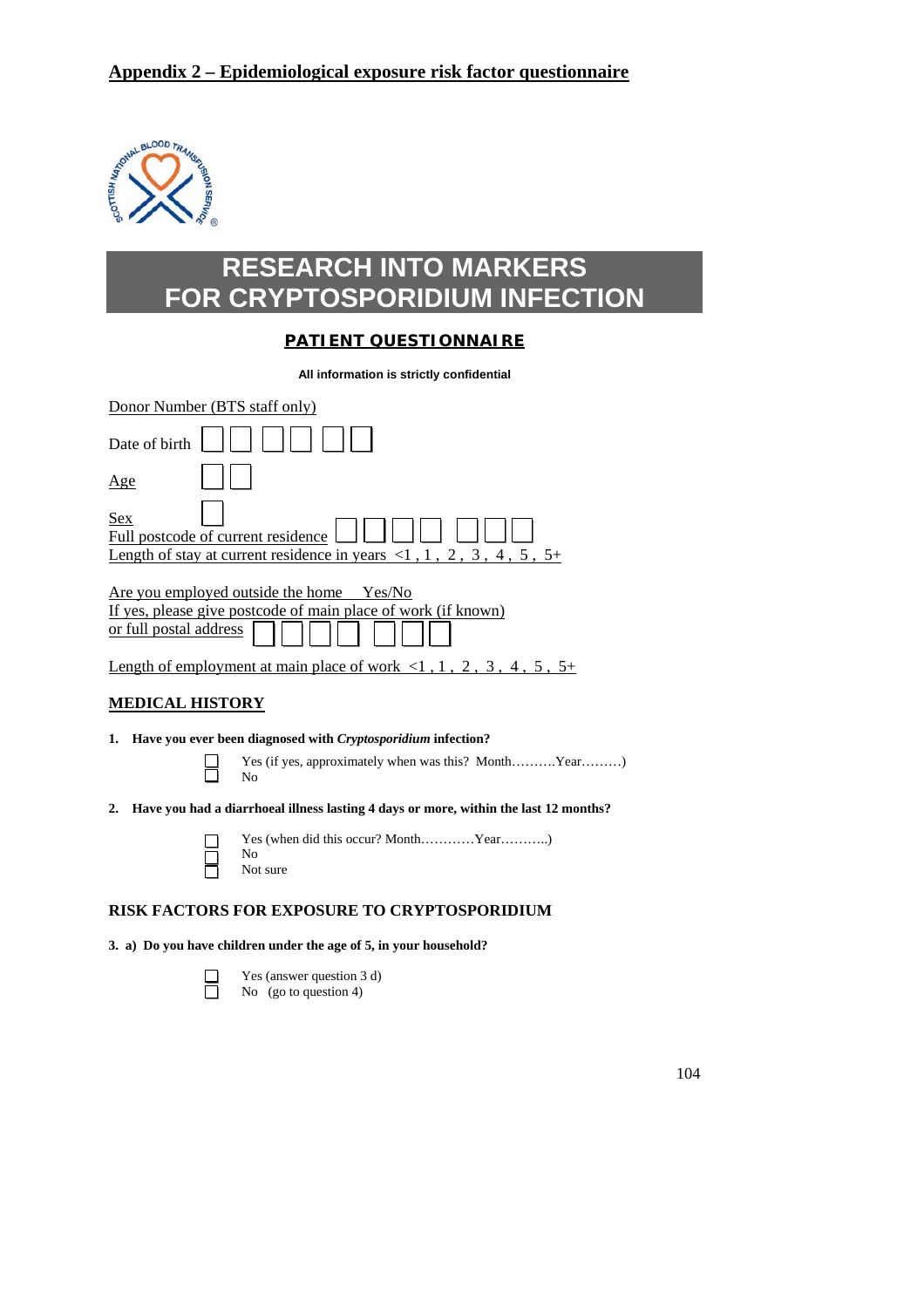**3. b) Do children in your household attend day care/nursery/playgroup/creche?** 

|         | Yes<br>No                                                                                                                                 |
|---------|-------------------------------------------------------------------------------------------------------------------------------------------|
|         | 3. c) Have any children in your household been diagnosed with <i>Cryptosporidium</i> infection in the last 12 months?                     |
|         | No                                                                                                                                        |
| months? | 3. d) Have any children in your household been ill with diarrhoea (lasting 4 days or more) in the last 12                                 |
|         | No<br>Not sure                                                                                                                            |
|         | 4. a) Does your household have pets?                                                                                                      |
|         | No (go to question 5)                                                                                                                     |
|         | 4. b) Have any pets in your household been diagnosed with Cryptosporidium infection in the last 12 months?                                |
|         | No                                                                                                                                        |
|         | 4. c) Have any of your pets been ill with diarrhoea (lasting 4 days or more) in the last 12 months?                                       |
|         | No<br>Not sure                                                                                                                            |
|         | 5. Have you had any physical contact with farm animals, exotic animals or zoo animals in the last 12 months?                              |
|         | No                                                                                                                                        |
|         | 6. a) Have you been swimming in the UK in the last 12 months?                                                                             |
|         | Yes (if yes, answer question 6 b to 6 d)<br>No (go to question 7)                                                                         |
|         | 6. b) How often do you go swimming normally?                                                                                              |
|         | Frequently (once a week or more)<br>Regularly (more than once a month but less than once a week)<br>Occasionally (less than once a month) |
|         | 6. c) When you go swimming, do you swallow any water?                                                                                     |
|         | Never<br>Sometimes<br>Usually                                                                                                             |
|         |                                                                                                                                           |

- **6. d) In the last 12 months, have you been swimming in any body of water other than a swimming pool?** 
	- $\Box$  No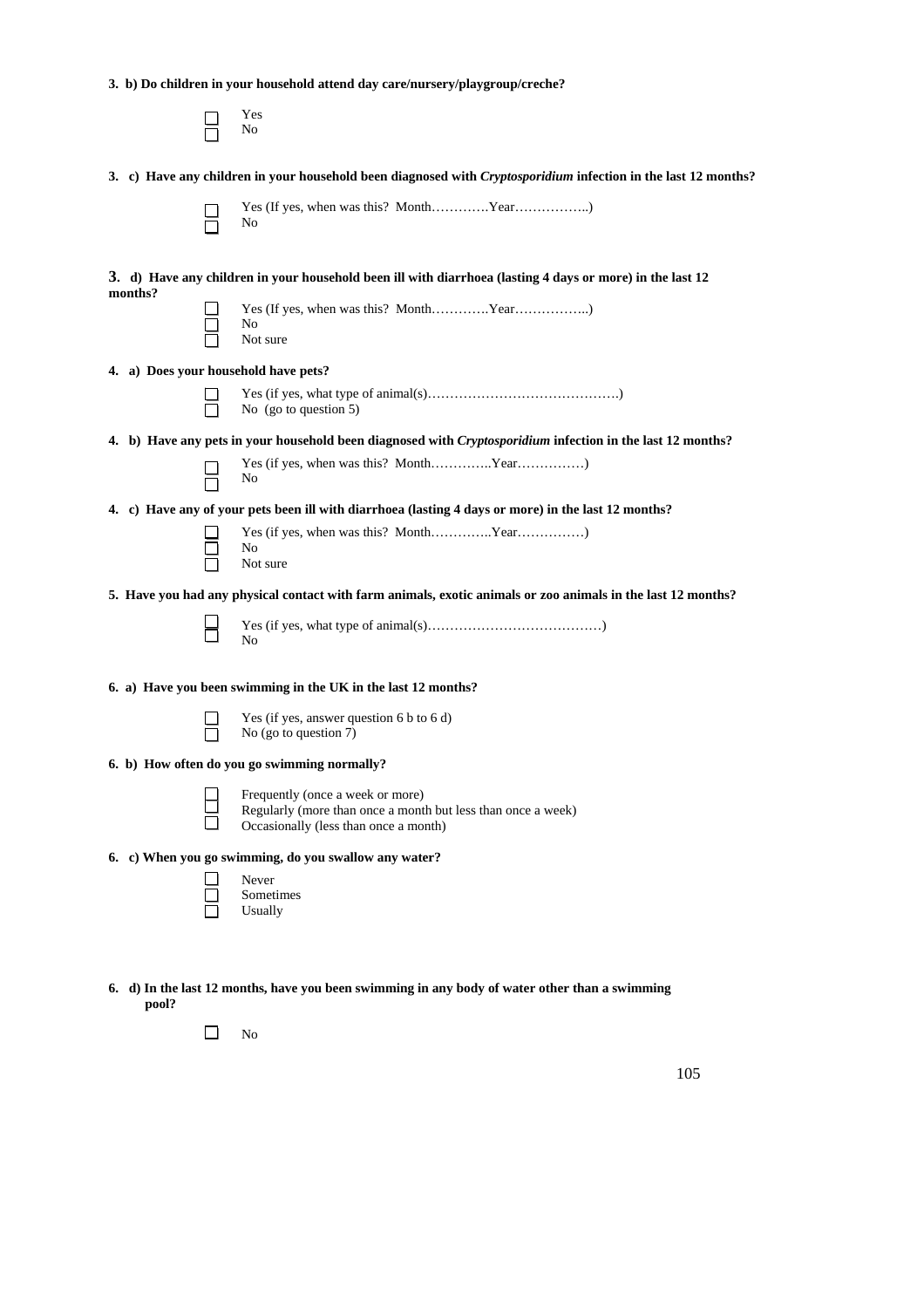| $\Box$ Yes (tick all that apply) $\Box$ River |              |
|-----------------------------------------------|--------------|
|                                               | $\Box$ Loch/ |
|                                               | $\Box$ Reser |

#### **7. Have you visited anywhere outside the UK in the last 12 months?**

 $\Box$ Yes (please list countries where visited and when; use extra space at the bottom of page if required………………………………………………………………………………) ■ No (go to question 9)

□ Loch/Lake<br>□ Reservoir<br>□ Sea Reservoir Sea

#### **8. a) If you have been outside the UK in the last 12 months, did you go swimming while abroad?**

| Yes (go to question $8 b$ ) |
|-----------------------------|
| No (go to question $8c$ )   |

#### **8. b) When you went swimming abroad, did you swallow any water?**

|  | Yes |
|--|-----|
|  | No  |

## **WATER CONSUMPTION**

**9. a) Is your water supply private or a public (Scottish Water) supply?** 

| Private |
|---------|
| Public  |

**9. b) Do you normally consume un-boiled tap water e.g. drinking, making up diluting squash or in ice cubes ?**



 $\Gamma$  Yes (go to question 9 c)<br>
No No

**9. c) At home, how much un-boiled tap water (or diluting squash etc) do you normally drink, in an** 

**average day?** 

| None                     |  |
|--------------------------|--|
| Up to one $cup/glass$    |  |
| 1-2 cups/glasses         |  |
| More than 2 cups/glasses |  |

**9. d) At your normal place of work how much un-boiled tap water do you normally drink, in an average day?** 

DOOD

0<br>0<br>0<br>0

| None             |
|------------------|
| Up to one cup    |
| $1-2$ cups       |
| More than 2 cups |